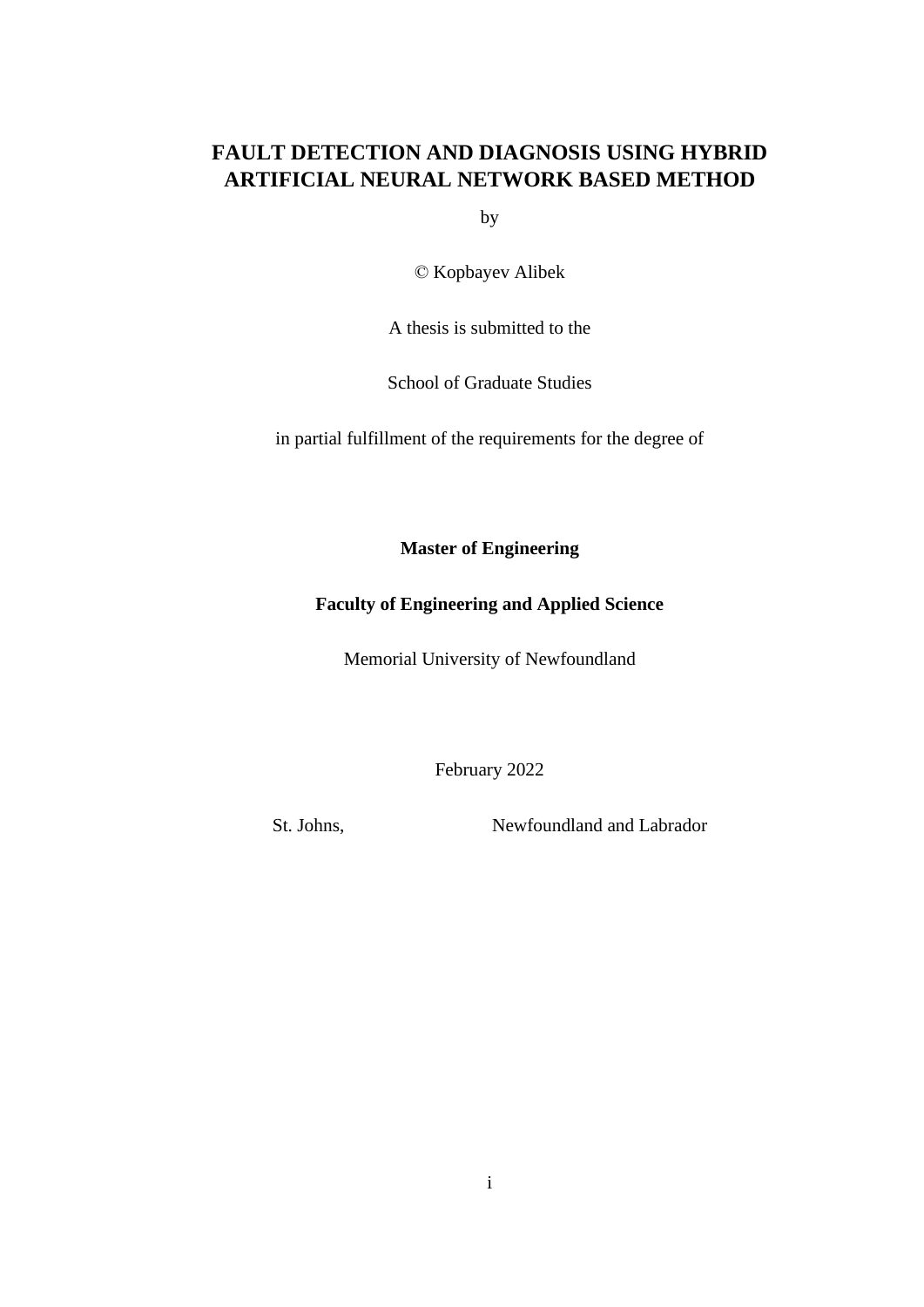#### **Abstract**

<span id="page-1-0"></span>This thesis proposes a novel approach to fault detection and diagnosis (FDD) that is focused on artificial neural network (ANN). Unlike traditional methods for FDD, neural networks can take advantage of large amounts of complex process data and extract core features to help detect and diagnose faults. In the first part of this work, a hybrid model was developed to improve efficiency and feasibility of neural networks by combining Kernel Principal Analysis (kPCA) and deep neural network. The hybrid model was successfully validated by Tennessee Eastman Process. The second part of the research focuses on a specific application to gas leak detection and classification. In this scenario, a convolutional network (ConvNet) was used as a feature extraction tool prior to network training due to the visual nature of data. The model was shown to accurately predict leaks and leak sizes; furthermore, further model optimizations were performed and evaluated. The proposed approach is superior to other FDD approaches due to its performance and optimization flexibility.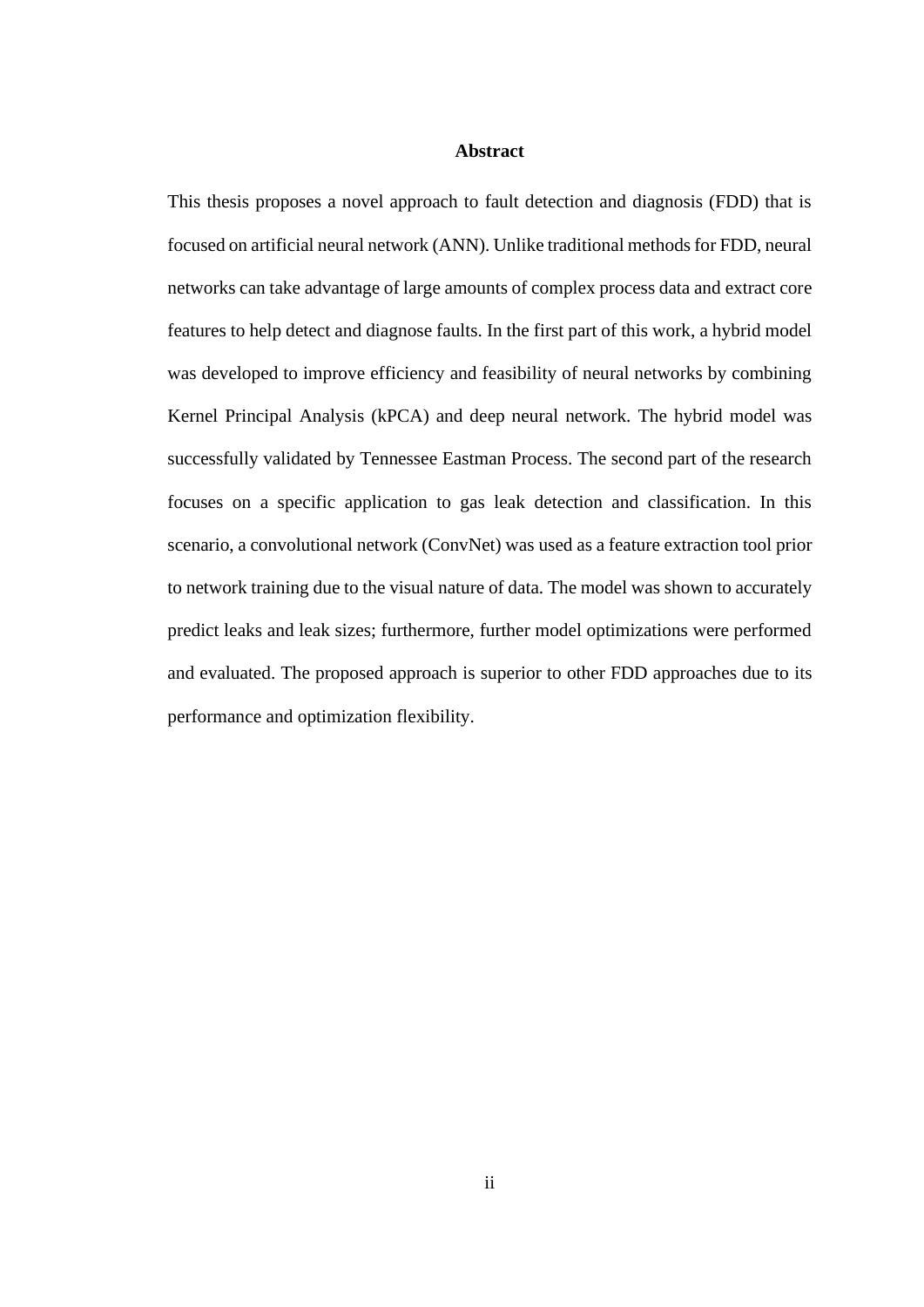#### **Acknowledgements**

<span id="page-2-0"></span>At first, I would like to express profound gratitude to my supervisors, Dr. Faisal Khan, and Dr. Ming Yang. I got the foremost help from them in any academic or life related situation. Their motivational feedbacks, research ideas, and patience were the key to reach my goal. I would also like to thank my beloved parents, sister, and girlfriend for their continuous support throughout my academic journey. I was away from them for a long time. They always tried to energize me continent miles away with their inspirational and encouraging words. It was difficult for me to get adapted in a new condition after reaching St. John's. However, the friendly people of this wonderful city made my life much easier here. In past two years, I have met many excellent colleagues in the Centre for Risk, Integrity and Safety Engineering (C-RISE). I would like to thank all of them. Specially, I want to thank Dr. Ming for introducing me to Memorial University of Newfoundland and being a great mentor since my Undergraduate years. I would also like to thank the Natural Sciences and Engineering Research Council (NSERC) for providing the funding for my program.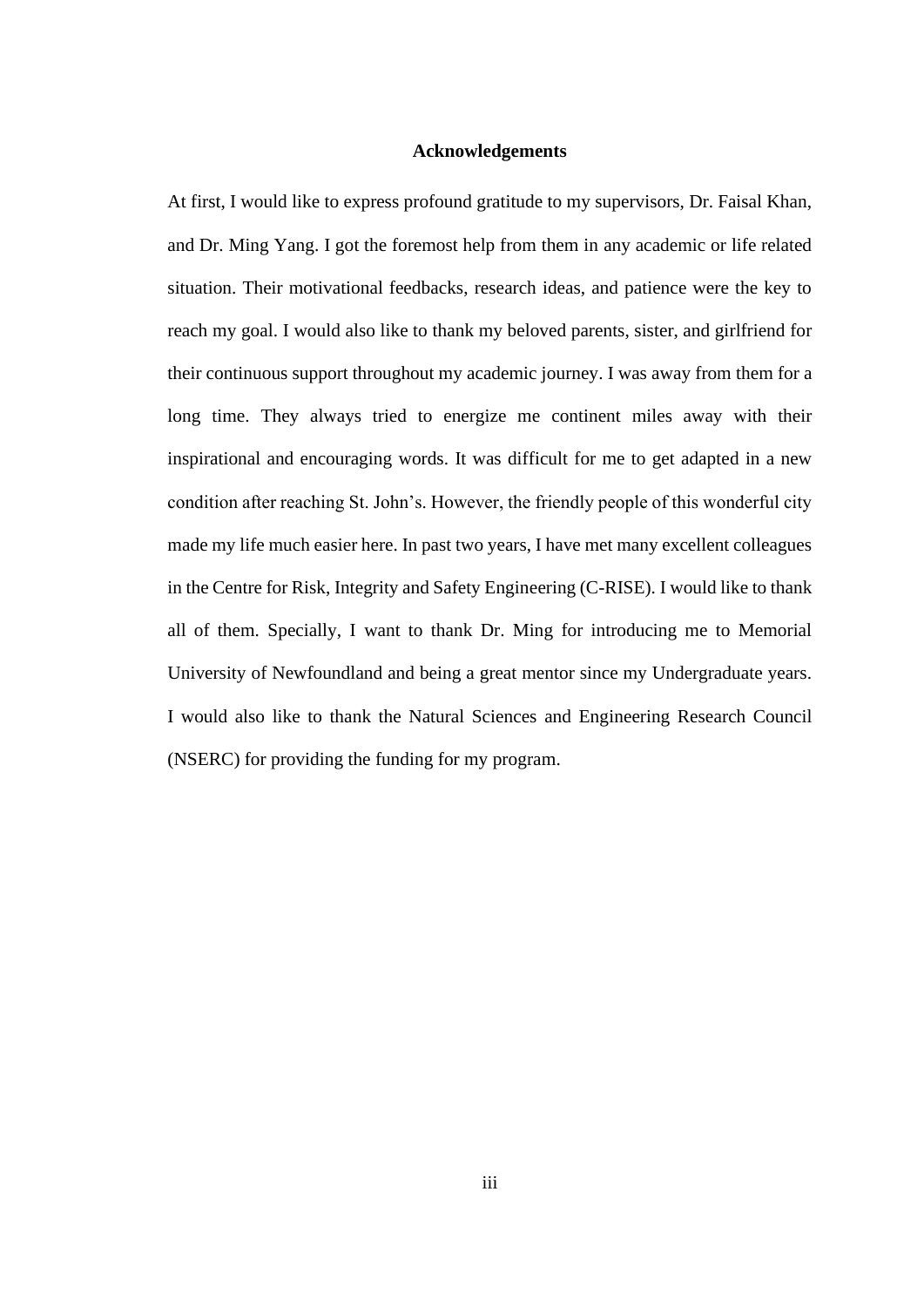| Fault Detection and Diagnosis to Enhance Safety in Digitalized Process System  22    |  |
|--------------------------------------------------------------------------------------|--|
|                                                                                      |  |
|                                                                                      |  |
|                                                                                      |  |
|                                                                                      |  |
| 3.2.2 Step 1. Reducing the dimensionality of input data with Kernel Principal        |  |
| 3.2.3 Step 2. Classifying input data as faulty or faultless, i.e., Fault Detection29 |  |
| 3.2.4 Step 3. Classifying faulty data into fault types, i.e., Fault Diagnosis 33     |  |
|                                                                                      |  |
|                                                                                      |  |
|                                                                                      |  |
|                                                                                      |  |
|                                                                                      |  |

# **Contents**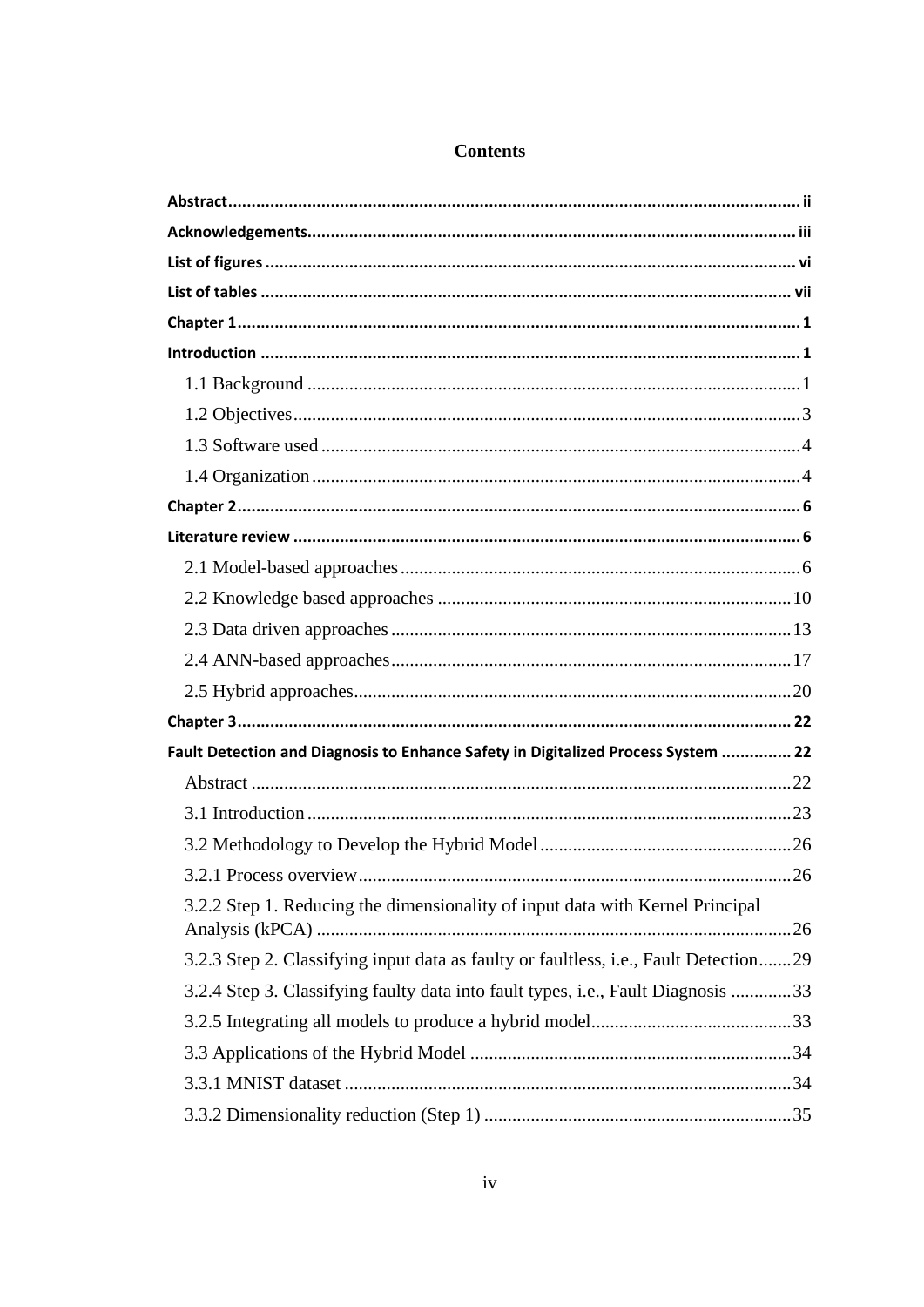| 3.3.3 Training networks with different input datasets (Step 2)36            |  |
|-----------------------------------------------------------------------------|--|
|                                                                             |  |
| 3.3.5 Fault detection and diagnosis in the Tennessee Eastman (TE) Process41 |  |
|                                                                             |  |
|                                                                             |  |
|                                                                             |  |
|                                                                             |  |
|                                                                             |  |
|                                                                             |  |
|                                                                             |  |
|                                                                             |  |
|                                                                             |  |
|                                                                             |  |
|                                                                             |  |
|                                                                             |  |
|                                                                             |  |
|                                                                             |  |
|                                                                             |  |
|                                                                             |  |
|                                                                             |  |
|                                                                             |  |
|                                                                             |  |
|                                                                             |  |
|                                                                             |  |
|                                                                             |  |
|                                                                             |  |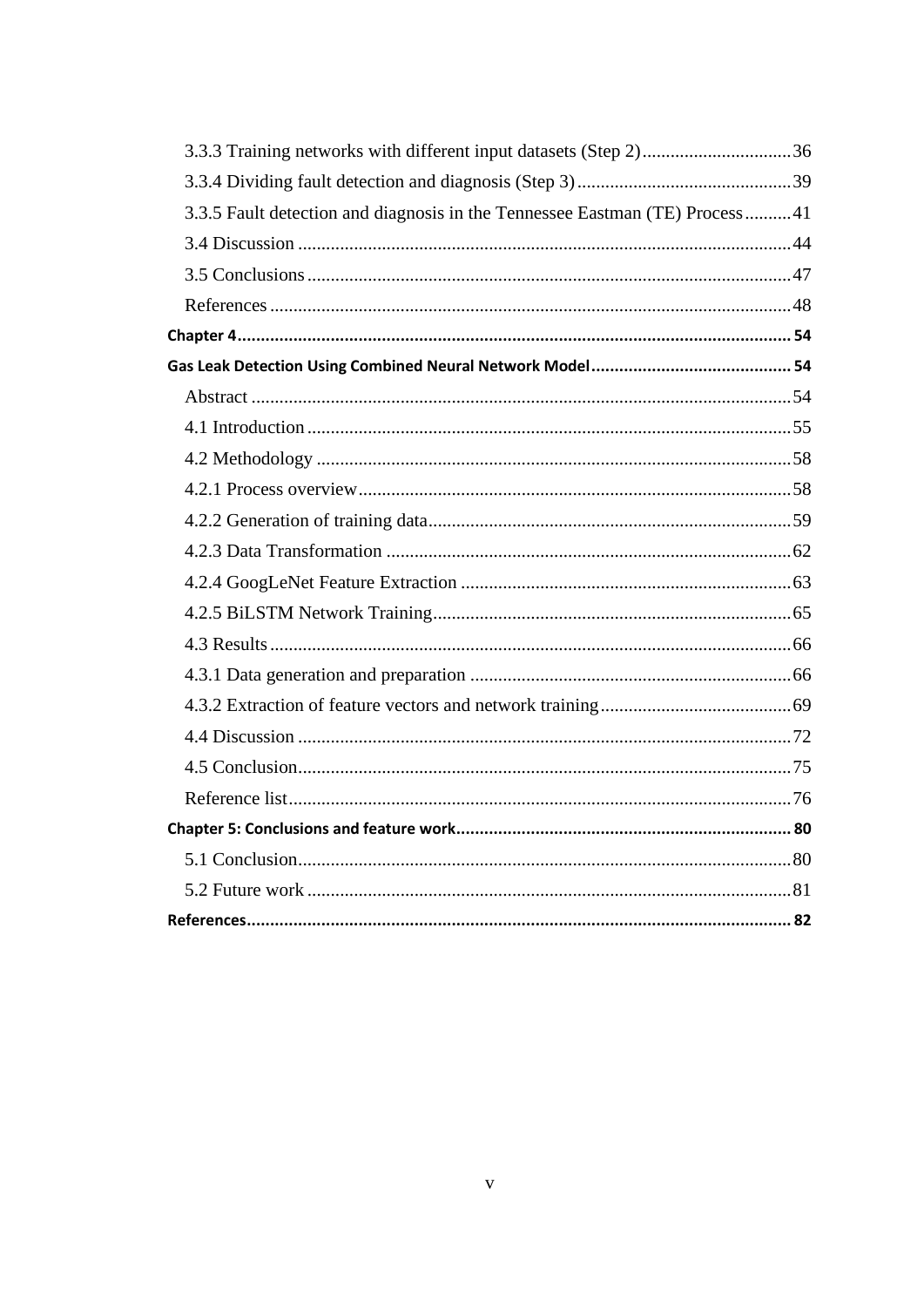# <span id="page-5-0"></span>**List of figures**

| 2.1 | Graphical representation of PCA in 2 dimensions                            | 16 |
|-----|----------------------------------------------------------------------------|----|
| 2.2 | Example of a nonlinear dataset that cannot be treated by PCA               | 17 |
| 3.1 | Methodology to develop a hybrid model for fault detection and diagnosis    |    |
|     |                                                                            | 26 |
| 3.2 | A selection of images of 10 handwritten digits. Each image in 28x28        |    |
|     |                                                                            | 34 |
| 3.3 | Structure of the deep neural network used to compare the effectiveness     |    |
|     |                                                                            | 37 |
| 3.4 | Confusion matrices for classification of digits with 784 inputs (left) and |    |
|     | 50 inputs (right) for MNIST dataset estimation                             | 38 |
| 3.5 | Training and testing of fault detection and diagnosis using separate deep  |    |
|     |                                                                            | 39 |
| 3.6 | Confusion matrices for classification of digits with 52 inputs (left) and  |    |
|     |                                                                            | 44 |
| 4.1 | Methodology for gas leak detection using a combination of ConvNet and      |    |
|     |                                                                            | 58 |
| 4.2 | The layout of the receiving terminal used for gas leak detection tests     | 61 |
| 4.3 |                                                                            | 62 |
| 4.4 | Initial and resized versions of the frame at $t = 35s$ and $v = 20$ m/s    | 63 |
| 4.5 | Confusion matrix for gas leak size classification at $t = 50$ s            | 70 |
| 4.6 | Accuracy of gas leak classification using the same duration of training    |    |
|     |                                                                            | 71 |
| 4.7 | Accuracy of gas leak classification using a 50 second-trained model on     |    |
|     |                                                                            | 72 |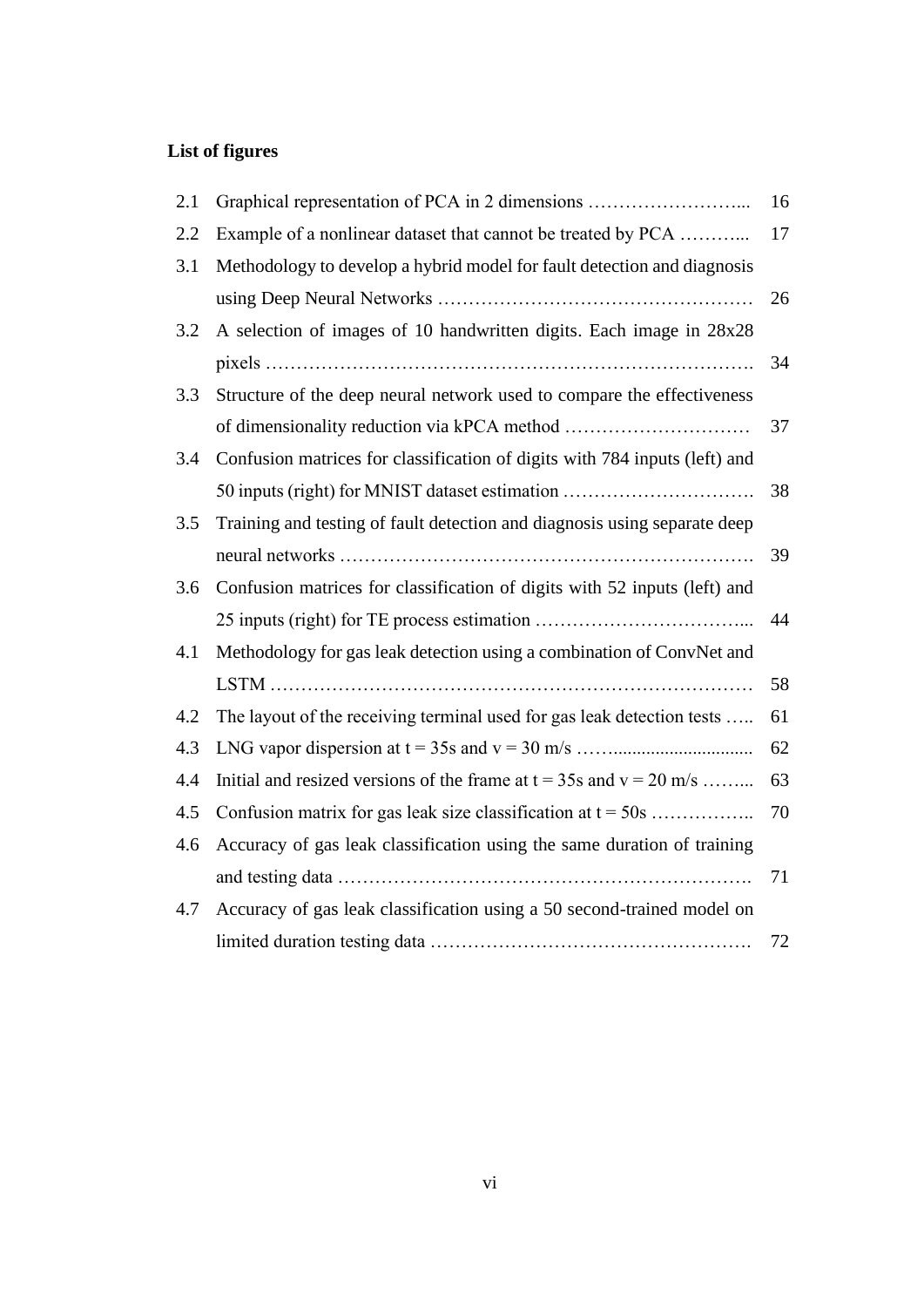# <span id="page-6-0"></span>**List of tables**

| 4.1 Turbulence parameters for data generation for different velocities  68 |  |
|----------------------------------------------------------------------------|--|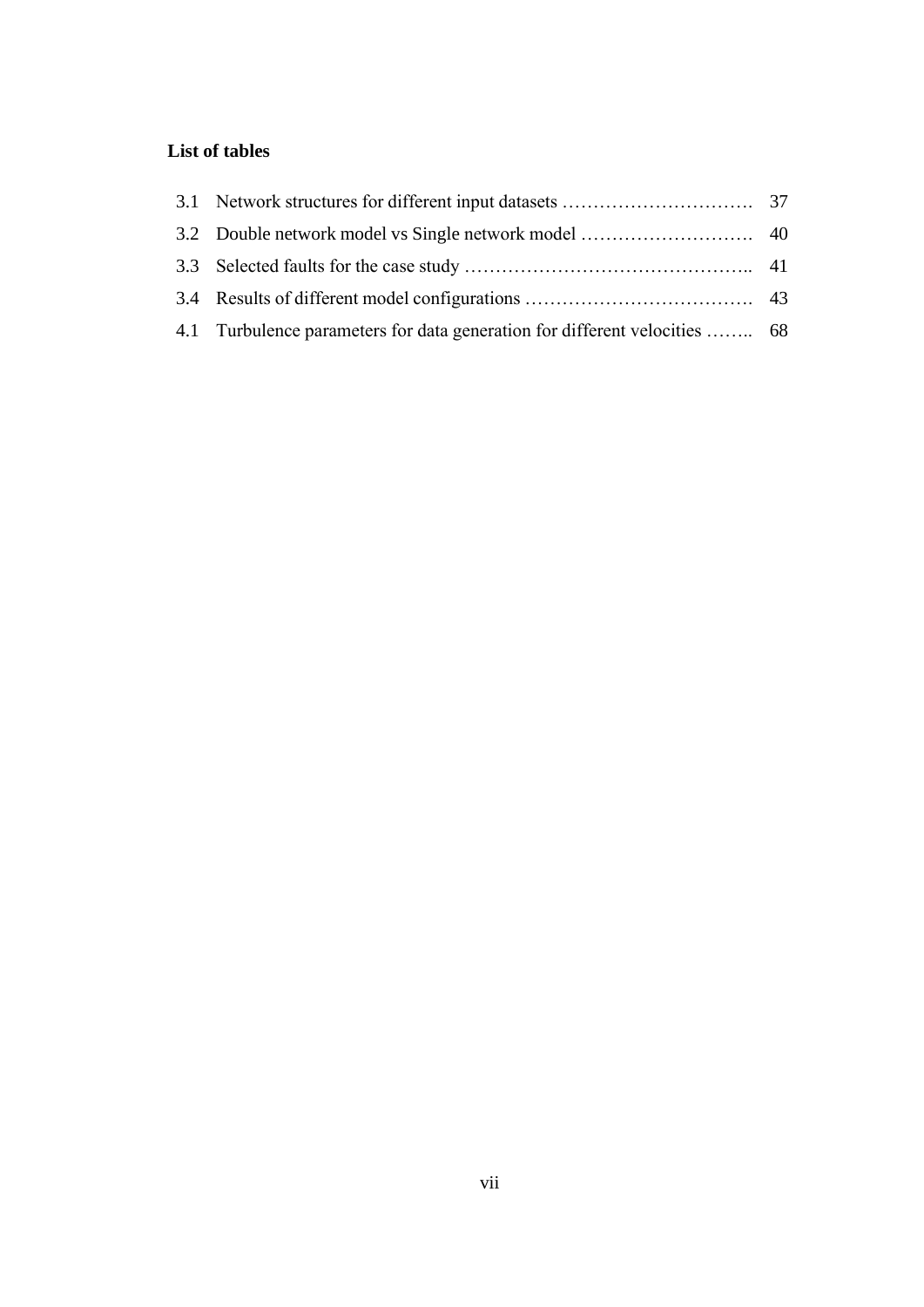# **Chapter 1**

#### **Introduction**

#### <span id="page-7-2"></span><span id="page-7-1"></span><span id="page-7-0"></span>**1.1 Background**

Chemical industry has seen several major accidents in the past few decades which resulted in severe damage to environment, economy, and human health. However, these accidents are not frequent and are usually the result of a chain of incidents that happen prior (Venkatasubramanian, Rengaswamy, Yin, et al., 2003a). Therefore, the researchers from industrial and academic fields have focused on dealing with minor accidents in a form of fault detection and root cause analysis. These techniques are implemented to already operational plants to detect and diagnose potential faults that can adversely affect the process or cause damage. A faulty state means that the process or a variable is outside its acceptable range (Himmelblau, 1978). For example, abnormal increase in feed flowrate may results in excess generation of heat during reaction and is considered as a process fault. There are several causes that can be related to the increased feed rate, such as malfunctioning pump or a controlled, and they need to be monitored to prevent the accident. The process of monitoring process parameters and equipment to identify deviations from normal operating state and finding the root causes for such deviations is called fault detection and diagnosis (FDD). Identifying root case is essential to developing proper corrective response. It is essential to detect faults early, as it may propagate throughout the process and cause deviation or failure of unrelated systems. Although there has been a lot of developments around FDD in recent decades, faults persist in process industries which causes loss of human life,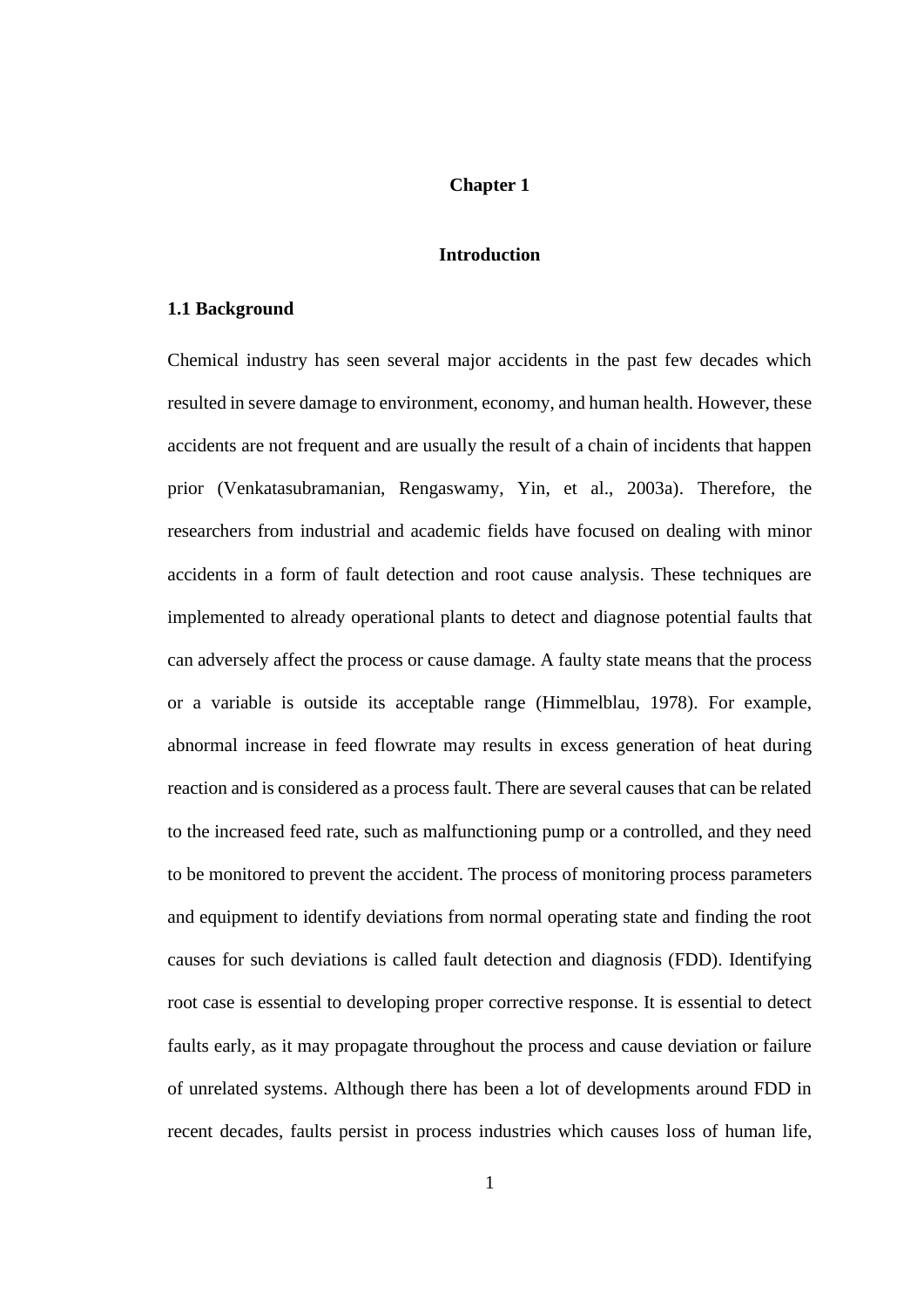environmental damage and property loss (Nimmo, 1995). Severe damage to equipment can result in halts in production, which can have economic impact on other industries. For example, with the shortage of microchips in 2020 and 2021, phone and car production companies are being limited in their production, which can affect the prices for the customer (Moore, 2021). However, this was exacerbated by recent fire accidents in two major chip production facilities in Japan and China (Kelion, 2021; Shaw, 2021). Considering that process safety and accident prevention has been researched thoroughly and many methods for fault detection and diagnosis are available, these faults still occur globally, and more sophisticated approaches are needed.

Fault detection and diagnosis fall under abnormal event management system (AEM). In fact, FDD are the first two steps of AEM, and the third step is to take appropriate corrective actions to revert the process back to a healthy operating state (Isermann, 2006). As processes get bigger and more process variables are involved, it becomes more difficult to maintain safe operating conditions. In this respect, development of sophisticated models is sought after to increase the diagnosis accuracy (Venkatasubramanian, Rengaswamy, Yin, et al., 2003b). These models are also called hybrid models and they incorporate several techniques that cover certain shortcomings of their individual parts. With recent development in machine learning, artificial neural networks have been included in several hybrid models that can take advantage of the availability of large process data. These methods were shown to differentiate between faulty and healthy operating state and identify root causes for faults with a high degree of certainty (Gharahbagheri et al., 2017; Pérez-Pérez et al., 2021; Travis et al., 2020; Wang et al., 2021; H. Yu et al., 2015; Zeng et al., 2016).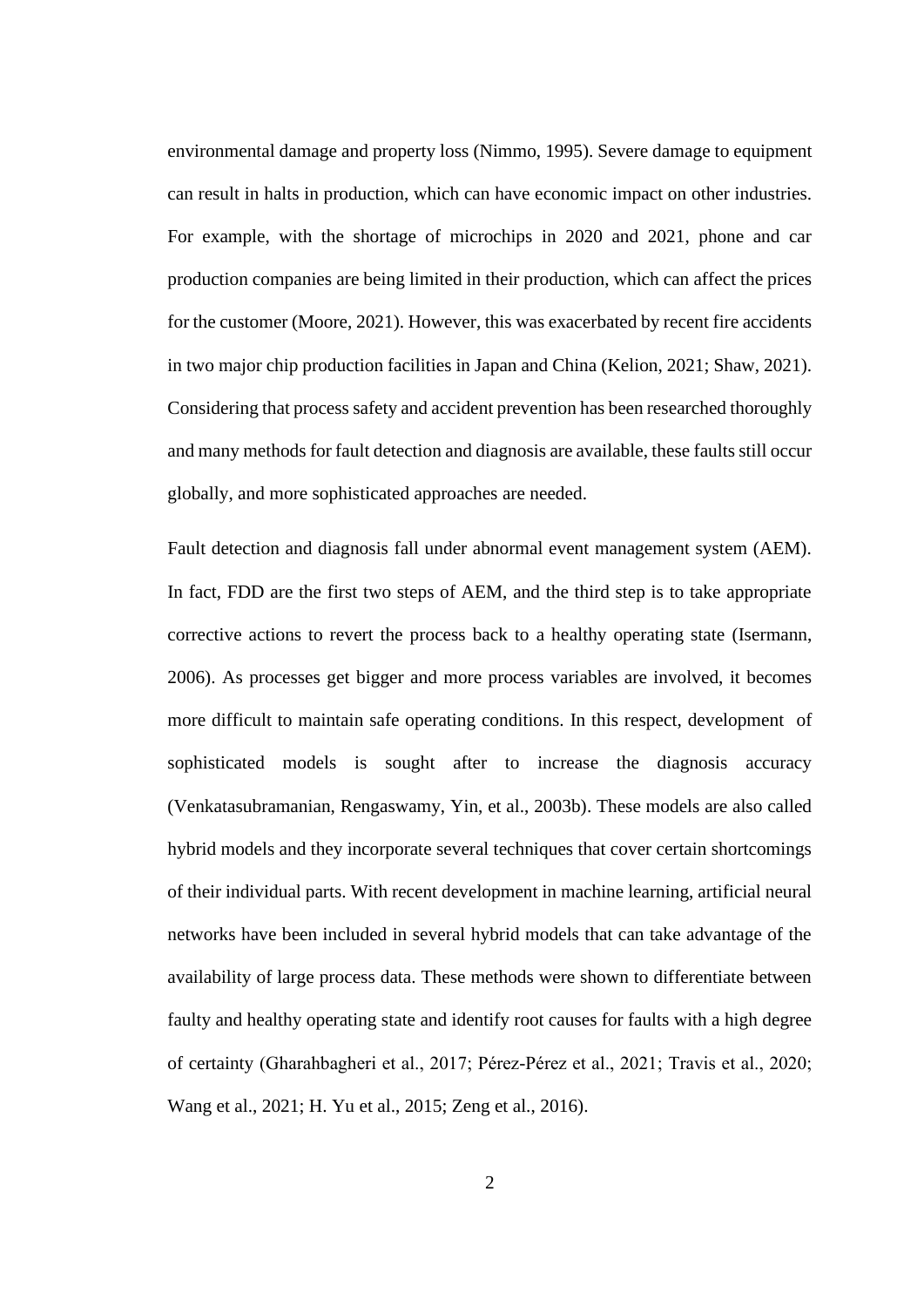### <span id="page-9-0"></span>**1.2 Objectives**

With rapid development of machine learning techniques, hybrid model for fault detection and diagnosis with artificial neural networks have been barely explored. Considering the large amount of process data is becoming more available, ANN hybridbased approaches have a potential to greatly diagnostic capacity in industrial setting. This work aims explore this area of research with proposing two hybrid methods that mainly focus on detecting and classifying faults using supervised neural networks. The main objective of this thesis is to develop a hybrid approach to fault detection and diagnosis for chemical industries incorporating elements of machine learning. Achieving high diagnosis accuracy is the central focus of this research. In addition, this work focuses on potential reduction in computational resources and time needed to train and test the model. This is achieved via these sub-objectives:

- I) Detect and diagnose faults using available process data
- II) Reduce the complexity of data for more efficient and more accurate neural network training process
- III) Incorporate graphic data for fault detection and diagnosis
- IV)Develop a methodology that requires minimal expert supervision when it comes to tuning of network parameters

While first paper is focused on dimensionality reduction technique for ease and efficiency of network training, the second paper is about combining different neural network techniques to achieve detection for a specific problem of gas leakage.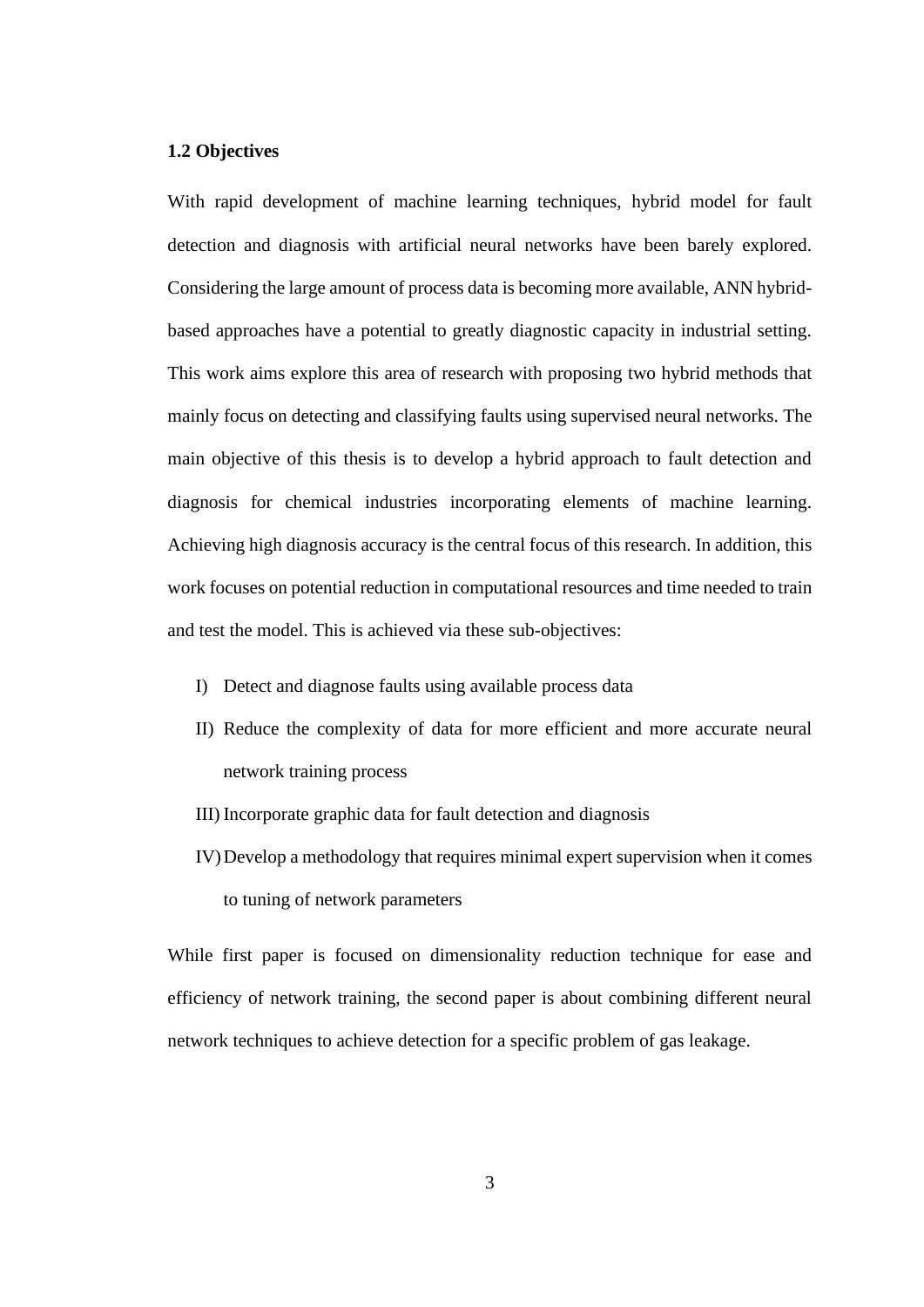## <span id="page-10-0"></span>**1.3 Software used**

The proposed models were developed and tested using MATLAB R2021a, a numeric computing platform. It is available for all students at Memorial University of Newfoundland and can be downloaded from <https://www.mathworks.com/mwaccount> using a student license available at [https://my.mun.ca/student.](https://my.mun.ca/student) Codes for data preparation, network training, validation, testing, and results demonstration were written in MATLAB. Generation of visual data for the second part of the thesis was done using OpenFOAM, a free, open source CFD software; can be downloaded from [https://openfoam.org/download/.](https://openfoam.org/download/) The simulations were performed on Virtual Machine using Ubuntu 18.04 operating system.

#### <span id="page-10-1"></span>**1.4 Organization**

This thesis consists of five chapters and contains two manuscripts. Chapter 1 briefly discusses fault detection and diagnosis and outlines potential consequences. In this chapter, the objectives of the research are stated, and core simulation software are listed. Chapter 2 covers extensive literature review on fault detection and diagnosis. Conventional methods as well as data-driven approaches are analysed. It also covers recent advancements in ANN-based fault detection and diagnosis techniques and identifies research gaps. In Chapter 3, a hybrid model is proposed using kPCA and Deep Neural Networks (DNN) to detect faulty operating state and classify identified faults. Tennessee Eastman Process benchmark was used to validate the model. This work has been published in Computers and Chemical Engineering on November 22, 2021. Chapter 4 focuses on leak detection in a plant setting using graphical data. The proposed model consists of convolutional network and a long short-term memory layer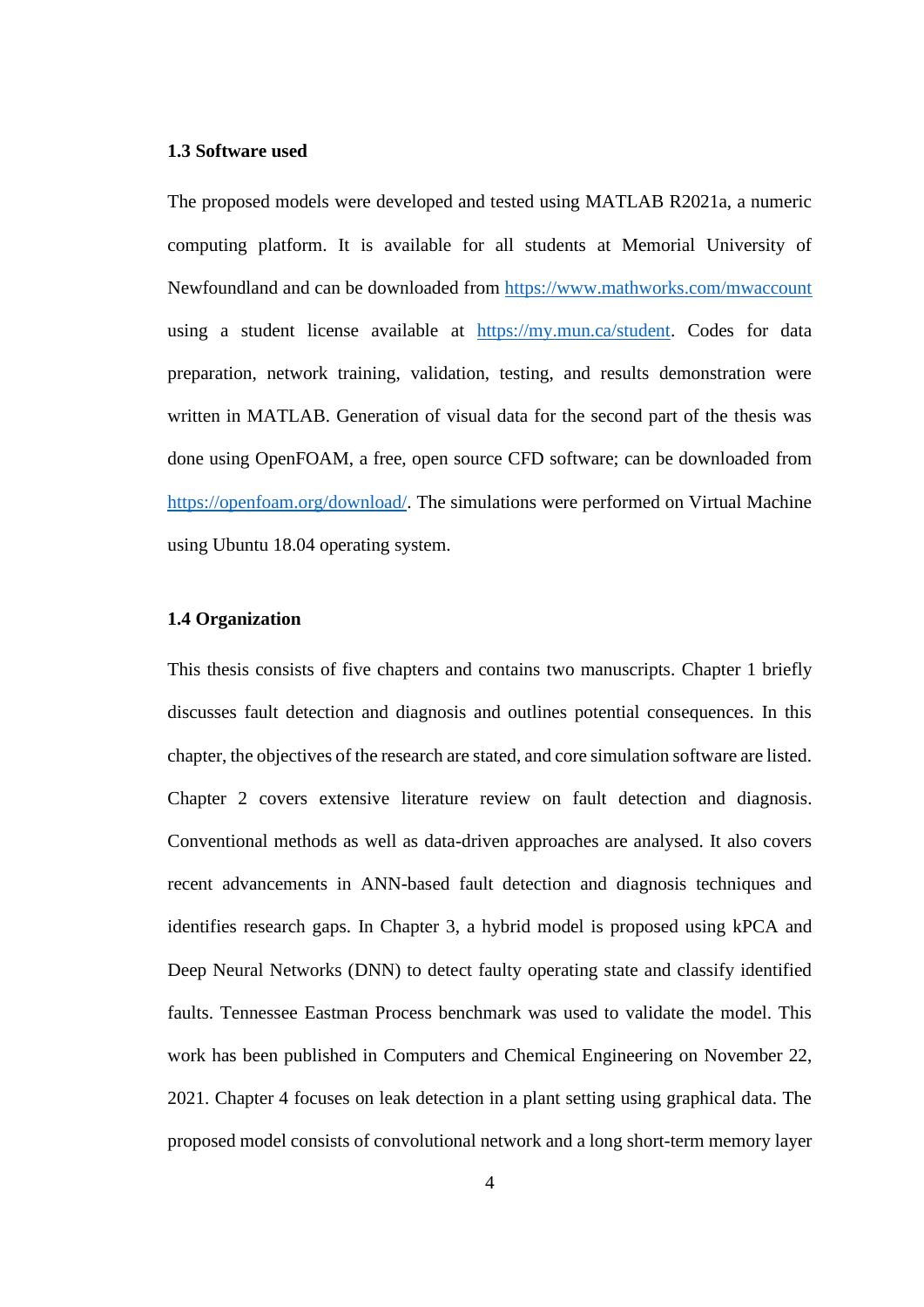network to deal with visual representations of input data. This paper was submitted for publication to Process Safety and Environmental Protection. In Chapter 5, the outcomes of this thesis are summarized and recommendations for future work are given.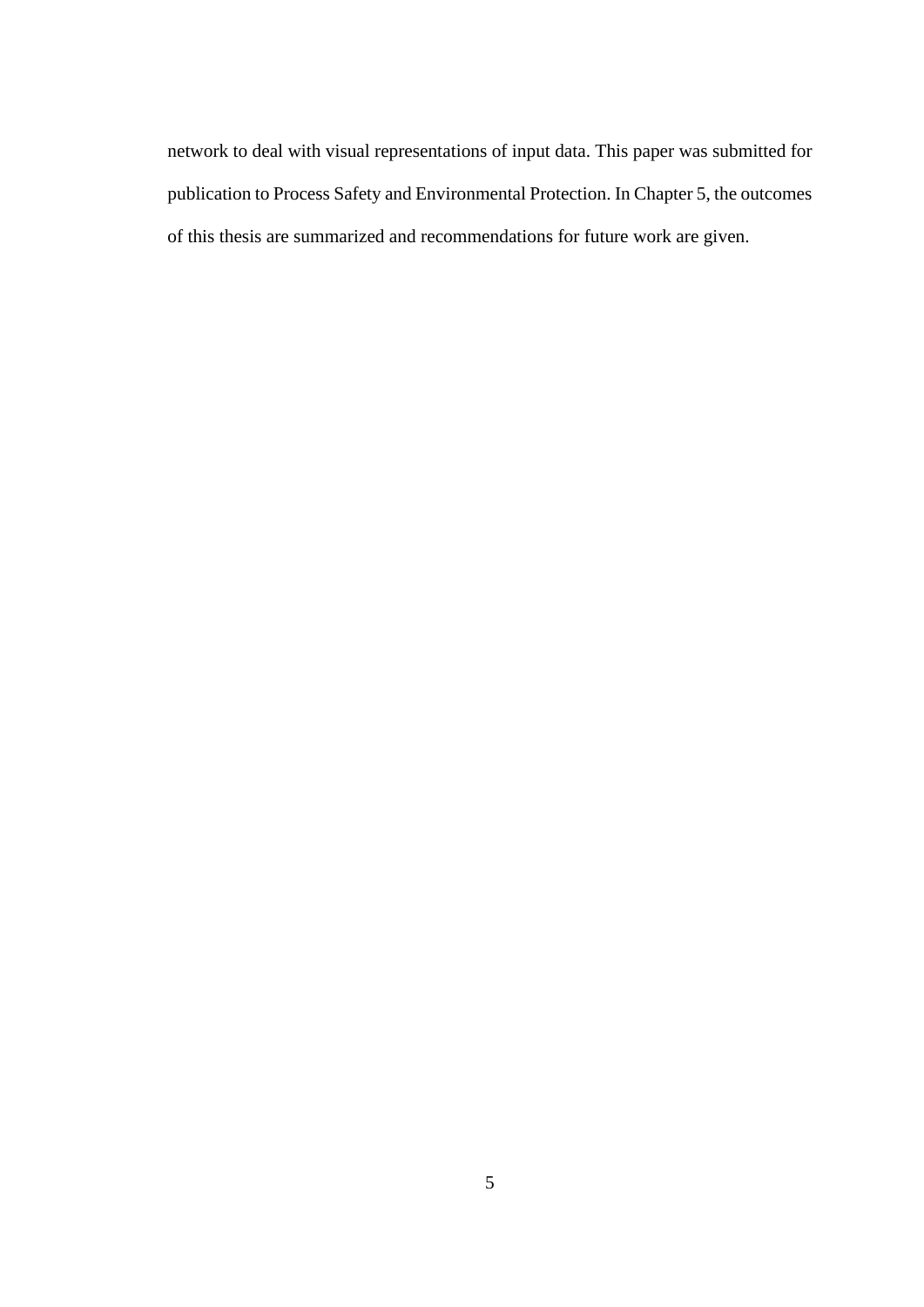#### **Chapter 2**

#### **Literature review**

<span id="page-12-1"></span><span id="page-12-0"></span>This chapter provides and overview of existing FDD techniques. Advantages and limitations will be discussed for each approach. The chapter will be split into five parts corresponding to major FDD technique groups: Model-based approaches, knowledgebased approaches, data driven approaches, ANN-based approaches, and hybrid approaches.

#### <span id="page-12-2"></span>**2.1 Model-based approaches**

In the area of model-based fault detection and diagnosis, two steps are necessary to achieve proper process monitoring. The first step is to identify the inconsistencies between true and expected behavior of the system. The second step is to apply a certain decision rule to diagnose the said inconsistency. The concept of inconsistencies is directly tied to redundancy. Hardware redundancy is achieved via redundant sensors and is typically too expensive to implement large-scale. Analytical redundancy, on the other hand, investigates dependencies between process variables and sets algebraic or temporal relationship between system states, inputs, and outputs. This is accomplished using residuals, which are obtained by comparing the actual output of a specific sensor to a calculated value from the mathematical model. The difference between these values is then analyzed to classify the state of the process as either faulty or faultless (P. M. Frank & Ding, 1997). Ideally, absence of redundancy is desired, which would indicate that the system is operating according to the proposed model. Therefore, it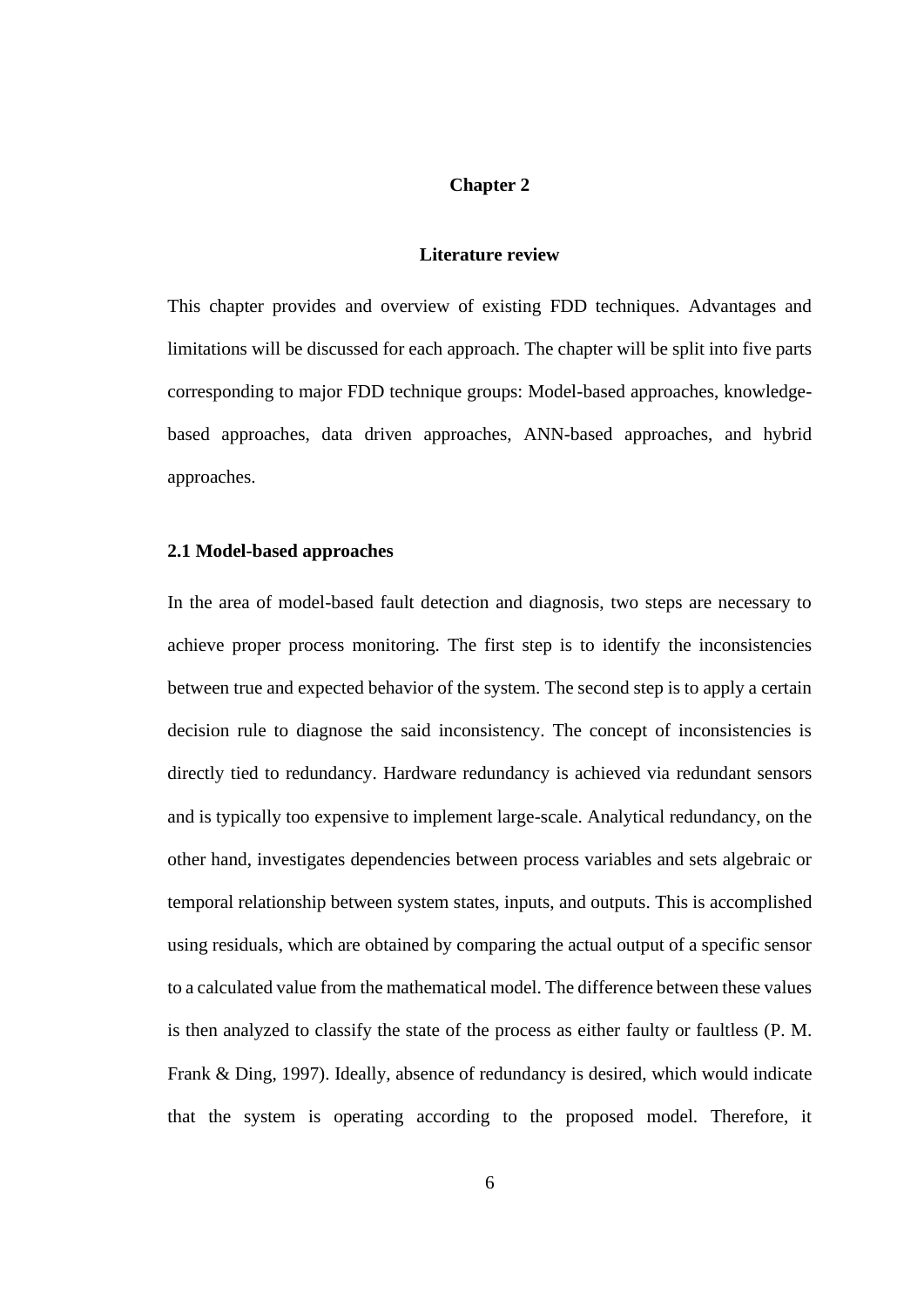fundamentally requires an explicit mathematical model, that can be either derived from the first principles or based on empirical data. Constructing a model based on first principle may prove to be difficult, as simulating a complex process requires solving multiple equations for conservation of mass, energy, and momentum. Even with advancements in computer processing units, complex systems may be too computationally expensive and time consuming. Taking into consideration that chemical processes are often nonlinear, the complexity is further increased, which makes this method unfeasible. Therefore, empirical methods are often used instead. These methods rely on obtained knowledge and statistics about the process and largely remove connections to physical variables, which makes the diagnosis procedure less intuitive. Residuals obtained from either methods can then be used to identify a faulty operating state (Chow & Willsky, 1984). However, this is not always true due to presence of noise and various uncertainties during modeling procedure. The most popular methods for quantitative model-based approach are diagnostic observers, Kalman filters, parity relations, frequency response models and others (Venkatasubramanian, Rengaswamy, Yin, et al., 2003a, 2003b).

Diagnostic observers method relies on observers that focus on monitoring a specific output of a system. Observer generates a residual that is then evaluated for faults. In normal operation conditions the residuals are also influenced by noise (Severson et al., 2016). Attempts to differentiate between unknown disturbances from faulty state were successful by employing a bank of observers (P. M. Frank & Ding, 1997). In this method, several observers placed for a specific type of fault while ignoring other faults and unknown inputs. For a healthy state, all observers will return the values for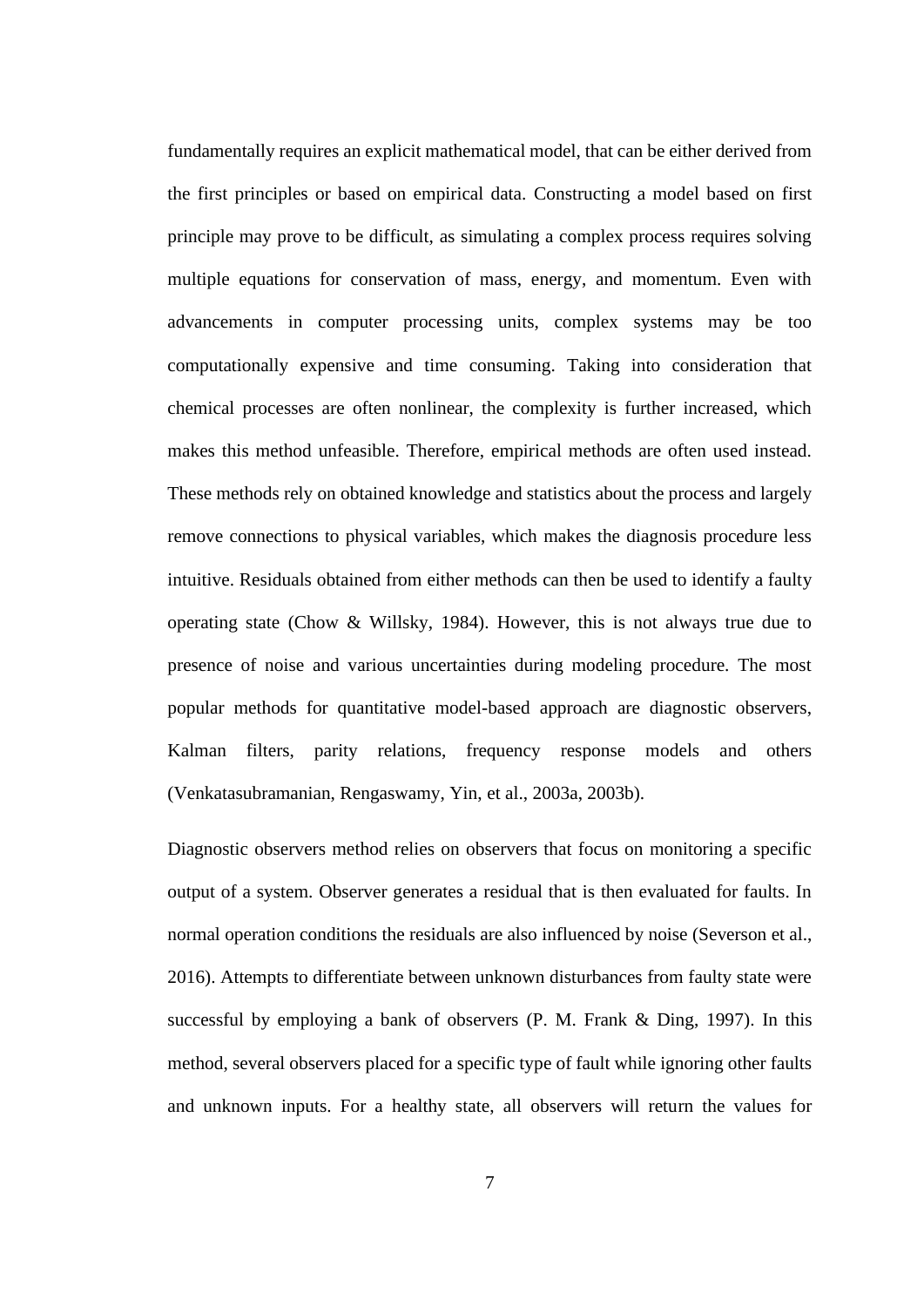residuals close to zero. Non-zero value will be attributed to noise and therefore ignored. In case of a fault, most observers continue to display near-zero residuals, while a specific observer will have a drastic change in residual. It is then trivial to isolate the fault and continue with diagnosis. To further reduce the effect of noise, filters were designed, such as unknown input observer (UIO) (Frank & Wünnenberg, 1989). Diagnostic observers and UIOs were successfully applied in many processes for FDD (P. Frank, 1994; Kamatchi Kannan et al., 2021; Sotomayor & Odloak, 2005).

Kalman filter (KF) is widely used in chemical industry to estimate process states(Chang & Chen, 1995). It can perform well having Gaussian distribution disturbance. KF, however, does not produce good results when it comes to nonlinear processes, which led to development of modified KF models, such as extended KF and unscented KF (LaViola, 2003; Wan & Vam der Merwe, 2000).

Parameter estimation is another method for fault detection developed by (Isermann, 1997). This approach is based on the assumption that process parameters are affected by faults. Various techniques for parameter estimation exist, such as linear least squares, orthogonal least squares, discrete-time models, time derivatives and more (Young, 1981). Estimated parameters are then compared to those obtained from sensor measurements. Large discrepancies are correlated to faults. A proper threshold needs to be set according to existing noise during normal operating state. This method is effective for small scale system, where parameter dependencies are clear. In the literature, complex models have been developed to tackle this issue (Che Mid & Dua, 2017). However, this may be too computationally expensive and even impossible for large scale industries.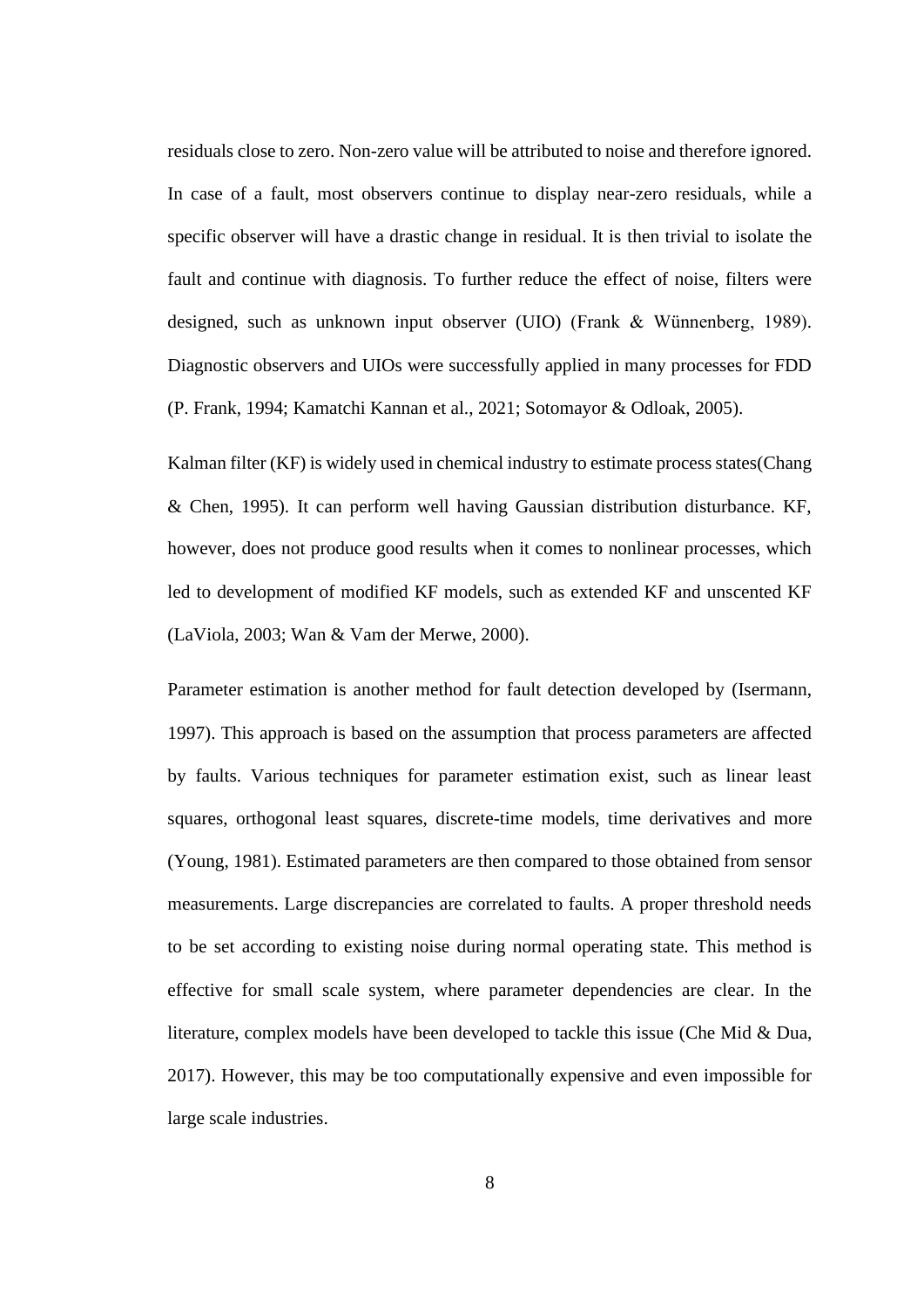Another popular approach to detect and diagnose faults is parity equation relations (Gertler, 1997). In this method, residual is calculated from the parity (consistency) of the model output with the measured output and inputs. The residual from the parity equation needs to be zero under the assumption of no process uncertainty and ideal mathematical modeling. These, however, are unrealistic expectations of any chemical process, therefore the application of the method is limited (Patton & Chen, 1991). In addition, only linear processes can be analyzed using parity equation relations, which further reduces its applicability. Later works improved the robustness of parity relations FDD and made it a more viable model-based approach (Odendaal & Jones, 2014; Staroswiecki et al., 1993; Zhong et al., 2015).

Other model-based FDD approaches have been used, such as hardware redundancy (Willsky, 1976), input-output relations (Chow & Willsky, 1984), directional (Gertler & Monajemy, 1995) and structural (Gertler & Singer, 1990) residual approaches and more.

While model based FDD methods have several advantages, such as easy and costeffective implementation for simple linear processes, they have critical limitations. Most of these approaches work under assumption that the process is linear, which makes it impractical for any batch scenario. These models also highly depend on the availability of theoretical basis and require precise model simulations, which can become computationally expensive and time consuming for complex systems. The accuracy of FDD can quickly deteriorate due to modelling errors. In all consideration, application of model-based FDD approaches in large scale chemical plants is not practical (Venkatasubramanian, Rengaswamy, Yin, et al., 2003b).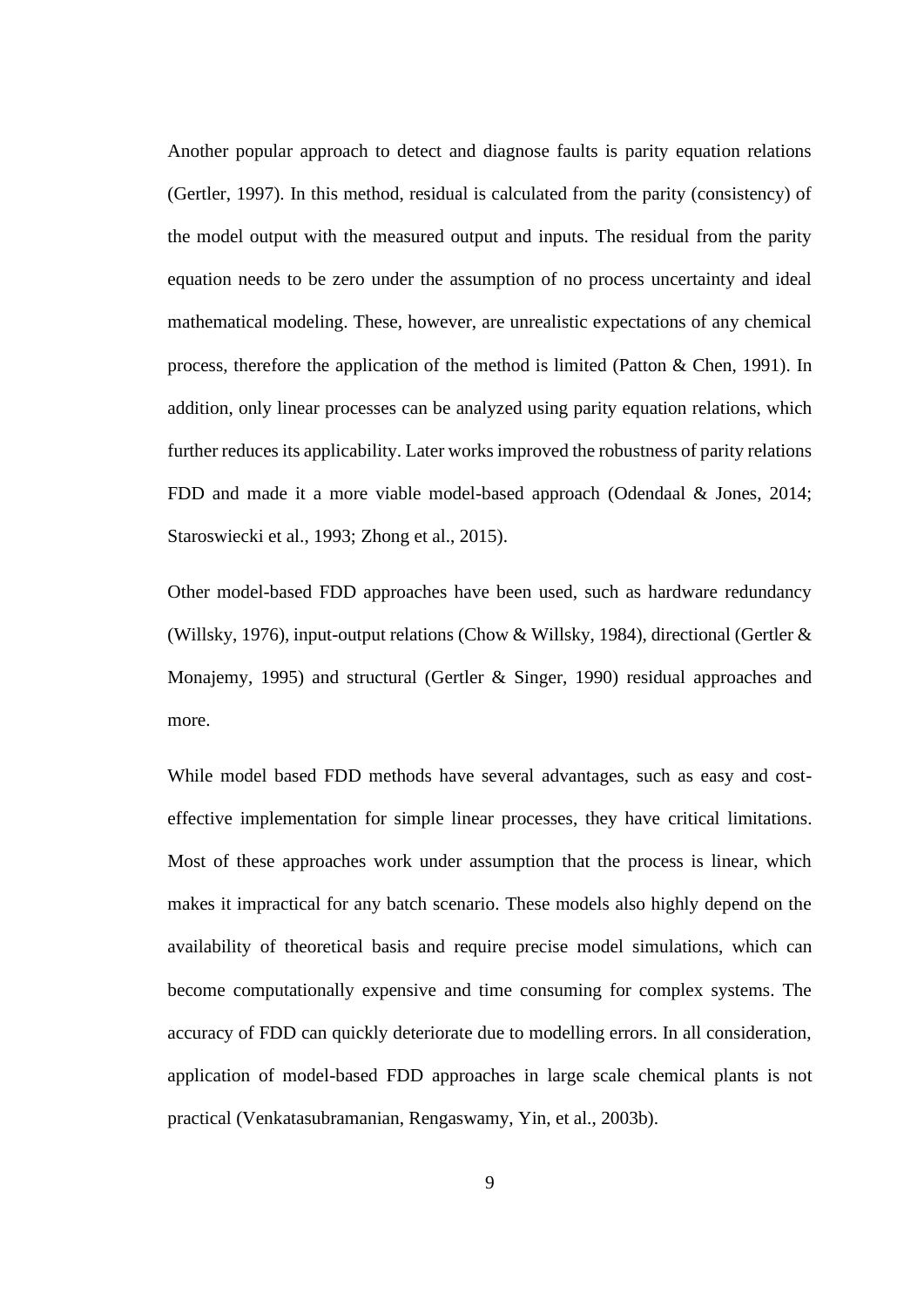Developing tools for FDD has been a very active area of research in the past couple of decades. Many tools have been proposed to deal with faults in different ways. This led to agglomeration of these methods into categories, which include model-based methods, knowledge-based methods, data-based methods, and hybrid methods. In addition, with development of machine learning, ANN-based approaches have become a hot topic for research. In this section, knowledge-based and model-based FDD approaches will be reviewed first. Then, data-driven and hybrid methods will be reviewed.

#### <span id="page-16-0"></span>**2.2 Knowledge based approaches**

Knowledge based approaches heavily rely on prior knowledge about a certain process or a system to detect and diagnose abnormal behavior. A cause-and-effect connections are established based on known physics, which are then implemented in a computational software along with logic systems to perform FDD (Venkatasubramanian, Rengaswamy, & Kavuri, 2003). Many knowledge-based systems have been developed, such as rule-based expert system, fault tree analysis (FTA), Bayesian Network (BN), signed graph (SDG) and many more.

Rule based expert systems were pioneers in knowledge-based systems in FDD. They are mostly represented by a code that contained a bunch of if-else rules that were derived prior based on the fundamental knowledge of the process. The computer program is trying to repeat the mental processing of a human to solve a problem. However, this is a rigid system and can only work with information that it was "taught", therefore any deviations will turn the model practically useless. Nevertheless, this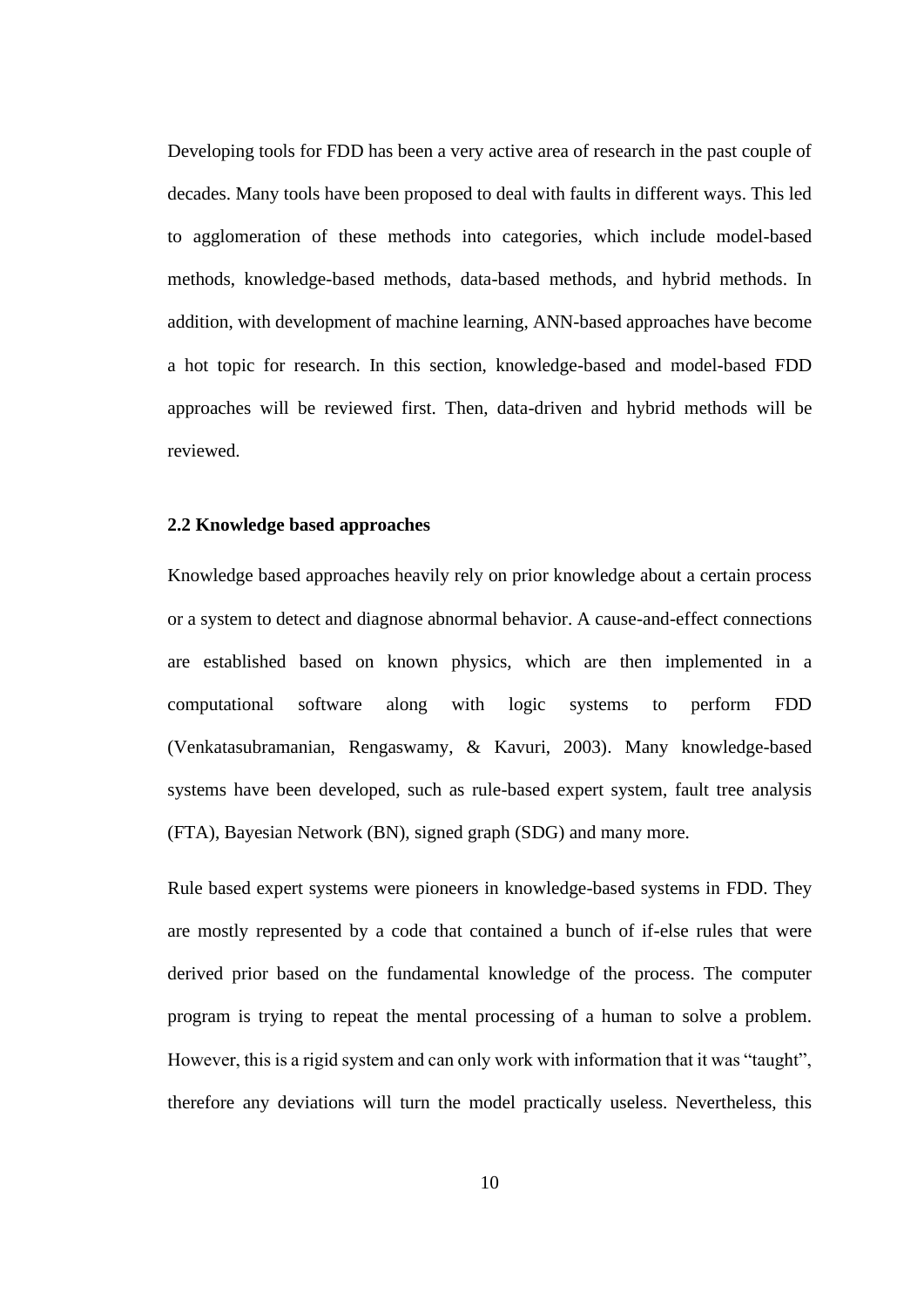model can identify a faulty state, track the root cause using the process data and suggest a corrective measure (Chen & Modarres, 1992; Nan et al., 2008). While it is easy to set up and execute, for complex processes the what-if code will grow massively, which can lead to confusion issues. The major downside of this approach is its inability to incorporate physical laws in detection process, which makes the model rigid and not easily adaptable to changes, as it must be manually re-entered upon receiving new information.

An extension to rule based expert approach is case based reasoning approach. It essentially tries to overcome the core limitation of rule based approach by "learning" new faults that it encounters (Kolodner, 1992). This approach has been successfully applied in several works with promising results (Ashley, 2003; Grant et al., 1996; H. Zhao et al., 2017). However, it suffers from another downside of rule-based approach which is chunkiness. Developing a base model for a complex system already requires a large domain of expert input, developing a self-learning model with more rules makes it even more difficult and time consuming.

Fault tree analysis (FTA) is a very common tool in risk, safety, and reliability. In FTA, a tree is constructed using a top-down deductive approach, where the top event is failure of a system, and the bottom part shows basic events. The basic events are assumed to be independent of each other, while top event is directly dependent on other variables (Vesely et al., 1981). In this model, events are interconnected via Boolean logical "AND" and "OR" gates. This allows to quantitatively calculate the propagation of event probabilities from bottom up. Diagnosis is then performed using minimal cut sets, which represent the shortest path to failure (Woodward & Pitbaldo, 2010). While fault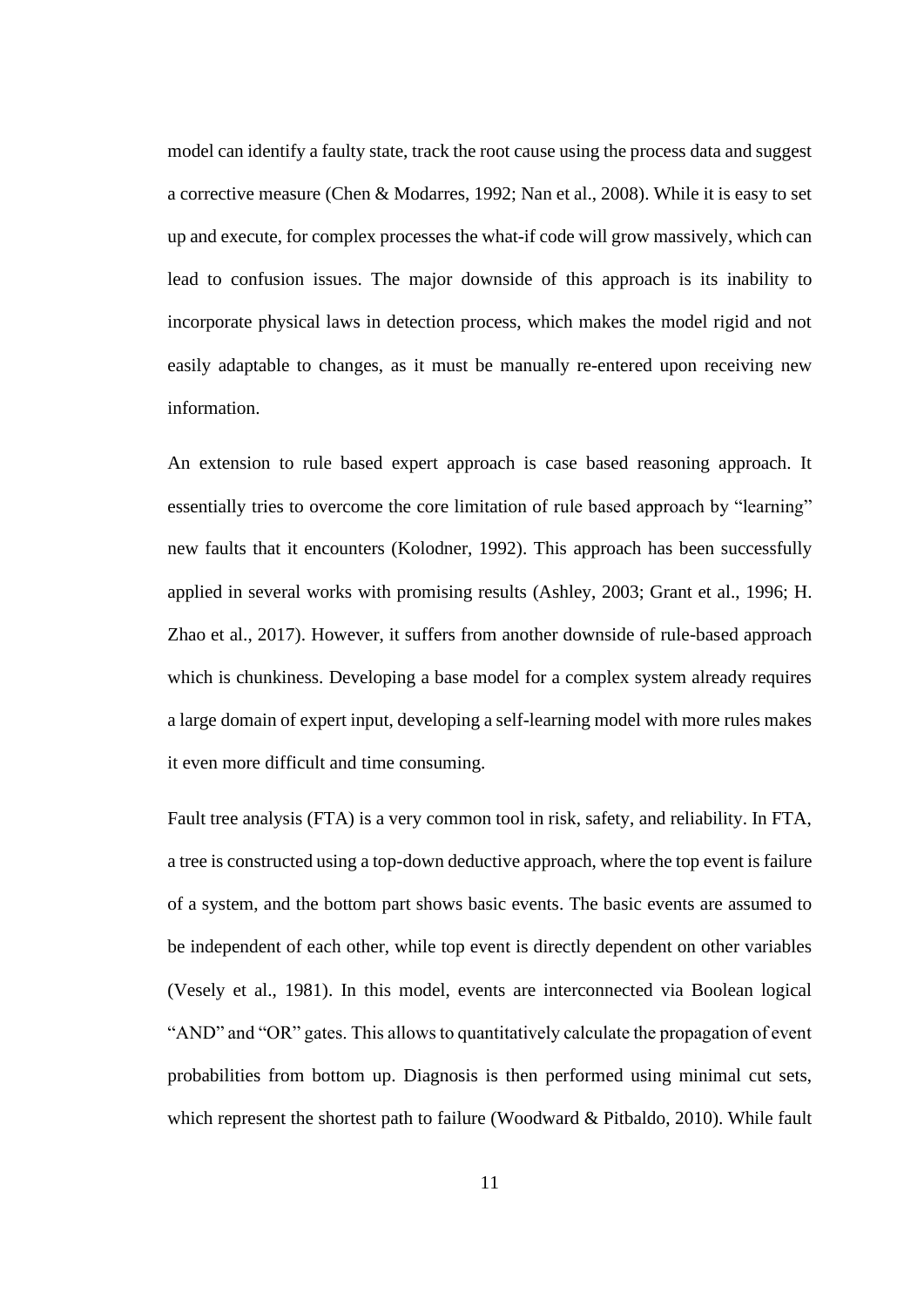trees are widely used in risk analysis, their use in FDD is limited. Complex processes would require large fault trees, which would be nearly impossible to build while assuming independence of all basic events. This renders FTA impractical for FDD purposes.

Another popular knowledge-based approach is signed directed graphs, or signed digraphs (SDG). This method uses graphical form to represent cause-and-effect relationship between process variables. Process variables are represented as nodes, while the relationship between then is represented by directed arcs from "cause" node to "effect" node. Each node takes on a state comparative to the steady state. SDG model can be derived from a mathematical model, a differential equation, or from a process data (Umeda et al., 1980). The model can use cause-and-effect relationship as well as the underlying model to detect and diagnose faults and was first presented by (Iri et al., 1979). It was then refined and improved in later publications (Yang et al., 2010, 2012).

Improved version of SDG has been developed called possible cause effect graph (PCEG). This is a very similar model except for node structure. In SDG, nodes are given a specific state, while in PCEG nodes are given meaningful descriptions about the variables. This greatly improves root cause analysis as it contains proper knowledge of the process system. More information on PCEG can be found in (Wilcox, 1992) and (Wilcox & Himmelblau, 1994).

Bayesian Network (BN) is another popular technique for reliability analysis and FDD that has proven to successfully tackle processes with uncertainty (Musharraf et al., 2013). In prior models, uncertainty has been a common limitation, which usually restricted their practical use in the field. BN is a probabilistic approach that presents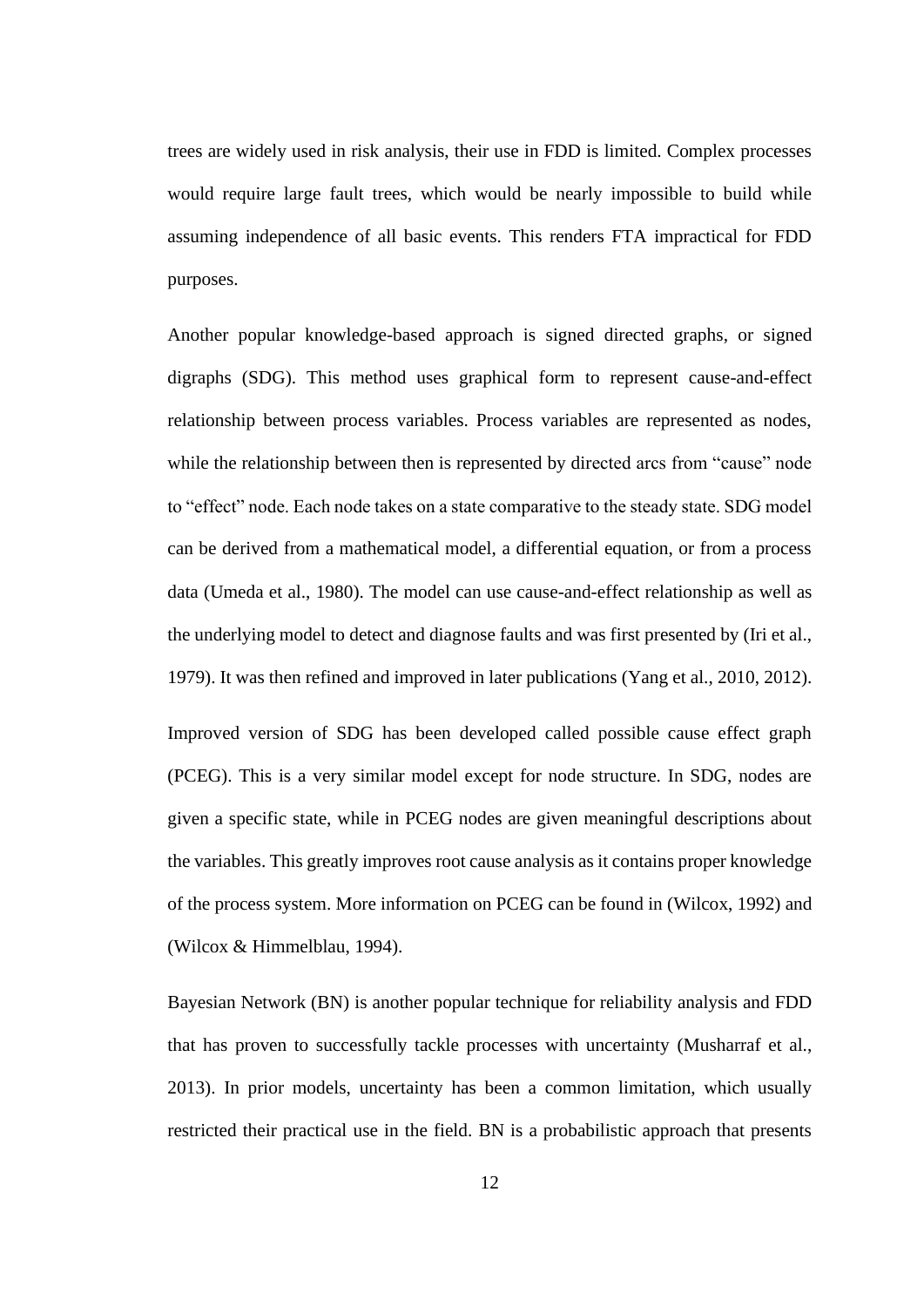interactions between process variables in the graphical form (Neapolitan, 2004). It is fundamentally built with a certain degree of "belief" which makes the model flexible in cases of limited or absent data. Bayesian method is used to update the model variables, or weights, which can be used for both risk assessment and root cause analysis (Wilson & Huzurbazar, 2007). Since BN is a probabilistic approach, it is best suited to deal with uncertainty in FDD, unlike other methods. In addition, it was shown to be applicable for complex industrial systems, such as Tennessee Eastman Process (Azhdari & Mehranbod, 2010). BN has gained popularity in fault diagnosis procedures and works have been published with successful implementation of BN (Gonzalez et al., 2015; Huang, 2008; Khakzad et al., 2013). In addition, many hybrid models incorporating BN have also been proposed for root cause analysis. However, BN is static in nature which excludes its applications to dynamic processes. Extensions of BN have been proposed to deal with dynamic processes. In complex systems, calculation of probabilities and interrelations between variables may be too expensive or even impossible. In addition, BN is designed to work with acyclic relations, whereas many variables in a process may be of cyclic nature. In addition, the prior beliefs used in BN can have severe impact on an entire network. This along with statistical distributions choices for data modelling are challenges to constructing a proper network for FDD.

#### <span id="page-19-0"></span>**2.3 Data driven approaches**

Data driven approaches, which are also called history-based approaches, are reliant on available large amounts of process data to derive dependencies that result in faulty operations. The data is typically taken acquired from sensors and test samples. This data is then processed and used to construct or train monitoring or fault detection tools.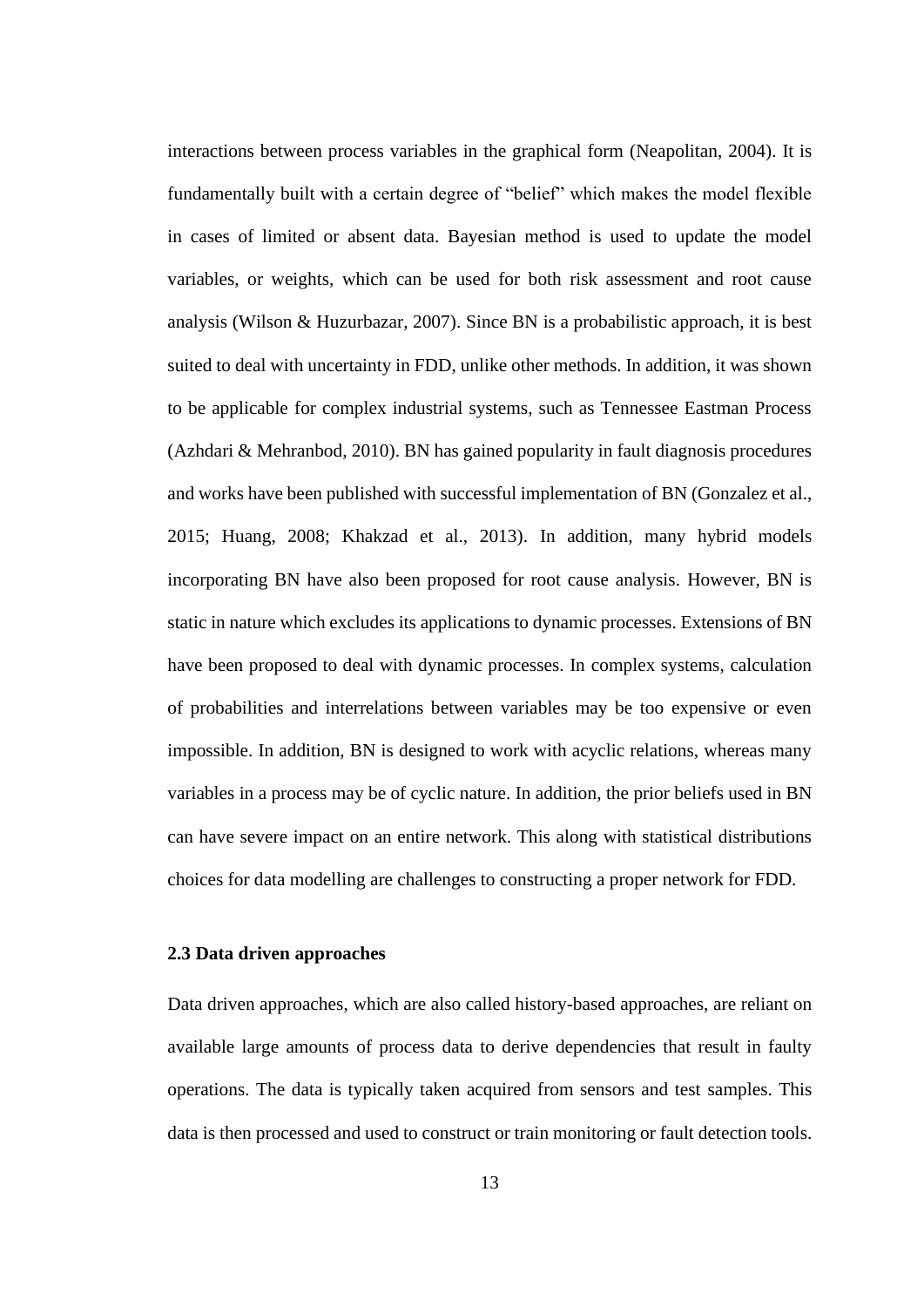Data driven methods are generally divided into qualitative and quantitative based on the type of collected data. Qualitative data-based approaches mostly rely on expert analysis and are generally limited in FDD capacity. Quantitative methods use statistical tools to analyze and extract useful features from the data. In this section, some of the more popular techniques for quantitative data driven approaches will be discussed, such as principal component analysis (PCA), support vector machine (SVM), artificial neural network (ANN), and partial least squares (PLS) (Venkatasubramanian, Rengaswamy, Yin, et al., 2003b). Since these methods mostly rely on vector operations between matrices that involve large datasets, they received high popularity as the computational capacity of computers increased in the last few decades. Performing a statistical analysis on a process with tens of thousands of datapoints and hundreds of variables can just take several hours on a powerful computer workstation.

Among statistical methods, univariate and multivariate methods exist. Univariate methods are more primitive in a way that they directly compare measured process variables to threshold values. As the measured value drifts away from the accepted value, the fault is detected (Mah & Tamhane, 2004). While the simplicity of the univariate method is obvious, it is usually impractical due to its inability to distinguish between operational disturbances and faults with high degree of certainty, which leads to an unacceptable number of false alarms. To counter this, operator supervision is required to maintain detection validity, but may not be optimal for large scale industrial processes (Kourty & MacGregor, 1995).

As the term suggests, multivariate approach is designed to consider multiple variables at the same time. This is achieved through dimensionality reduction technique. The core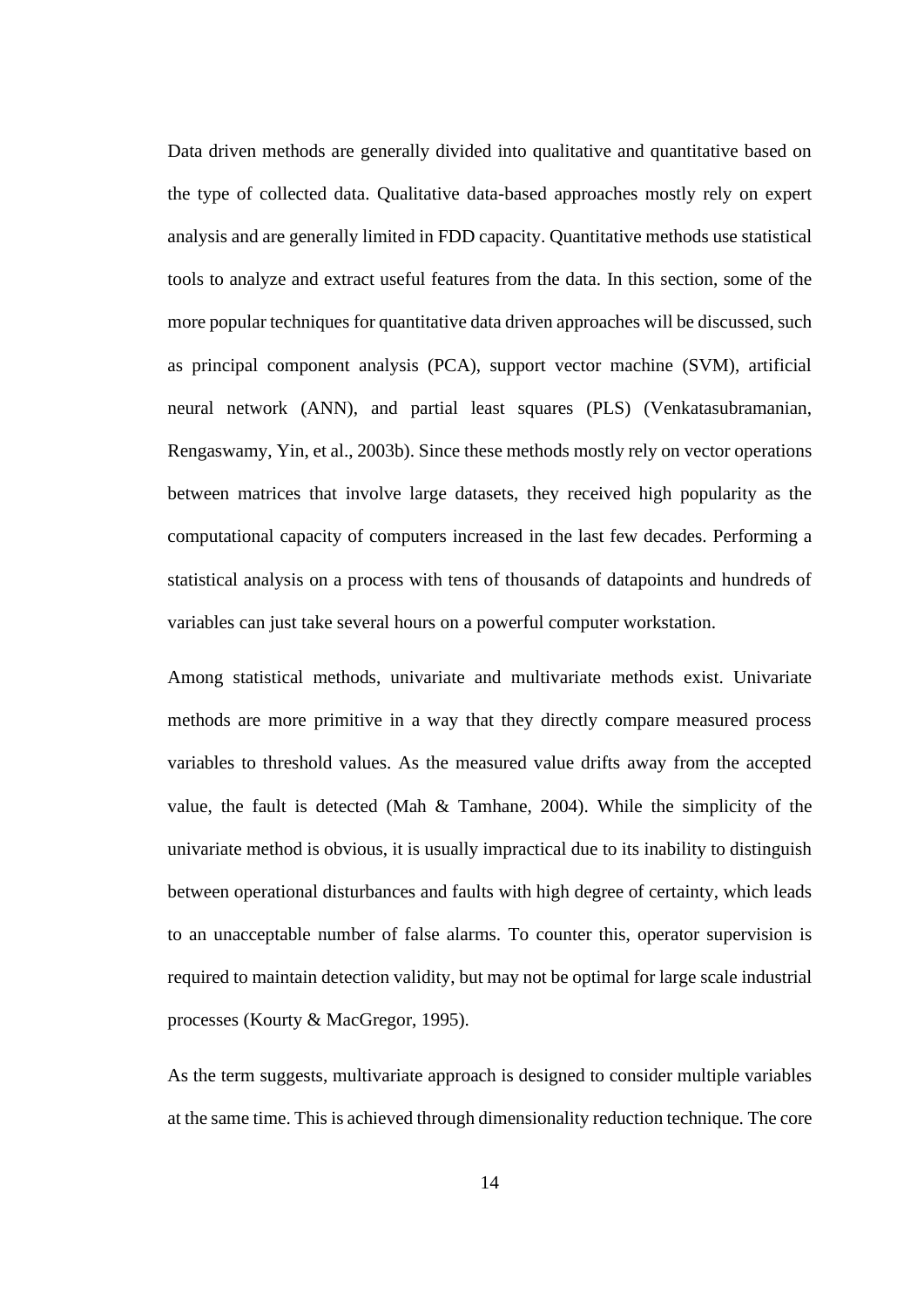of the technique lies in transforming original data into a lower dimensional space without losing valuable contextual information about the process. The effectiveness of dimensionality reduction technique is usually measured in the percent of variability that is retained throughout the transformation (Hu  $& Yang, 2021$ ). Multivariate analysis can capture the complexity of the process and therefore differentiate basic process disturbances from those caused by faulty operation.

Principal component analysis (PCA) is a dimensionality reduction technique that has been widely used in risk assessment and process monitoring, among other fields (Adedigba et al., 2017; Price et al., 2006; Zadakbar et al., 2012). The method revolves around eigenvalue decomposition or singular value decomposition (SVD) of the original data. This projects the data onto a new space, effectively performing data rotation, which results in new set of variables being orthogonal to each other. The new variables are called Principal Components, or PCs. PCs are numbered according to the respective eigenvalue from highest to lowest (Dunia et al., 1996). The resulting order of PCs represents the relative variance of the original data. For example, if there are 2 principal components with corresponding eigenvalues of 0.7 and 0.3, that means that the first PC accounts for 70% of original data's variability, and the second  $PC -$  for 30%. Eigenvectors represent the "rule" by which transformation occurs. For a simple case of 2 PCs, it can be shown geometrically. Figure 2.1 shows a distribution of datapoints for some arbitrary variables; the straight orthogonal lines are drawn to show the transformation that would occur to obtain PC1 and PC2. For higher dimensional data, the core task is to correctly choose the number of PCs as that is the deciding factor to the quality of transformed data. It is important to reduce initial dimensionality by a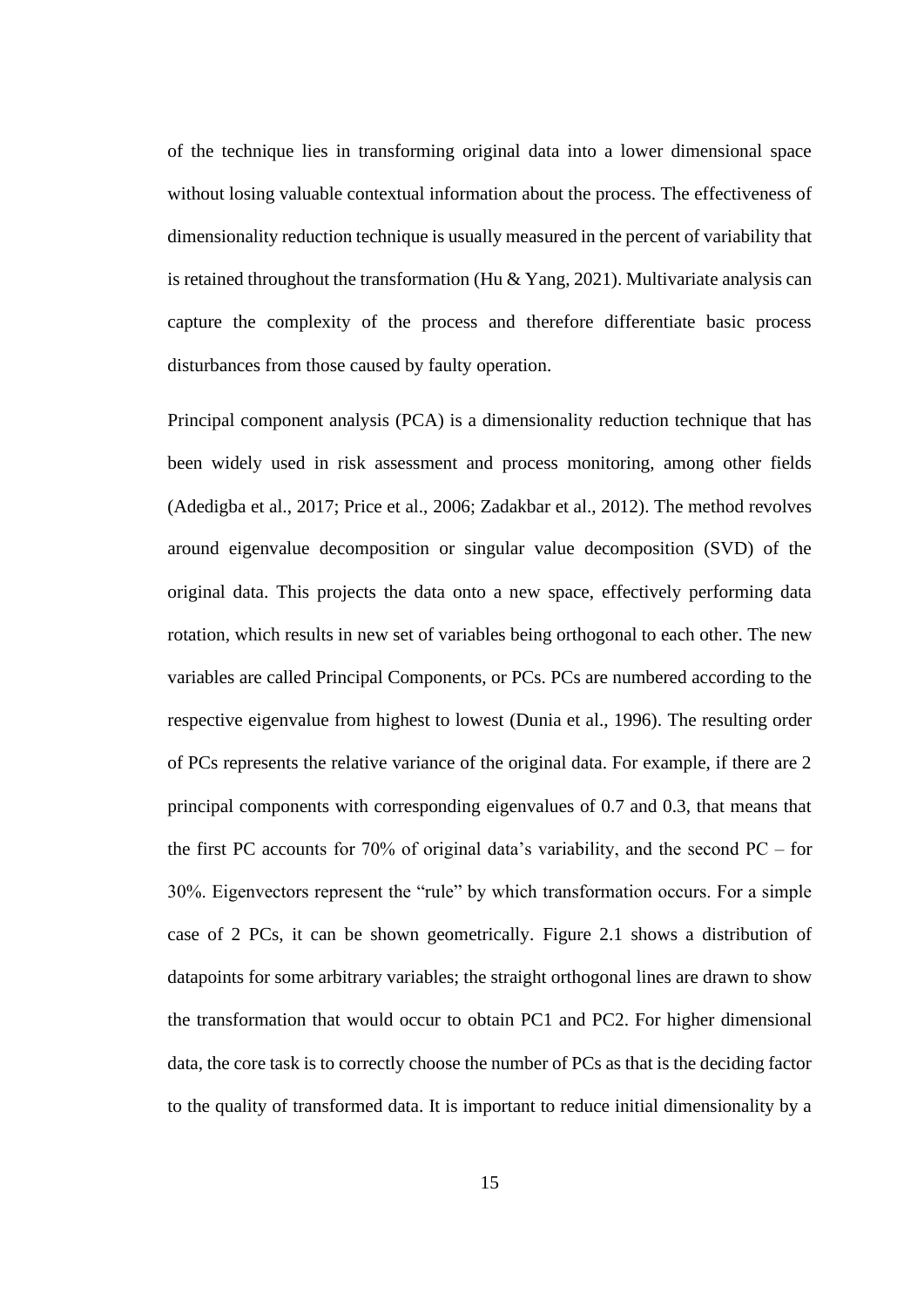large factor and simultaneously retain the variance of the data intact. Another major drawback of PCA is that it is a linear transformation. Graphically, it means that transformation occurs only via straight lines, such as shown in Figure 2.1. On the contrary, if a dataset is presented in a form shown in Figure 2.2, PCA will not yield accurate results. The two most common statistics to detect faults with PCA are  $T^2$  and squared prediction error (SPE). Both monitor the deviation from normalcy and can alarm faulty state. However, proper fault diagnosis is difficult to achieve due to "smearing effect" (Joe Qin, 2003). This happens when several PCs are shown to contribute to faults, because they are calculated by matrix multiplication of initial variables. In addition, the ranking of PCs may not always reflect the actual contribution to the fault. These factors cause misdiagnosis and overall reduce the effectiveness of PCA as FDD tool.



Figure 2.1 Graphical representation of PCA in 2 dimensions (Starmer, 2015)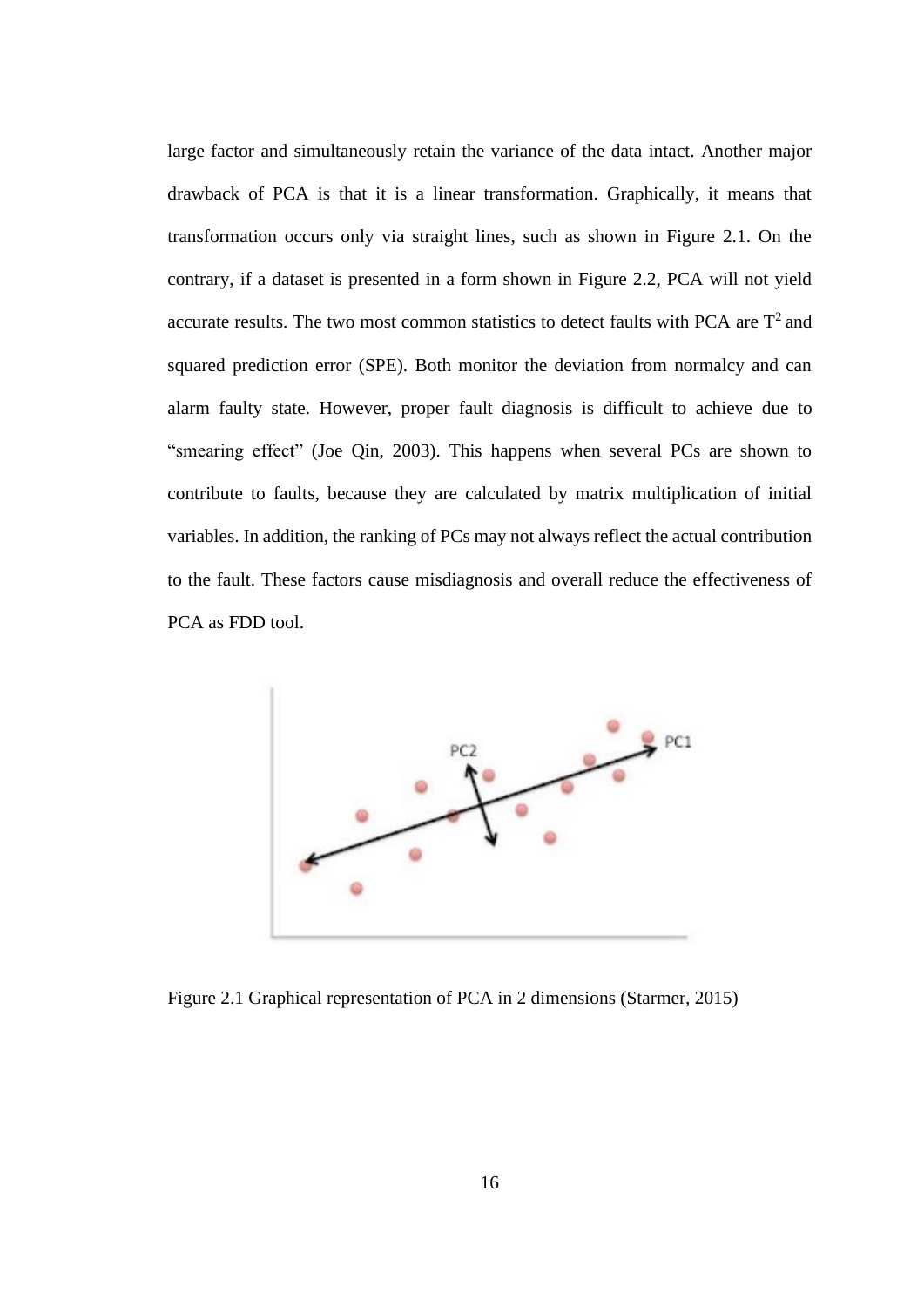

Figure 2.2 Example of a nonlinear dataset that cannot be treated by PCA

In addition, PCA is a static model. Extended versions of PCA were developed to combat nonlinearity, such as kernel PCA (kPCA) (Choi et al., 2005), and static nature of the model, such as dynamic PCA (Ku et al., 1995). Kernel PCA is discussed in detail in Chapter 3.

Support vector machines (SVM) and artificial neural networks (ANN) can be used when sufficient process data is available. ANN is discussed in next Chapter. Data driven FDD tools have shown to be an effective tool for fault detection, but often lack diagnosis precision, especially for low signal faults. More limitations and technology gaps of data-based approaches are presented in Chapter 2.5. To overcome shortcomings of single type FDD methods, hybrid approaches have been developed. Those are discussed in Chapter 2.5.

#### <span id="page-23-0"></span>**2.4 ANN-based approaches**

ANN-based approach is a subset of data-driven approaches, as it highly relies on historical data to perform FDD. It received large popularity in the last decade due to a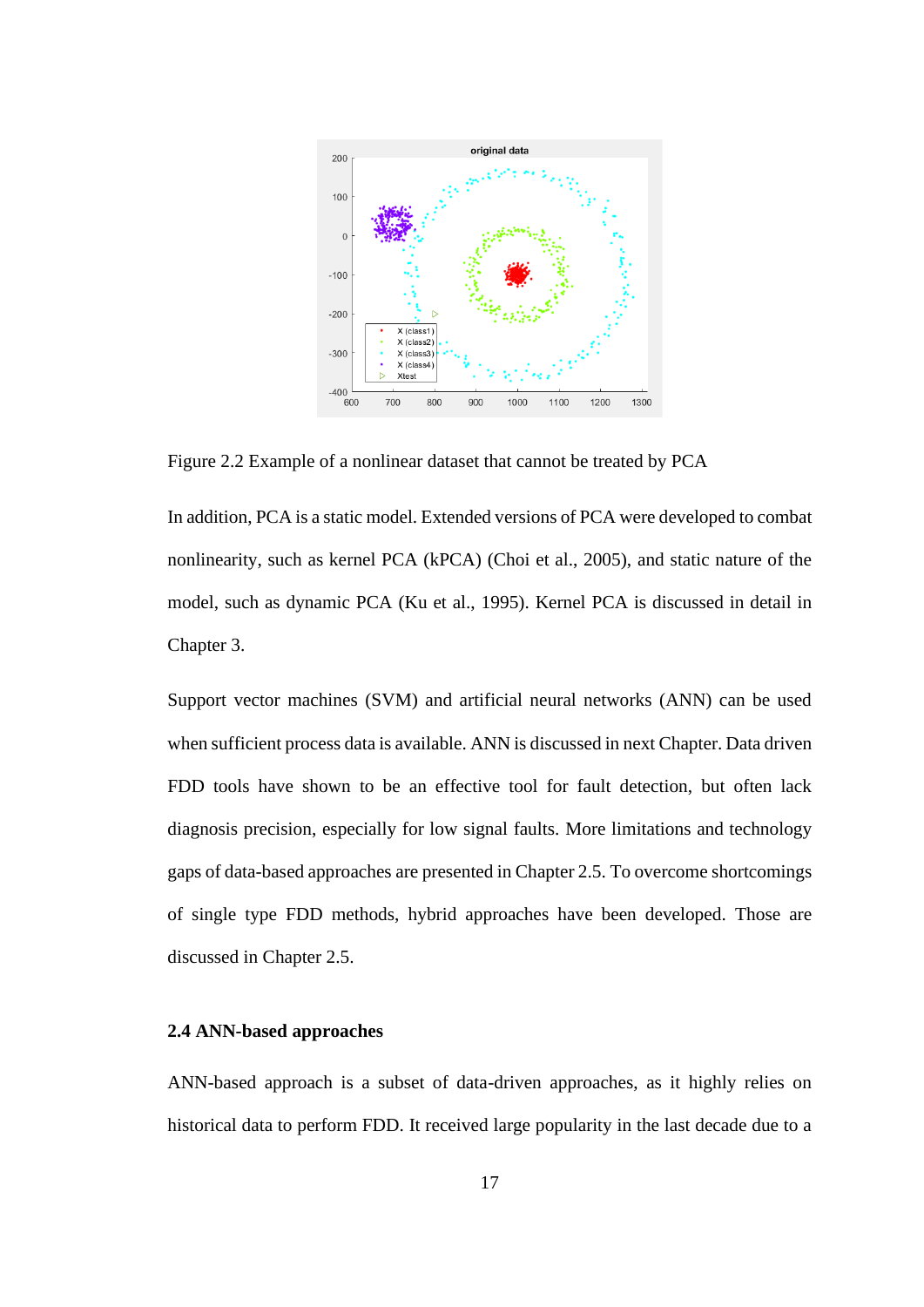lot of development in machine learning (Zhang & Zhao, 2017). ANN-based approaches are divided into supervised and unsupervised learning types, where one requires prior knowledge about fault types, whereas the other does not. Supervised learning has a high FDD efficiency but is harder to set up due to requirements of specific information. Unsupervised models can be applied to a wider range of applications, but their detection and diagnosis accuracy may be lacking. Due to complexity of industrial processes (Ge et al., 2013), ANN-based approaches have been successfully utilized nonlinear process data (Sorsa & Koivo, 1993). A typical neural network has input, output, and one or more hidden layer. Input layer receives data, a hidden layer transforms that data into sets of higher features applying nonlinear function. Output layer converts signals from the hidden layer into probabilities of classes. The connections between layers represent matrix operation with weights and biases, which need to be properly tuned. The tuning of these values is called network training. During network training, the values are initially randomized, and input is fed into the network to calculate the output. The difference between calculated output and true output is compared and the numbers are slightly adjusted accordingly. This process is repeated until the difference between calculated and true result is minimized. Neural networks are generally used for classification purposes and not necessarily for FDD; however, fault detection can be assumed to be a classification problem, setting output classes as "faulty" and "faultless". The same is applied to diagnosis, as various root causes are simply set as classes of data. This concept was applied to gas leak detection with high accuracy (Wang et al., 2021). While this requires a large amount of specific data, this can also be accomplished using simulated data, as shown in recent research (Travis et al., 2020).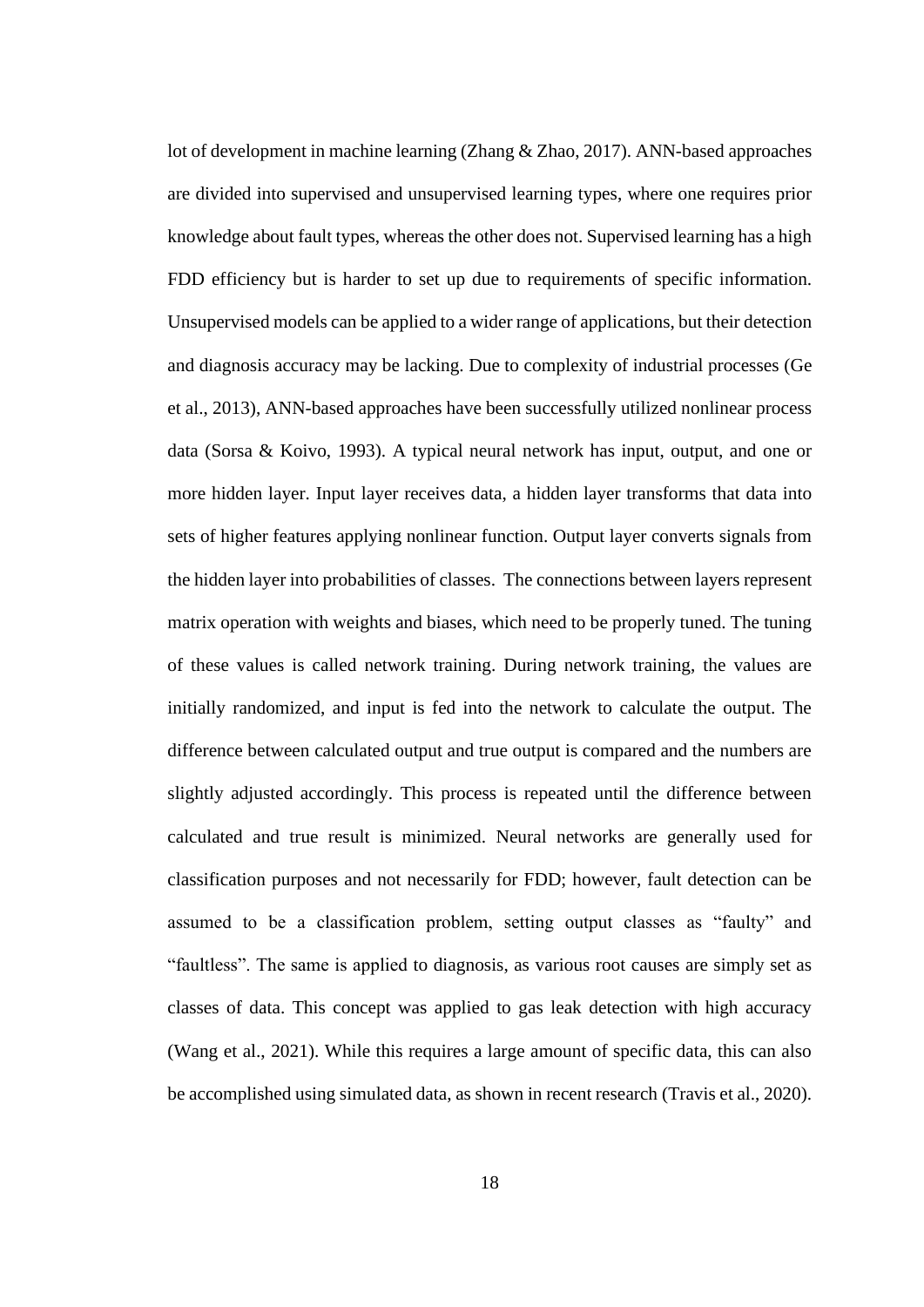Unlike PCA, neural network can be applied to temporal data using long short-term memory (LSTM) layer networks, which are designed to capture a timed data (D. Song et al., 2021). Neural networks also showed to be compatible with a wide range of data types. (Y. Song & Li, 2021) applied signals in frequency domain to develop several neural network configurations to separate pipeline faults from flow noise. (Ning et al., 2021) used acoustic data to perform FDD in pipelines.

Extensions of neural networks have also been applied to FDD, such as convolutional neural networks (ConvNet), deep neural networks (DNN), recurrent neural networks (RNN) and so on (R. Zhao et al., 2018). (Guo et al., 2016) proposed a hierarchical convolutional network with adaptive learning rate for fault detection and classification. Other variations of ConvNet were successfully used for FDD in mechanical systems (Fuan et al., 2017; Shao et al., 2018).

ANN-based approaches require substantial amount of process data for proper network training. This may not be easily accessible in chemical plants, as it requires a series of sensors for data acquisition, proper transportation, and storage of data. In addition, network training takes a long time due to high computational load, but also needs a great amount of tuning from layer structure to dropout/learning rate/other parameters tuning. In fact, the success of the model will greatly depend on both the quality of data and the tuning process. In general, the tuning process is intuitive as there is no accepted framework. Training for a specific application may take a long time but may also be unattainable due to the model not being able to converge for various reasons. In many cases, data pre-processing can help alleviate these issues, but it adds more complexity to it. Although these issues seem substantial, it is mostly case dependent. Some of these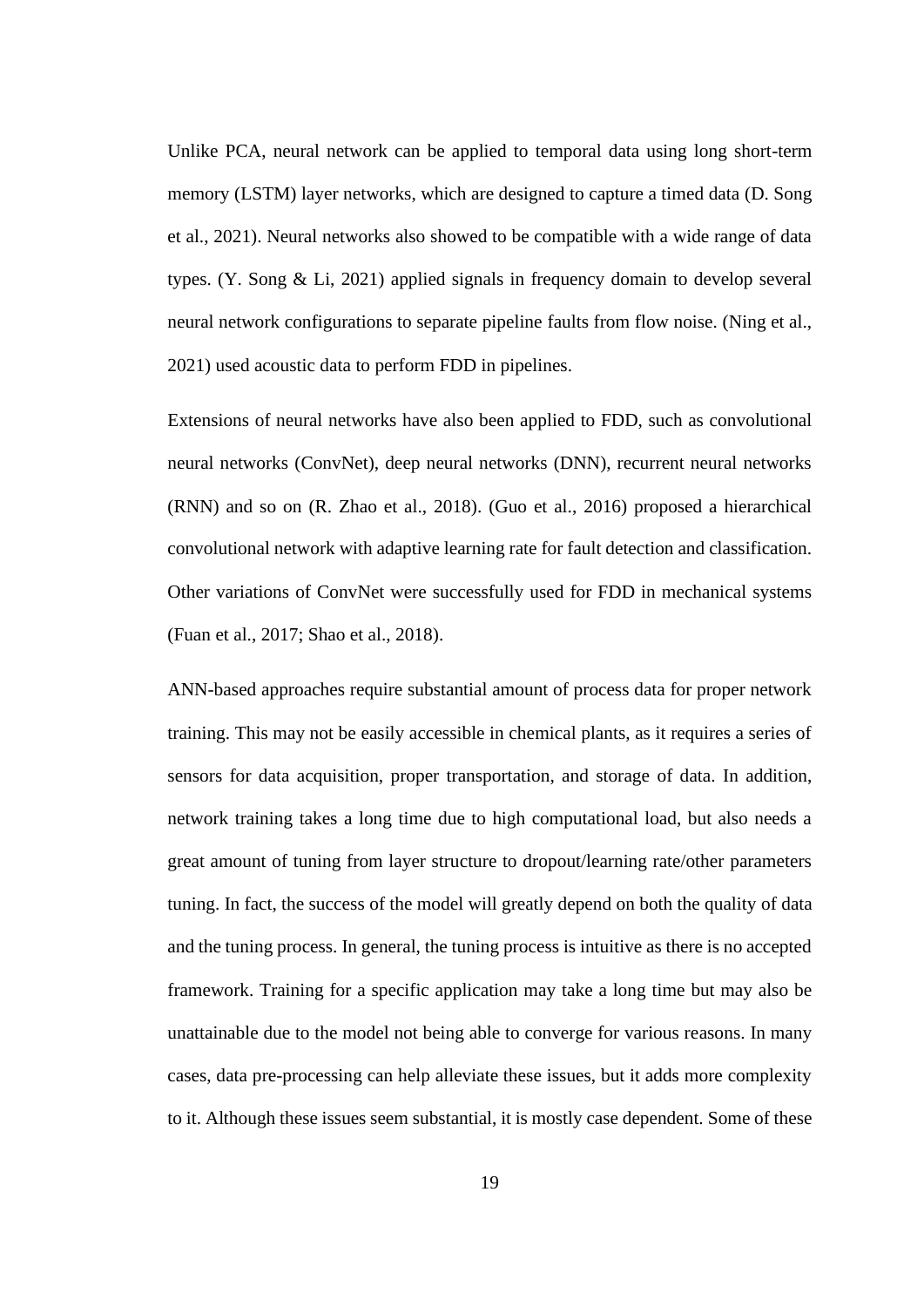can be overcome with a specific network which favors certain type of scenario/data type. For example, convolutional networks have stellar performance when it comes to visual data, and LSTM networks can work proficiently with temporal data. Other difficulties have been addressed by combining several FDD approaches to cover various weaknesses of each individual approach.

#### <span id="page-26-0"></span>**2.5 Hybrid approaches**

Hybrid FDD methods are a combination of several independent FDD methods into one. The primary reason for combining FDD methods is that it is practically impossible to construct a diagnostic system that satisfies many requirements of a good system (Mylaraswamy & Venkatasubramanian, 1997). While knowledge-based system excels at diagnostic part, they lack in early detection. History-based approaches are good fault detectors but suffer from misdiagnosis. Model-based systems have high detection accuracy and are very sensitive to fault types; however, they require availability of physical models and are computationally very expensive. Neural networks are generally cheap to set up, but they require substantial information for proper diagnosis and are greatly affected by training parameters. Integrating different models to cover for each others' weaknesses has been more attractive for researchers in recent years (Das et al., 2012). For example, a combination of neural network and expert system was successfully applied to diagnose common faults in a chemical plant (Becraft et al., 1991). Detection of faults was mainly performed by the neural network, while the knowledge expert system identified the root cause and proposed a response plan. Another work suggested to combine neural networks with parity equations (D. Yu et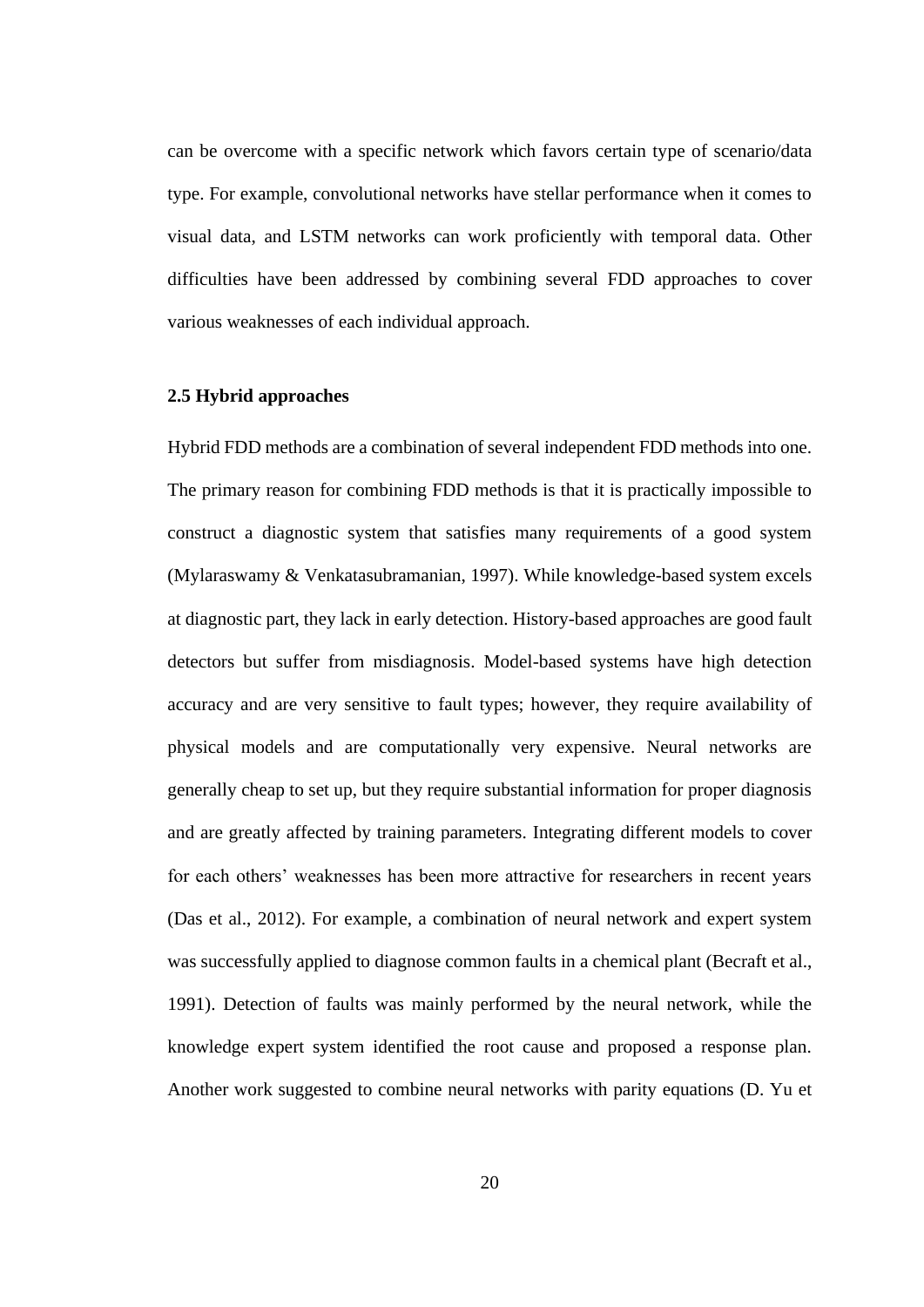al., 1996). In this case, neural networks were used to analyze the residuals from parity equations to form a decision upon fault type classification.

A combination of neural network and SDG was proposed to extract the most benefit out of each individual method (Mylaraswamy & Venkatasubramanian, 1997). In this case, neural network was used for timely fault detection, and SDG performed diagnostic role. It performed with high accuracy in the Amoco FCUU process identifying 13 different scenarios. A hybrid FDD method of neural network with extended KF was developed to monitor a chemical reactor (Benkouider et al., 2012). Other works have been conducted to combine neural networks with other FDD approaches, including other neural networks. These hybrid networks consist of several neural network configurations in series, each performing a specific task. For example, (D. Song et al., 2021) proposed a hybrid model that consisted of convolutional network and a LSTM network. Convolutional network was used as a feature extraction tool, while LSTM network was trained to detect and classify faults. In another paper, two convolutional networks were used as both feature extractor and classifier (Ning et al., 2021).

Assuming the complexity of modern processes is increasing, and large amount of process data is easier to collect and store due to advancements in computer technologies, ANN-based hybrid models should be getting more attention in FDD. They have been shown to perform exceptionally well in early fault detection as well as dynamic environment. They can capture hidden connections between variables and classify faults in complex scenarios. Several open-source neural networks have been developed by large tech companies, such as Google, which allows for an easy setup for FDD in some situations.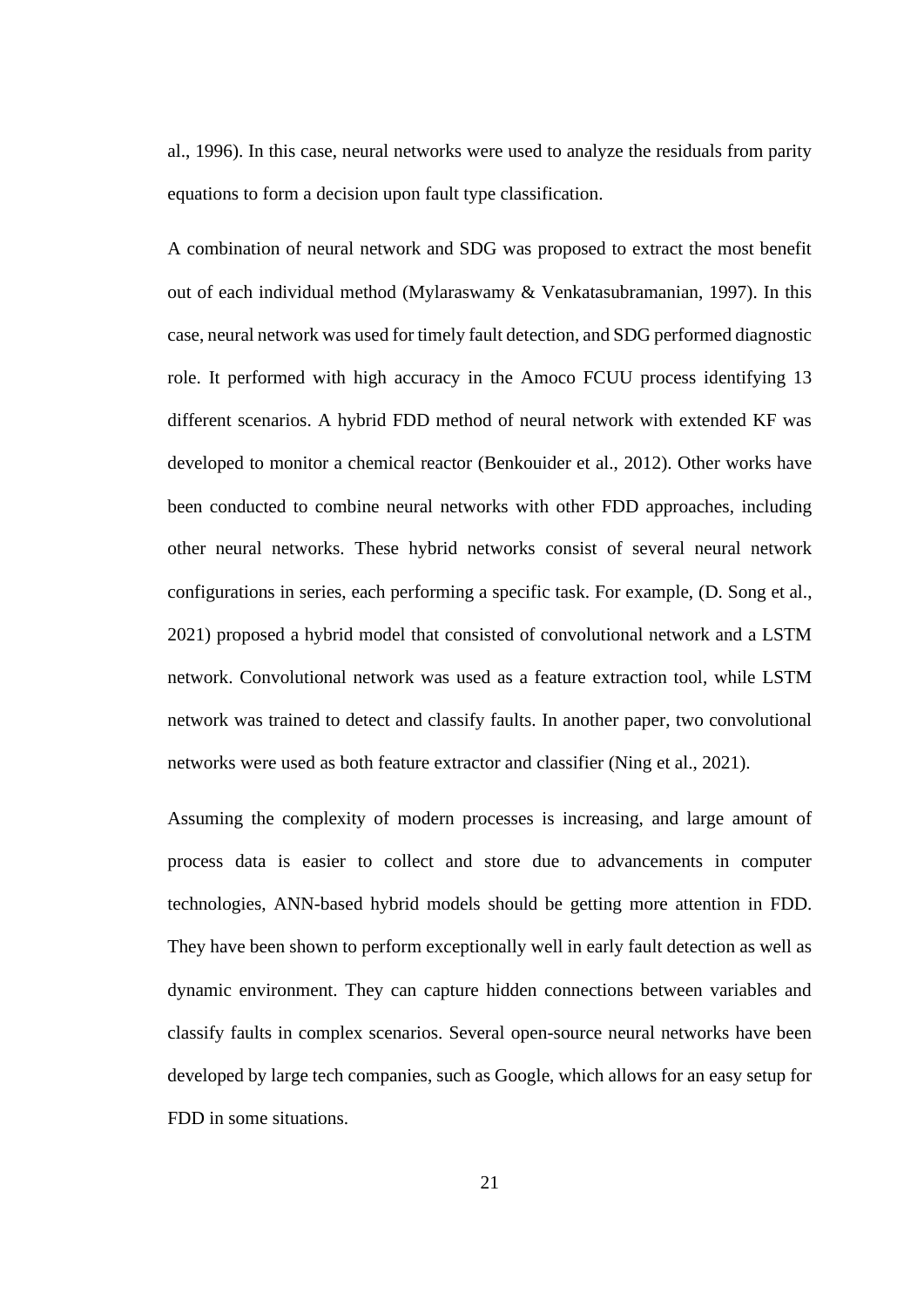# **Chapter 3**

#### <span id="page-28-1"></span><span id="page-28-0"></span>**Fault Detection and Diagnosis to Enhance Safety in Digitalized Process System**

#### <span id="page-28-2"></span>**Abstract**

The increased complexity of digitalized process systems requires advanced tools to detect and diagnose faults early to maintain safe operations. Availability of online data enables the application of a data-driven approach in fault detection and diagnosis. Deep Neural Networks (DNN) can detect faulty behavior and fault types with high accuracy. Increased system complexity offers challenges in network training, the accuracy of fault detection and diagnosis. Limited work has been done to overcome these limitations. This study proposed a hybrid model that consists of Kernel Principal Component Analysis (kPCA) and DNNs that can be applied to detect and diagnose faults in various processes. The complex data is processed by kPCA to reduce its dimensionality; then, simplified data is used for two separate DNNs for training (detection and diagnosis). The relative performance of the hybrid model is compared with conventional methods. Tennessee Eastman Process was used to confirm the efficacy of the model. The results show the reduction of input dimensionality increases classification accuracy. In addition, splitting detection and diagnosis into two DNNs results in reduced training times and increased classification accuracy. The proposed hybrid model serves as an important tool to detect the fault and take early corrective actions, thus enhancing process safety.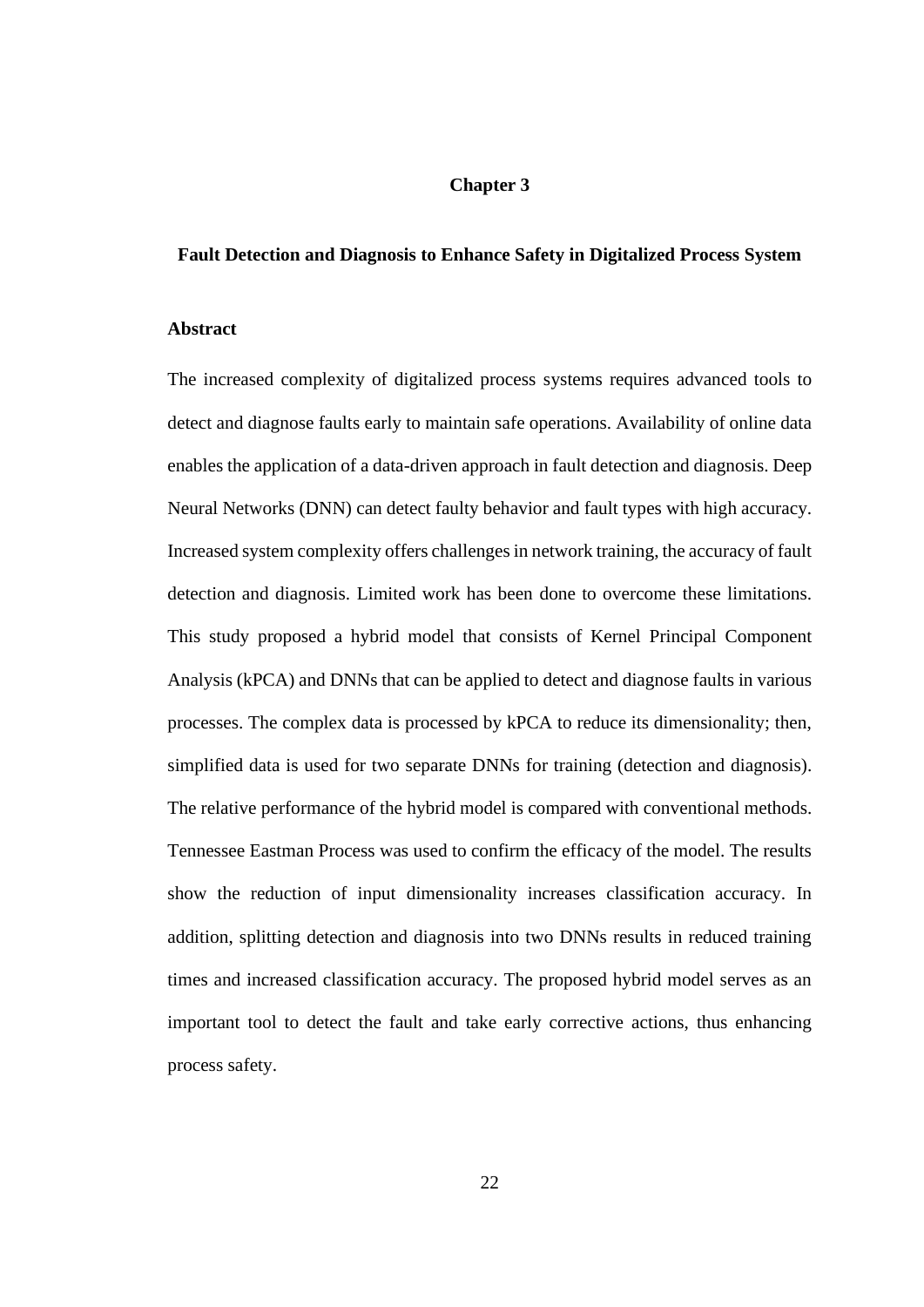**Keywords:** Deep Neural Networks; kPCA; fault detection and diagnosis; process system safety; Hybrid model

## <span id="page-29-0"></span>**3.1 Introduction**

Modern engineering systems have become more sophisticated and complex due to increased interactions between process sensors and actuators to pursue optimization and automation. The actuators control critical parameters of the system while the sensors keep track of any changes in the system. In some cases, the process fails to operate within safe boundaries due to various faults. An unsafe operation may lead to equipment or system failure and can eventually result in an accident. To prevent this from happening, fault detection and diagnosis methods have been proposed to ensure a safe process environment and to maintain product quality (Venkatasubramanian et al., 2003b).

Fault detection and diagnosis is a monitoring system that is aimed to identify deviations in the system or its parameters. As such, early identification is then followed by corrective measurements that result in accident prevention or damage mitigation. Fault detection and diagnosis can be generalized into quantitative/analytical model-based methods, qualitative model-based methods, and data-driven methods (Venkatasubramanian et al., 2003b). Quantitative model-based methods include techniques such as regression parameter estimation (Wu & Liu, 2017), least-squares parameter estimation (Cimpoesu et al., 2013; Isermann, 1993), linear quadratic estimation (Amoozgar et al., 2013; Huang et al., 2012), and others. Qualitative based approaches have also been thoroughly investigated, such as fault tree (Antonio et al.,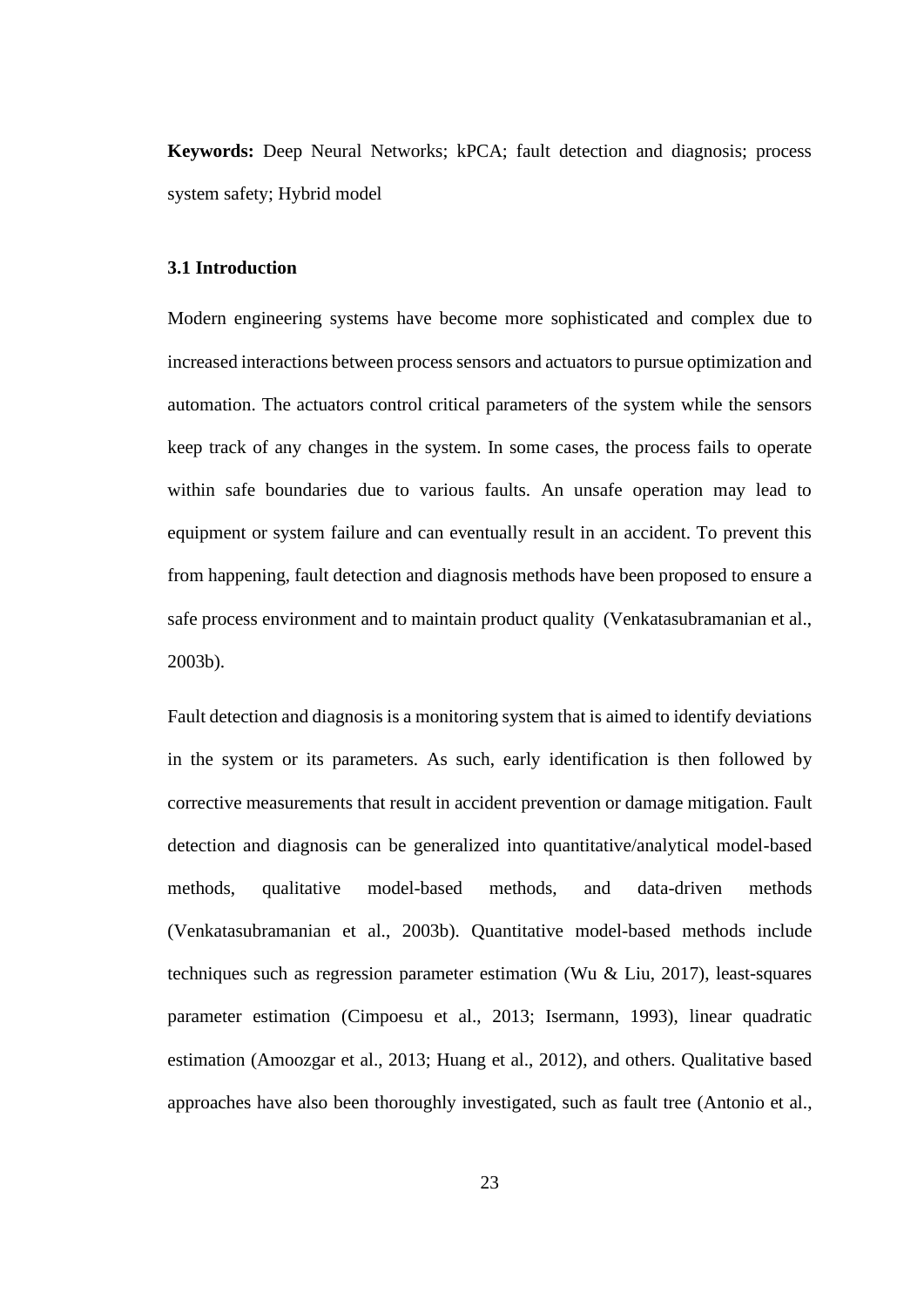1995), functional abstraction (Ham & Yoon, 2001), structural hierarchy (Lind, 1999), fuzzy logic systems (Nan et al., 2008), directed graph-based methods (Gao et al., 2010). Data-driven methods rely on process data to identify operational conditions and detect abnormal behaviors. Feature extraction is the crucial step in data-driven methods, which focuses on condensing the process data into more practical information. Univariate and multivariate approaches have been deployed to perform data transformation. Several multivariate methods have been successful in overcoming shortcomings of traditional approaches, such as dynamic principal component analysis (Ku et al., 1995), independent component analysis (Kano et al., 2003), modified partial least squares (Yin et al., 2011), and others. Recent years have seen some studies that attempt to link the qualitative-based approaches to the data-driven approaches (Sarbayev et al., 2019).

As engineering processes get more complex, analytical models cannot consider the increasing number of highly correlated dynamic system interactions (Ge et al., 2013; Venkatasubramanian et al., 2003a). A recent direction in a data-driven approach focused on applying neural networks in fault detection and diagnosis tasks. Neural networks showed successful application in complex classification tasks in various fields, such as speech recognition (Hinton et al., 2012), digit recognition (Kayumov et al., 2020), image recognition (Simonyan & Zisserman, 2015), and others. It was proposed that neural networks have the potential for fault detection and diagnosis (Z. Zhang & Zhao, 2017). This is possible because neural networks consist of a structured network of neurons that can learn sophisticated patterns via nonlinear transformations. A faulty operation can be treated as a specific pattern in process data, which a trained neural network will detect.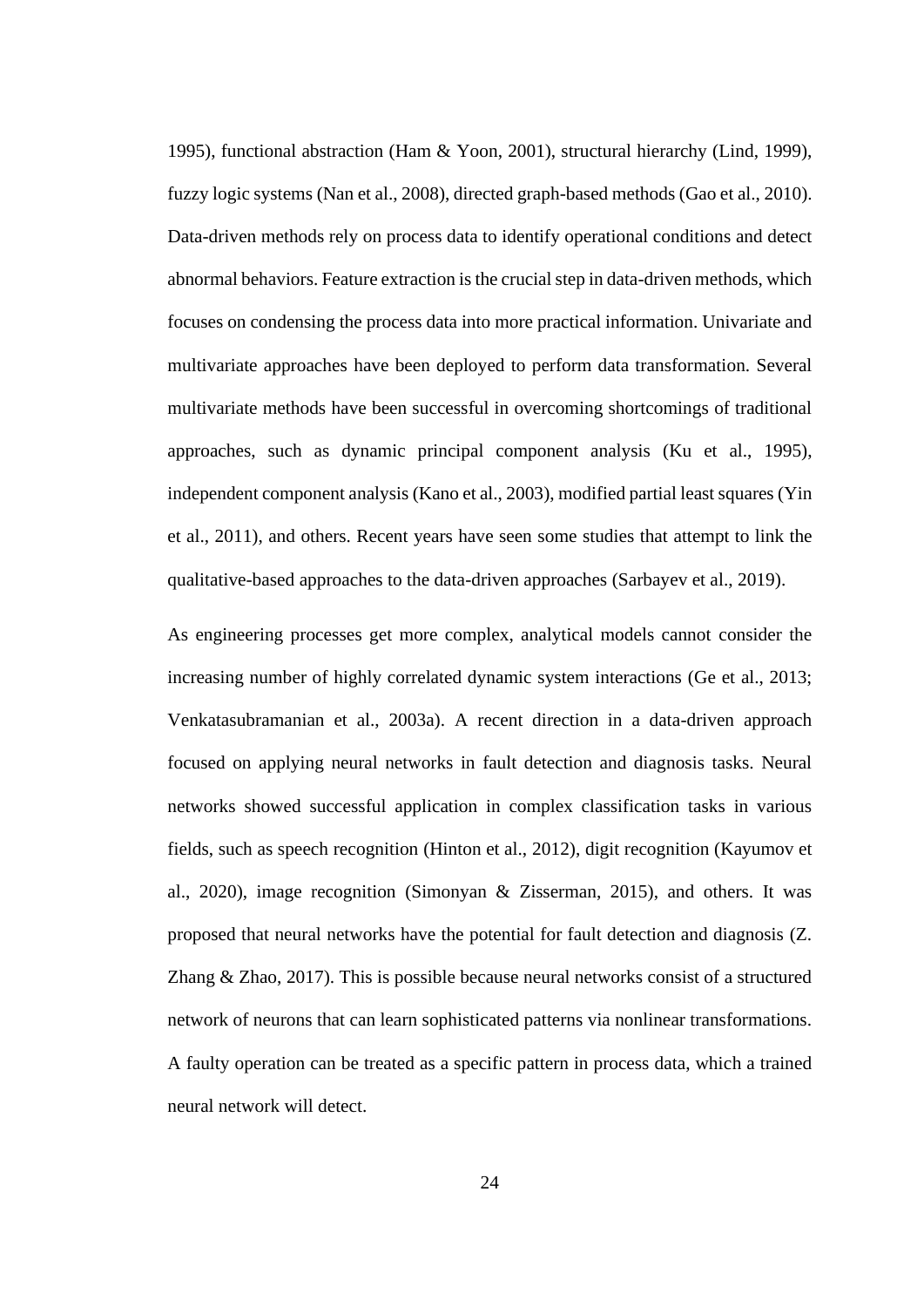Modified neural networks have been successfully applied to perform fault detection and/or diagnosis (Heo & Lee, 2018; Ince et al., 2016; Su et al., 2020; Tang et al., 2019; Wen et al., 2018) of various processes ranging from Tennessee Eastman process to motor lifetime estimation. However, most of these works dealt with low-dimensionality data, which is suitable for neural networks. When the complexity of data increased, the computations became time expensive and inapplicable to complex equipment/systems. In addition, Tang et al. (2019) suggested that hybrid models that combine data preprocessing models with neural networks might increase the detection accuracy, but it has not been tested before. Finally, limited work has been done to support dynamic data, and issues of dealing with increase in the dimensions of the data matrix and interpretability of the data analytics are a common challenge among them (Dong  $\&$  Joe Qin, 2018).

This work proposes a hybrid method that deals with high-dimensionality data and performs fault detection and diagnosis. Kernel Principal Component Analysis (kPCA) was used as the first step of our model: this can process nonlinear data and reduce its dimensionality with minimal loss of variability. Then, we trained a deep neural network (DNN) for fault classification as the second step. We separated fault detection and diagnosis into consecutive deep neural networks to simplify the tuning process and reduce training time. Although both kPCA and DNN were used in literature for fault detection and diagnosis purposes (Maki & Loparo, 1997; Navi et al., 2018), a combination of both has not yet been explored.

We used the digit classification dataset as a substitute due to its high dimensionality, which allowed us to monitor classification accuracy for different model configurations.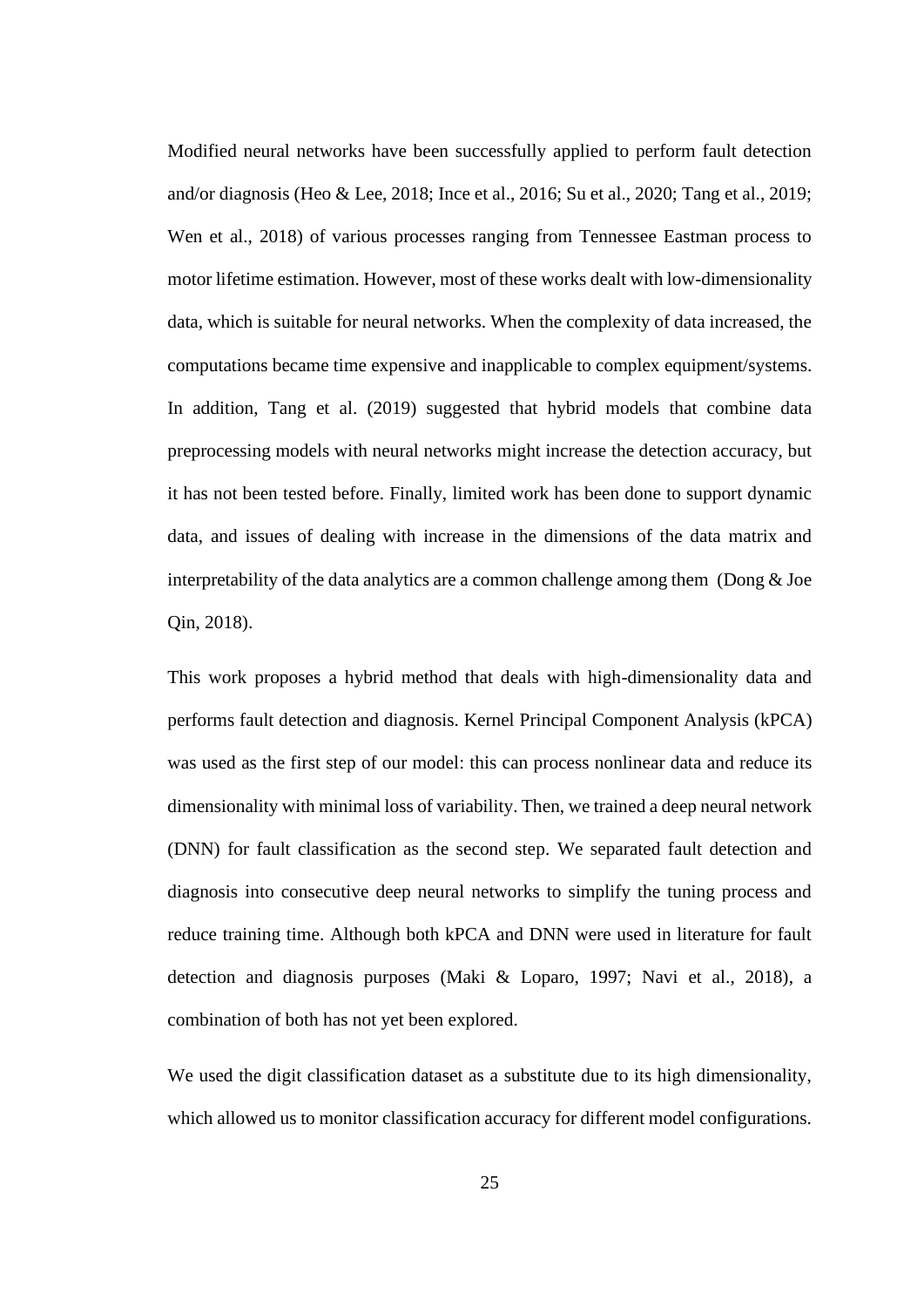Then, we applied the hybrid model to Tennessee Eastman Process (TEP) to confirm the effectiveness in detecting and diagnosing various process faults.

The remaining part of this section is organized as follows. Section 3.2 presents an overview of the hybrid model and provides a brief background on kPCA, fault detection and diagnosis, and Deep Neural Networks. The performance of the proposed hybrid model is discussed via a case study in Section 3.3. Section 3.4 contains an analysis and discussion of the results of the case studies. Finally, Section 3.5 concludes the work and gives recommendations for future work.

#### <span id="page-32-0"></span>**3.2 Methodology to Develop the Hybrid Model**



#### <span id="page-32-1"></span>**3.2.1 Process overview**

Figure 3.1 Methodology to develop a hybrid model for fault detection and diagnosis using Deep Neural Networks

<span id="page-32-2"></span>Figure 3.1 shows that the process consists of three steps: feature reduction using kPCA, fault detection and fault diagnosis using two Deep Neural Networks (DNN)  $N_I$  and  $N_{II}$ respectively. The kPCA step is used as a feature reduction step that transforms the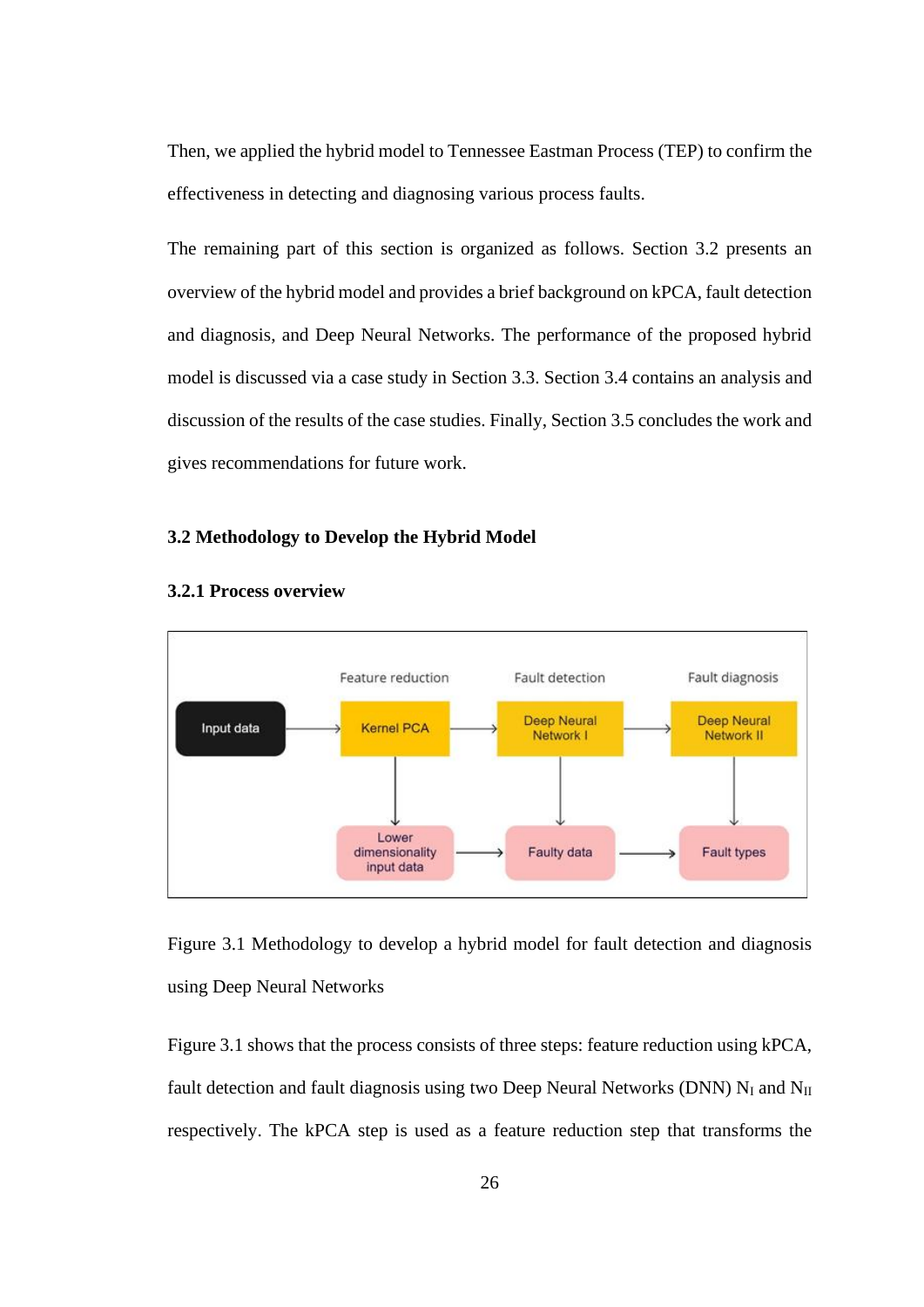dataset so that the neural network can process more accurately. The first neural network  $N_I$  distinguishes faults from normal operation, and the second neural network  $N_{II}$ differentiates the faults by nature. The resulting hybrid model can detect and diagnose faults from complex datasets. Fault detection and fault diagnosis can be conducted simultaneously or separately. Simultaneous detection and diagnosis are a classification task that is efficient in some situations. Only one neural network needs to be trained in that case, and therefore the training time is reduced, and all data is used for diagnosis without loss. However, the accuracy of such a model is highly dependent on the dataset. If a dataset is dominated by one category, there is a high chance of misclassification towards that class. In fault detection and diagnosis, this will usually be the issue since we are interested in the minority (faulty operation). The overall accuracy of the model will be high, but so will the number of false positives. If the data is evenly distributed between operational conditions and different types of faults, the performance of this network will be acceptable. However, this is not the usual case in industrial processes. Therefore, we split fault detection and fault diagnosis into separate classification models using two separate DNN for each. For the case study, input data is manually cleaned to remove noise. Effect of noise and randomness on FDD performance of the model needs to be investigated in the future work.

# **3.2.2 Step 1. Reducing the dimensionality of input data with Kernel Principal Analysis (kPCA)**

This technique aims to reduce the complexity of the input dataset to be used for the training of neural networks by reducing its dimensionality. Principal Component Analysis is commonly used for this purpose. It is an effective data modelling tool that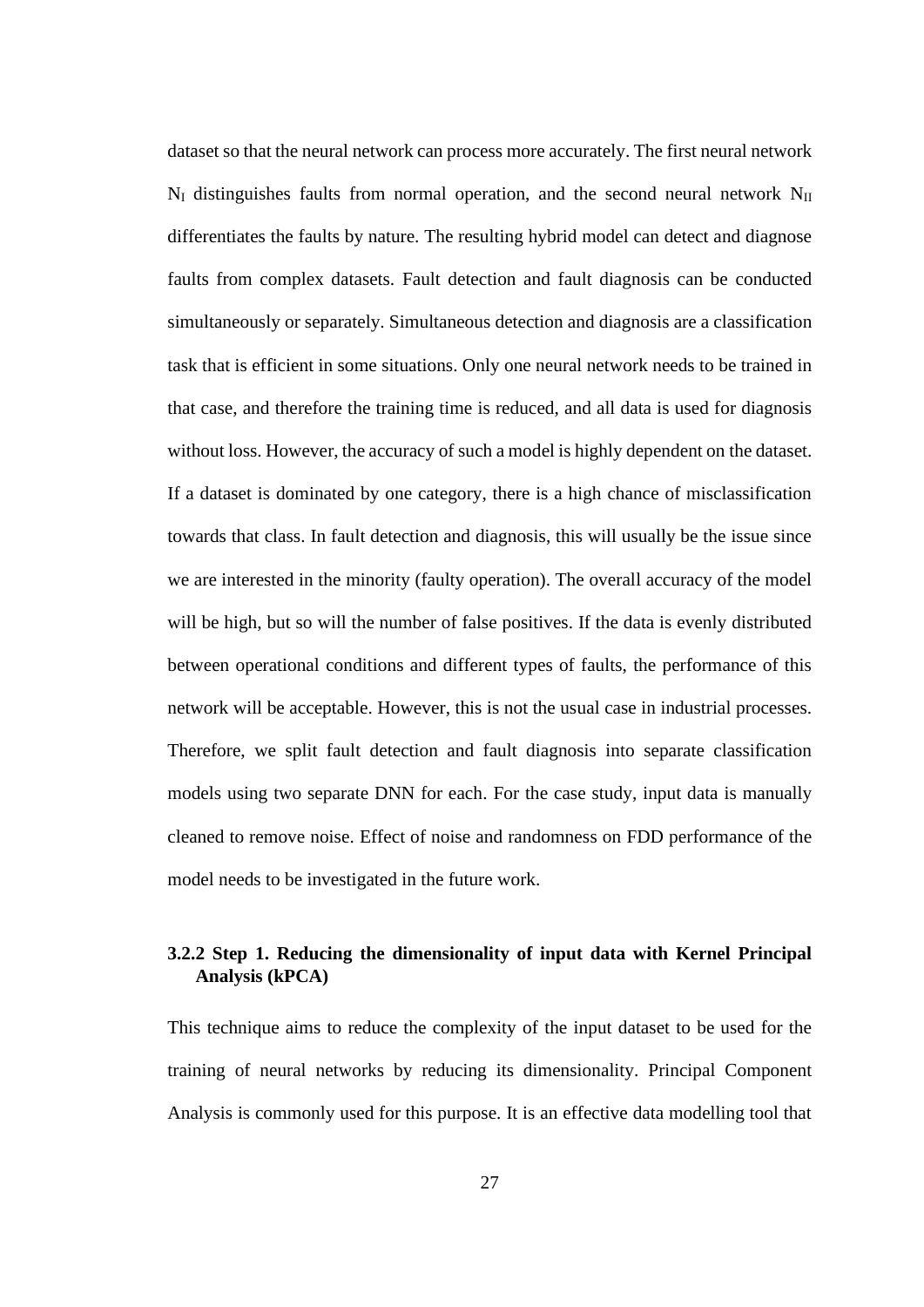can extract latent variables from complex datasets while maximizing the data variation. However, the basic PCA cannot efficiently separate nonlinear data. In this work, an extension of PCA, called kPCA, will be used to handle linearly inseparable datasets. This method uses the integral operator kernel function to transform data in higherfeature space and then perform PCA (Schölkopf et al., 1998) This is possible due to a "kernel trick", which allows us to avoid calculations in the feature space and to use dot product between points to find principal components.

First, we map data into a higher feature space ф:

$$
X(i) \to \phi(X(i)) \tag{3.1}
$$

Then, the covariance matrix becomes:

$$
C = \frac{1}{N} \sum_{i=1}^{N} \phi(X(i)) \phi(X(i))^{T}
$$
 (3.2)

By denoting a dot product between datapoints in the mapped space as K (elements of the kernel), we perform eigendecomposition for kPCA:

$$
N\lambda \mathbf{a} = K\mathbf{a} \tag{3.3}
$$

Where N is the number of observations,  $\lambda$  is eigenvalues, and  $\alpha$  is eigenvectors.

However, we must first "centralize" the kernel  $K \to K'$ :

$$
K' = K - 1_N K - K 1_N + 1_N K 1_N \tag{3.4}
$$

where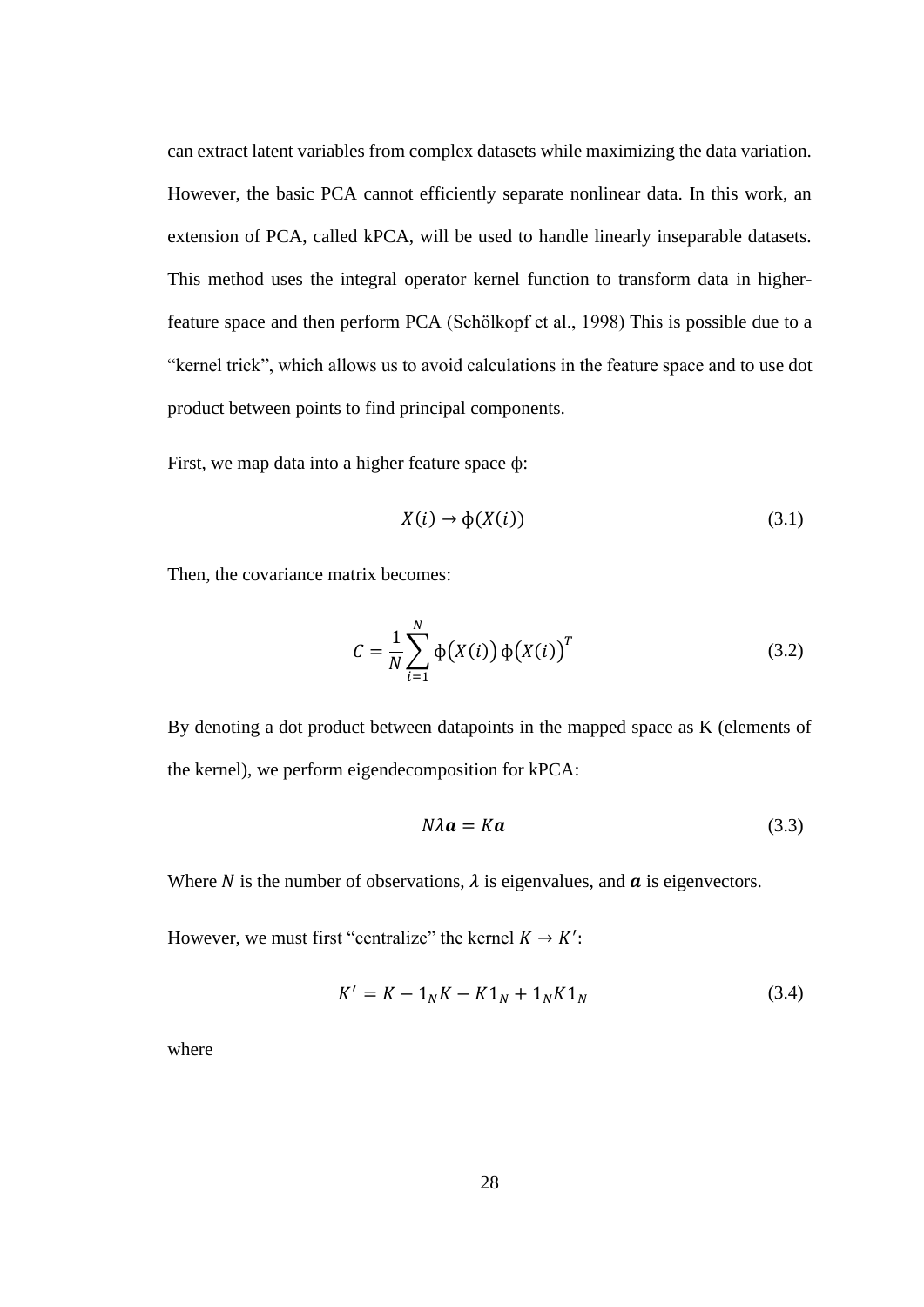$$
1_N = \frac{1}{N} \tag{3.5}
$$

Now, centralized kernel K' can be used to perform kPCA, and similar to basic PCA, we can use the eigenvalues to determine the variability of each principal component. Some of the widely used kernels are polynomial, radial basis function, sigmoid, Gaussian, exponential, and others (J. Zhang, 2015). There is a trial-and-error procedure of trying different kernel functions that can affect the performance of kPCA.

#### *Challenges of kPCA.*

The major issue with kPCA is that the kernel K is a N-by-N matrix, and for large datasets, this step may require a lot of resources (RAM and CPU). This method does not allow for dynamic analysis, as the addition of any data requires the calculation of kernel matrix from scratch.

In practice, a 16GB RAM computer can handle a dataset containing roughly 30,000 data points. For datasets beyond this size, modifications to kPCA are required. As for dynamic datasets, there exist extensions of kPCA, such as TP-IKPCA (Zhao et al., 2019), which can handle both large and incremental datasets.

#### <span id="page-35-0"></span>**3.2.3 Step 2. Classifying input data as faulty or faultless, i.e., Fault Detection**

Fault detection is an integral part of improving the reliability and safety of a system. In this paper, Deep Neural Network (DNN) is trained to detect faults among process data. This is an example of supervised learning as it requires labeling of process data. We treat fault detection as a simple classification problem because artificial neural networks have been widely used for classification problems. They consist of several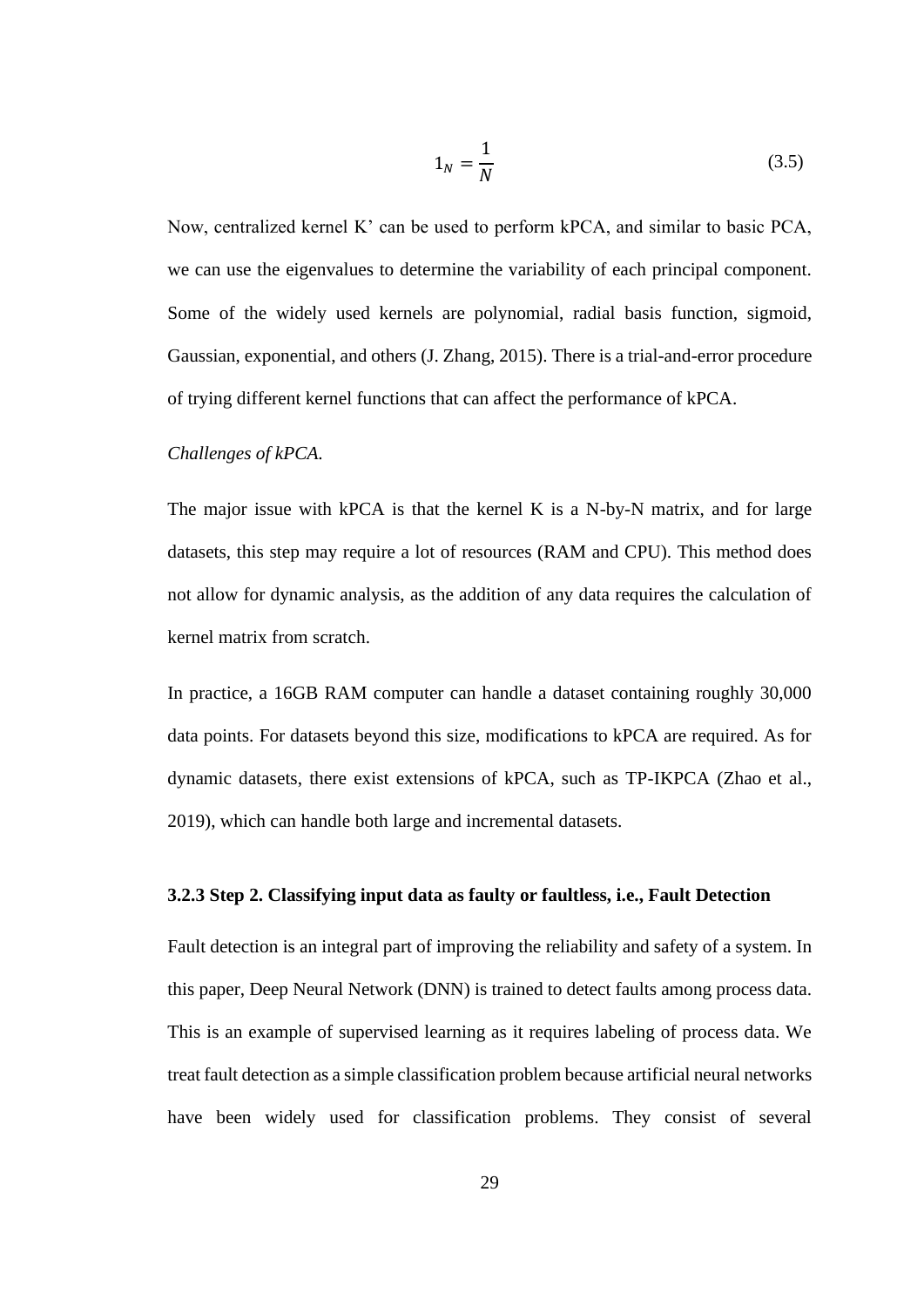interconnected layers, which pass information from one layer to another with some modifications.

A deep neural network has an input layer, output layer, decision layer, and hidden layer (one or more). The input layer receives input data in the form of a table. While the neural network can work with raw data, a considerable improvement can be achieved through initial data processing. Normalization of a dataset is applied to scale the numeric values to a common range without distorting the differences in the data. This helps with performance of the machine learning model as well as improves its stability. While normalization is a common technique used to improve the input data, it carries a risk of losing some features of process parameters. In the case study presented in this chapter, normalization was successfully used by researchers without loss of features (refer to Ch. 3.3.5). There are various normalization techniques, such as scaling to a range, log scaling, clipping, and more. In this paper, we apply normalization based on the mean and standard deviation of the data.

$$
X_n(i) = \frac{X(i) - \mu}{\sigma} \tag{3.6}
$$

Where  $X(i)$  and  $X_n(i)$  are raw and normalized data. Calculations are applied to each row of the dataset.  $\mu$  and  $\sigma$  are data mean and standard deviation, calculated over the entire dataset.

Normalized data is then passed to the input layer, which consists of the same number of nodes as the number of features in the dataset.

Data from the input layer is then passed to the hidden layer and transformed into different sets of higher features through a nonlinear function. Rectified linear unit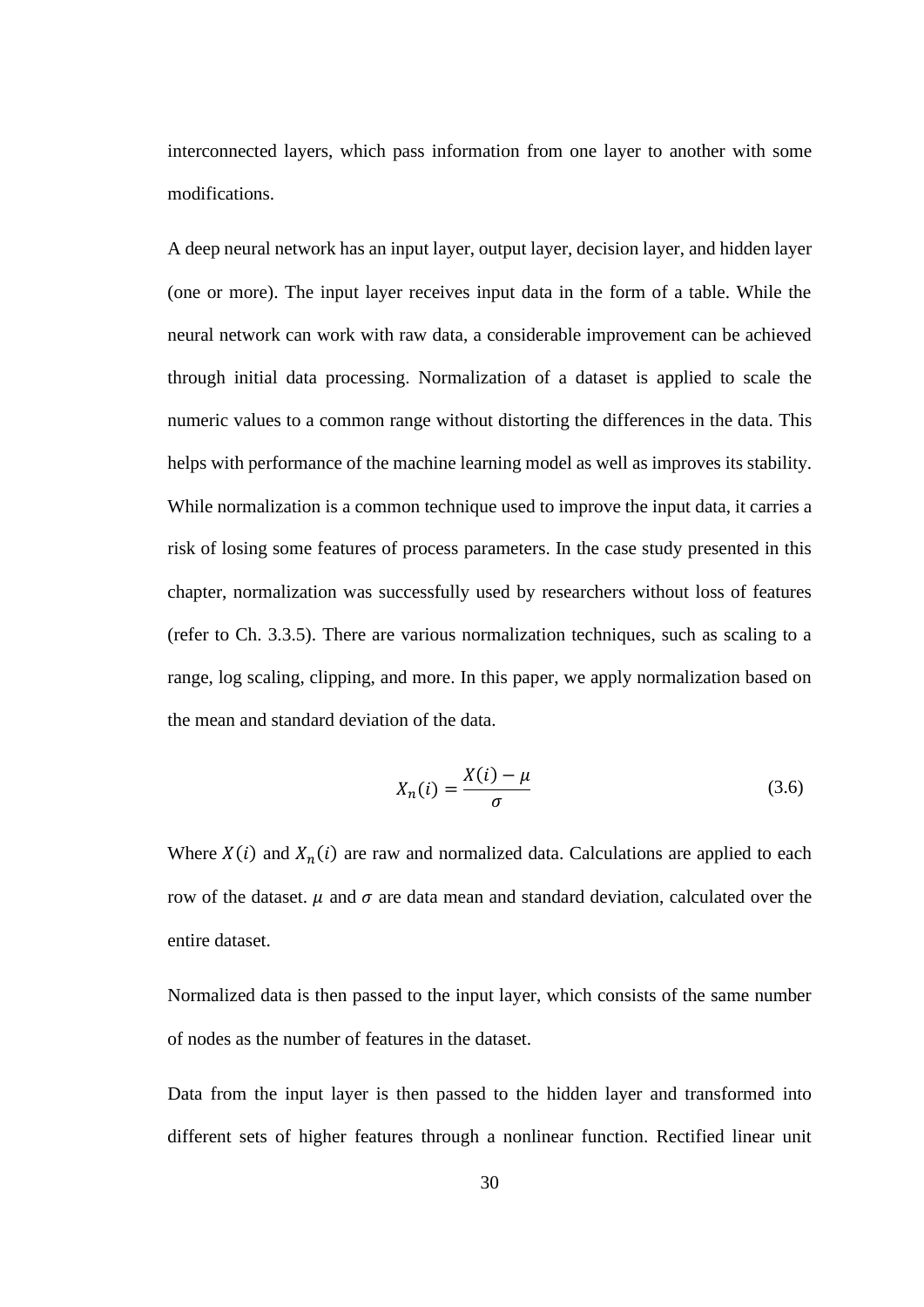(ReLU) is commonly used for classification problems because of the ease of training and greater accuracy it provides, and will be used in this work (Agarap, 2018):

$$
ReLU(x) = max(0, x) \tag{3.7}
$$

Hidden layer transformations are a set of matrix calculations that involve weights, data, and biases, with added ReLU function. A dropout layer is added after each hidden layer for regularization of the neural network to prevent overfitting of the model (Srivastava et al., 2014).

The output of each hidden layer is calculated as follows:

$$
H_0 = w_i H_i + b_i \tag{3.8}
$$

where  $H_0$  is the output of a hidden layer,  $H_i$  is the input of that layer,  $W_i$  and  $b_i$  are weight and bias vectors. The output of one hidden layer is passed as input to the following hidden layer.

The output of the last hidden layer is collected into an Output Layer that has the same number of nodes as required classes. These values are then transformed into probabilities through a decision layer, such as softmax function (Goodfellow et al., 2016):

$$
P_c = \frac{e^y}{\sum e^y} \tag{3.9}
$$

where y is a vector coming from the output layer of the DNN and  $P_c$  is the probability assigned to each category  $c$ . In the case of fault detection, there are only 2 categories: faulty and faultless operation. The output layer classifies the input data into a category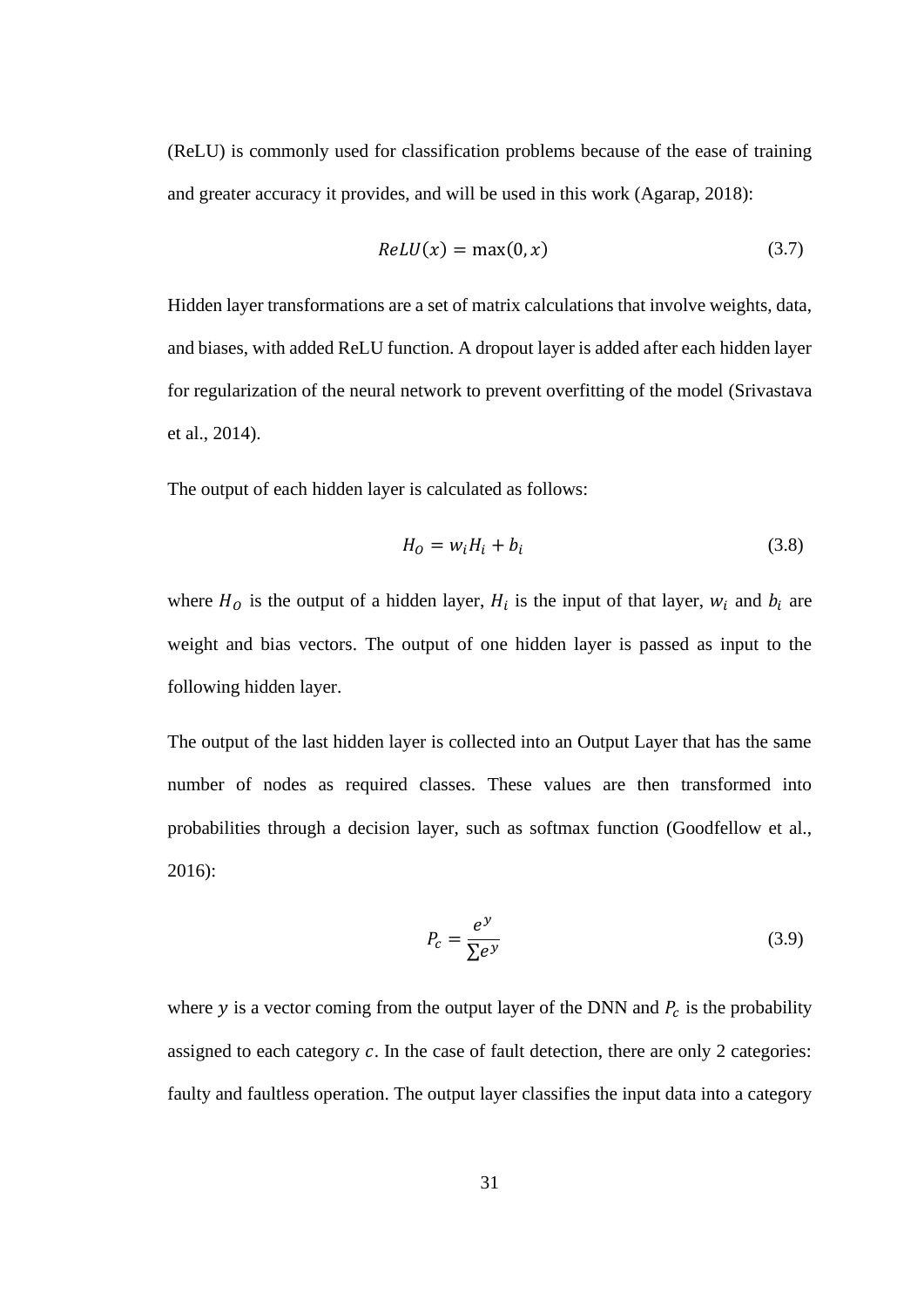based on the highest probability from  $P_c$ . We define accuracy as the number of correctly classified data points (Eq. 10):

$$
Acc = \frac{\text{# of classified labels}}{\text{# of true labels}} * 100\%
$$
 (3.10)

In some applications, we are concerned with the number of false negatives and false positives. In this work, we will use both the accuracy calculation stated above and a confusion matrix that shows the number of actual and predicted samples for each category in one figure (Ting, 2017).

The process of training the network includes the calculation of the weight and bias matrices. Initially, when all values are taken at random, the performance of the network is intolerable. We improve the model through the backpropagation technique, which involves recalculation of weights and biases based on the difference between predicted and actual output. This difference is called cost function, and the backpropagation method tries to minimize it.

Besides choosing the type of backpropagation, we also need to select an appropriate hidden layer structure. We do this by selecting different combinations of several layers. In this work, 2 and 3 hidden layers with various numbers of nodes were tested. The layer structure needs to be complex enough to capture the nonlinear patterns within the data and have greater capacity to prevent underfitting; but simultaneously, a structure that is too complex may lead to longer training times and an overfitting that prevents it from generalizing to a test dataset.

Both static and dynamic data can be used in DNN. In case of dynamic data types, a "SequenceInputLayer" was used to accept a dataset containing temporal data, and long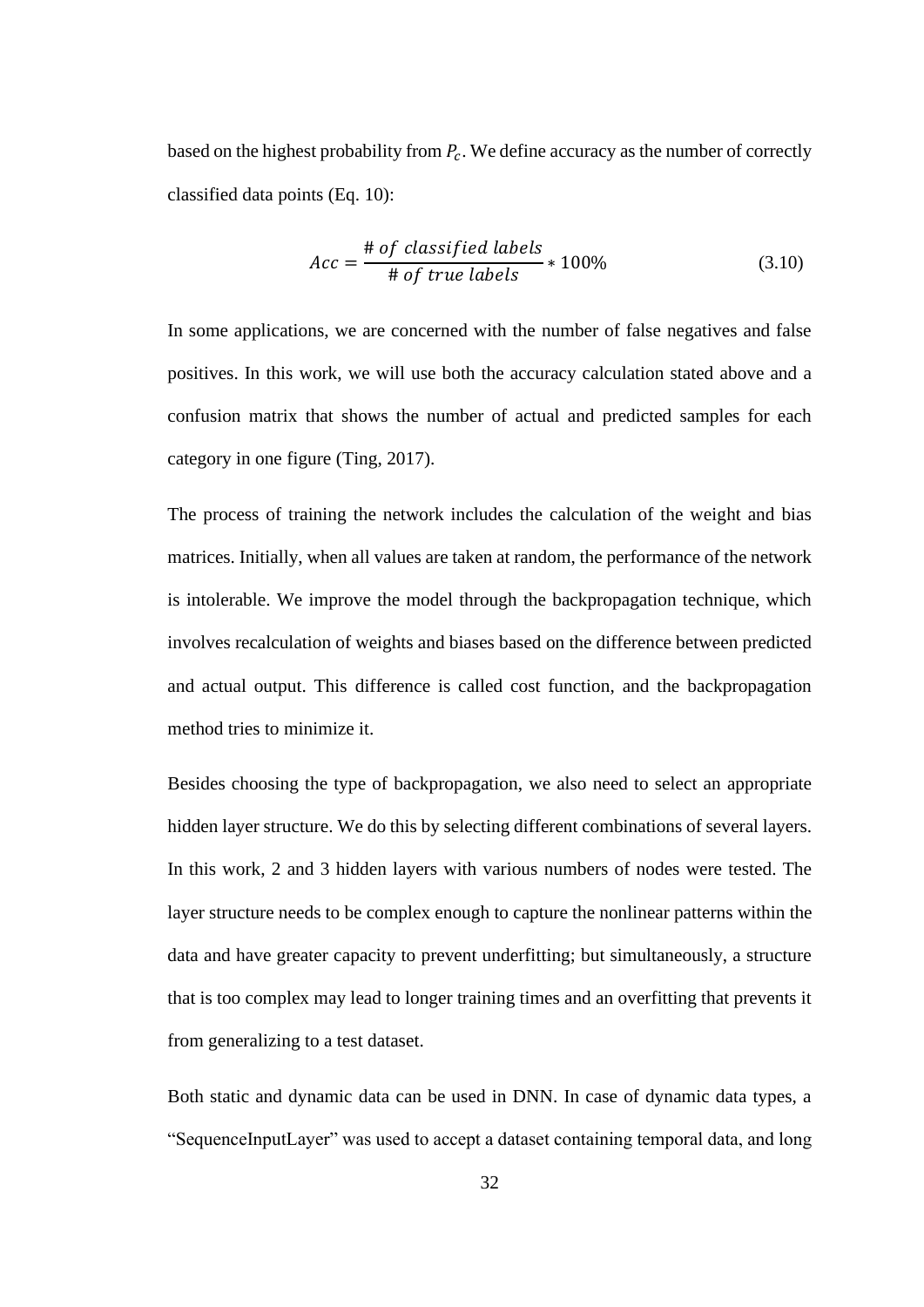short-term memory hidden layers were used due to their capability of processing sequential data types.

#### **3.2.4 Step 3. Classifying faulty data into fault types, i.e., Fault Diagnosis**

Fault diagnosis is an extension to fault detection and can also be performed using DNNs. The procedure for fault diagnosis is the same as in fault detection except for the output layer. The output layer in this step consists of nodes depicting fault type. Each fault is treated as a class, and classification portion of DNN acts as a FDD in this case. The performance of this model is primarily measured by the confusion matrix and classification accuracy (Eq. 11). The performance of both networks is combined to calculate overall performance:

### $Overall Performance =$

$$
\frac{\# predicted faults}{\# actual faults} * \frac{\# predicted fault type}{\# actual fault type} * 100\%
$$
\n(3.11)

The outcome of this step greatly depends on the accuracy of the previous step. This requires careful tuning of both models, which translates into an increased amount of time needed to set up the hybrid model as there are twice more parameters to configure.

### **3.2.5 Integrating all models to produce a hybrid model**

Combining all steps, we get a hybrid model which can detect and diagnose faults from complex data (Figure 3.1). The first step is needed in case the dimensionality of the dataset is too great. The first step can be omitted otherwise. Then, consecutive deep neural networks perform classification tasks to detect faults and then classifying them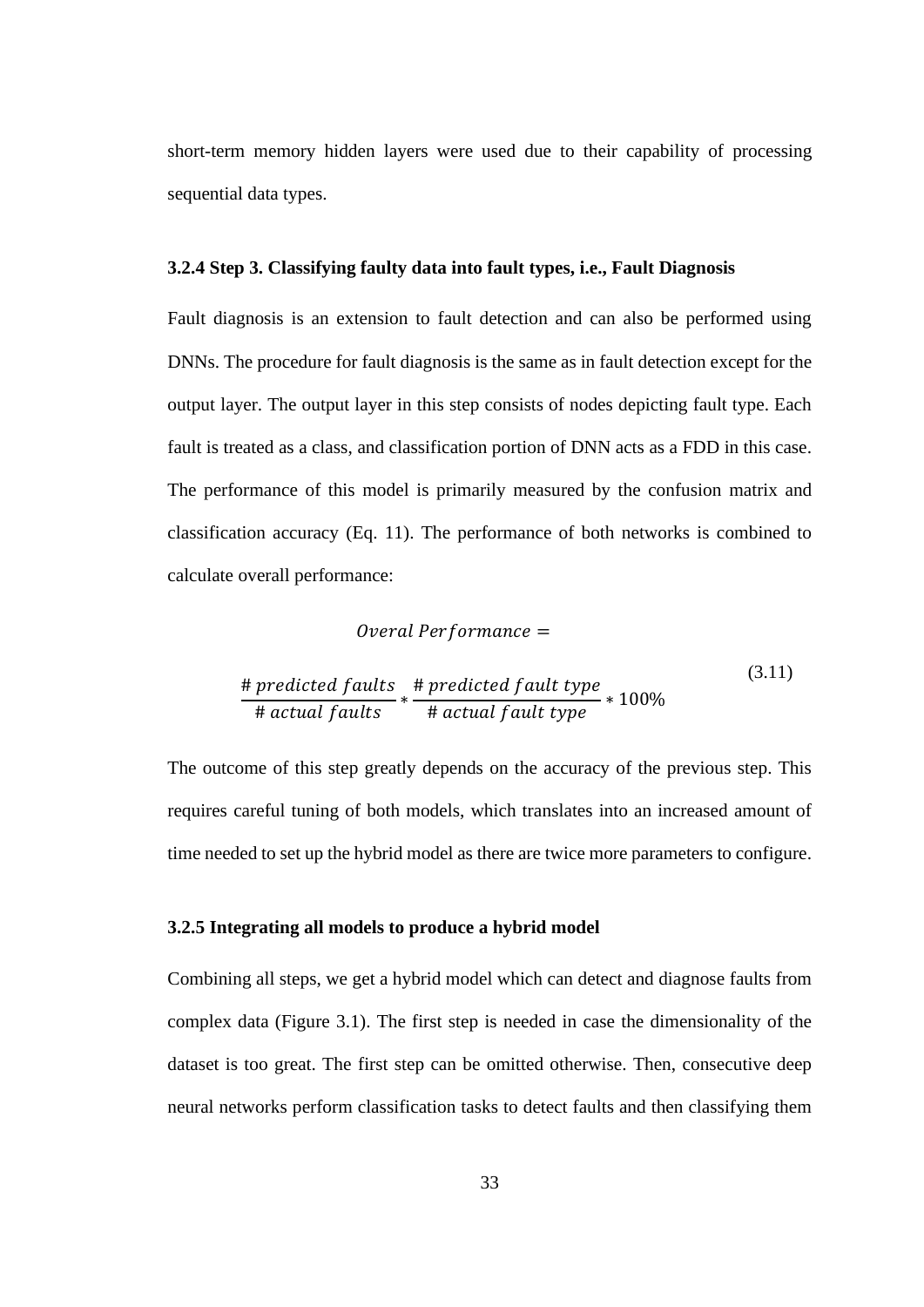by types. All steps are implemented in MatLab consequently, and the model is tested with new data.

## **3.3 Applications of the Hybrid Model**

In this section, we discuss the application of the hybrid model to classify the MNIST handwritten digits dataset, which is a benchmark for neural network classification problems (LeCun & Cortes, 2010). Different network setups and training options are examined and comparison between their accuracies was analysed to determine their performance. The hybrid model is then trained to detect and diagnose faults in the Tennessee Eastman (TE) process (Rieth et al., 2017). For illustrative purpose, we the model is trained to differentiate between 4 fault types and a non-faulty operation.

## **3.3.1 MNIST dataset**

MNIST dataset consists of images (28x28 pixels) of handwritten single digits and is widely used to test the performance of neural networks. An example of these images is shown in Figure 3.2.

> $11111$  $\mathbf{I}$  $\sqrt{ }$  $\prime$  $\mathbf{1}$  $\prime$  $111$  $\rightarrow$  $\cdot$  $\mathbf{I}$  $222222$ Э  $2 \triangle$  $\mathcal Z$ 2  $\mathcal{L}$ **a 2** 2  $22$ 2 2  $\overline{\mathbf{z}}$ 83333333333  $33333$  $\mathbf{z}$  $3<sup>3</sup>$  $444$ 44444444444 444444  $5555555555555555555$  $666666666666666666666$ 777777777771777 テフツマ 8 8 8 8 8 9 8 8 8 8 8  $89888888$ 99999999999999999999

Figure 3.2 A selection of images of 10 handwritten digits. Each image is 28x28 pixels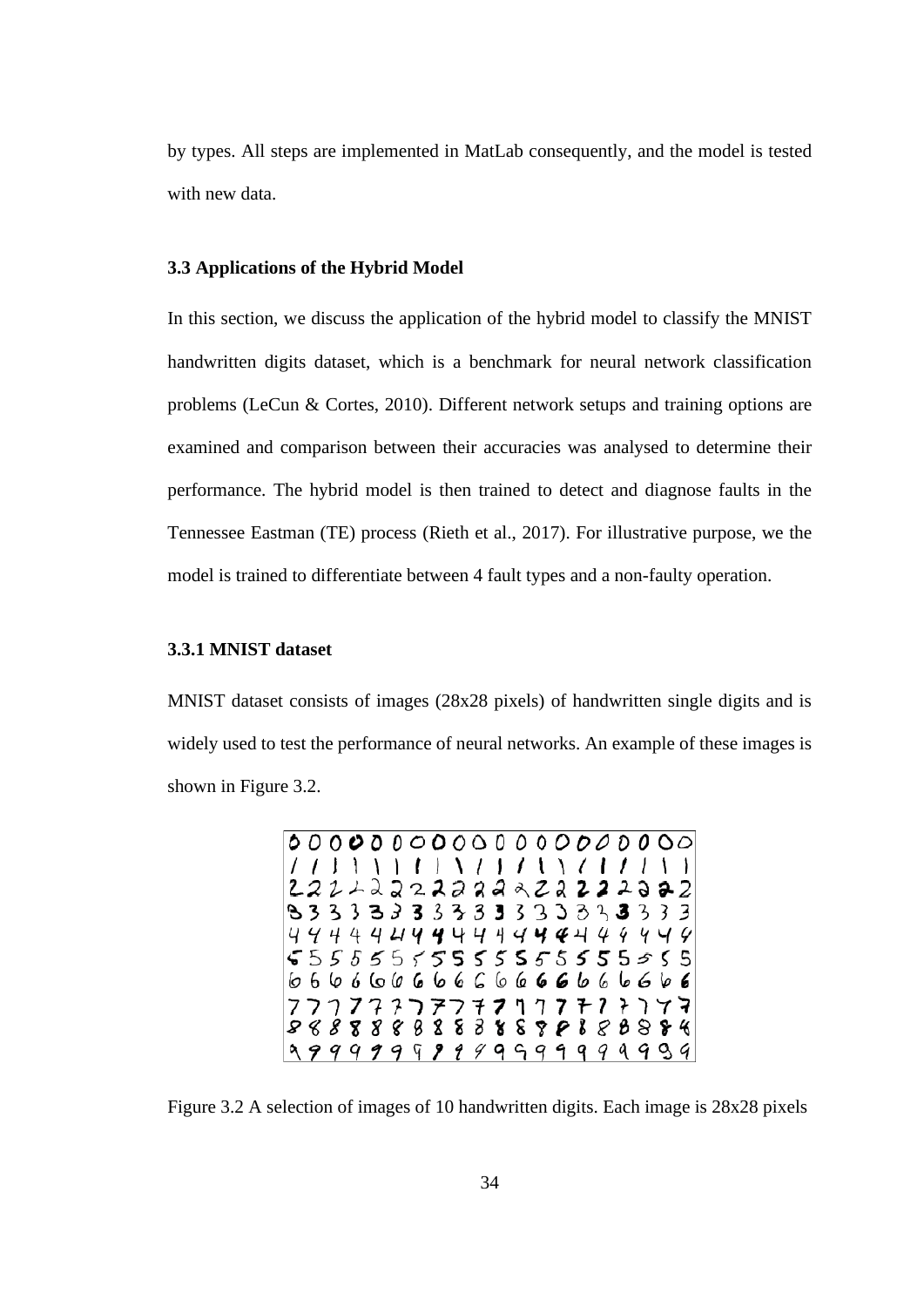While MNIST is used for general classification tasks, it can also be applied to specific areas unrelated to digit recognition. At its core, the classification of handwritten digits is an optimization of network parameters to fit nonlinear patterns; therefore, it can be used it as a temporary substitute in other applications where it is difficult to obtain data. The MNIST dataset is used to measure the relative performance of different network setups, which can later be utilized in fault detection and diagnosis tasks. The dataset is evenly distributed between digits and utilizing a part of the dataset will still yield satisfactory results. The primary constraint of our network is data points, which is why we could not use the Tennessee Eastman Process directly as it is difficult to isolate each fault and reduce the amount of data. Out of 60000, we used 10000 to 15000 to reduce training time and 5000 testing data points.

Another advantage of the MNIST dataset is its large dimensionality: the 28x28 pixels result in 784 features. The large number of features is usually a downside, but as in the present case, it provides a basis for dimensionality reduction and paves way to show how such datasets can be dealt with through the hybrid model.

# **3.3.2 Dimensionality reduction (Step 1)**

Having large dimensionality in the input dataset can lead to long training times and reduced accuracy. In some industrial processes, the data may be too complex, and dimensionality reduction may be required. For these reasons, Kernel Principal Component Analysis (kPCA) is implemented to reduce dataset complexity. In our model, the Radial Basis Function kernel is used to create the kernel matrix (J. Zhang, 2015):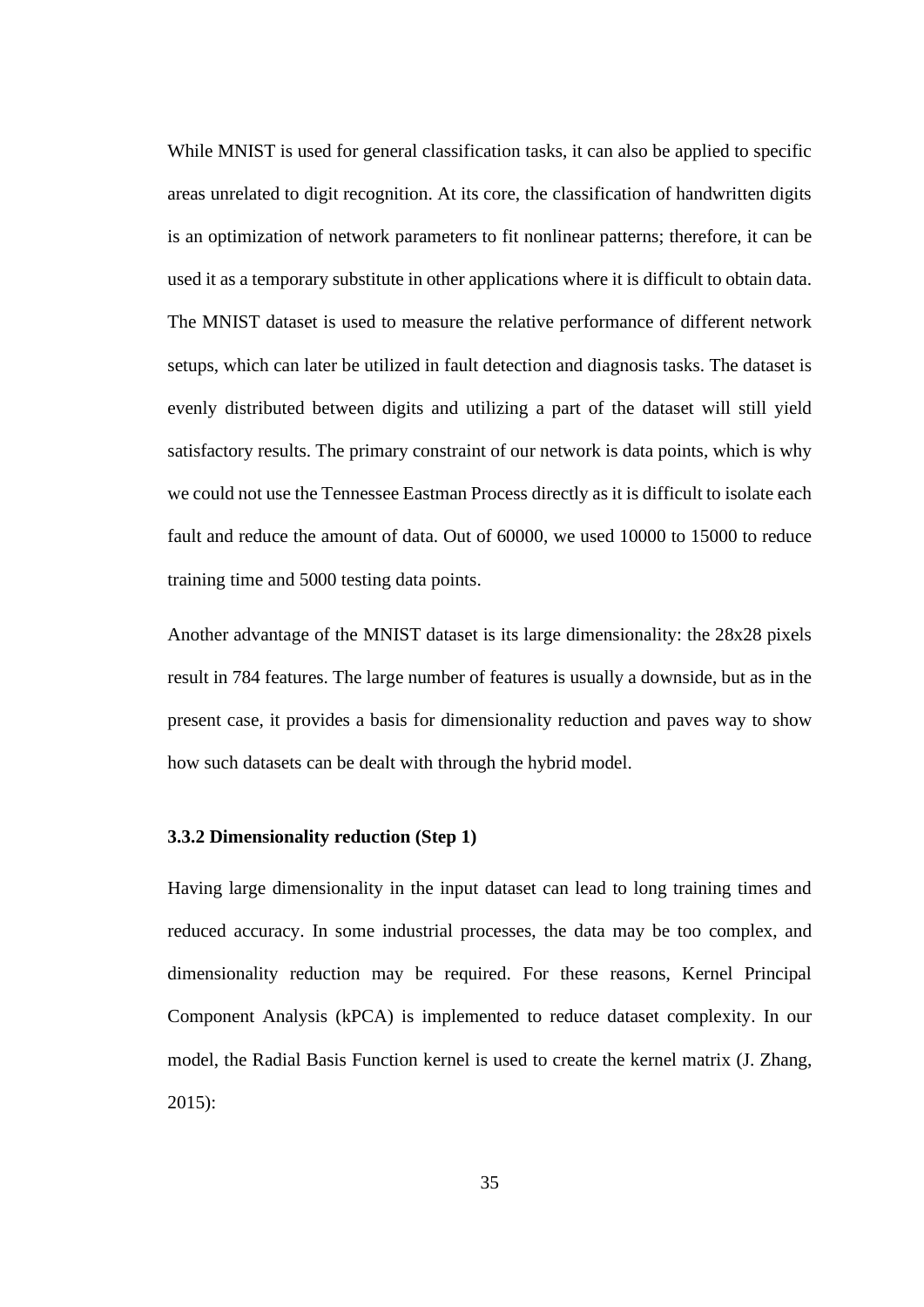$$
K = \exp\left(-\frac{|x - y|^2}{\gamma}\right) \tag{3.12}
$$

where *x* and *y* are two samples representing feature vectors in the input space, and  $\gamma$  is a width parameter. The width parameter was chosen as 10000, this number was selected after a series of sensitivity analyses aimed to achieve the largest variability contained within the chosen number of principal components. We then select the number of principal components and generate a new *input* dataset. As the original MNIST dataset has 784 variables, various datasets were created ranging from 50 to 500 dimensions to test the effectiveness of the method for various dimensions of the input dataset. There is always some loss of variability when applying PCA techniques; however, reducing dimensionality allows the following neural network to train better.

The main disadvantage of using the kPCA algorithm is its inability to handle data with many data points. Since we have an input matrix X with N data points, the Kernel matrix that we obtain is of B-by-N dimension, which occupies a large portion of computation space (RAM).

#### **3.3.3 Training networks with different input datasets (Step 2)**

This section will use the various datasets created from kPCA to train a network to classify handwritten digits. This will be analogous to the fault diagnosis task as we treat each number as an operational state or a fault state. For proper comparison, we use 12000 data points for training, 3000 for validation, and 5000 for testing in all simulations. As the original dataset contains approximately 60,000 datapoins, we assume that 25% of that dataset is sufficient for producing acceptable results. 15,000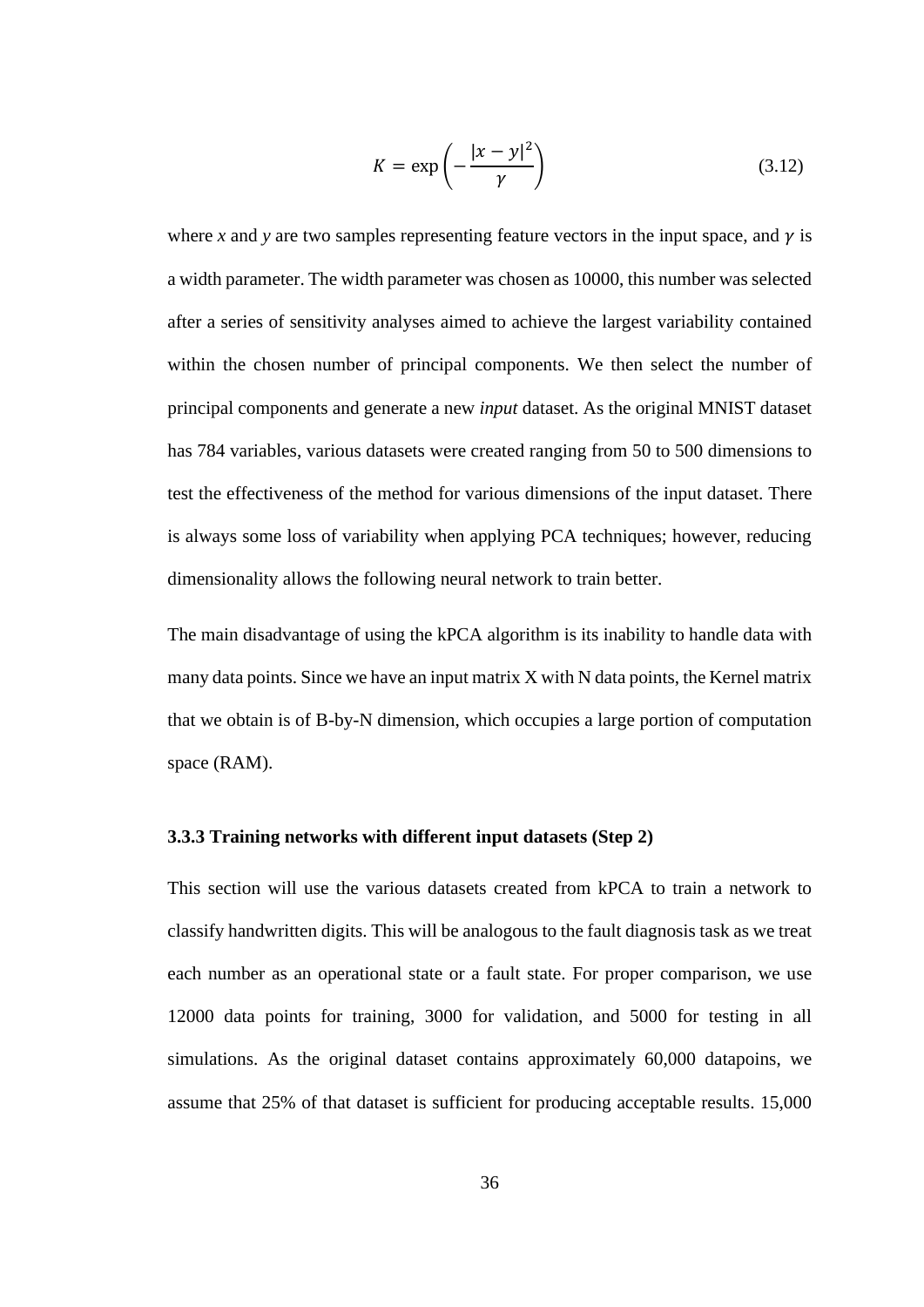datapoints were used due to RAM limitations of kPCA algorithm. We utilized ADAM - adaptive moment estimation algorithm (Kingma & Ba, 2015), and networks would train for up to 1000 epochs with occasional premature stops to reduce overfitting. Neural networks consist of three hidden layers with 20 nodes each, a dropout layer after each hidden layer of 20%, and ten output layers depicting ten digits. The input layer would be different each time, depending on the input dataset used. The schematic of our network is shown in Figure 3.3. Table 3.1 shows accuracy results for networks with different input datasets.



Figure 3.3 Structure of the deep neural network used to compare the effectiveness of dimensionality reduction via kPCA method

Table 3.1 Network structures for different input databases

| Case #         | Number of features | Accuracy |
|----------------|--------------------|----------|
|                |                    |          |
|                | 784                | 80%      |
|                |                    |          |
| $\overline{2}$ | 500                | 80%      |
|                |                    |          |
| 3              | 400                | 83%      |
|                |                    |          |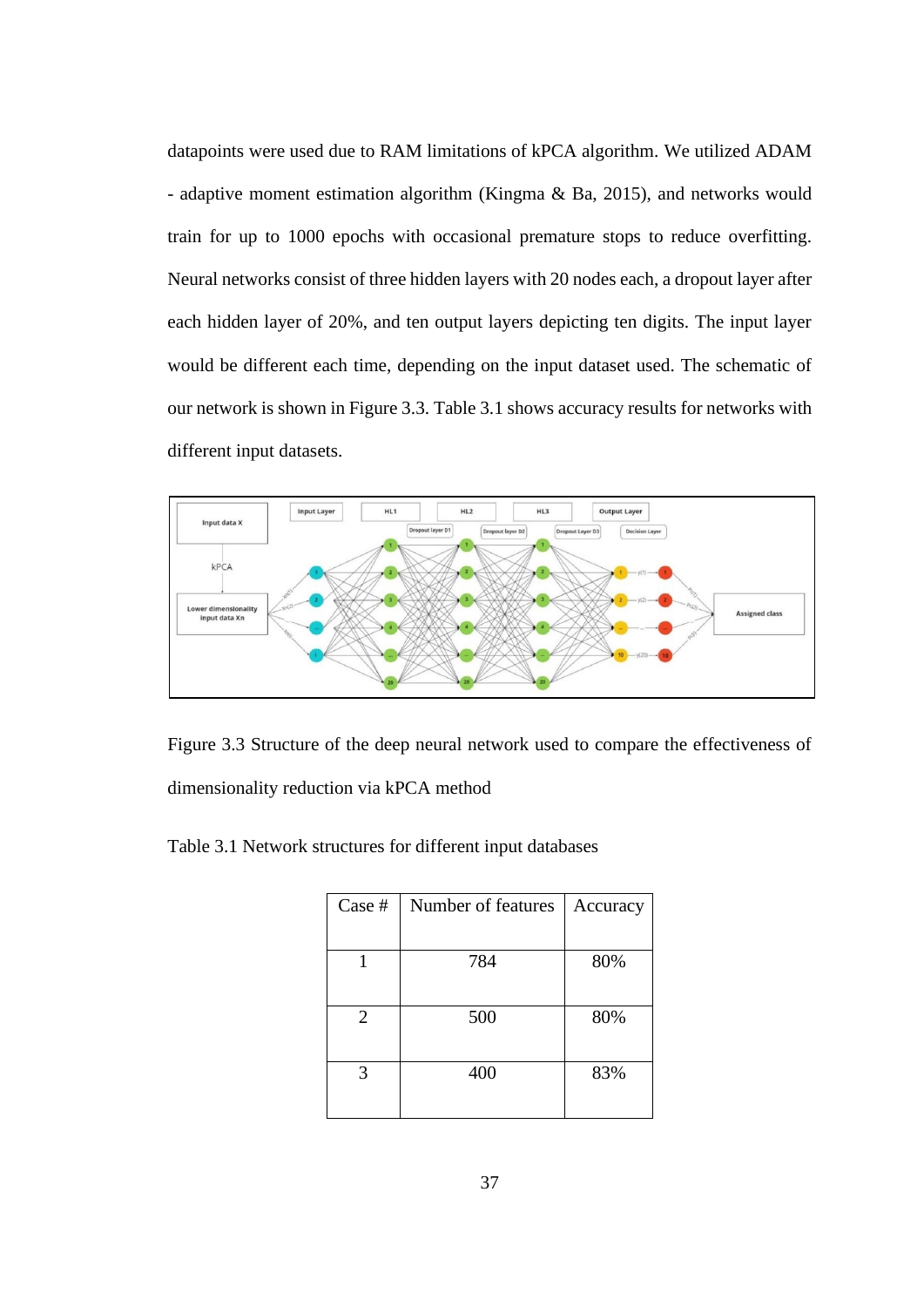| 4 | 300 | 84% |
|---|-----|-----|
| 5 | 200 | 85% |
| 6 | 150 | 86% |
| 7 | 100 | 86% |
| 8 | 75  | 86% |
| 9 | 50  | 88% |

The first case without kPCA resulted in 80% classification accuracy. Figure 3.4 shows confusion matrices for the initial case and the final case.



Figure 3.4 Confusion matrices for classification of digits with 784 inputs (left) and 50 inputs (right) for MNIST dataset estimation

Based on Table 3.1, the accuracy steadily increased as the number of features decreased. Figure 3.4 shows considerable improvement for classifying several classes (most notably for numbers 5 and 8). This is considered to be the result of the neural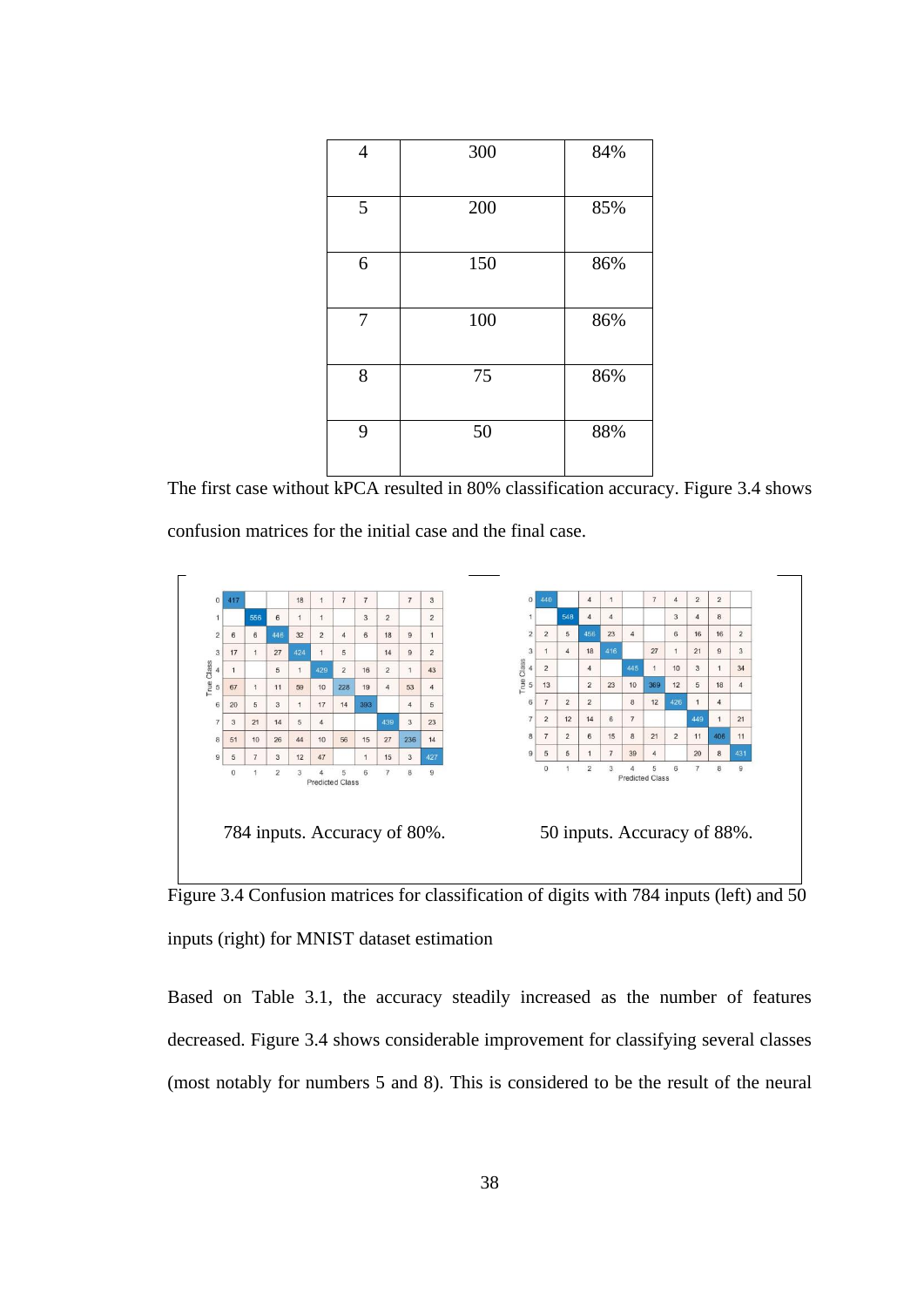network having less complex input, which allowed for a more accurate tuning of the network parameters.



### **3.3.4 Dividing fault detection and diagnosis (Step 3)**

Figure 3.5 Training and testing of fault detection and diagnosis using separate deep neural networks

In some cases, the classification of data into working/fault types may prove difficult. Especially if the dataset is dominated by operational data points, the network may be biased towards the operational class. To overcome this issue, a decision was made to split the task of detection and diagnosis. To do so, two neural networks were put in series, as shown in Figure 3.5. First, the input data is processed by kPCA algorithm to reduce the number of variables to 50. For this case, 8000 data points were chosen for training, 2000 points for validation, and 5000 for testing. This is fed as input data into the first neural network  $N_I$ .  $N_I$  has only two outputs to differentiate working and faulty conditions. In our case, we labeled digits 0-4 as faulty and digits 5-9 as working. Following  $N_I$ , all operational datapoints (digits 5-9) are removed and the second network  $N_{II}$  is trained to classify digits 0-4 to simulate fault diagnosis. To compare the results of this hybrid model, we simulated another network that would classify ten digits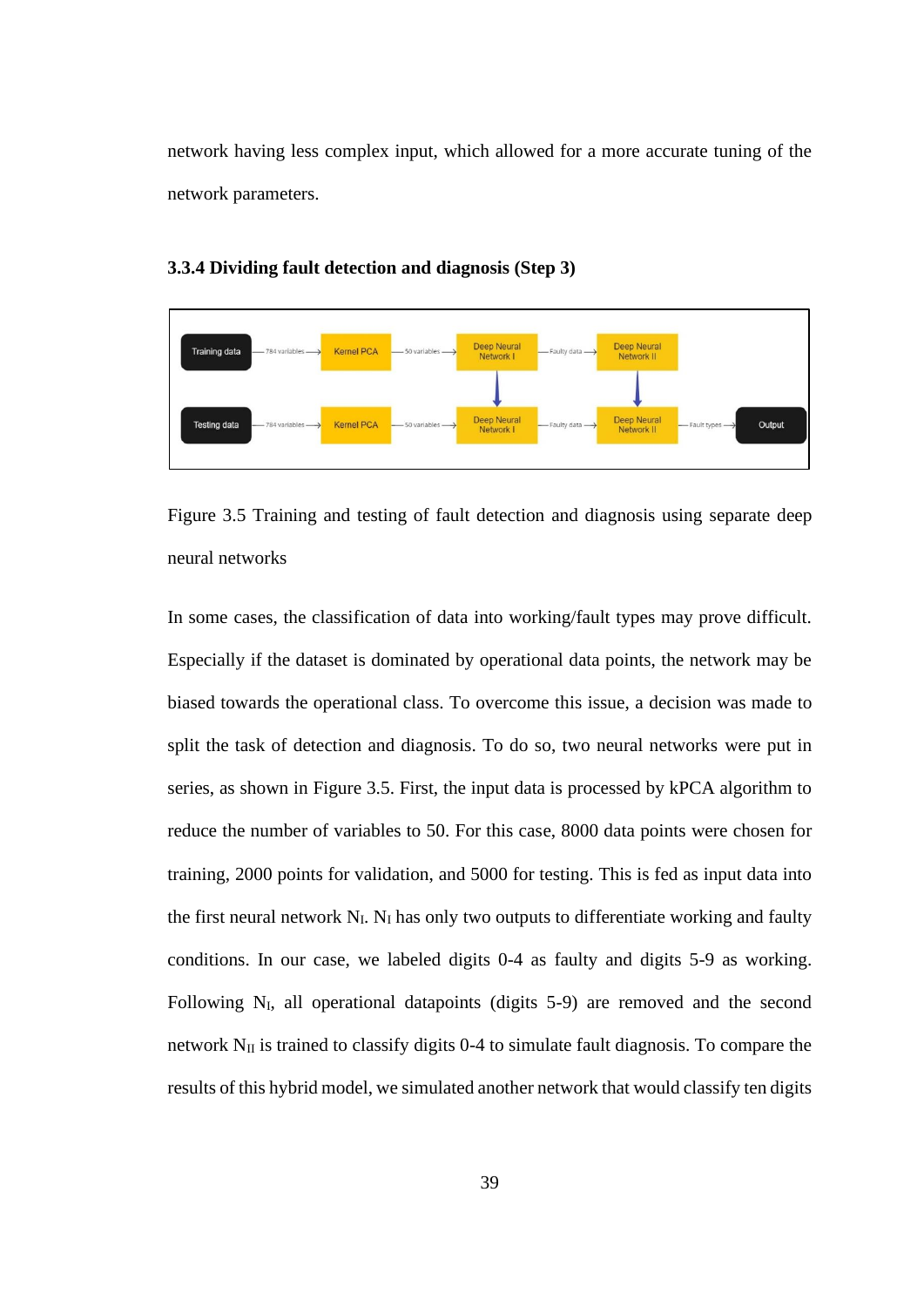directly using the same input data and network parameters as in  $N<sub>I</sub>$ . Table 3.2 shows the comparison between the two.

Table 3.2 Double network model vs Single network model. \*Training time is for comparison purposes. This is dependent on the computer capacity which is training the model.

| <b>Model</b> type                      | <b>Single model</b> | Double model $N_I + N_{II}$ |  |
|----------------------------------------|---------------------|-----------------------------|--|
| Input features                         | 50                  | 50                          |  |
| Training data                          | 8000                | 8000                        |  |
| Validation data                        | 2000                | 2000                        |  |
| Testing data                           | 5000                | 5000                        |  |
| Classification accuracy for digits 0-4 | 84.7%               |                             |  |
| Classification accuracy for N1         | N/A                 | 91.2%                       |  |
| Classification accuracy for N2         | N/A                 | 95.2%                       |  |
| Overall performance                    | 84.7%               | 86.8%                       |  |
| Training time, minutes*                | 12                  | 5                           |  |

From Table 3.2, the overall performance of the combined model is better than a single model by 2%. Training a single model took roughly 12 minutes, while each  $N_I$  and  $N_{II}$ trained for 2-2.5 minutes. The results shown represent an incomplete dataset and may contain a bias due to sampling of the data. However, the potential bias would be applied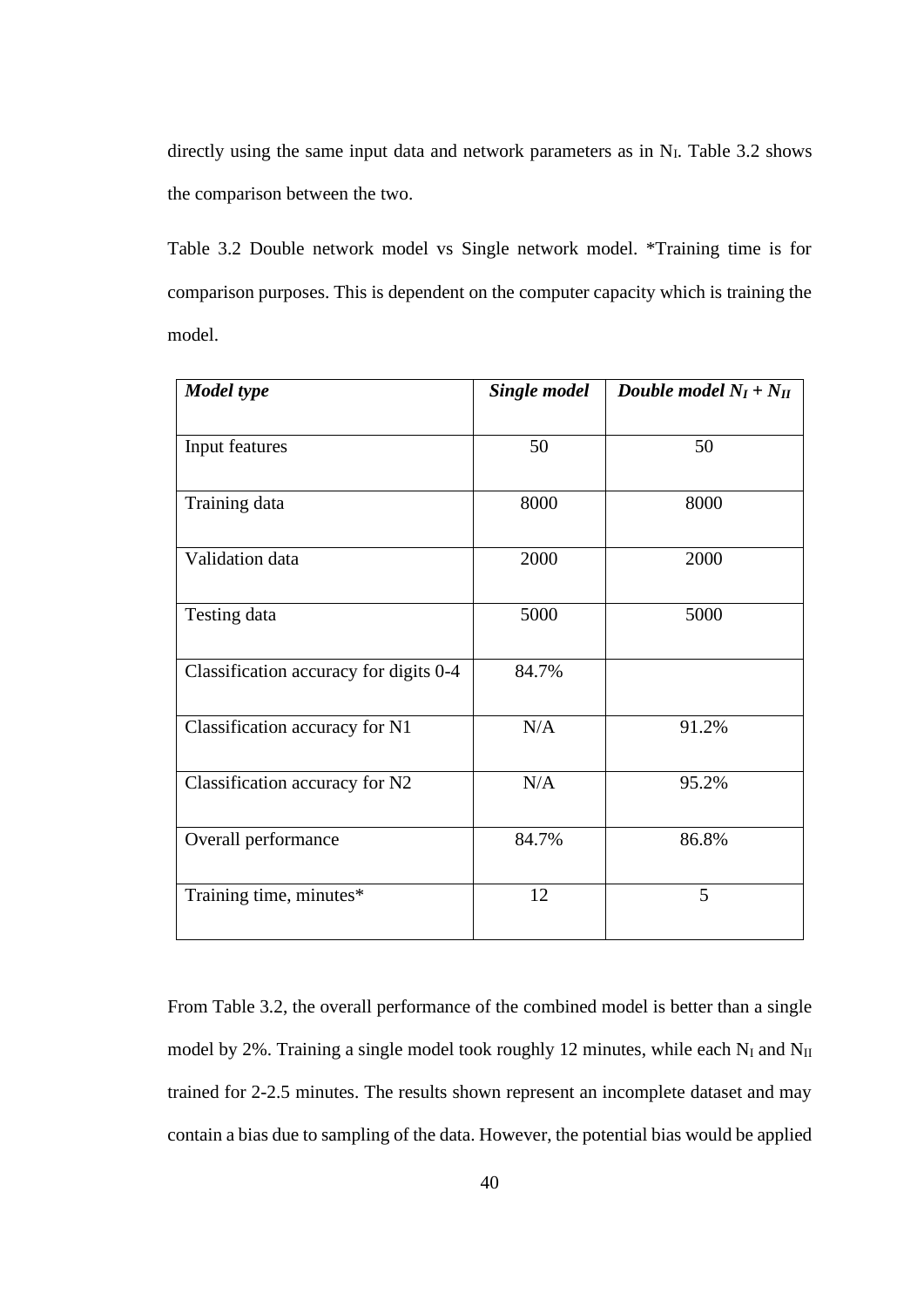to all model configurations and could be ignored since this is a comparative example that is aimed to explore the effect of the proposed model.

# **3.3.5 Fault detection and diagnosis in the Tennessee Eastman (TE) Process**

The same approach as described above were applied to the TE process to observe the accuracy of fault detection and diagnosis in a chemical process. The datasets published online (Rieth et al., 2017) contain process data of over 500 simulation runs for normal/faulty operation. Original data has 20 faults and 52 input nodes. In this case study, we reduced the amount of data used for training due to RAM requirements, such that we dealt with four fault types (#1, #6, #12, #18) and a non-faulty operation. Table 3.3 describes the selected faults. In addition, each class was limited to 100 simulations. Overall, this case study is a miniature version of the TE process, aimed to demonstrate the performance of the hybrid model compared to the base model (Heo & Lee, 2018).

| Table 3.3 Selected faults for the case study |  |  |
|----------------------------------------------|--|--|
|----------------------------------------------|--|--|

| Fault ID  | Process variable                    | Type             |
|-----------|-------------------------------------|------------------|
|           |                                     |                  |
| Fault #1  | $A/C$ feed ratio                    | <b>Step</b>      |
|           |                                     |                  |
| Fault #6  | A feed loss                         | <b>Step</b>      |
|           |                                     |                  |
| Fault #12 | Condenser cooling water temperature | Random variation |
|           |                                     |                  |
| Fault #18 | Unknown                             | Unknown          |
|           |                                     |                  |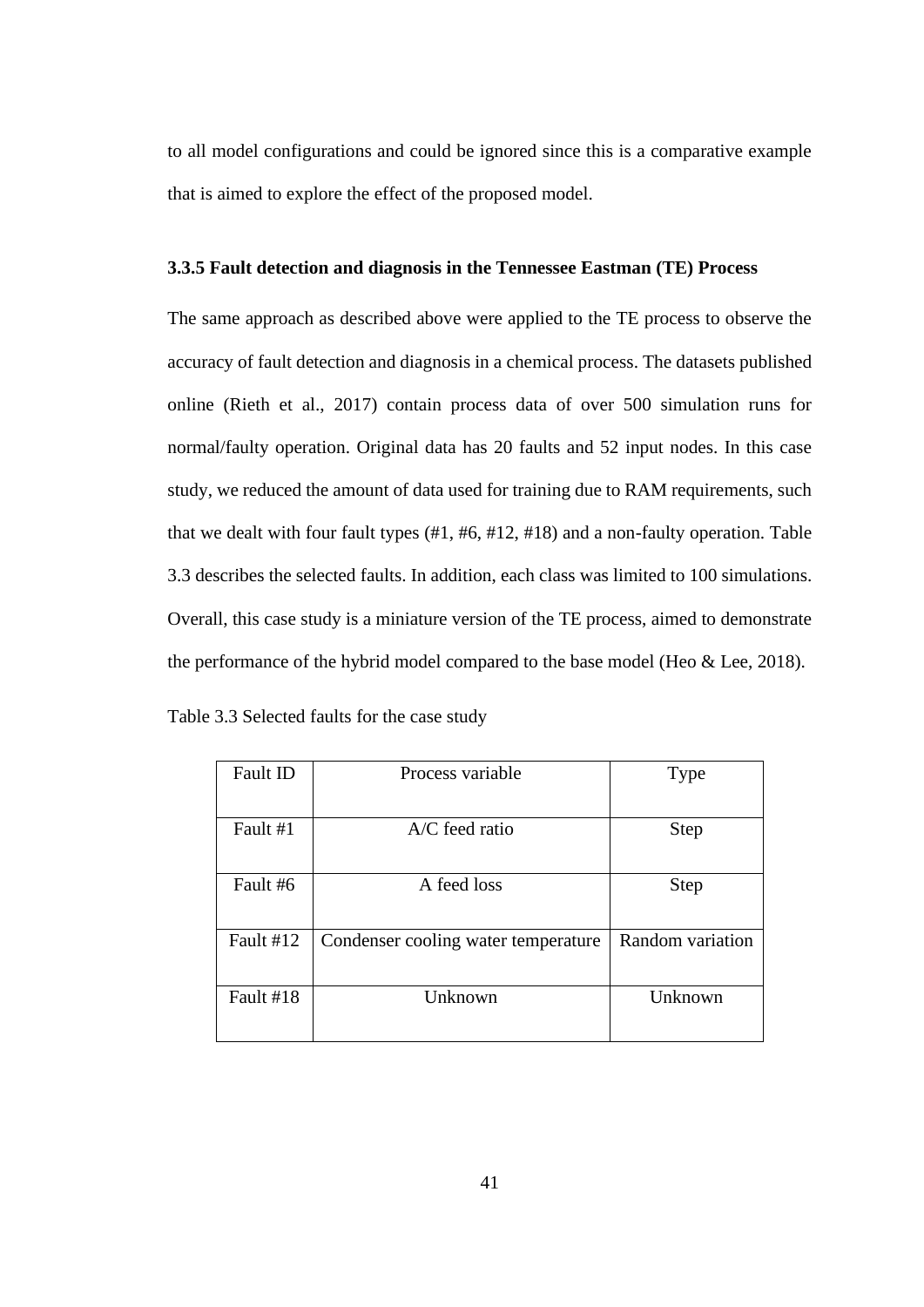The network configuration was kept constant throughout all examples. As such, the hidden layer consisted of three layers, each containing 25 nodes. A dropout layer of 0.2 was added after each hidden layer. The networks were trained until overfitting started, which was generally under 15 or 25 epochs. The network training was manually stopped while monitoring for overfitting, in particular, the data loss progression would go up as the network memorized certain data. The hyperparameters for the network were updated according to batch size, which was selected as 20. This value can affect the accuracy of parameter estimation and was selected after trial and error. Due to reduced number of datapoints, the network training step took several minutes compared to 20 minutes when using full dataset. However, a significant amount of time (several hours) was required for the data sampling and kPCA dimensionality reduction step. It is important to mention that in the context of industrial application of neural networks, the tuning of network parameters needs to be done by hand using trial and error method, which may take a long time or be ineffective. These parameters may need to be revised later to further optimize the model. Absence of a concrete methodology for parameter tuning is a major limitation of such approach.

First, the effectiveness of a single neural network on fault detection and diagnosis (FDD) performance was measured. Applying the single neural network to the reduced TE dataset resulted in a 97.4% accuracy of fault prediction. The model struggled to differentiate between fault #12 and fault #18 in 13 cases out of 500. Due to the reduced dataset, training times for all simulations were shorter.

As a first step, we decided to split the network into fault detection and fault diagnosis. While keeping the same network configurations, the first network  $N_I$  was trained to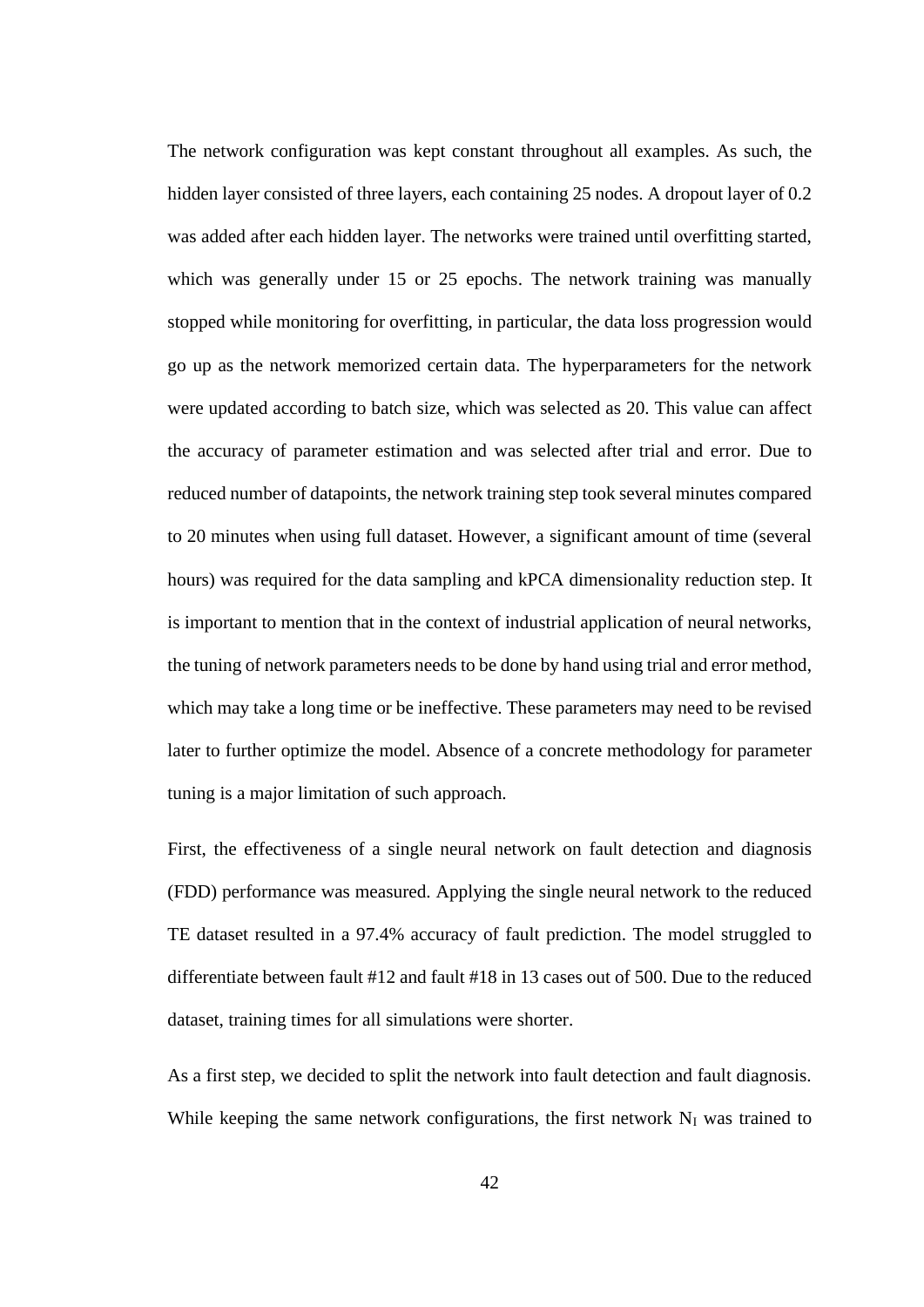detect and remove all healthy cases; and the faulty cases would then be diagnosed by the second network  $N_{II}$ . The first network showed a 100% detection rate, while the second network correctly identified 393 out of 400 faulty cases, leading to a total 98.3% prediction accuracy.

Then, the effect of dimensionality reduction on FDD in the TE process was investigated. We performed kPCA reduction from 52 to 25 principal components and repeated the network training. The single FDD network was able to accurately predict 497 out of 500 cases, or 99.4%. Applying kPCA reduction to the double model showed a slight improvement as the hybrid model diagnosed 398 out of 400 faults in the second network, with a 100% fault detection accuracy in the first network, bringing the overall accuracy to 99.5%. The results of the simulations are presented in Table 3.4.

Table 3.4 Results of different model configurations for the TE process

| #              | Description                                                                  | FDD accuracy |
|----------------|------------------------------------------------------------------------------|--------------|
| 1              | Single neural network                                                        | 97.4%        |
| $\overline{2}$ | Double neural network configuration                                          | 98.3%        |
| 3              | Single neural network-assisted by kPCA                                       | 99.4%        |
| $\overline{4}$ | Double neural network configuration assisted by<br>kPCA (the proposed model) | 99.5%        |

The comparison between confusion matrices of the base model and the enhanced model are shown in Figure 3.6.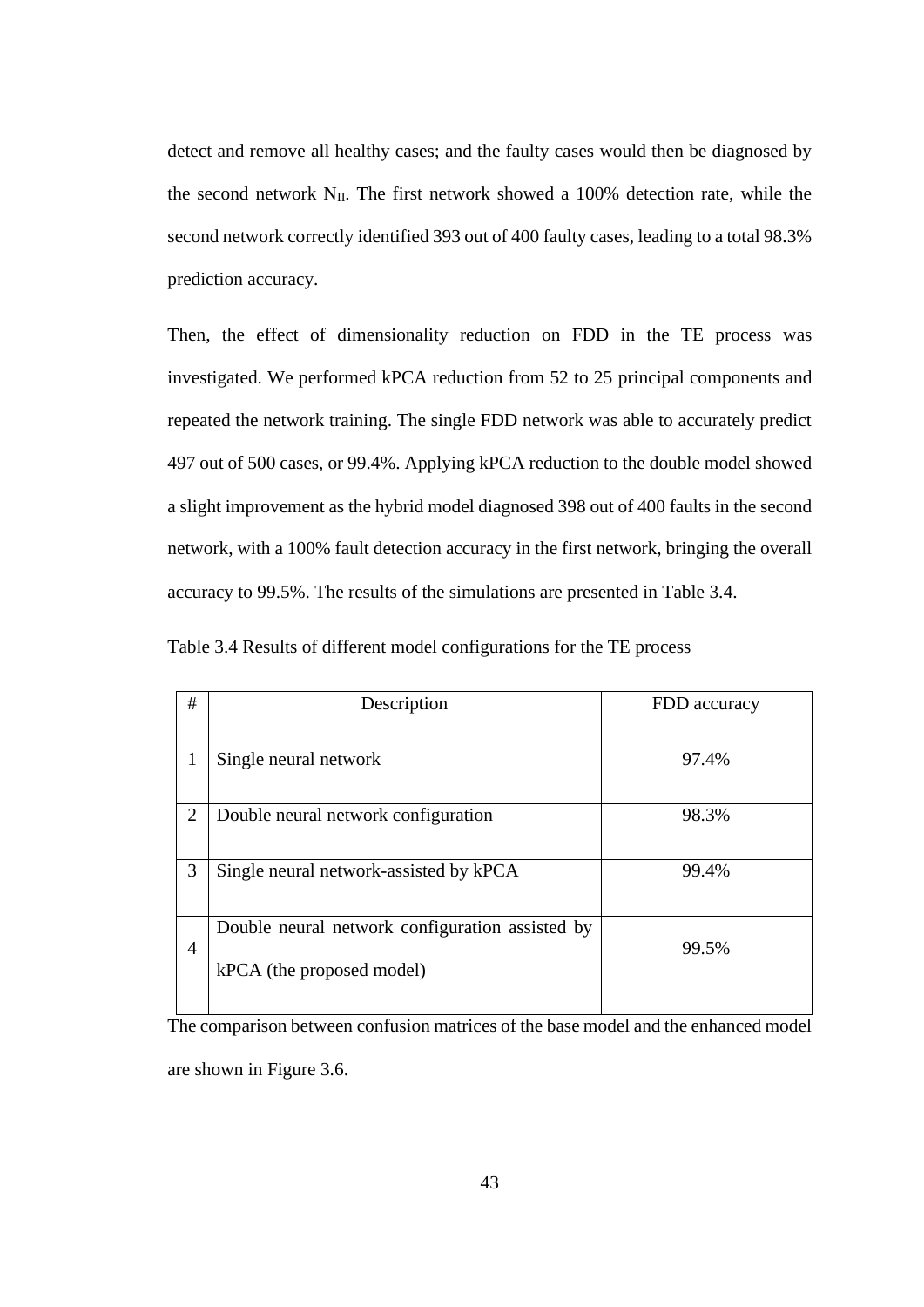

Figure 3.6 Confusion matrices for classification of digits with 52 inputs (left) and 25 inputs (right) for TE process estimation.

## **3.4 Discussion**

Results shown in Table 3.1 provide a visible effect of reducing input dimensions on the classification accuracy. Since the deep neural network is not the optimal solution for digit classification, we would not expect near-hundred percent accuracy; we also use a limited amount of data for network training, making it even more difficult to classify data points correctly. Because all cases had the same framework, we were able to isolate input dimensionality and compare the results. By reducing the number of variables that the network is learning from, we could increase the initial accuracy of 80% to 86-88%. The 'optimal' number of variables for this case study is between 150 and 50. Reducing dimensionality further may result in unnecessary loss of variability, which can lead to reduced prediction accuracy. This work showed that kPCA can be successfully applied to complex datasets and can result in more accurate classifications.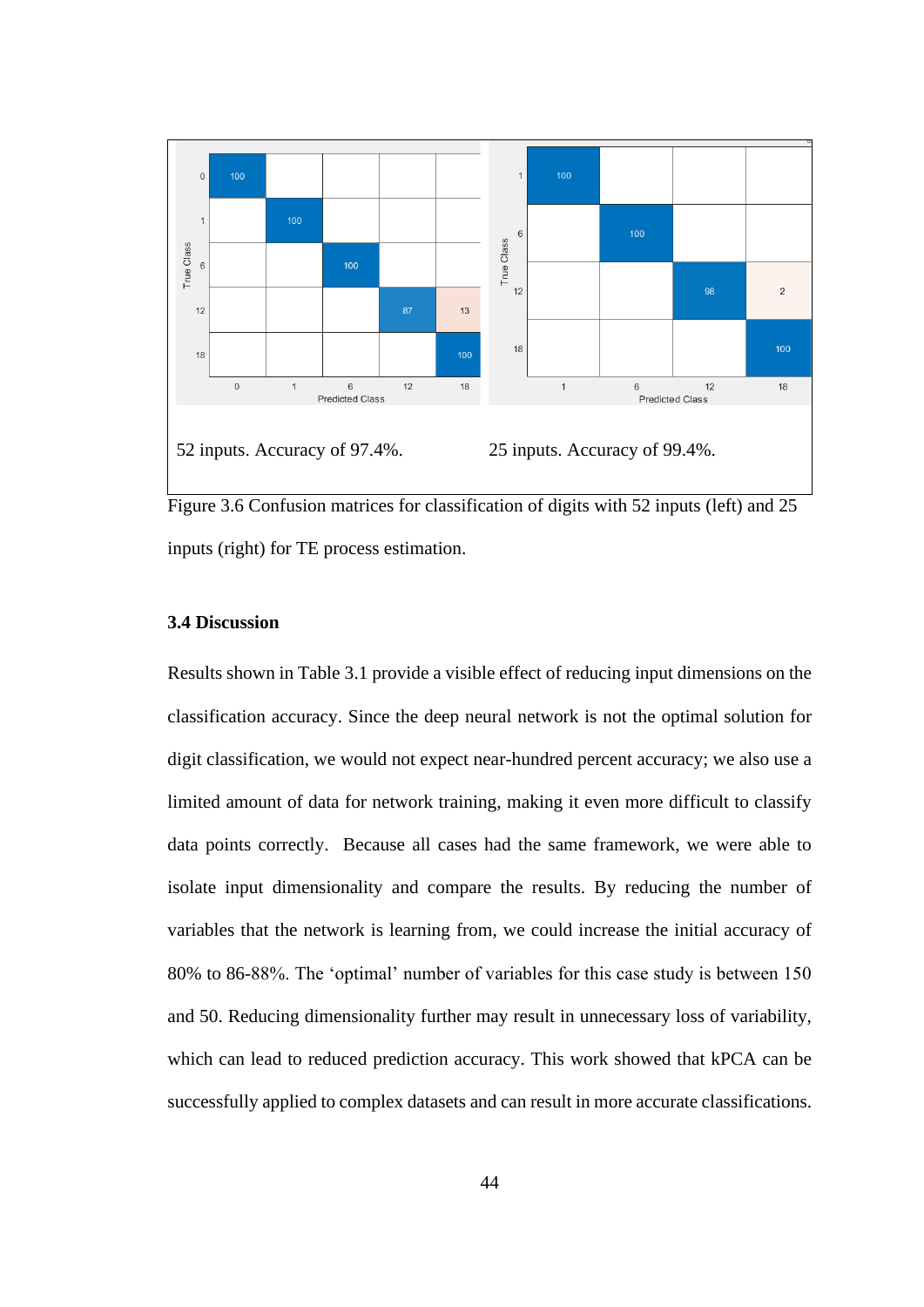Considering reliability, this can help detect and classify faults with less error and increasing model accuracy by 10% is a significant upgrade. Applying this technique is suited for industrial process data which is complex.

In this work, we also showed the benefit of splitting the model into fault detection and fault classification. Having the same constraints, we achieved a slight increase in overall classification accuracy, which may be beneficial in process data analysis. We initially predicted that the main downside to this model would be the increase in tuning complexity: since we have two models instead of one, we must tune double the number of parameters. However, by splitting the task into detection and classification, we reduced the number of output nodes, which increased the speed of network training. This allowed quickly to tune parameters for one model, get relevant results, and then focus on the second model. In the end, comparing to a single neural network, we spent far less time working with two networks. Larger datasets may result in longer training times, and therefore will take longer to adjust parameters for optimal results. Providing an option to significantly reduce this time while not losing accuracy is another outcome of this paper.

Then, we applied different model setups for a reduced dataset of the TE process. It was shown that splitting diagnosis and detection into separate neural networks can be successfully applied to a chemical process. It results in a slight increase in classification accuracy, reduced training times, and eases the tuning process. In addition, the application of kPCA as a dimensionality reduction technique to the data helped increase the accuracy even further. By reducing the complexity of the training dataset to 25 variables, the model was able to diagnose faults with 99.4-99.5% accuracy. A similar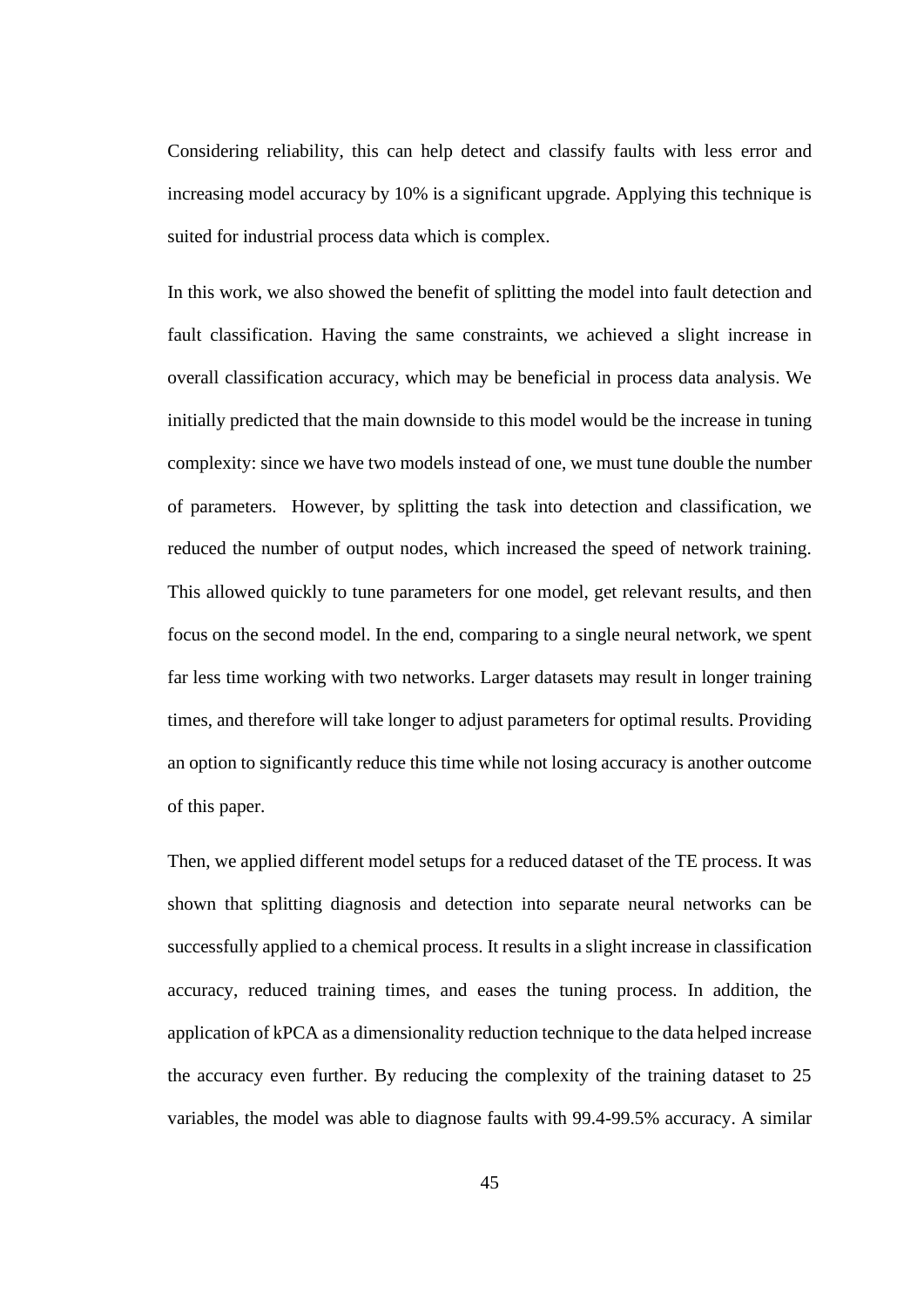study achieved 97.3% accuracy using DNN in detection and diagnosis of faults in TEP (Heo & Lee, 2018), however they used a complete dataset. This is similar to our result using base model (97.4%). Although we cannot make direct comparison between studies with complete and incomplete dataset, the improvement from a hybrid approach cannot be overlooked. We conclude that this model can be applied to chemical processes with large dimensionality and produce more accurate results. DNN was used as an example of a ML method in this work, and it is suggested that other combinations of kPCA and ML mechanisms are explored for potential increase in FDD performance.

A downside to this model is that it is not clear how much variability is lost during kPCA. It is suggested to add a step to confirm that the reduced dataset is an accurate representation of the process. Another downside to using kPCA is its difficulty in handling large and/or dynamic datasets. The basic kPCA algorithm is not flexible and does not allow the addition of data to improve the model. For this reason, in the case study, we had to use a simplified version of the TE process. In reality, it is essential that the model is regularly updated and new data is tested in real-time. This can be overcome by utilizing a modification of kPCA, such as two-phase incremental kPCA (TP-IKPCA) (Zhao et al., 2019). The authors concluded that the enhanced model produces similar results to conventional kPCA, but is computationally faster, and it can be used for large and dynamic datasets. Another challenge of the proposed model is that both kPCA and DNN are trial and error dependent. The success of the model will largely depend on the model setup and parameter selection. It is suggested to look into the corresponding literature for kPCA and DNN to determine appropriate model configurations.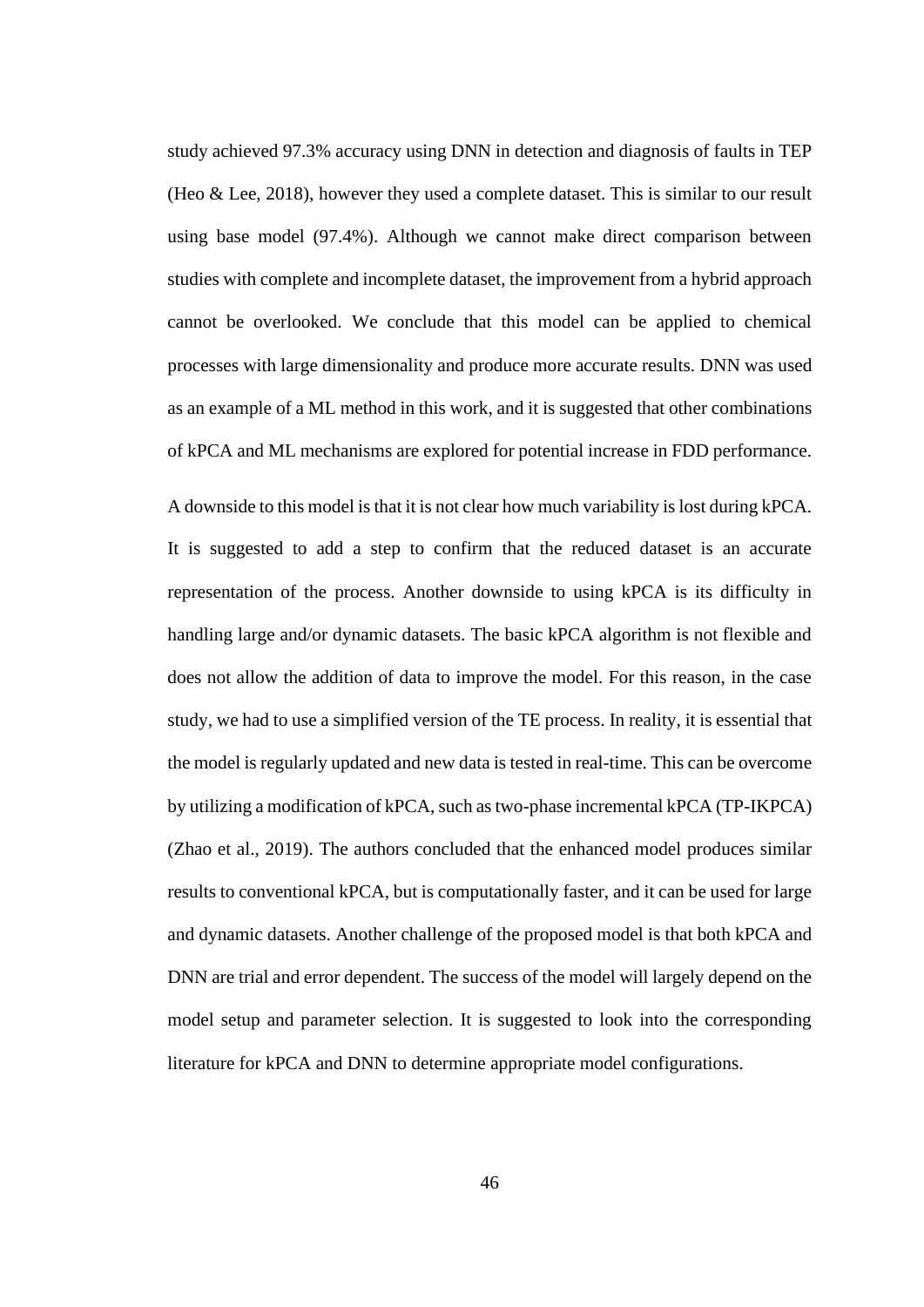# **3.5 Conclusions**

This paper proposes a hybrid model that combines kPCA and deep neural networks to help detect and diagnose faults. The novelty of the work lies in the successful application of the proposed hybrid model by reduction of the dimensionality of a complex chemical process dataset and splitting the detection and diagnosis task between two DNNs to achieve higher accuracy of data interpretation.

We treated fault detection and diagnosis as classification problems in the MNIST digit classification dataset; and then applied the model to the TE process. The first part of this work concentrated on the application of kPCA to process data, and we showed that reducing the dimensionality of input data had allowed neural networks to train more proficiently, resulting in improved classification accuracy (by approximately 10%). Then, we demonstrated that dividing fault detection and diagnosis into two separate neural networks could further improve overall accuracy and reduce network training times. Using the hybrid model brought the FDD accuracy in the TE process to 99.4- 99.5%.

However, while training times were noticeably reduced in the later stages of the hybrid model, the model needs a significant amount of time in the early stage, where input data is processed via kPCA. In addition, the model in its current state cannot work with large amounts of data points and dynamic data. This can be overcome by adopting variations of kPCA explicitly aimed to cover the weaknesses of conventional kPCA. In this work, we did not focus on the effects of layer configuration and interactions between kPCA and other types of networks, which could be the focus of future research.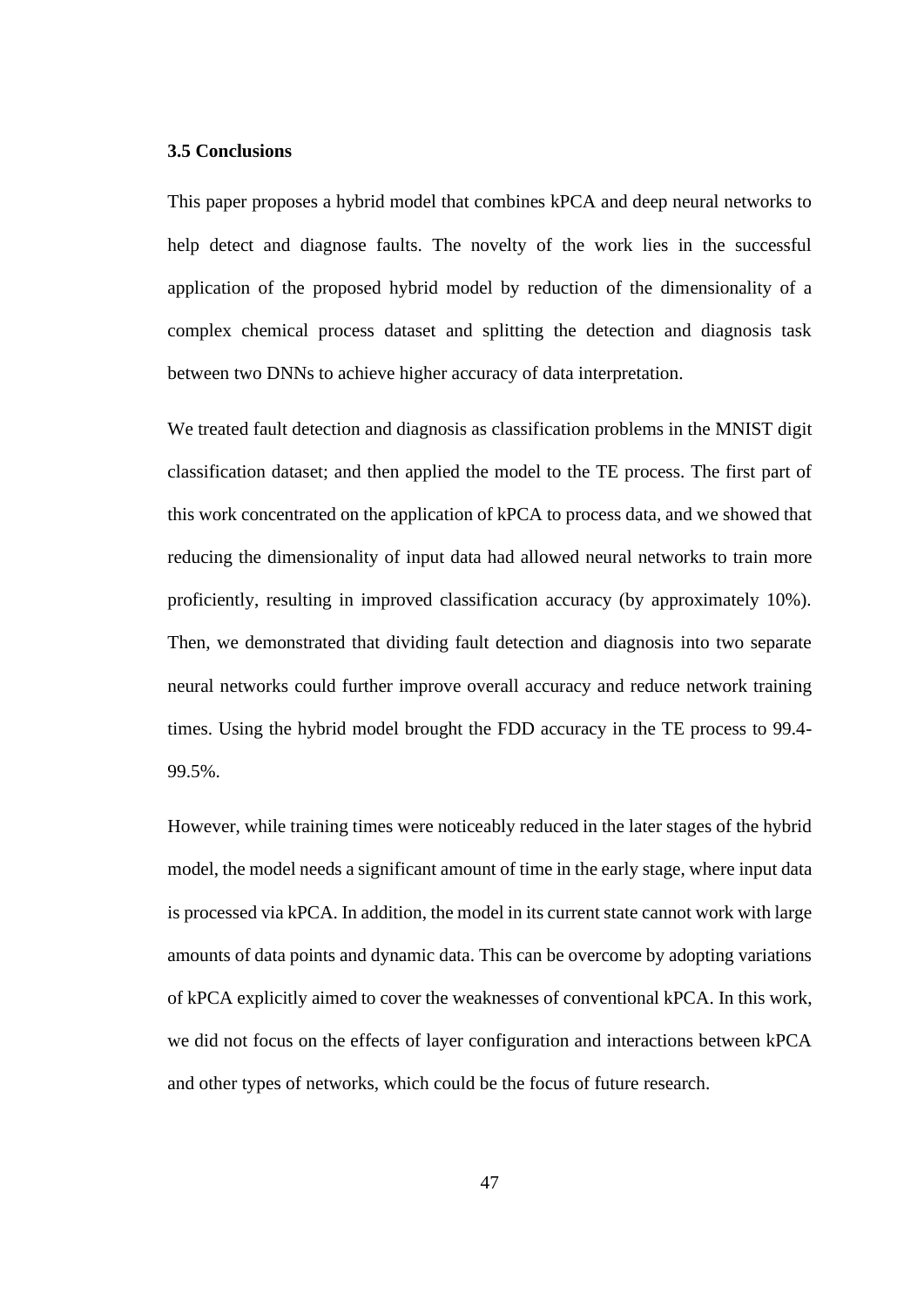#### **References**

Agarap, A. F. (2018). Deep Learning using Rectified Linear Units. *CoRR*.

Amoozgar, M. H., Chamseddine, A., & Zhang, Y. (2013). Experimental test of a twostage kalman filter for actuator fault detection and diagnosis of an unmanned quadrotor helicopter. *Journal of Intelligent and Robotic Systems: Theory and Applications*, *70*(1–4), 107–117. https://doi.org/10.1007/s10846-012-9757-7

Antonio, J., Geymayr, B., Francisco, N., & Ebecken, F. (1995). Fault-tree analysis: a knowledge-engineering approach. *IEEE Trans. Reliab.*, *44*(1), 37–45.

Cimpoesu, E. M., Ciubotaru, B. D., & Stefanoiu, D. (2013). Fault detection and diagnosis using parameter estimation with recursive least squares. *Proceedings - 19th International Conference on Control Systems and Computer Science, CSCS 2013*, 18– 23. https://doi.org/10.1109/CSCS.2013.35

Dong, Y., & Joe Qin, S. (2018). A novel dynamic PCA algorithm for dynamic data modeling and process monitoring. *Journal of Process Control*, *67*, 1–11.

Gao, D., Zhang, B., Ma, X., & Wu, C. (2010). Application of signed directed graph based fault diagnosis of atmospheric distillation unit. *Proceedings - 2010 2nd International Workshop on Intelligent Systems and Applications, ISA 2010*, 0–4. https://doi.org/10.1109/IWISA.2010.5473271

Ge, Z., Song, Z., & Gao, F. (2013). Review of recent research on data-based process monitoring. *Ind. Eng. Chem. Res.*, *52*(10), 3543–3562.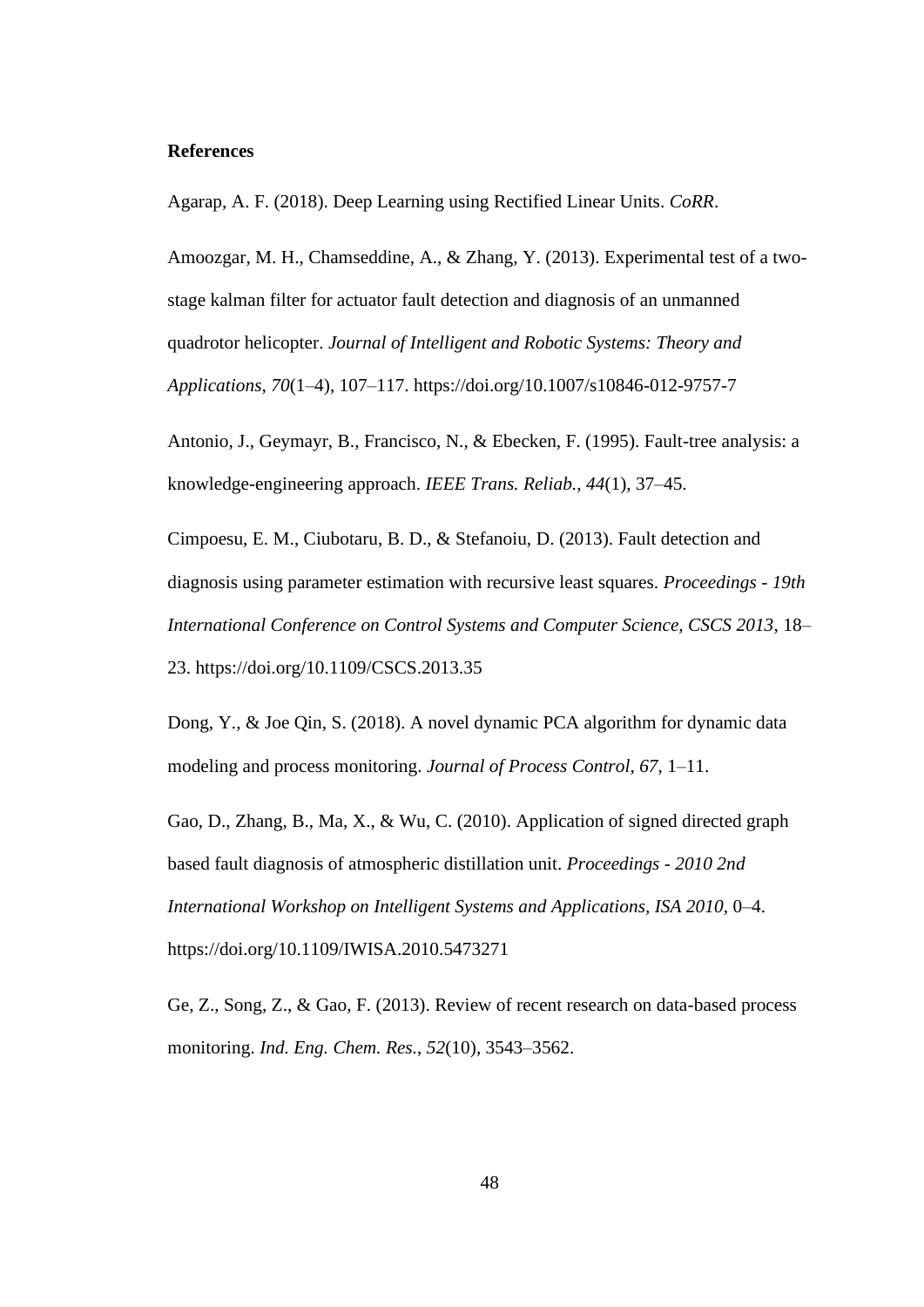Goodfellow, I., Bengio, Y., & Courville, A. (2016). Softmax Units for Multinoulli Output Distributions. In *Deep Learning* (pp. 180–184). MIT Press. http://www.deeplearningbook.org

Ham, D. H., & Yoon, W. C. (2001). The effects of presenting functionally abstracted information in fault diagnosis tasks. *Reliability Engineering and System Safety*, *73*(2), 103–119. https://doi.org/10.1016/S0951-8320(01)00053-9

Heo, S., & Lee, J. H. (2018). Fault detection and classification using artificial neural networks. *IFAC-Pap*. https://doi-org.qe2a-proxy.mun.ca/10.1016/j.ifacol.2018.09.380

Hinton, G., Deng, L., Yu, D., Dahl, G., Mohamed, A., Jaitly, N., Senior, A., Vanhoucke, V., Nguyen, P., & Sainath, T. (2012). Deep neural networks for acoustic modeling in speech recognition: The shared views of four research groups. *IEEE Signal Proc. Mag.*, *29*(6), 82–97.

Huang, S., Tan, K. K., & Lee, T. H. (2012). Fault diagnosis and fault-tolerant control in linear drives using the Kalman filter. *IEEE Transactions on Industrial Electronics*, *59*(11), 4285–4292. https://doi.org/10.1109/TIE.2012.2185011

Ince, T., Kiranyaz, S., Eren, L., Askar, M., & Gabbouj, M. (2016). Real-Time Motor Fault Detection by 1-D Convolutional Neural Networks. *IEEE Transactions on Industrial Electronics*, *63*(11), 7067–7075. https://doi.org/10.1109/TIE.2016.2582729

Isermann, R. (1993). Fault diagnosis of machines via parameter estimation and knowledge processing—Tutorial paper. *Automatica*, *29*(4), 815–835.

Kano, M., Tanaka, S., Hasebe, S., Hashimoto, I., & Ohno, H. (2003). Monitoring independent components for fault detection. *AIChE J.*, *49*(4), 969–976.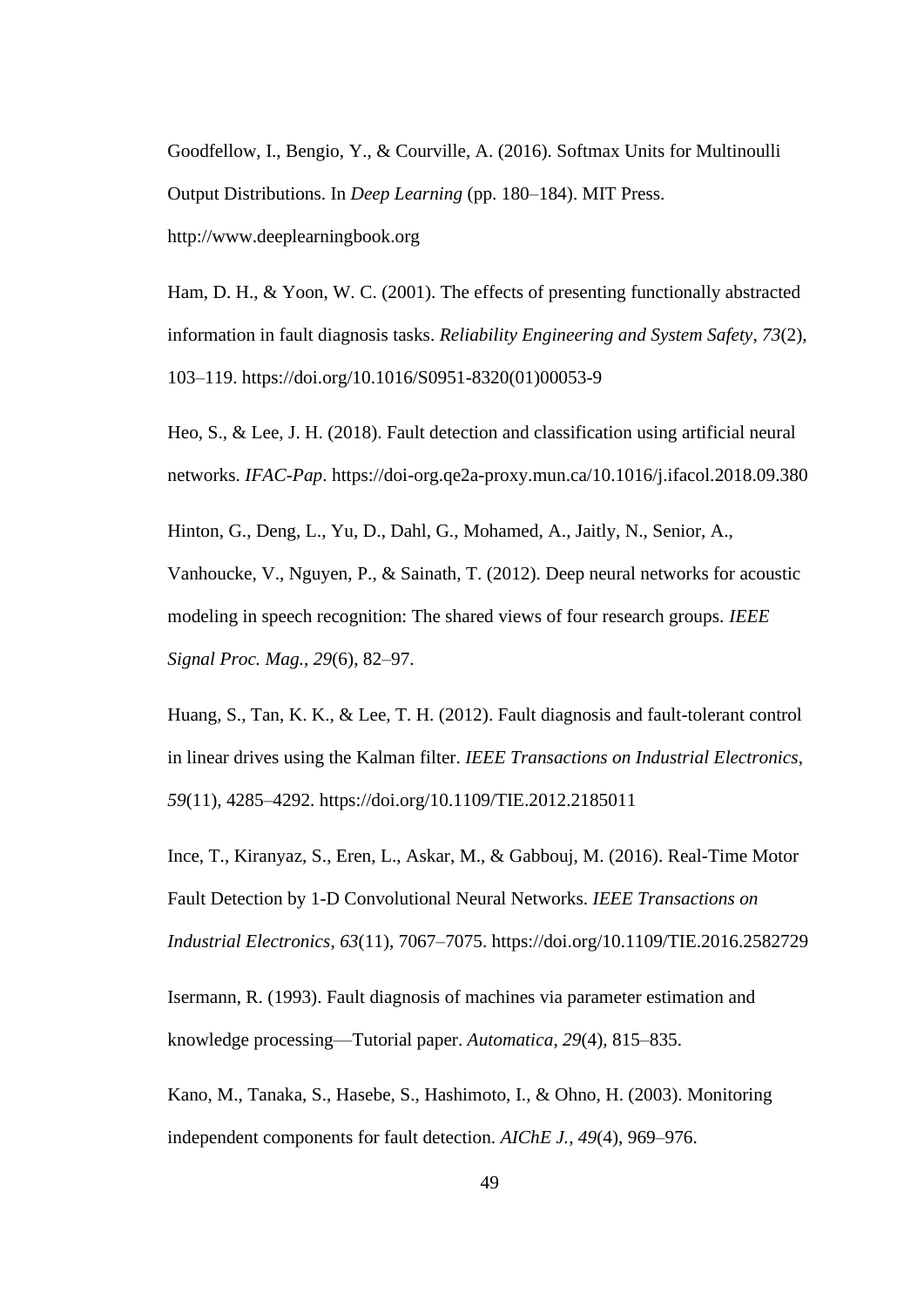Kayumov, Z., Tumakov, D., & Mosin, S. (2020). Hierarchical Convolutional Neural Network for Handwritten Digits Recognition. *Procedia Computer Science*, *171*(2019), 1927–1934. https://doi.org/10.1016/j.procs.2020.04.206

Kingma, D. P., & Ba, J. L. (2015). Adam: A method for stochastic optimization. *3rd International Conference on Learning Representations, ICLR 2015 - Conference Track Proceedings*, 1–15.

Ku, W., Storer, R. H., & Georgakis, C. (1995). Disturbance detection and isolation by dynamic principal component analysis. *Chemometrics and Intelligent Laboratory Systems*, *30*(1), 179–196. https://doi.org/10.1016/0169-7439(95)00076-3

LeCun, Y., & Cortes, C. (2010). *MNIST handwritten digit database*.

Lind, M. (1999). Making sense of the abstraction hierarchy. cognition. *Technol. Work*, *5*(2), 67–81.

Maki, Y., & Loparo, K. (1997). A neural-network approach to fault detection and diagnosis in industrial processes. *Control Systems Technology, IEEE Transactions On*, *5*, 529–541. https://doi.org/10.1109/87.641399

Nan, C., Khan, F., & Iqbal, M. T. (2008). Real-time fault diagnosis using knowledgebased expert system. *Process Safety and Environmental Protection*, *86*(1 B), 55–71. https://doi.org/10.1016/j.psep.2007.10.014

Navi, M., Meskin, N., & Davoodi, M. (2018). Sensor fault detection and isolation of an industrial gas turbine using partial adaptive KPCA. *Journal of Process Control*, *64*, 37–48. https://doi.org/https://doi.org/10.1016/j.jprocont.2018.02.002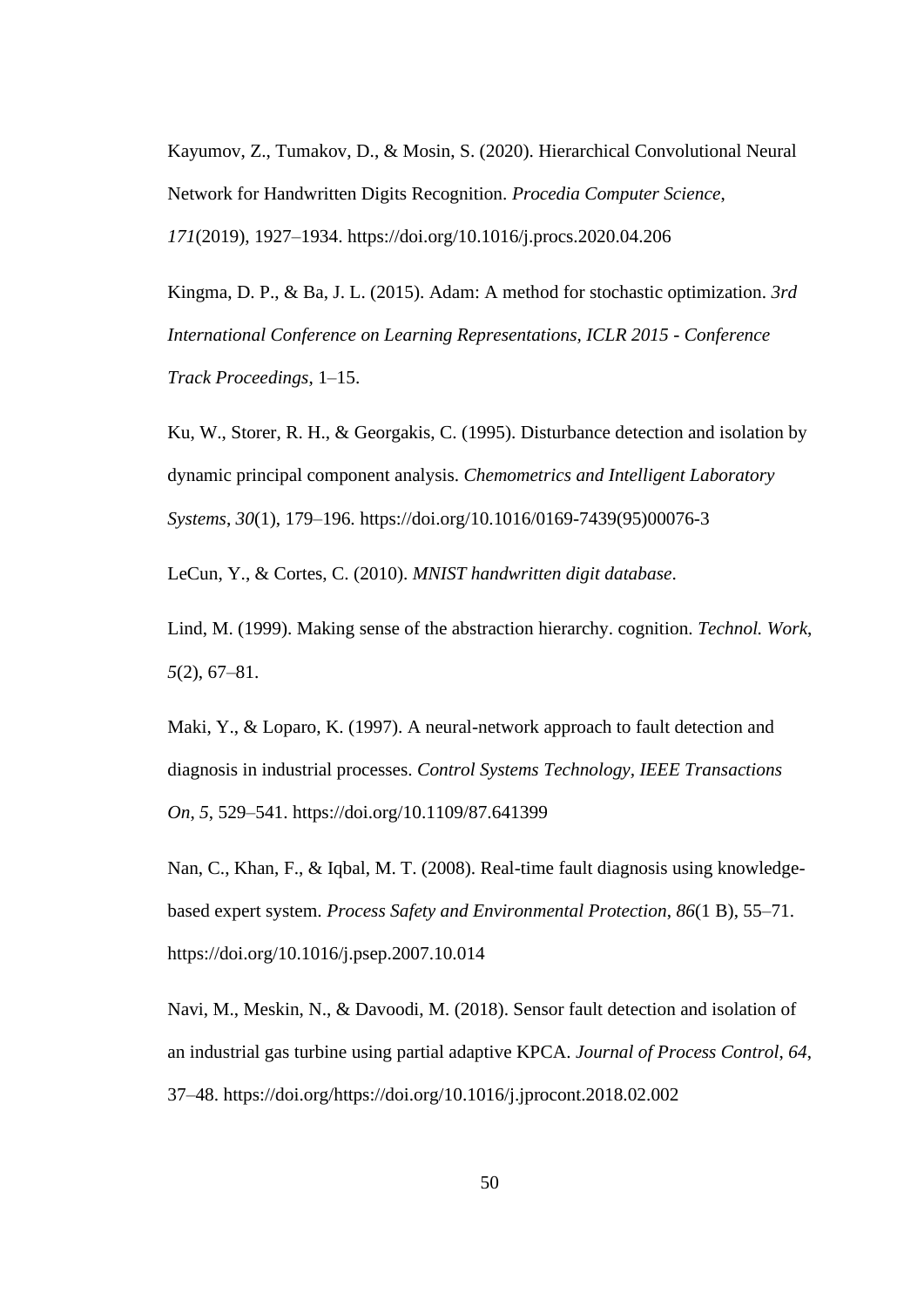Rieth, C. A., Amsel, B. D., Tran, R., & Cook, M. B. (2017). *Additional Tennessee Eastman Process Simulation Data for Anomaly Detection Evaluation* (V1 ed.). Harvard Dataverse. https://doi.org/doi/10.7910/DVN/6C3JR1

Sarbayev, M., Yang, M., & Wang, H. (2019). Risk Assessment of Process Systems by Mapping Fault Tree into Artificial Neural Network. *Journal of Loss Prevention in the Process Industries*, *60*, 203–212. https://doi.org/10.1016/j.jlp.2019.05.006

Schölkopf, B., Smola, A., & Müller, K. B. (1998). Nonlinear Component Analysis as a Kernel Eigenvalue Problem. *Neural Computation*, *10*(5), 1299–1319.

Simonyan, K., & Zisserman, A. (2015). Very deep convolutional networks for largescale image recognition. *3rd International Conference on Learning Representations, ICLR 2015 - Conference Track Proceedings*, 1–14.

Srivastava, N., Hinton, G., Krizhevsky, A., Sutskever, I., & Salakhutdinov, R. (2014). Dropout: a simple way to prevent neural networks from overfitting. *The Journal of Machine Learning Research*, *15*(1), 1929–1958.

Su, Y., Tao, F., Jin, J., Wang, T., Wang, Q., & Wang, L. (2020). Failure Prognosis of Complex Equipment with Multistream Deep Recurrent Neural Network. *Journal of Computing and Information Science in Engineering*, *20*(2), 1–10. https://doi.org/10.1115/1.4045445

Tang, L., Zhang, S., Yang, X., & Hu, S. (2019). Research on Prognosis for Engines by LSTM Deep Learning Method. *2019 Prognostics and System Health Management Conference, PHM-Qingdao 2019*. https://doi.org/10.1109/PHM-Qingdao46334.2019.8942976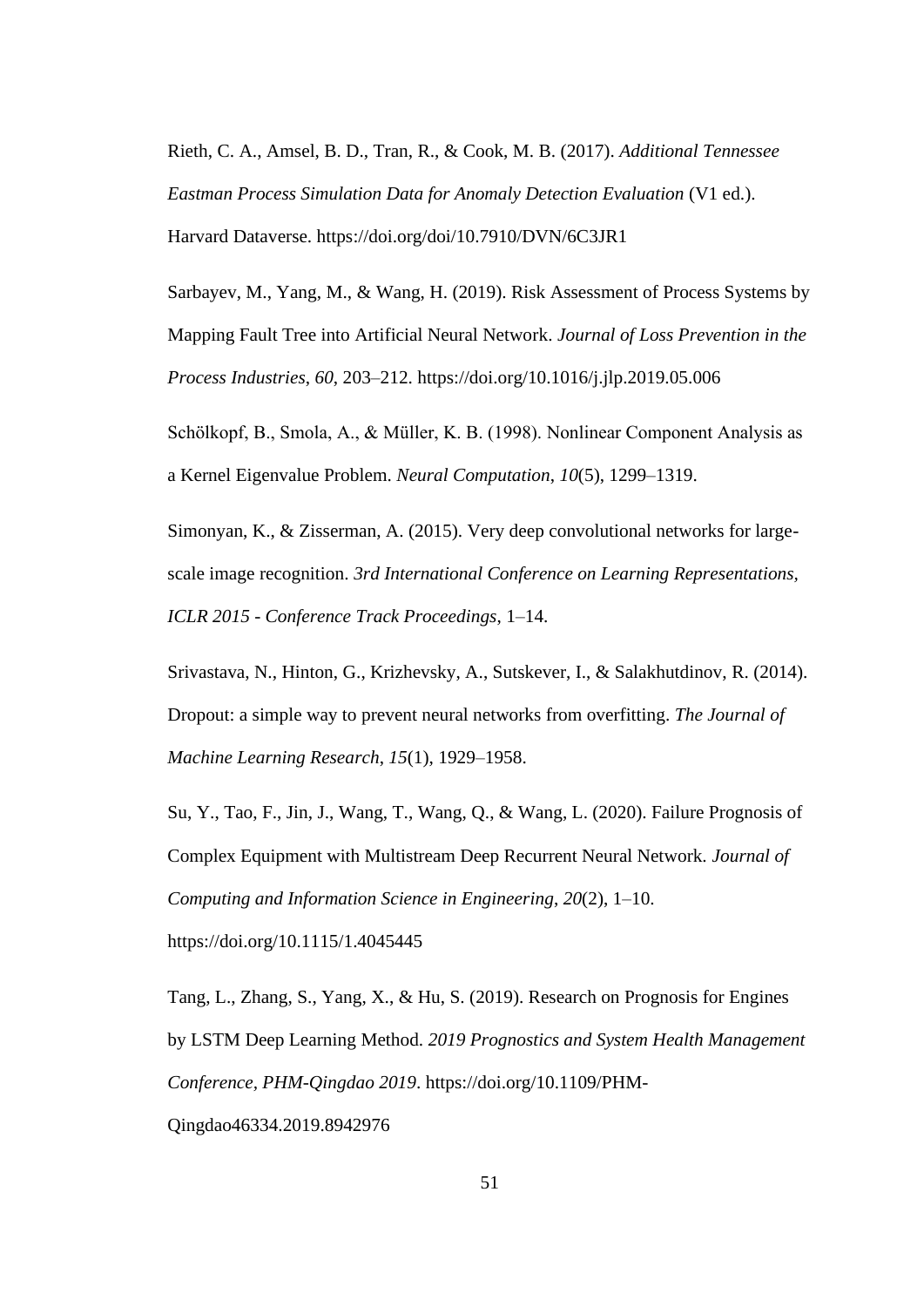Ting, K. M. (2017). Confusion Matrix. In C. Sammut & G. I. Webb (Eds.), *Encyclopedia of Machine Learning and Data Mining* (p. 260). Springer US. https://doi.org/10.1007/978-1-4899-7687-1\_50

Venkatasubramanian, V., Rengaswamy, R., Yin, K., & Kavuri, S. N. (2003a). A review of fault detection and diagnosis. Part III: Process history based methods. *Computers and Chemical Engineering*, *27*, 327–346.

Venkatasubramanian, V., Rengaswamy, R., Yin, K., & Kavuri, S. N. (2003b). A review of process fault detection and diagnosis: Part I: Quantitative model-based methods. *Computers & Chemical Engineering*, *27*(3), 327–346. https://doi.org/10.1016/s0098-1354(02)00162-x

Wen, L., Li, X., Gao, L., & Zhang, Y. (2018). A New Convolutional Neural Network-Based Data-Driven Fault Diagnosis Method. *IEEE Transactions on Industrial Electronics*, *65*(7), 5990–5998. https://doi.org/10.1109/TIE.2017.2774777

Wu, X., & Liu, Y. (2017). Leakage detection for hydraulic IGV system in gas turbine compressor with recursive ridge regression estimation. *Journal of Mechanical Science and Technology*, *31*(10), 4551–4556. https://doi.org/10.1007/s12206-017-0901-y

Yin, S., Ding, S. X., Zhang, P., Hagahni, A., & Naik, A. (2011). Study on modifications of PLS approach for process monitoring. In *IFAC Proceedings Volumes (IFAC-PapersOnline)* (Vol. 44, Issue 1 PART 1). IFAC.

https://doi.org/10.3182/20110828-6-IT-1002.02876

Zhang, J. (2015). A Complete List of Kernels Used in Support Vector Machines. *Biochemistry & Pharmacology: Open Access*, *4*(5).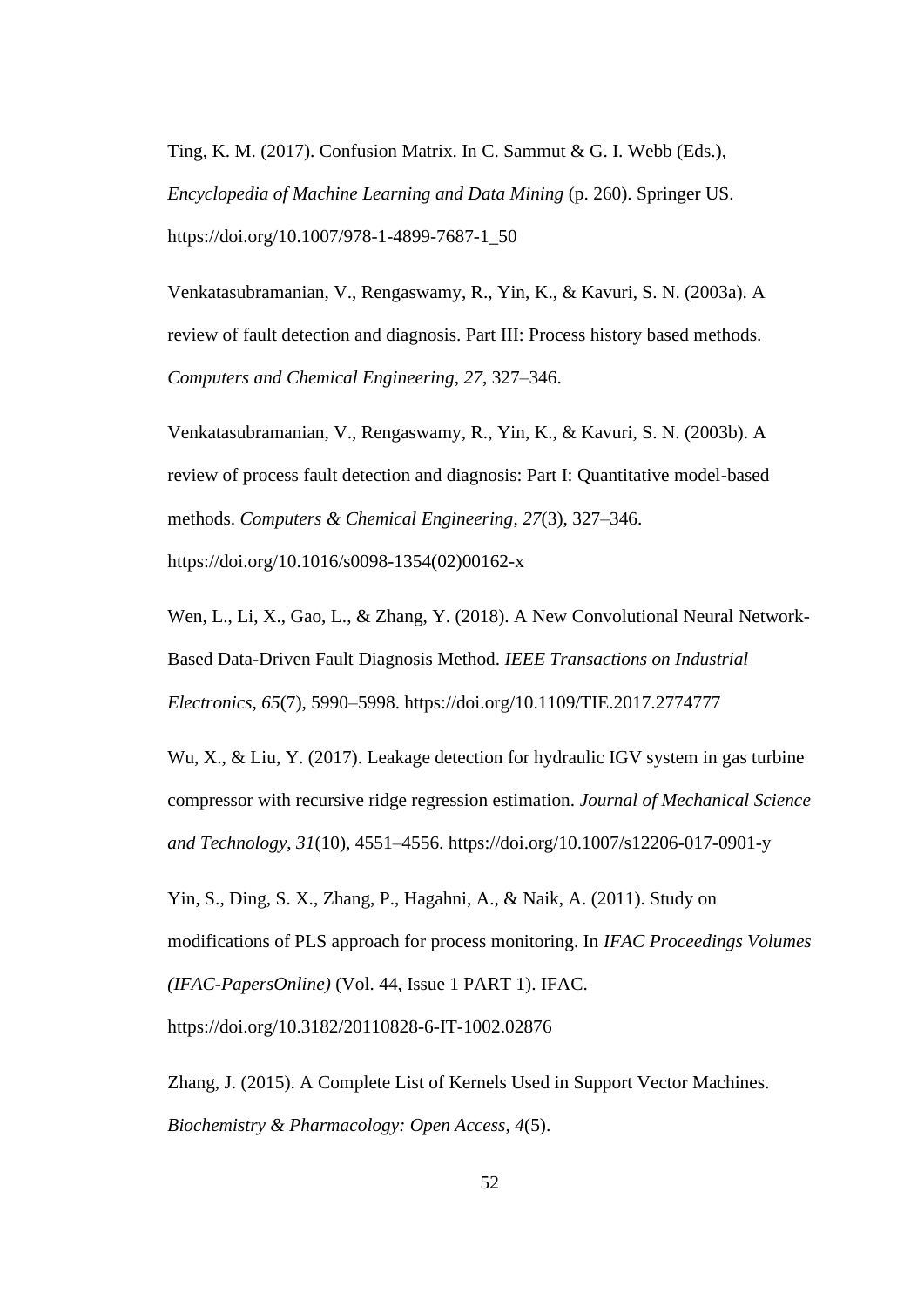Zhang, Z., & Zhao, J. (2017). A deep belief network based fault diagnosis model for complex chemical processes. *Computers and Chemical Engineering*, *107*, 395–407. https://doi.org/10.1016/j.compchemeng.2017.02.041

Zhao, F., Rekik, I., Lee, S. W., Liu, J., Zhang, J., Shen, D., & Garcia-Rodriguez, J.

(2019). Two-Phase Incremental Kernel PCA for Learning Massive or Online

Datasets. *Complexity*, *2019*. https://doi.org/10.1155/2019/5937274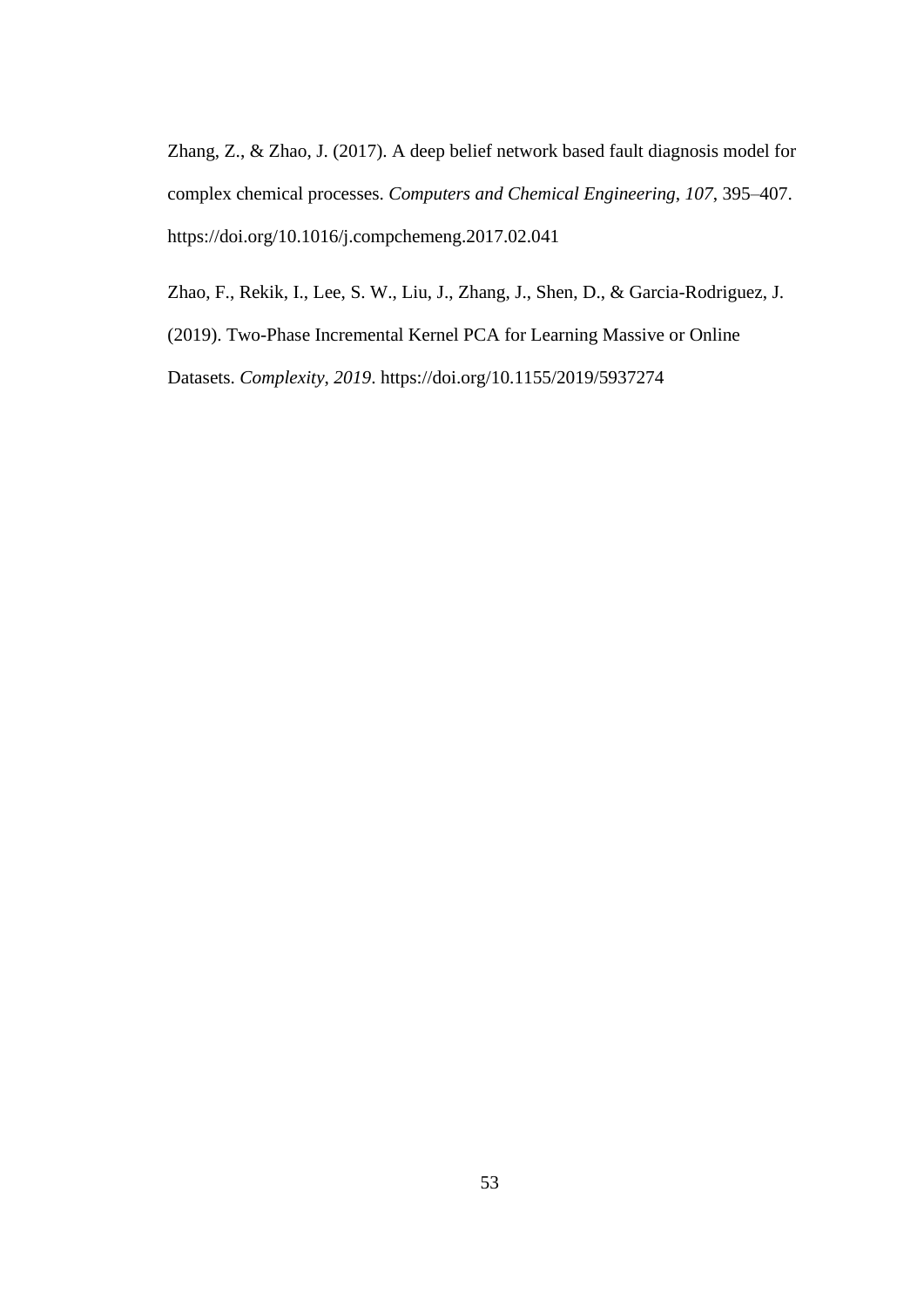#### **Chapter 4**

#### **Gas Leak Detection Using Combined Neural Network Model**

#### **Abstract**

Natural gas leakage has been a major issue in the chemical industry. Methods to detect and diagnose leaks have been developed and widely used for gas pipeline and storage. Most techniques include manual inspection of sensor-aided mathematical models. Although machine learning has seen a lot of developments in recent years, its application in gas leak detection has been barely explored. In this context, artificial neural networks can be used as a feature extraction tool, as a decision-making tool, or both. In this work, we combined a pretrained convolutional network and a long shortterm memory layer network to perform both roles, respectively. Our model was trained and tested using sequences of concentration profiles generated by a CFD software. The model learned to successfully predict gas leak and classify its size based on 50 seconds of data. We then looked at flexibility of our network to work with limited amount of data and performed some tuning to have a quick detection model under 30 seconds. The neural networks did not require parameter adjustments to achieve high prediction accuracy, but we showed that further optimization is possible through data selection and preparation. The model needs to be further tested for various leak locations, as this was not covered in this paper due to limitations of CFD software. Experimental results are needed to confirm the effectiveness of the model and use of other types of input needs to be investigated.

**Keywords:** gas leak detection, convolutional neural network, gas leak safety design.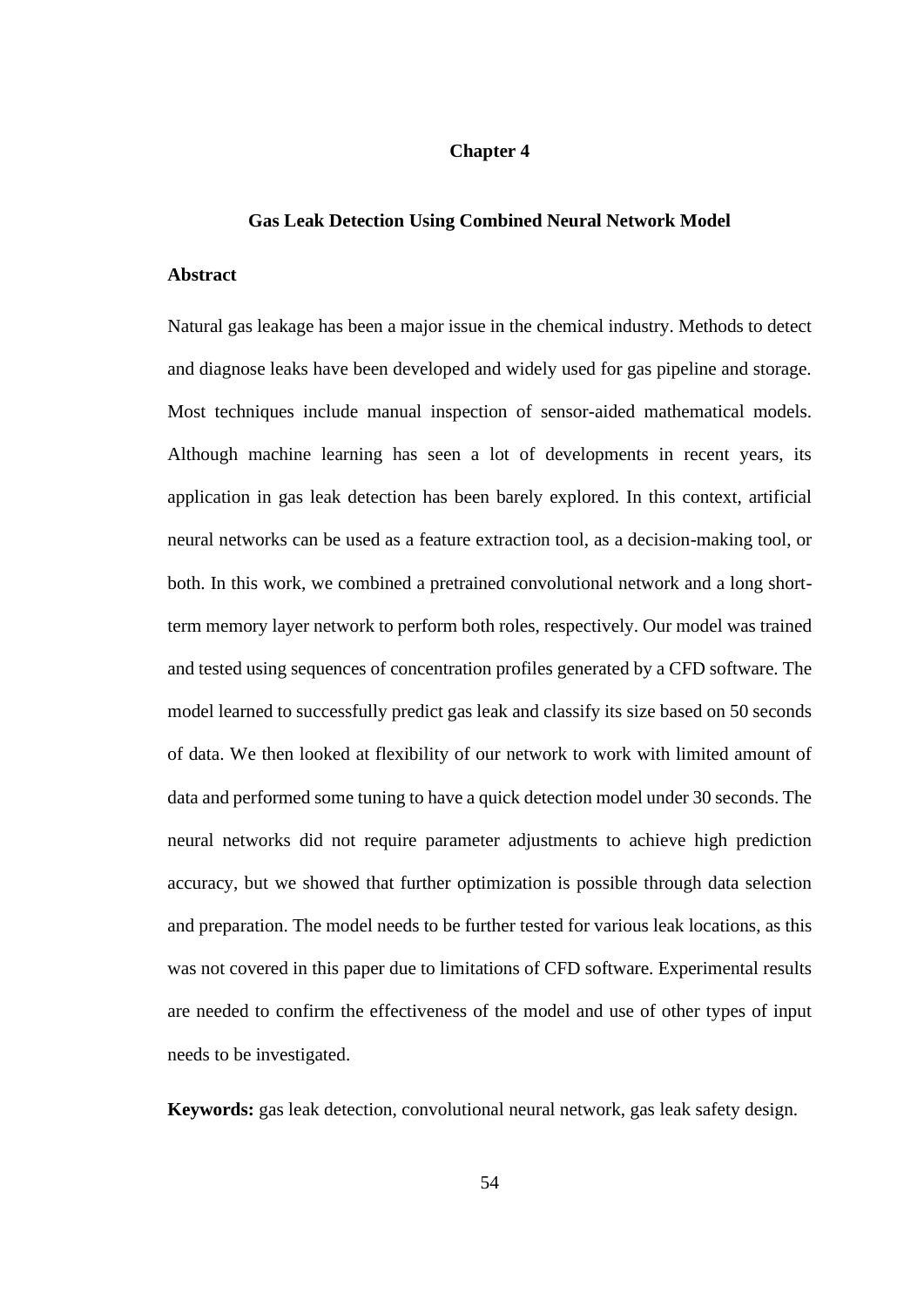# **4.1 Introduction**

Natural gas has become an integral part of society, being widely used for both residential and industrial purposes. Many systems were built to sustain the demand, such as pipeline networks, loading and receiving terminals, storage vessels etc. All these systems are prone to deterioration due to corrosion or aging, which become more prevalent as time goes on. This is associated with one of the primary issues in chemical industry – gas leakage (Eckerman, 2005). Leakage of natural gas can result in severe environmental impact as it is a major greenhouse gas. In addition, it can result in intoxication, suffocation or explosion which results in damage to human health, property, reputation, and finances (Bonvicini et al., 2015). To avoid these consequences, the safety of these systems must be developed and polished. While inspection and maintenance can improve the reliability of pipelines and storage vessels, it is practically impossible to avoid gas leaks. Therefore, an early response plan needs to be put in place to conceal the leak and prevent escalation (Datta & Sarkar, 2016). The first and crucial step is detection of gas leak, which has attracted a lot of attention from industry and research lately.

Several methods are used to detect gas leakage, which rely on manual inspection of pipelines and vessels. These methods require investments, labor and are not continuous in nature. In addition, increasing pipe distance and plant structure complexity, further reduces effectiveness of manual methods. Other methods include monitoring of process parameters, such as pressure, temperature, and flowrate (Xiao et al., 2018). These methods heavily rely on proper data acquisition and the accuracy of the mathematical models (Doshmanziari et al., 2020). Specialized sensors are used for this purpose, such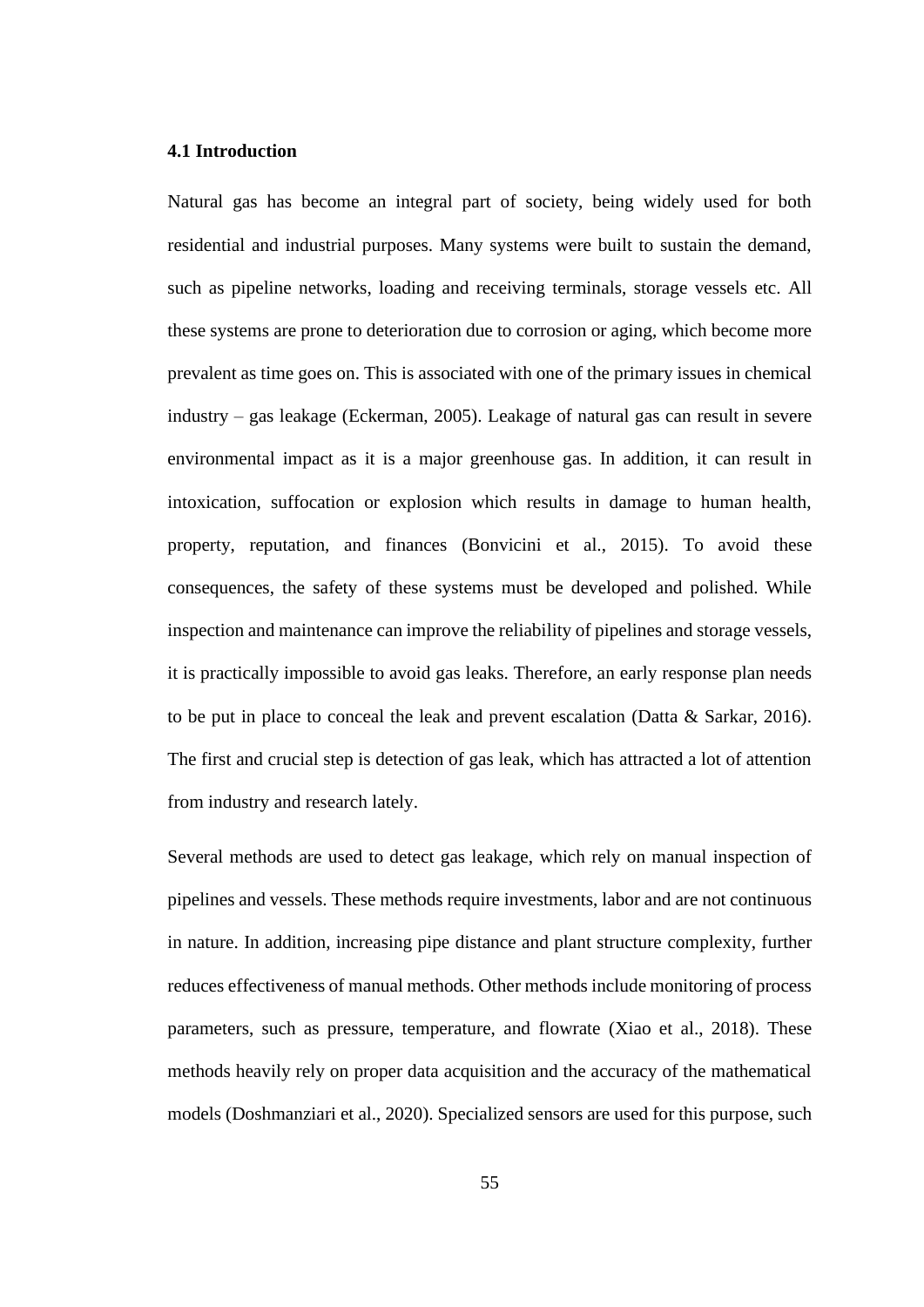as acoustic, optical, electrochemical, distributed sensing fiber optic, and so on (Meribout et al., 2020). It was suggested to use image processing methods for gas leak monitoring via infrared cameras that can detect methane molecules on the infrared spectrum (Fahimipirehgalin et al., 2021; Vollmer & Möllmann, 2017).

In recent years with the rapid development of machine learning techniques, neural networks have become a popular in the context of outlier detection. A number of papers have been published in regards to application of neural networks for detection of gas leaks (Ning et al., 2021; Pérez-Pérez et al., 2021; S. J. Song & Jang, 2018; Y. Song & Li, 2021; Travis et al., 2020; Wang et al., 2021). These papers focus mainly on pipeline leak detection and involve various types of neural networks, such as convolutional neural networks, recurrent neural networks, hybrid networks etc. For example, artificial neural network was to enhance the precision of frequency analysis in pipeline leak detection (Wang et al., 2021). The trained model achieved high accuracy but required a series of filters and signal transformation techniques. In another work, artificial neural network was used to predict near real time gas leak at a testing site using both simulated and field data (Travis et al., 2020). However, as in many cases with machine learning, this model was highly dependant on sensor data and interference of unexpected winds caused the model to overestimate the leak rates by a significant value. A separate paper investigated application of artificial neural network in pipe leak detection (Pérez-Pérez et al., 2021). They achieved high accuracy in detection of leaks and leak locations. However, the model required pressurized flow and was highly dependant on network configuration.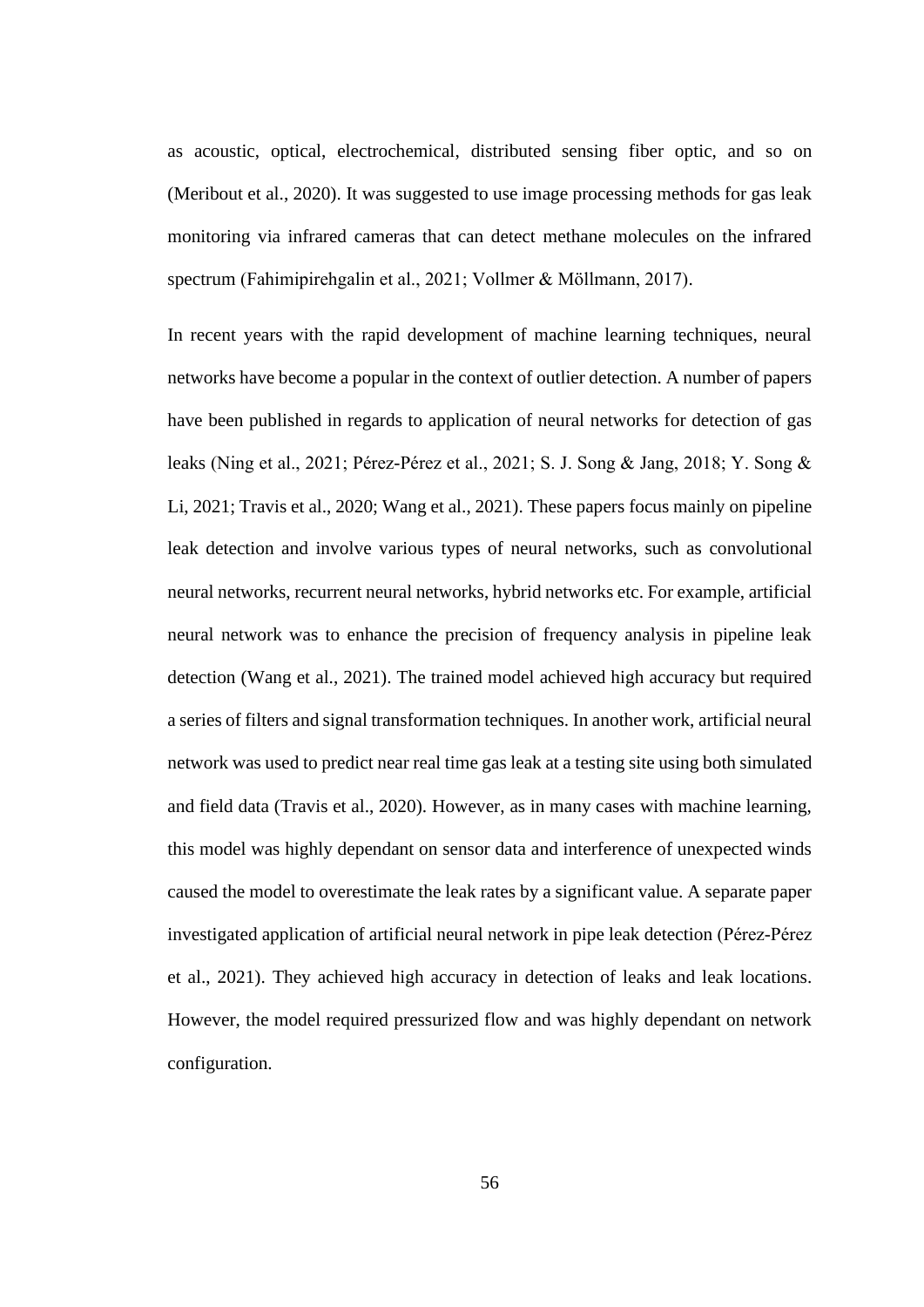A combined network of convolutional layer and convolutional long short-term memory (LSTM) layer was employed predict leak locations in an enclosed space (D. Song et al., 2021). In this work, convolutional layer extracted special representations, while LSTM layer extracted temporal representations. The model was successful in adapting to building layout but did not account for the leak size and used input data not verified by an experiment. The authors did not utilize "healthy" state where no leak occurred, and misclassifications were not explored. In another work, convolutional network was used as a primary detection mechanism for gas leaks in galvanised steel pipe (Y. Song & Li, 2021). The authors investigated many network architectures to see the effectiveness in separating leak detection from internal flow noise in frequency domain. The difficulty of this model lied in the necessity of substantial data denoising and preprocessing, and it required input produced by a specific sensor. Another paper used convolutional network as both feature extractor and classifier in a gas pipeline setting (Ning et al., 2021). The network was aided by spectrum enhancement, which improved prediction accuracy and reduced training times. It also uses sound signals which may not be available for every pipe/vessel in industrial setting and covers a limited number of leak types. Limited work has been done to analyze visual data with neural networks and its application to a leak scenario in a plant setting.

This work proposes a combined model that primarily focuses on leak detection and classification in case of a receiving terminal. It uses a pretrained GoogLeNet convolutional network as a feature extraction tool and a bidirectional long short-term memory layer network (BiLSTM) as a classification tool. Training and testing data were generated using a CFD software that was previously validated by field tests. This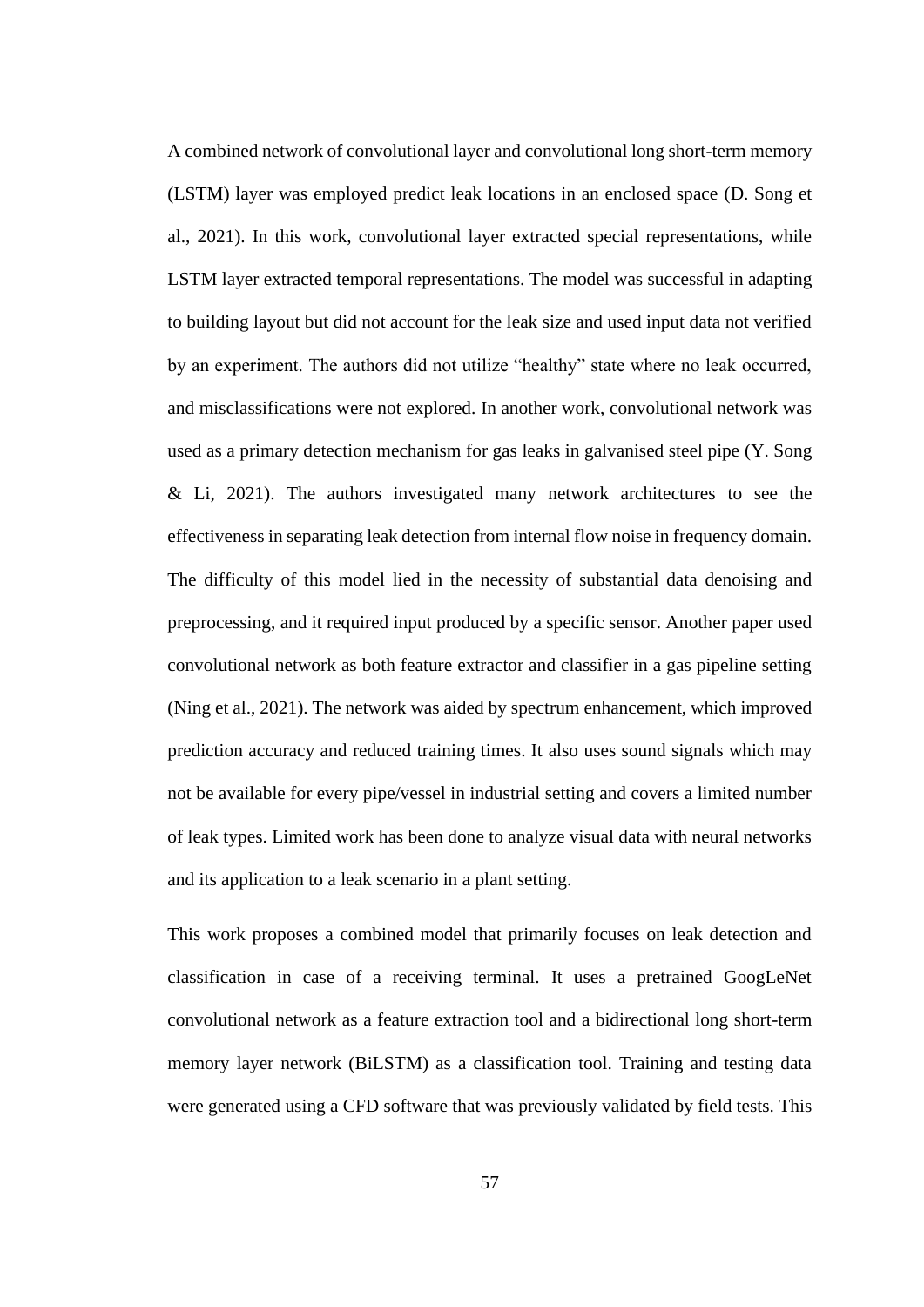model employs visual input data and tries to optimize the speed of leak detection to reduce escalation and damage. The next part of this paper will explain data generation procedure, the role of neural networks. Classification results will be presented in the following section, and different setups will be evaluated to optimize leak detection speed. Limitations of the proposed model will be discussed and suggestions for future work will be given.

### **4.2 Methodology**

#### **4.2.1 Process overview**



Figure 4.1 Methodology for gas leak detection using a combination of ConvNet and LSTM

Figure 4.1 shows that the process consists of four steps: data generation using OpenFOAM, data processing and transformation, feature extraction using GoogLeNet, and gas leak classification using LSTM neural network. OpenFOAM software is used to generate a gas leak scenario in a receiving terminal and allows to track the changes that happen within first 50 seconds of the accident. It generated a series of images that were then transformed into videoclips of a particular resolution via MATLAB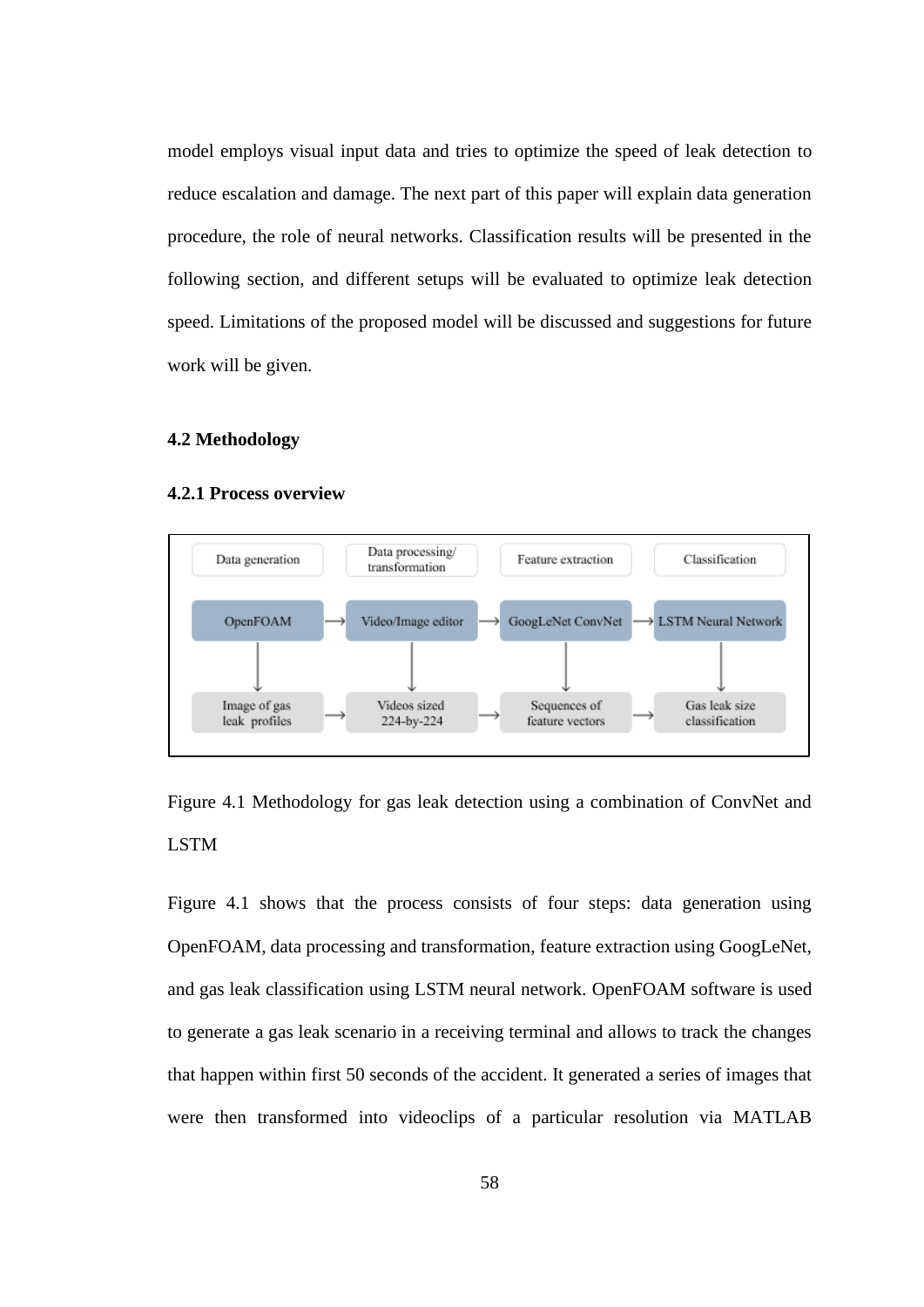functions. Video footage is then fed into GoogLeNet convolutional network to extract sequences of feature vectors. These sequences of features are used in bidirectional long short-term memory layer neural network (BiLSTM) training that learns to classify those sequences into gas leak categories. This model utilized strengths of convolutional networks as they are suitable for feature extraction from visual data, which makes network training produce accurate results. Since data generated from OpenFOAM was proven reliable based on previous studies, the combined model should produce promising results.

## **4.2.2 Generation of training data**

Prior to building the model, a search for available data was performed on gas leaks that could be used for network training and testing. It appears there is not enough resources freely available online that could satisfy the neural network training requirements. Although Convolutional Network has the possibility to generate additional data for proper training (Jain, 2017), there is a bare minimum that could not be met. Therefore, a mathematical simulation of a gas leak published recently and validated with a twin experiment (Wu et al., 2021) was used in this work. We contacted one of the authors of the paper and received a copy of the model, which was later used to generate sufficient data for network training.

The model was simulated using OpenFOAM, a free open source CFD software, which was installed onto Ubuntu 18.04 operating system inside a virtual machine. The upside is that it is ready for use immediately after installation of the VMware, and some key parameters are easily configured. The downside is that the generation speed is limited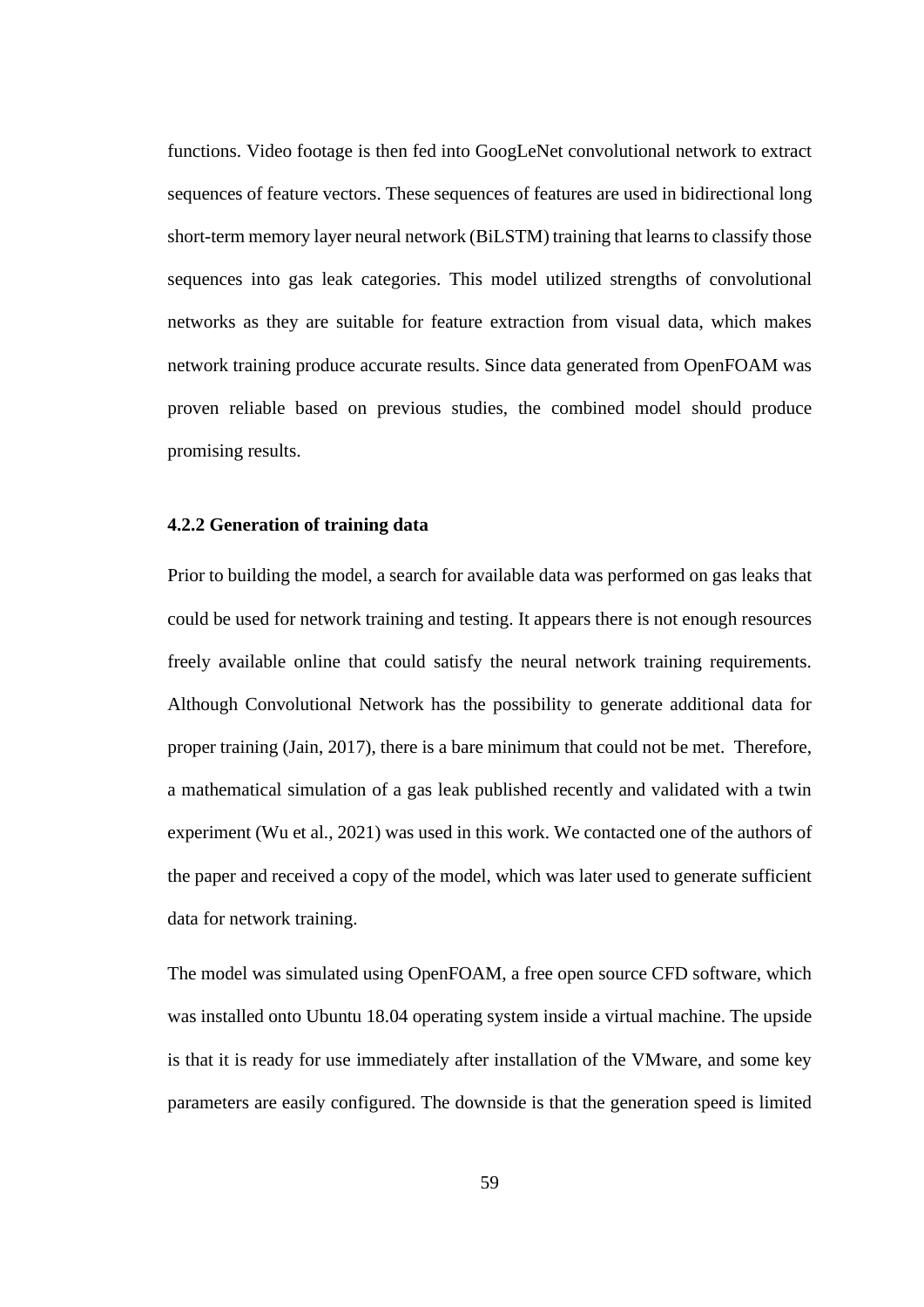by the virtual machine characteristics and could not be sped up using a more computationally powerful engine. Another downside was inability to change the geometry of the simulation since it was built and validated for that specific geometrical setup. Changing the setup could potentially lead to inaccurate results.

In this work, we will not go over the model in detail as it is extensively described in the original paper. In short, it is a three-dimensional model that combines computational fluid dynamics (CFD) with the ensemble Kalman filter (EnKF) to simulate leaked  $CH_4$ vapor propagation in a typical receiving terminal setting. The results of the model were compared to the field test (the Burro 8 spill test) conducted by the Lawrence Livermore National Laboratory (LLNL) at the Naval Weapons Center. In addition, CFD simulations were compared to an ANSYS FLUENT simulation. These tests verified that CFD and EnKF coupling reproduced accurate results and *rhoReactingBuoyantFoam* solver can be used as an alternative to simulate LNG vapor dispersion.

Generation of data was performed using a receiving terminal setup with complex layout, obstacles, buoyancy forces etc. Figure 4.2 taken from the original paper shows the layout of the receiving terminal and the location of the leak (Wu et al., 2021). More details regarding geometrical setup, input parameters and boundary conditions can be found in the paper. To train a neural network, it is required to provide data of different scenarios, such as different leak location or leak size. Since we did not have a chance to change the geometry of the simulation, we decided to set the leakage velocity as the variable parameter. For our simulations, we chose five setups: no leak; 10m/s, 20 m/s, 30 m/s and 50 m/s leakage velocity. Because the leak size can be directly tied to the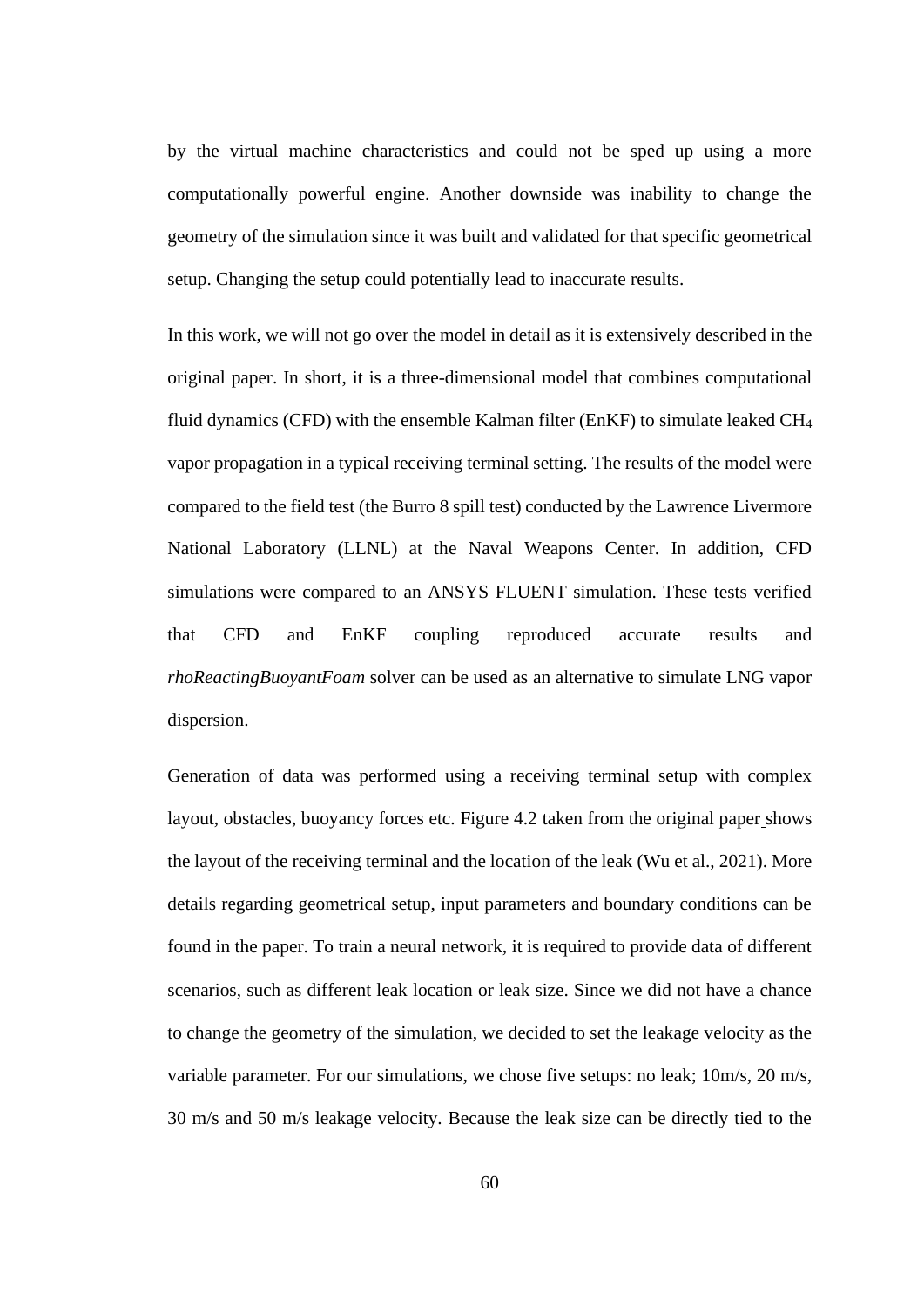severity level, these scenarios reflect different states of the terminal: safe state, unsafe state with variable danger level. All scenarios were simulated within first 50 seconds of the leak, which would allow for quick response to the accident.



Figure 4.2 The layout of the receiving terminal used for gas leak detection tests (Wu et al., 2021)

The results of each simulation contained 51 PNG files representing concentration profile of a plant at elevation of 20 meters. The 1<sup>st</sup> PNG is the state of the system at  $t =$ 0, where the leak starts. 2-51 files represent the following 50 seconds. Figure 4.3 shows example of the concentration profile for 30 m/s scenario at  $t = 35$  seconds; the axes and color description were removed for clearance purposes. The simulations were repeated 25 times for each scenario; 20 for network training and 5 for network testing. In total, there were 125 simulations containing 6375 PNG files. There was no identical simulation as each time the leakage velocity was increased or decreased by a small amount: for example, simulations for 30 m/s contain simulations from 29 m/s to 31 m/s.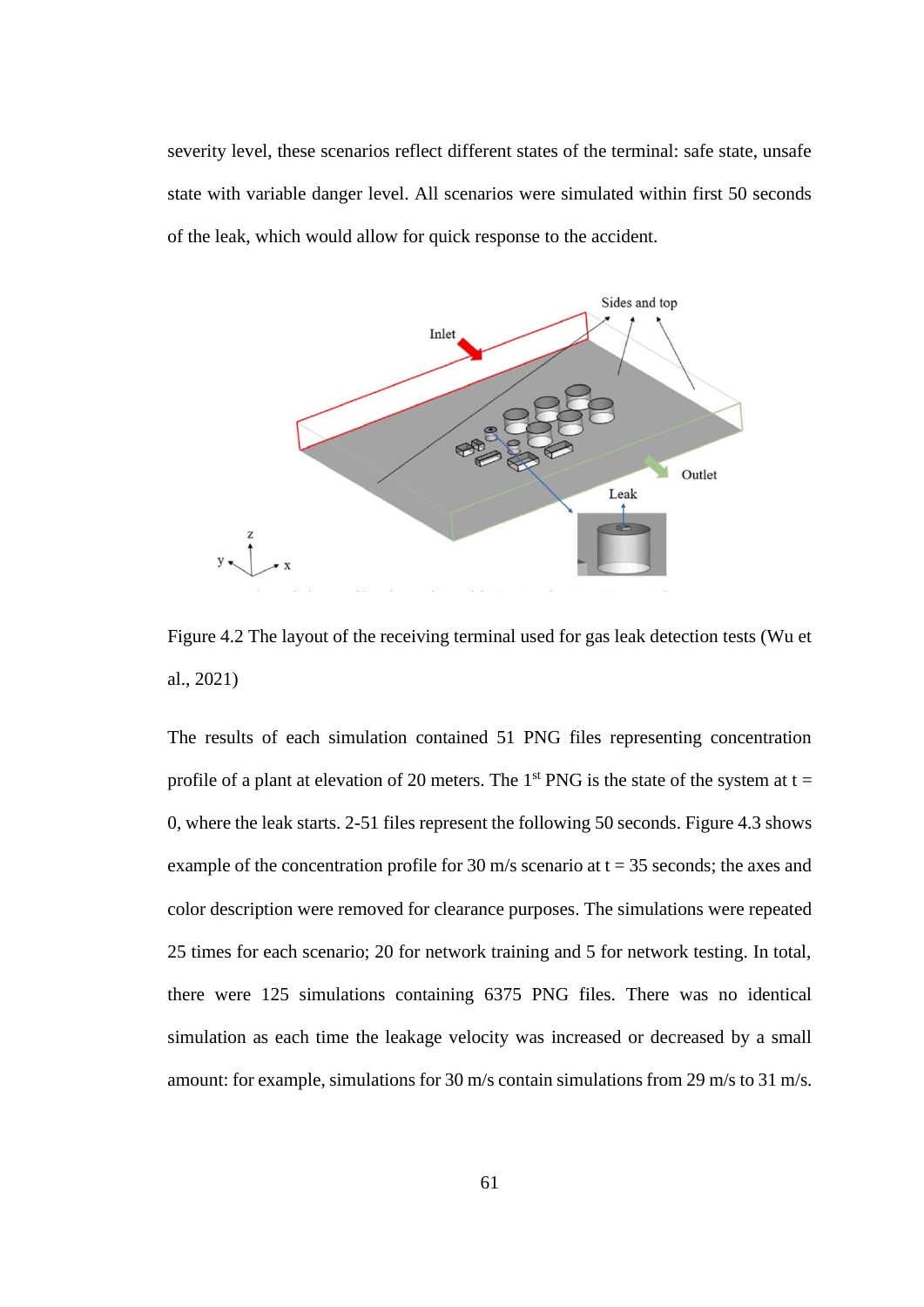In addition, turbulence-related coefficients were changed accordingly for each simulation.



Figure 4.3 LNG vapor dispersion at  $t = 35s$  and  $v = 30$  m/s

# **4.2.3 Data Transformation**

The generated data consisted of several thousands of images 759 by 610 pixels, which was the default setting for the simulation in OpenFOAM software. This format and amount of data is not convenient to use for network training, as the images are not independent and are sequences of different case scenarios. To simplify the input process, the data was first transformed into video format, hence generating only 100 files for training and 25 for testing.

First, it was important to make sure that all images are homogenous. After each simulation was performed, we made sure that the format and dimensions of the image did not alter. Then, we checked the integrity of all files; some files were corrupt in the process of either results generation or copying from virtual machine to a local disk. In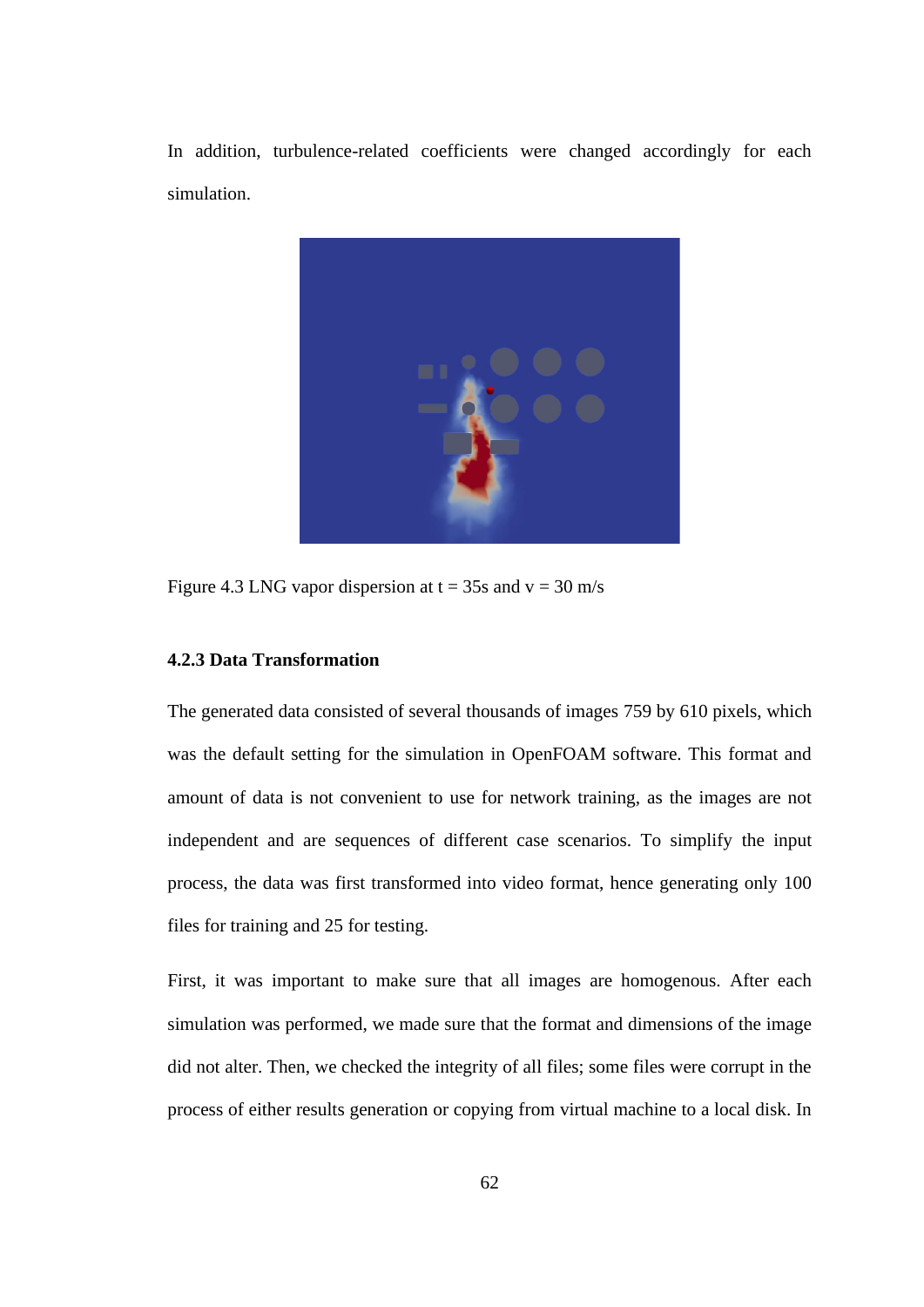case some files were damaged, the simulation was repeated, and new results were generated to replace corrupted ones. Finally, sets of images were then transformed into videos using MATLAB *writeVideo* function at 17 frames per second to produce 3 second clips for each simulation.

Finally, the videoclips were resized to fit the input resolution of the GoogLeNet network using additional function that would transform 759 by 610-pixel frames into 224 by 224-pixel frames. Example of the initial and resized frame is shown in Figure 4.4. This process was conducted twice: 100 cases for network training and 25 cases for network testing.



Figure 4.4 Initial and resized versions of the frame at  $t = 35s$  and  $v = 20$  m/s

### **4.2.4 GoogLeNet Feature Extraction**

Gas leak detection is an integral part of accident mitigation and escalation prevention. In this work, we train a Convolutional Neural Network (ConvNet) to detect gas leaks as well as leak size. We gathered labeled data to assist the training process as an example of supervised learning. Gas detection is treated similarly to a classification problem that artificial neural networks have been widely used for; and since our input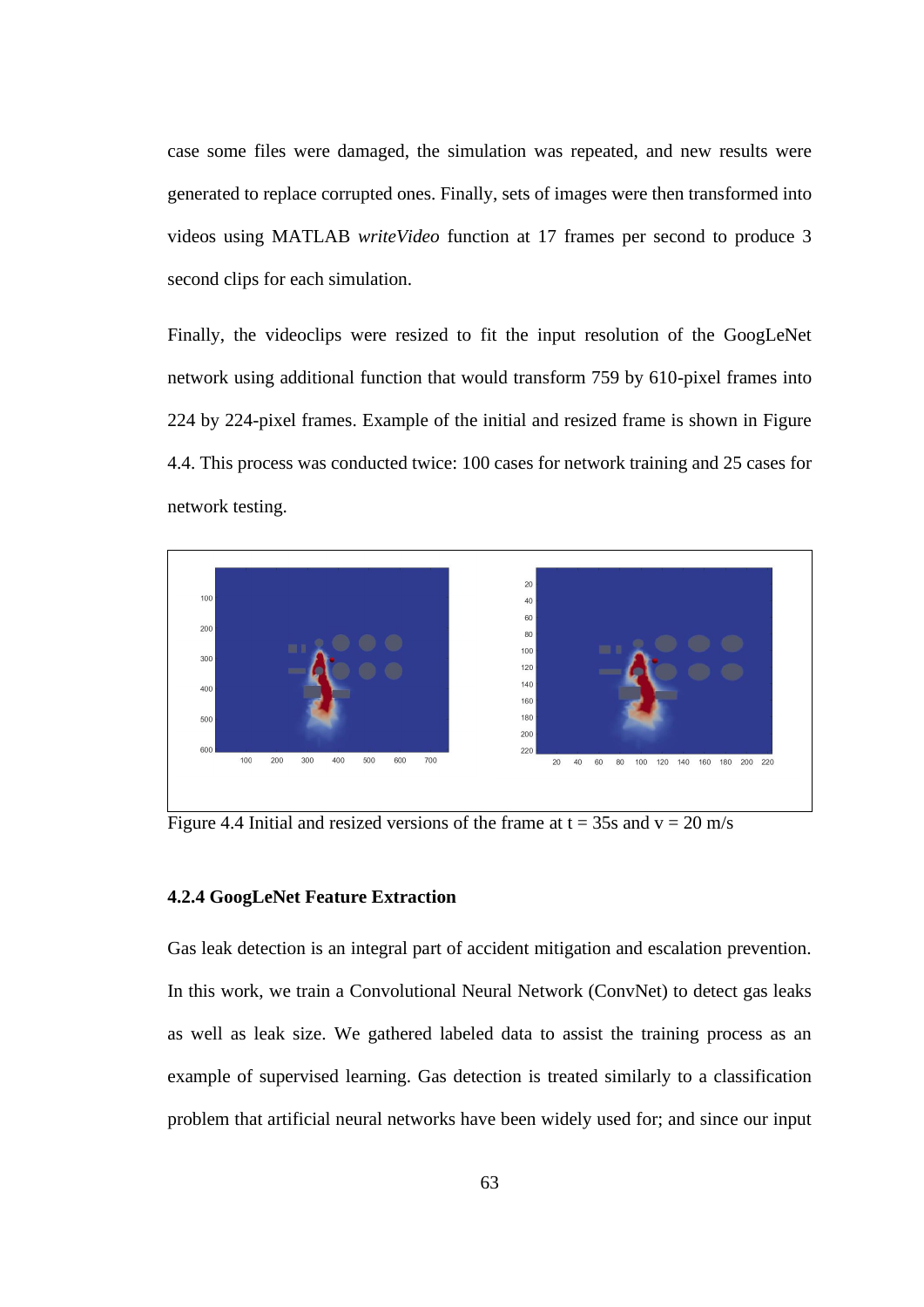data consists of visual content, ConvNet was chosen accordingly, as it is well suited for such input type.

A typical neural network consists of an input layer, output layer and a hidden layer (one or more). Input data enter the input layer, goes through hidden layer(s), and is then passed to the output layer. Hidden layers transform data into sets of higher feature vectors through nonlinear operations; in case of ConvNets, hidden layers perform convolution operations that generate feature maps that become input of the next layer. In some cases, hidden layers may contain pooling layers, fully connected layers, and normalization layers.

Convolutional network can be used for classification tasks or just feature extraction; and they can be built from scratch or adapted from existing networks. As such, we took advantage of existing GoogLeNet convolutional neural network that is primarily used for image classification developed by researchers at Google (Szegedy et al., 2015). It is a complex network that consists of 27 layers and includes convolution layers, pooling layers, inception modules, dropout layers, output layer and a SoftMax layer. The input layer accepts images of 224 by 224 pixels while the output layer was initially designed to classify 1000 different images, and hence had an output layer of 1000 cells. In our model, we use GoogLeNet as a feature extraction tool; extracted features are then sent to long short-term memory (LSTM) neural network for classification.

To extract features out of frames in each video, we use GoogLeNet's last pooling layer "pool5-7x7\_s1" and *activations* function to generate sequences of feature vectors. Each sequence is 51 cells long corresponding to 51 frames of each video. Each sequence has 1024 features that are used as input to the LSTM network.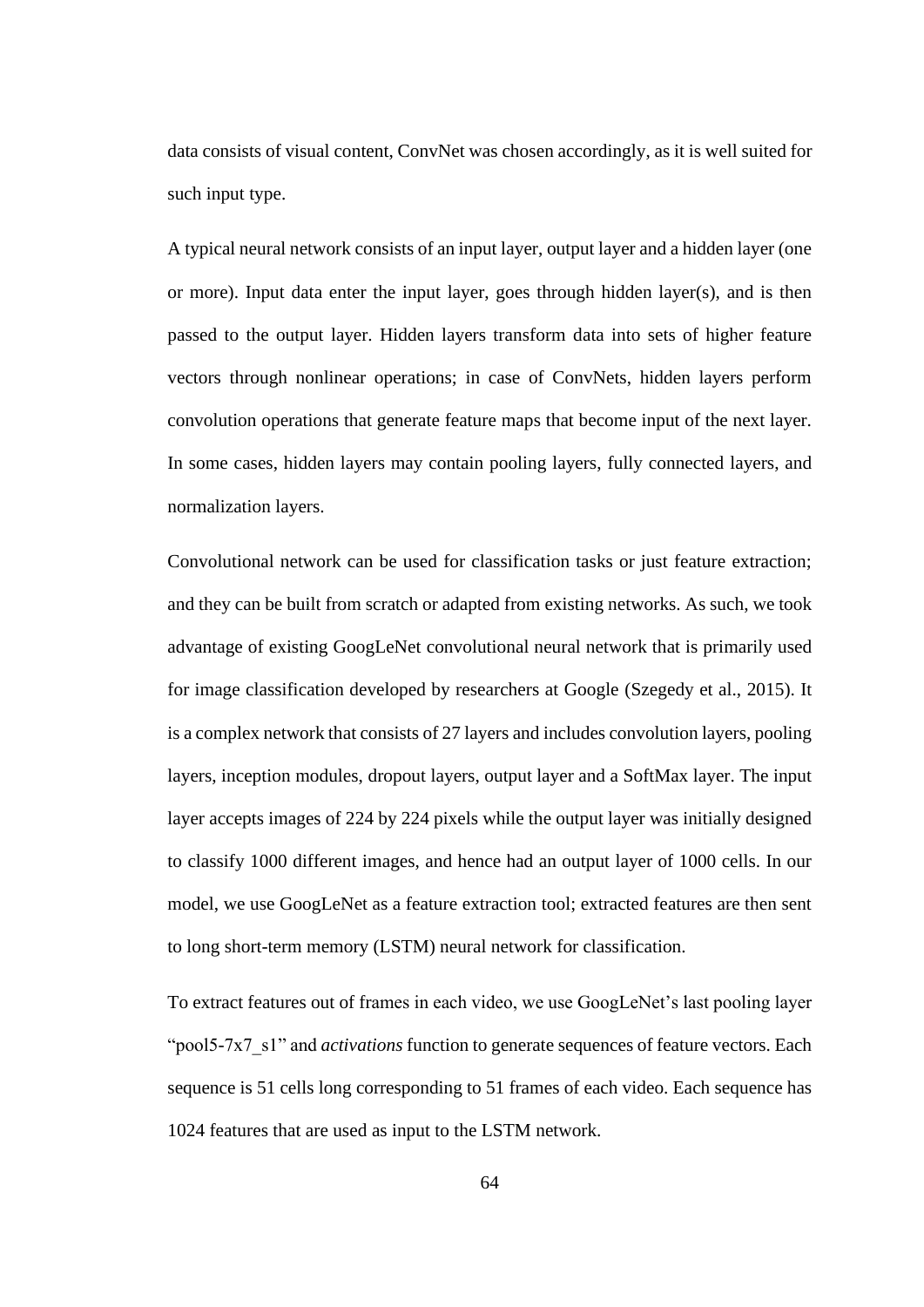### **4.2.5 BiLSTM Network Training**

The next step is to build LSTM network to classify gas leaks. The sequences of feature vectors are passed to the Sequence Input Layer with 1024 nodes. Input layer is connected to a bidirectional long short-term memory layer (BiLSTM) with 2000 units and a 50% dropout layer. BiLSTM is the learning mechanism for classification of sequential data that can account for the complete time series at each time step. A dropout layer removes a portion of hidden layer units after each repetition during training and to prevent overfitting of the model (Srivastava et al., 2014).

A fully connected layer with an output size of 5 cells corresponding to gas leak size. SoftMax layer and classification layer are used to assign probabilities of each class and subsequently make a decision (Goodfellow et al., 2016). In this work, we classify video footage into 5 categories:

- No leak, 0 m/s
- Leak,  $10 \text{ m/s}$
- Leak,  $20 \text{ m/s}$
- Leak,  $30 \text{ m/s}$
- Leak,  $50 \text{ m/s}$

The original paper was using leakage velocity of 15 m/s. We chose different velocities arbitrarily to showcase different accident scenarios.

Additional networks settings include: minibatch size of 16; adaptive moment estimation (Adam) solver; learning rate increasing from 0.0001 to 2.0; validation as well as data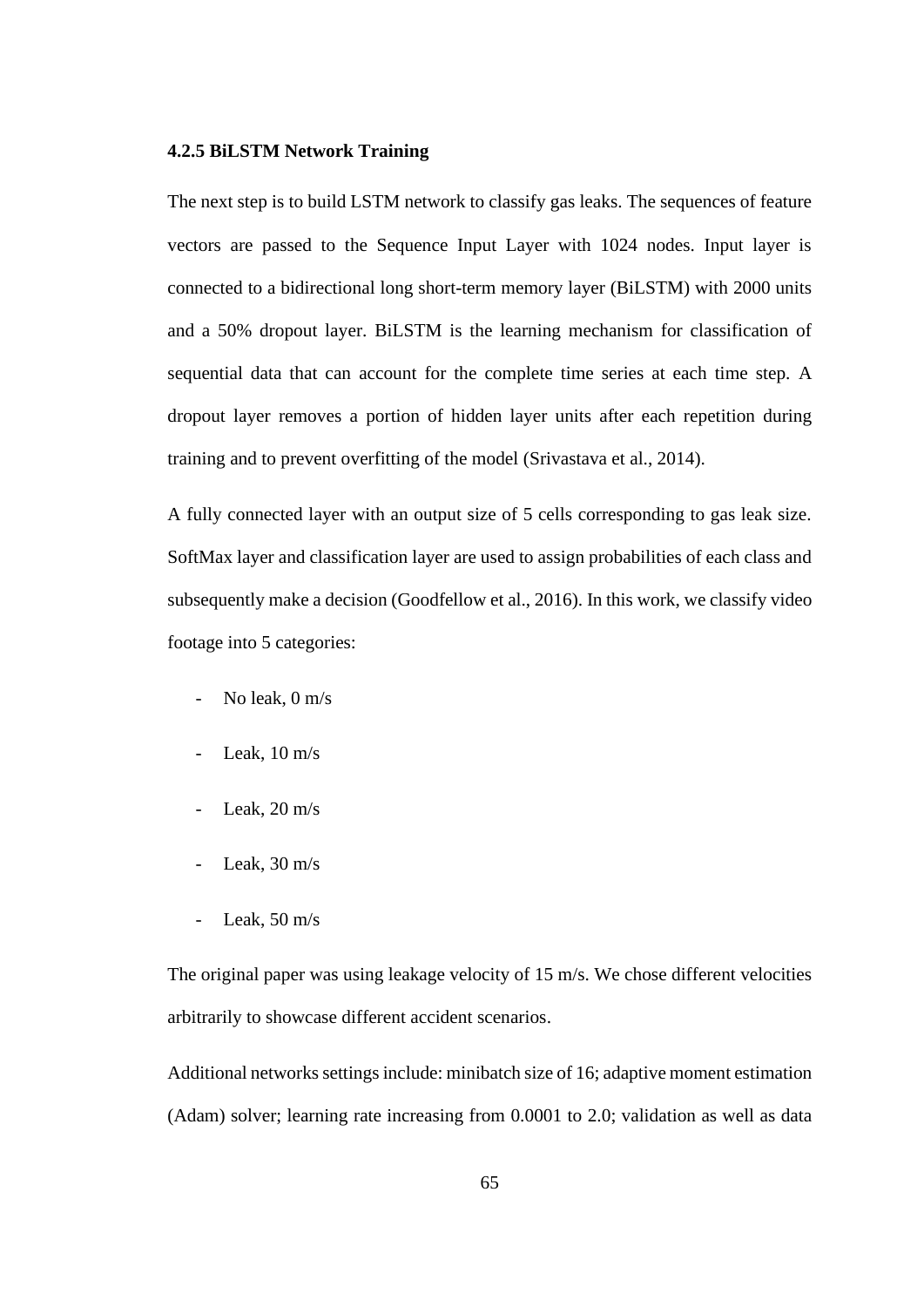shuffling after each epoch. Minibatch size affects the number of times the network is updated in an epoch. Minibatch size and learning rate can be adjusted if needed for convergence purposes. Minibatch size also reduces memory requirements since the algorithm must perform calculations only over a fraction of the dataset at a time.

The accuracy of classification is then measured by counting the number of correct predictions and dividing by the total number of cases:

$$
Accuracy = \frac{\# (pred == true)}{\# true}
$$

A confusion matrix is then constructed to provide visual representation of the results. It compares the number of predicted and true samples of all categories in a single figure (Ting, 2017). The network was then trained and tested for different combinations of time durations to see the flexibility of the model in a context of limited data.

#### **4.3 Results**

#### **4.3.1 Data generation and preparation**

As mentioned before, we generated concentration profiles of CH<sub>4</sub> after 50 seconds of a gas leak in the receiving terminal. Most setting were unchanged from the previous paper of this simulation published by the original authors, such as ambient temperature, wind velocity and direction, vessel pressure and so on. The only variable part was wind velocity, and turbulence parameters, accordingly. Another choice was regarding elevation selection. The original paper documented concentration profiles at three different heights: 20 meters, 32 meters and 40 meters. All elevations were shown to produce results in accordance with test data, therefore any of the three could be chosen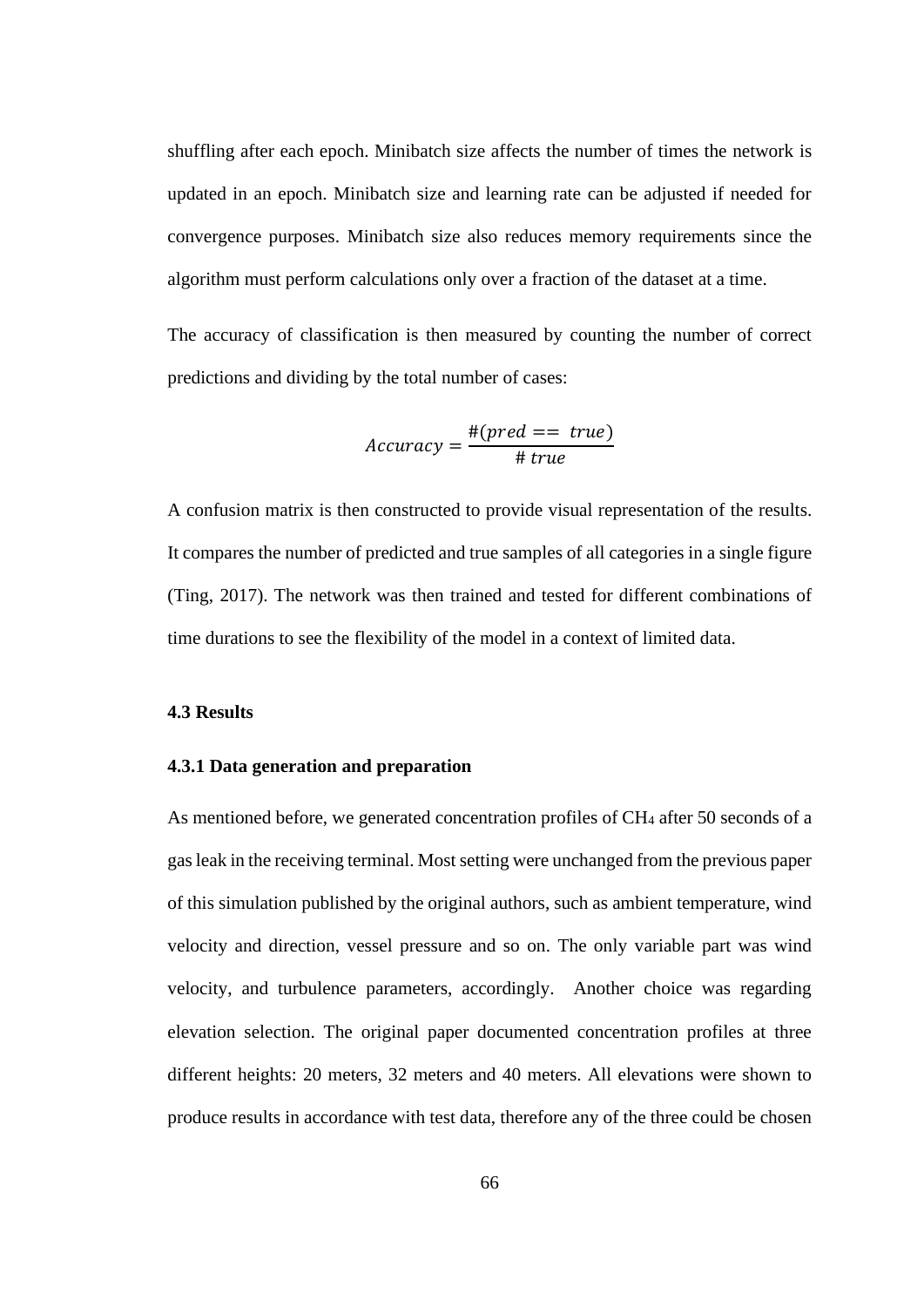in this work. The decision to choose 20 meters was made to include as many obstacles as possible, as going higher leaves only tall vessels in cross section. In the future work, it is suggested to generate data from different elevations and comparing the results of gas leak detection between them, and possibly combining the data from different heights for further analysis as a more complete picture.

Simulations were run 25 times for each wind velocity, so a total of 125 times. Since OpenFOAM was used inside a virtual machine, the computational capacity was limited to the computational capacity of the VM. Setting up the model on a separate workstation would take a long time and require assistance from the original authors. In addition, at a time of conducting this research, access to a powerful workstation was denied due to lockdown. As a result, data was generation and analyzed on a laptop, which further limited the computational speed and capacity. Considering all limitations, a single simulation of a gas leak would take approximately 25-40 minutes of calculations. In addition, using a separate software (ParaView), the results would need to be displayed and formed according to a template to avoid any noise during training. This and saving of the results would take additional 3-5 minutes. As it was not possible to compute several simulations at the same time, this was the lengthiest part of the project.

As there were five different leak velocities, we additionally changed velocities slightly to avoid the same results being produced multiple times. For example, in a case of 30 m/s leak velocity, we would choose random velocities in a range from 29.0 to 31.0 for both training and testing purposes. The velocity was not changed for 0 m/s (no leak case). Turbulence parameters were chosen according to an online calculator that was also used by the original authors (IChrome, 2016). These parameters are shown in Table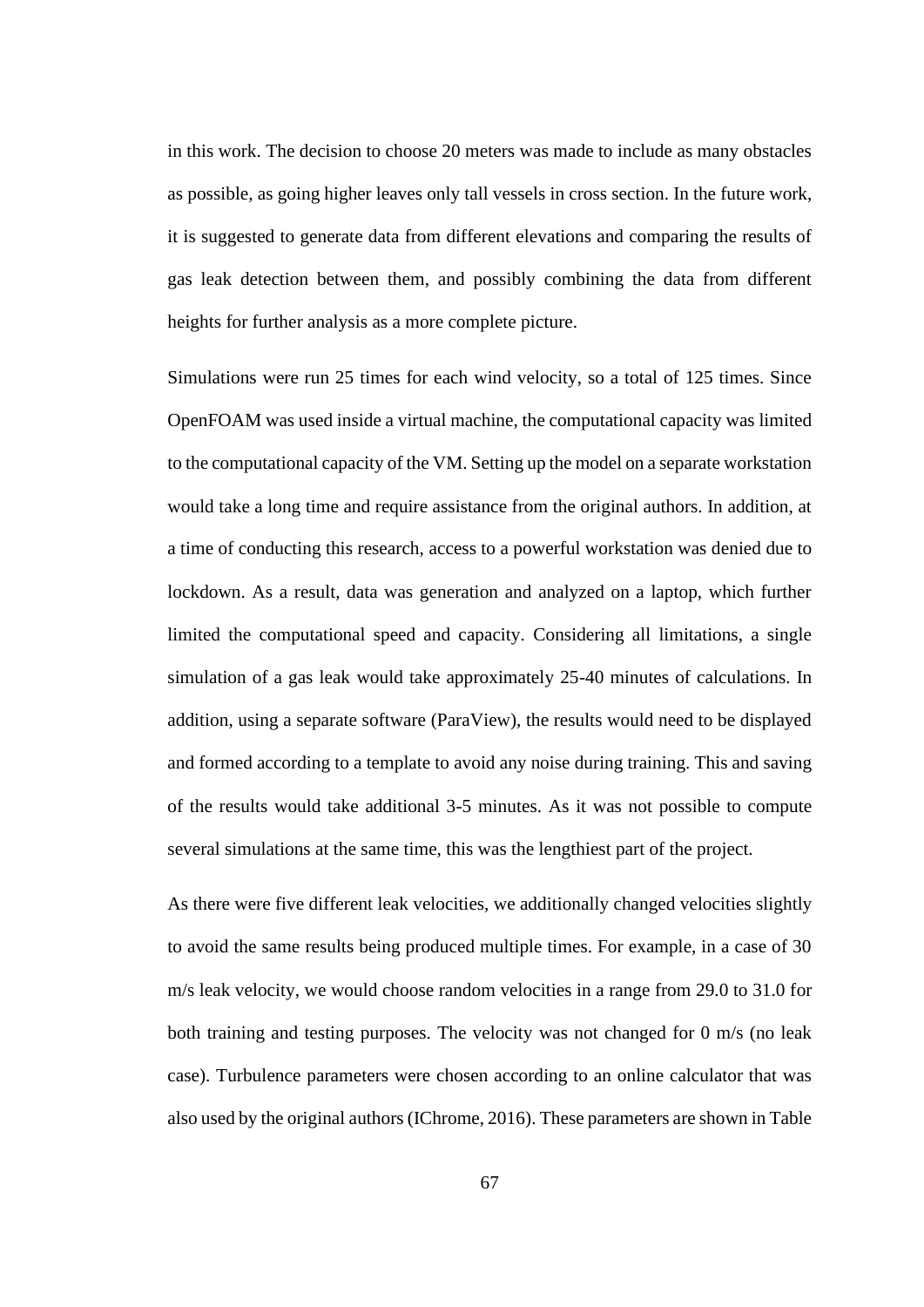4.1. The reference length was chosen as 8 meters and kinematic viscosity *v* of the natural gas taken as  $1.70e-5$  m<sup>2</sup>/s.

Table 4.1. Turbulence parameters for data generation for different velocities (IChrome, 2016).

| Turbulence kinetic energy $k$ , | Specific dissipation rate $\omega$ , |
|---------------------------------|--------------------------------------|
|                                 |                                      |
|                                 | 1/s                                  |
|                                 |                                      |
| 0.082                           | 0.936                                |
|                                 |                                      |
| 0.277                           | 1.717                                |
|                                 |                                      |
| 0.563                           | 2.448                                |
|                                 |                                      |
| 1.378                           | 3.828                                |
|                                 |                                      |
|                                 | J/kg                                 |

The data was saved in folders in a form of sets of images (.png), 51 image for each simulation. When the integrity of all files was checked, the complete visual dataset was moved outside of the virtual machine and saved on the laptop.

Then, using MATLAB *writeVideo* function the sets of images were transformed into videos, one video per one set (folder). Since there were 51 frames per simulation, we choose a framerate of 17 to make 3 second clips. The videos were in the same format as the images, 759 by 610 pixels. These videos were then resized to match the GoogLeNet neural network input specifications of 224 by 224 pixels. Alternatively, one could resize the images first, and then compile them into videos. Due to arrangement of images into different folders, it would take too long to manually resize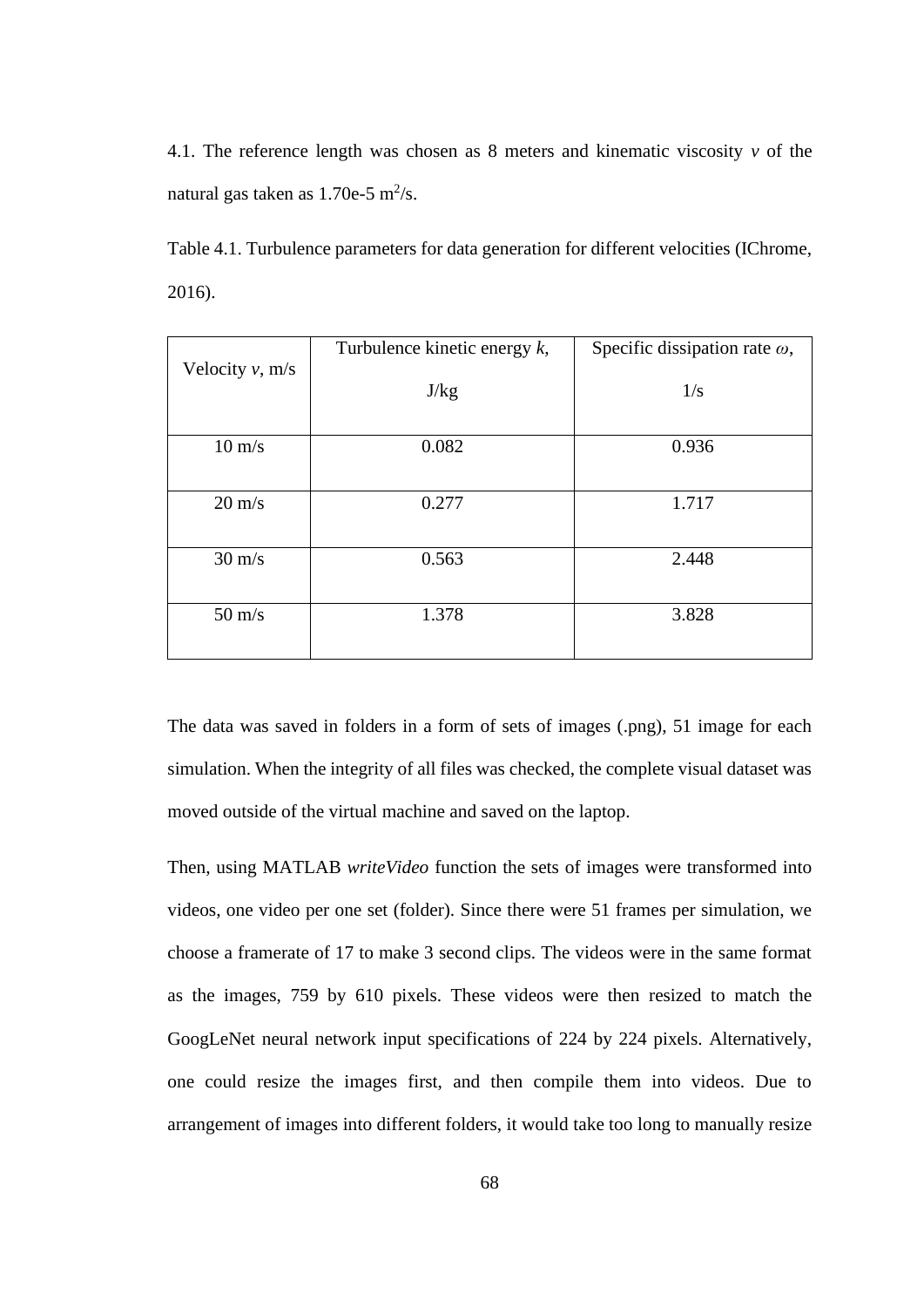all images, therefore we produced videos first and then worked with them (only 125 videos to be resized).

It should also be noted that all videos were 3 seconds long and that simplified the data preparation process significantly. In case the available data is varying duration, an additional step is necessary to remove longer sequences. Having large time diversity may lead to reduction in classification accuracy, therefore outliers should be either removed or trimmed down.

### **4.3.2 Extraction of feature vectors and network training**

When the videos are prepared, they can be used to extract sequences of feature vectors. The *activations* function of the GoogLeNet returns feature vectors of each frame of the video, which are saved separately. The output of the *activations* produces 1024 by 51 cell array for each video, where 51 is the number of frames and 1024 is the number of features.

The sequences of feature vectors are then used as a sequence input layer to train the bidirectional long short-term memory network to classify the sequences into gas leak categories. 20% of the training dataset was used for validation. The training procedure achieved 100% validation accuracy by  $6<sup>th</sup>$  epoch. The trained network is then used to classify testing samples and the results are shown in a form of confusion matrix in Figure 4.5.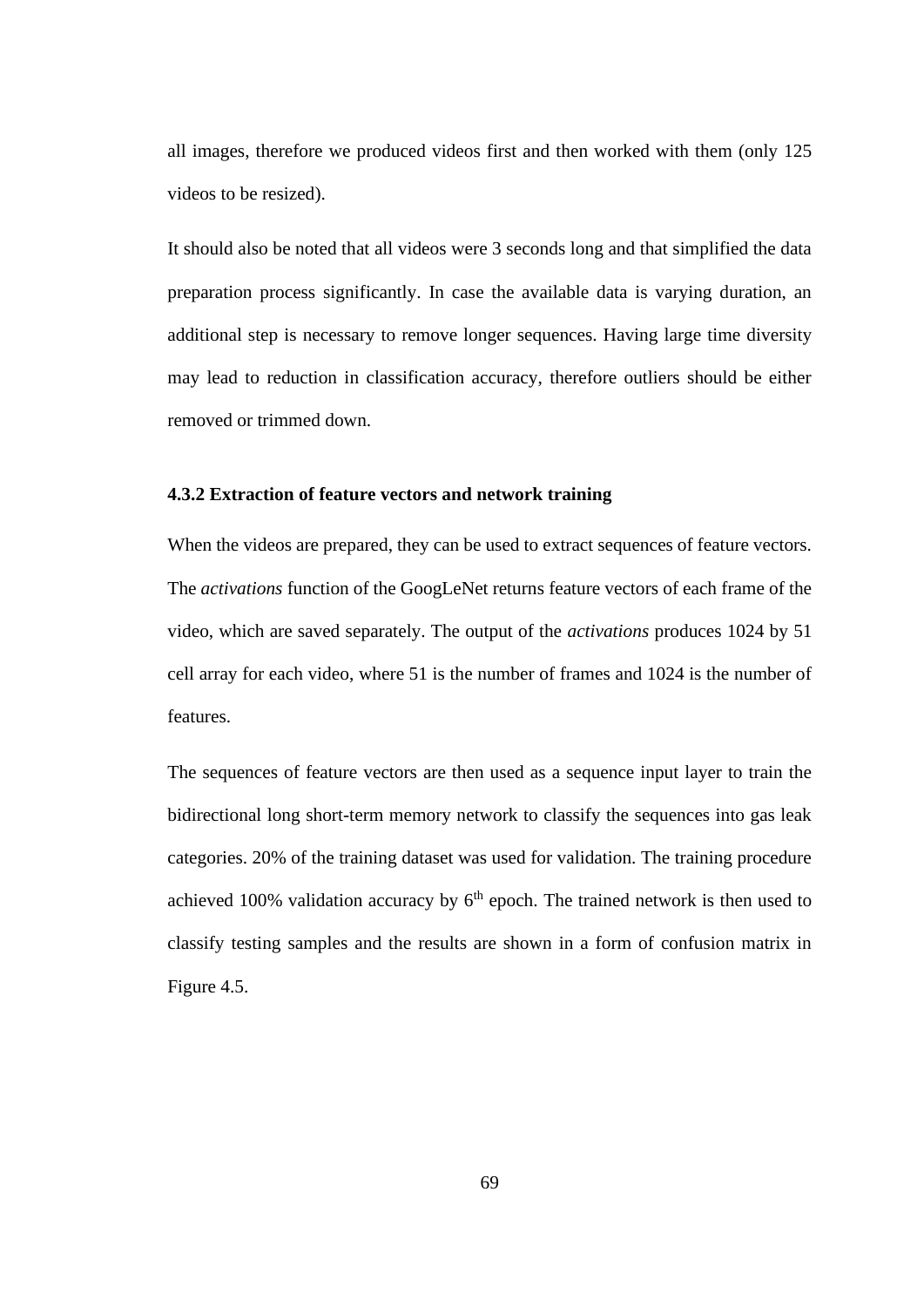

Figure 4.5 Confusion matrix for gas leak size classification at  $t = 50s$ 

The trained network correctly classified 25 videos of gas leaks into correct categories.

Finally, the number of frames that presented to the network for training was limited to see how reduced information affects classification accuracy. Effectively, we were looking at the prediction accuracy at different times to see at what point can the model correctly identify leaks. We set a minimum time of 5 seconds and train-tested the model repeatedly until  $t = 50$  s. Classification accuracy over time is show in Figure 4.6. At  $t =$ 27 s, the accuracy became 100% and we noticed a steady reduction in epochs needed for network training, as expected. However, in this case the network was trained and tested using the same time. Which means that in this situation it would be enough to gather data of the first 27 seconds.

On the other hand, this work investigated whether the model that was trained on a full 50-second data could be applied to a limited time testing data. In other words, how well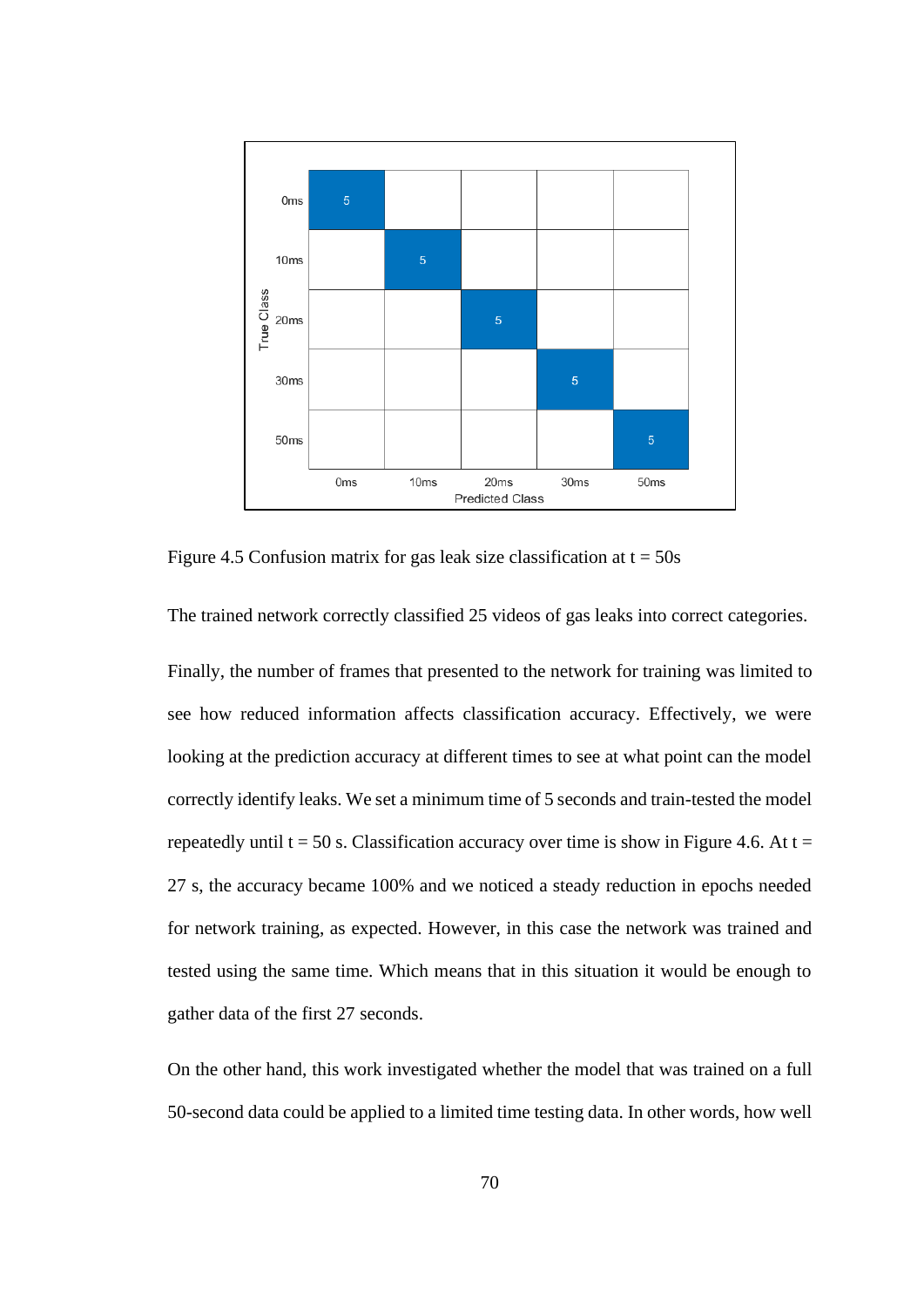would a complete model be able to predict incomplete data. Figure 4.7 shows the accuracies from 10 seconds to 50 seconds. The data suggests that applying the full model is unreliable for the first 26 seconds; the accuracy only starts to increase at  $t =$ 27 seconds. However, the results don't get significantly better until  $t = 39$  seconds, where classification accuracy reaches  $84\%$ , and for  $t > 39$  it becomes a confident 100%. Therefore, applying a complete model to incomplete dataset can be allowed only for situations where at least 40 seconds elapsed after the leakage.



Figure 4.6 Accuracy of gas leak classification using the same duration of training and testing data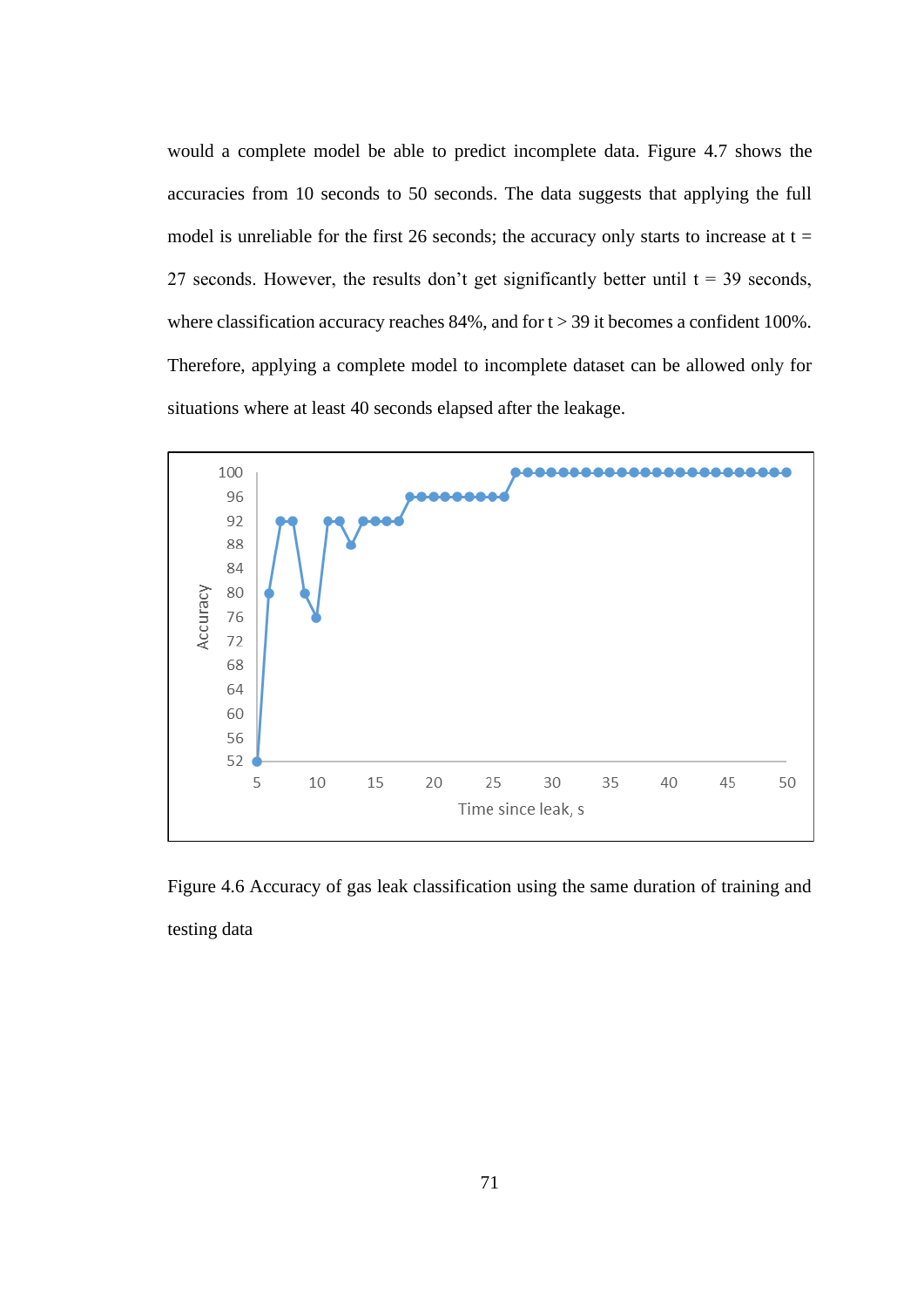

Figure 4.7 Accuracy of gas leak classification using a 50 second-trained model on limited duration testing data

Analyzing confusion plots, we found that for lower times the model would predict a "no leak" result. The model would underpredict rather than overpredict, meaning there were no false positives throughout simulations. As time increased, the model started to detect leaks, but would often misclassify their magnitudes.

### **4.4 Discussion**

The results of the initial test run are shown in Figure 4.5. The model was successful in classifying leak sizes based on provided sequences of concentration profiles over a period of 50 seconds since leak initiation. This accuracy was achieved partially due to homogenous nature of data: it was generated via CFD simulation, which did not account for numerous sources of noise. If real data were used, it is possible the prediction accuracy would decline. However, since the model was proven to be in accordance with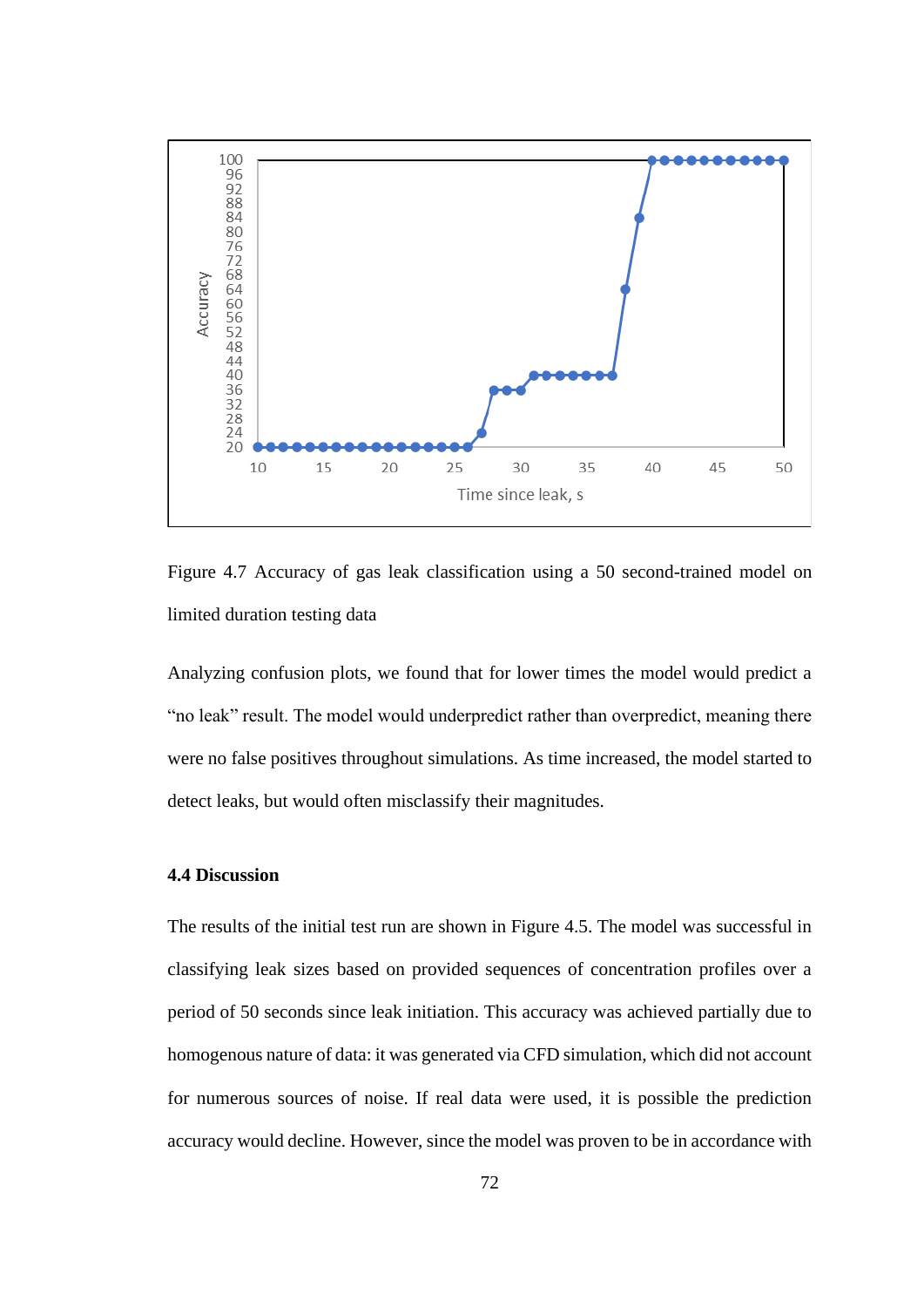testing on a real receiving terminal site, we can conclude that the model's performance is relevant. It is also important to note that only 100 sets of data were used for training of the model, which only accounted for one factor of the gas leak phenomenon – gas leak velocity. It is important to test the model's flexibility when it comes to other factors, such as leak location, vessel pressure, ambient conditions etc. The model was able to successfully isolate one parameter and make accurate predictions. The leak velocity is proportional to the size of the formed gas cloud, which is directly linked to potential damage that can result from said leak. If the model can identify the severity of the accident, it can result in a more educated responses to avoid further escalation and loss. In addition, this model can be incorporated in a larger risk assessment system, which would use the leak size to determine the severity of an accident.

Another matter to consider is the type of data used for prediction. We used concentration profiles which are generated via CFD software. While it is a great leak indicator, this type of data may not be readily available at any chemical plant. The model needs to be tested with other types of input, such as infrared thermal imaging, gas sensor data from various locations, and mixed data. Since ConvNet is used for feature extraction, it is advised to utilize visual data if possible.

Although the model performed with absolute accuracy on a 50 second simulated experiment, we wanted to see the flexibility of the model. First, we decided to reduce the amount of data that we feed into the model by reducing the time from leak to detection. For that, we were gradually removing one frame at a time and were retraining the model to see the change in performance. As Figure 4.6 shows, the model retained its performance to a point where only 26 seconds were used. The model was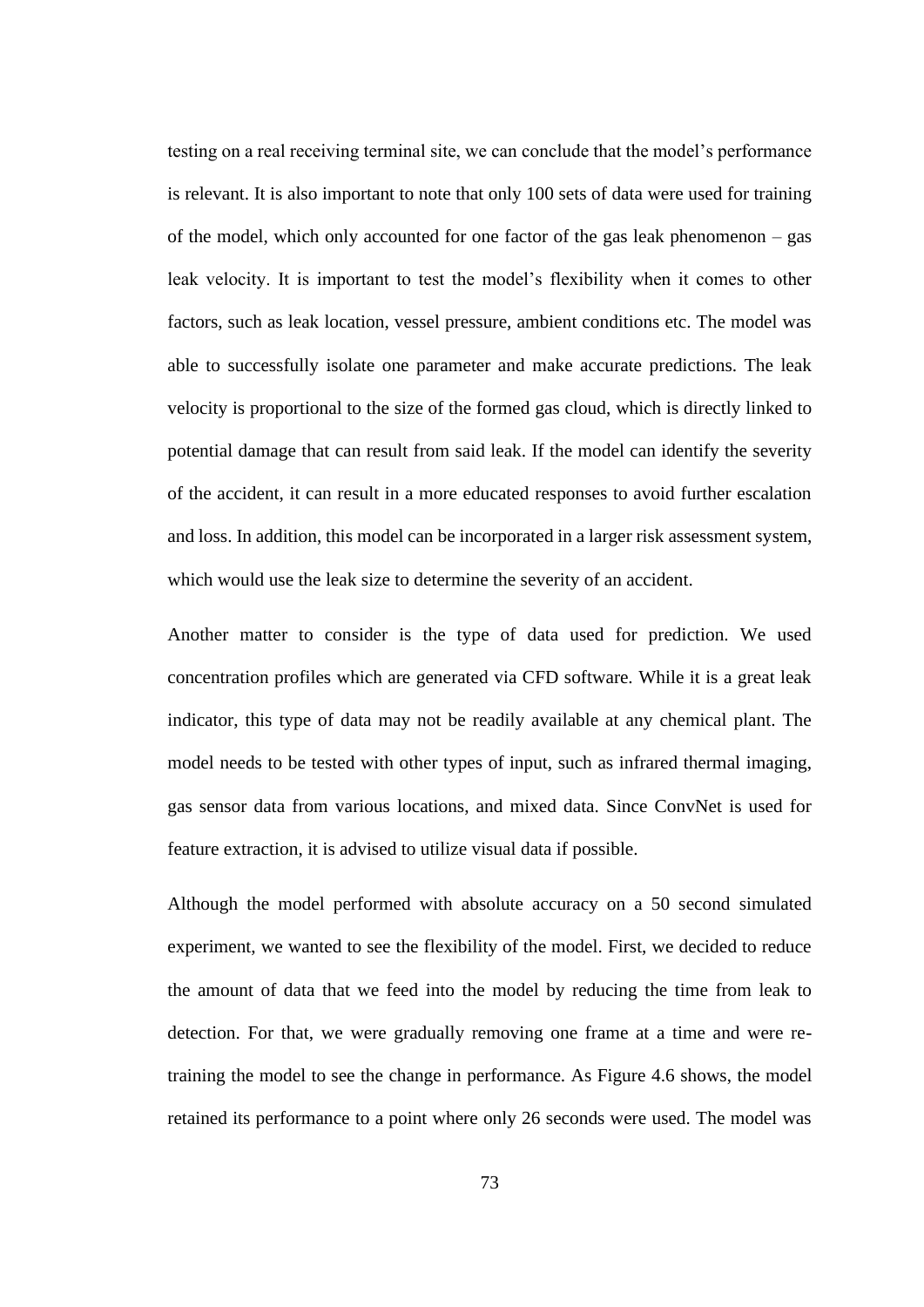still able to identify leaks but would struggle to correctly classify its size. As the available data kept decreasing, the prediction accuracy also decreased, and below 10 seconds it would produce undesirable results. This suggests that with proper tuning, the model may need less time than 50 seconds to accurately predict leak and its size.

While this leads to a quicker response, we wanted to see if a trained model could make prediction based on a limited amount of data. Even if the model was trained to detect a leak based on 50 seconds of data, the model should also make predictions if the leakage has not reached a 50 second timer. Figure 4.7 shows the change in performance when a model was trained on a full 50 seconds of data and was forced to make a prediction early. The results suggest that this model does not perform well unless it is fed at least 40 seconds of data. In comparison to the previous analysis, it would be more proficient to set up a gas leak detection model that is trained only on 30 seconds available data, and let it decide based on full 30 seconds, rather than setting up a 50-seconds trained model which is only able to predict after 40 seconds. This suggests that there is a certain amount of optimization that can be done to improve the model.

Aside from model optimization, the model needs to be validated by data acquired from a test site in addition to the fact that the CFD model used to generate data was proven legitimate. A different geometrical setup should also be tried, as well as different leak locations need to be tested. The ability of the model to predict leak location and its size needs to be examined. Finally, the effect of noise should be investigated on the model's performance. In particular, a potential for discerning leak over noise is a major concern when it comes to industrial application and should be a focused of the future work.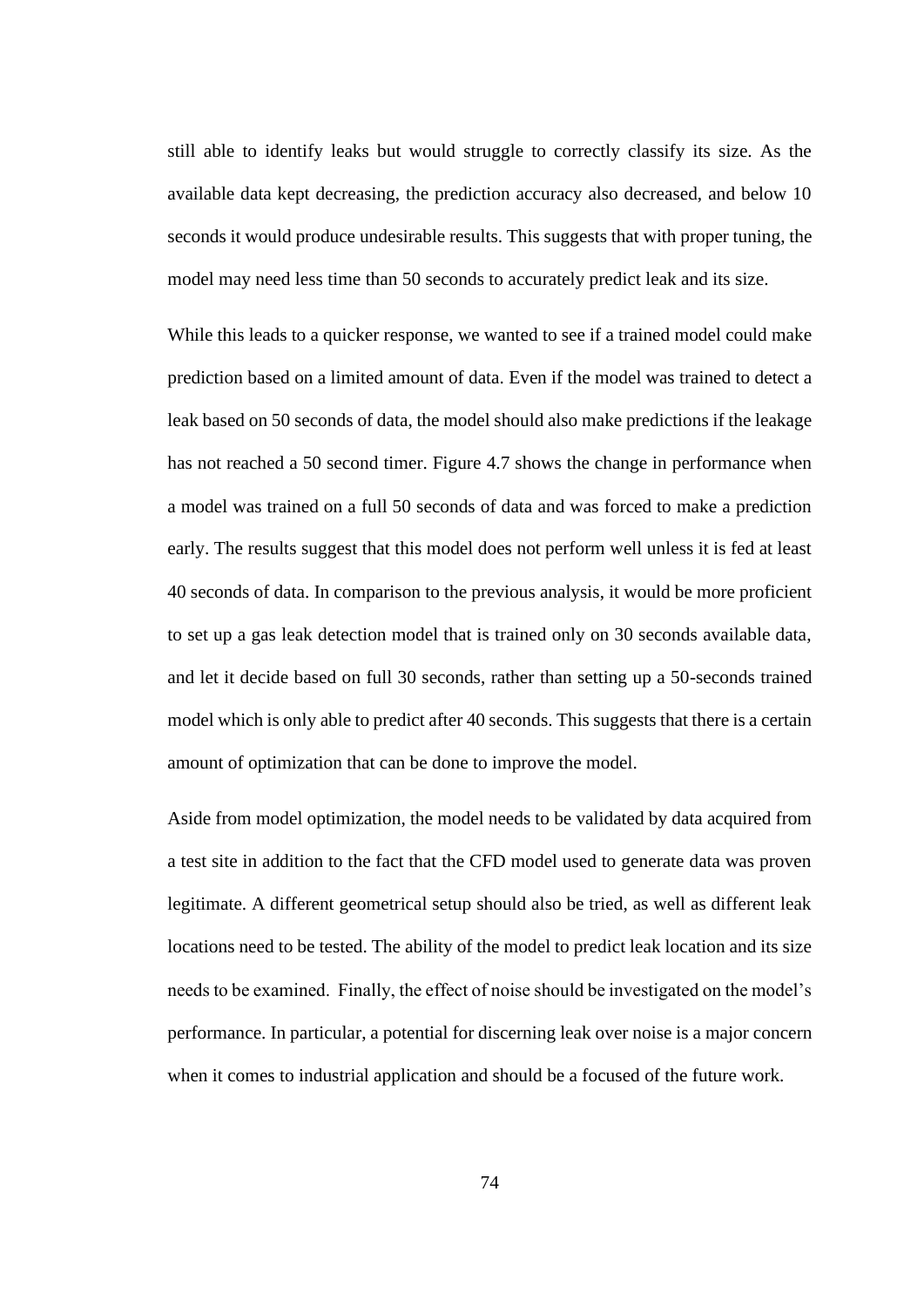### **4.5 Conclusion**

In this paper we developed a model to detect and classify gas leak based on series of concentration profiles. This work presents a novel approach to gas leak detection with neural networks based on temporal data. The model consists of feature extraction element and classification element. To extract features from visual data we used GoogLeNet pretrained convolutional network that converted input video files into sequences of feature vectors; classification was performed using a bidirectional long short-term memory layer neural network. The data was generated using a hybrid model that incorporates CFD and the ensemble Kalman filter and was shown to produce results comparable to field tests. The major advantage of the proposed method is that it does not require fine tuning of layer configuration and other training parameters to produce satisfying results.

The model had 100% accuracy when trained and tested on a 50-second dataset. The generated input data lacked the presence of noise and it only examined one parameter of leakage – its size. And while the leak size can be directly correlated to risk level, other factors should also be considered, such as leak location, variation of ambient parameters, gas temperature and pressure and so on. We then examined classification accuracy based on shortened dataset. For the receiving terminal used in our case, as few as 27 seconds of footage were enough for the model to accurately classify faults. We further investigated model's ability to make predictions based on limited information. As such, we fed a model trained on 50 seconds of data testing samples that contained shortened datasets. The results show that the ability to classify leakage was reduced significantly and the model produced acceptable results only when it was fed almost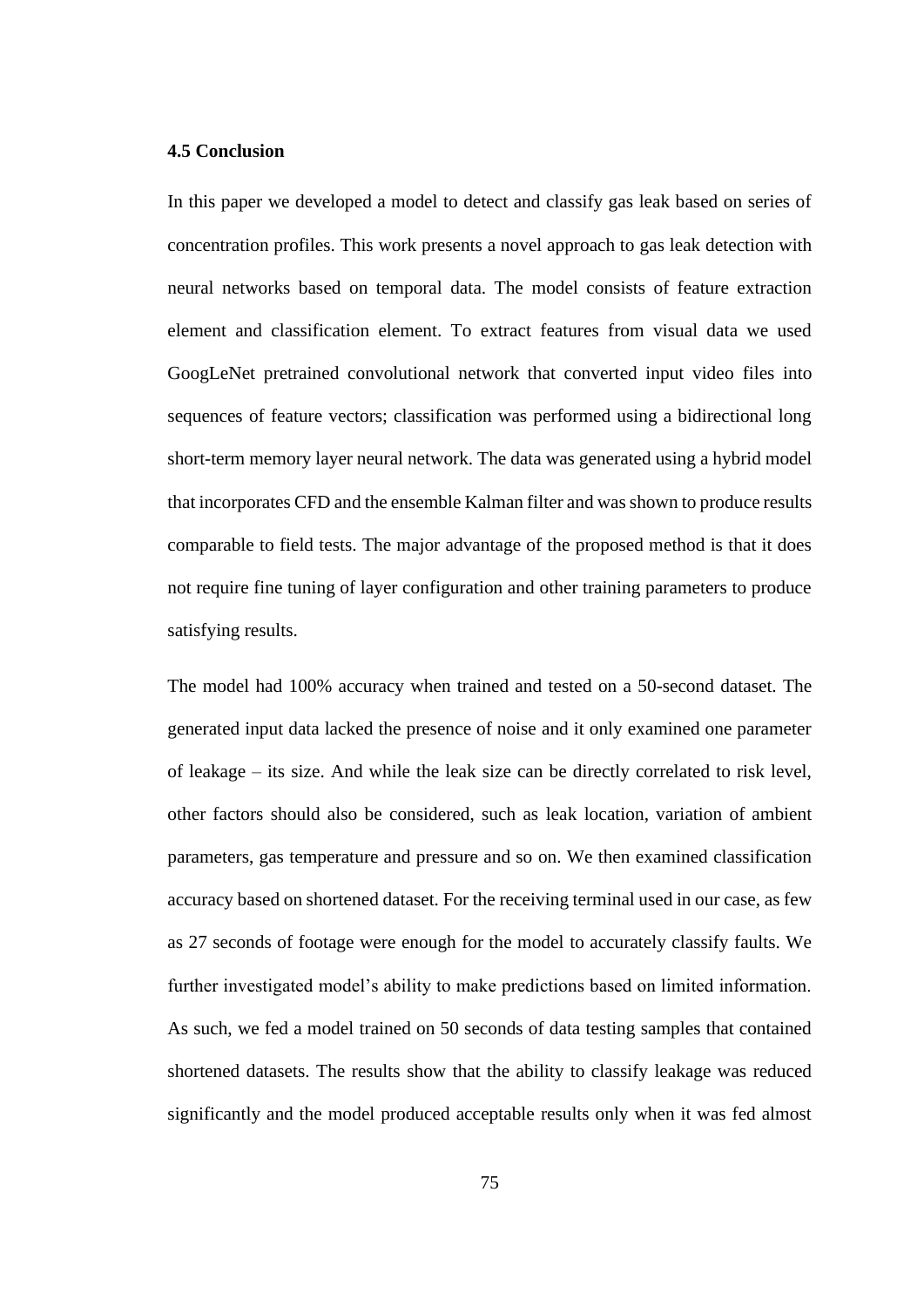entire dataset (40+ seconds). Under these circumstances, the model did not produce false negatives and mostly suffered in its ability to classify detected leaks. These findings suggest that a lot of optimizations can be done aside from training the neural network. The model can be tuned to detect and classify gas leaks in a short period of time with high accuracy, which can result in timely response to an accident, stop escalation and reduce damage.

The model needs further testing incorporating field data. In addition to testing more gas leak factors, other type of visual data needs to be used, such as thermal imaging. Incorporation of sensor data and its effect on prediction accuracy should be investigated to improve the model efficiency. Finally, GoogLeNet needs to be compared to other pretrained convolutional networks to determine the most fitting one for this type of input data.

# **Reference list**

Bonvicini, S., Antonioni, G., Morra, P., & Cozzani, V. (2015). Quantitative assessment of environmental risk due to accidental spills from onshore pipelines. *Process Safety and Environmental Protection*, *93*, 31–49. https://doi.org/https://doi.org/10.1016/j.psep.2014.04.007

Datta, S., & Sarkar, S. (2016). A review on different pipeline fault detection methods. *Journal of Loss Prevention in the Process Industries*, *41*, 97–106. https://doi.org/https://doi.org/10.1016/j.jlp.2016.03.010

Doshmanziari, R., Khaloozadeh, H., & Nikoofard, A. (2020). Gas pipeline leakage detection based on sensor fusion under model-based fault detection framework. *Journal*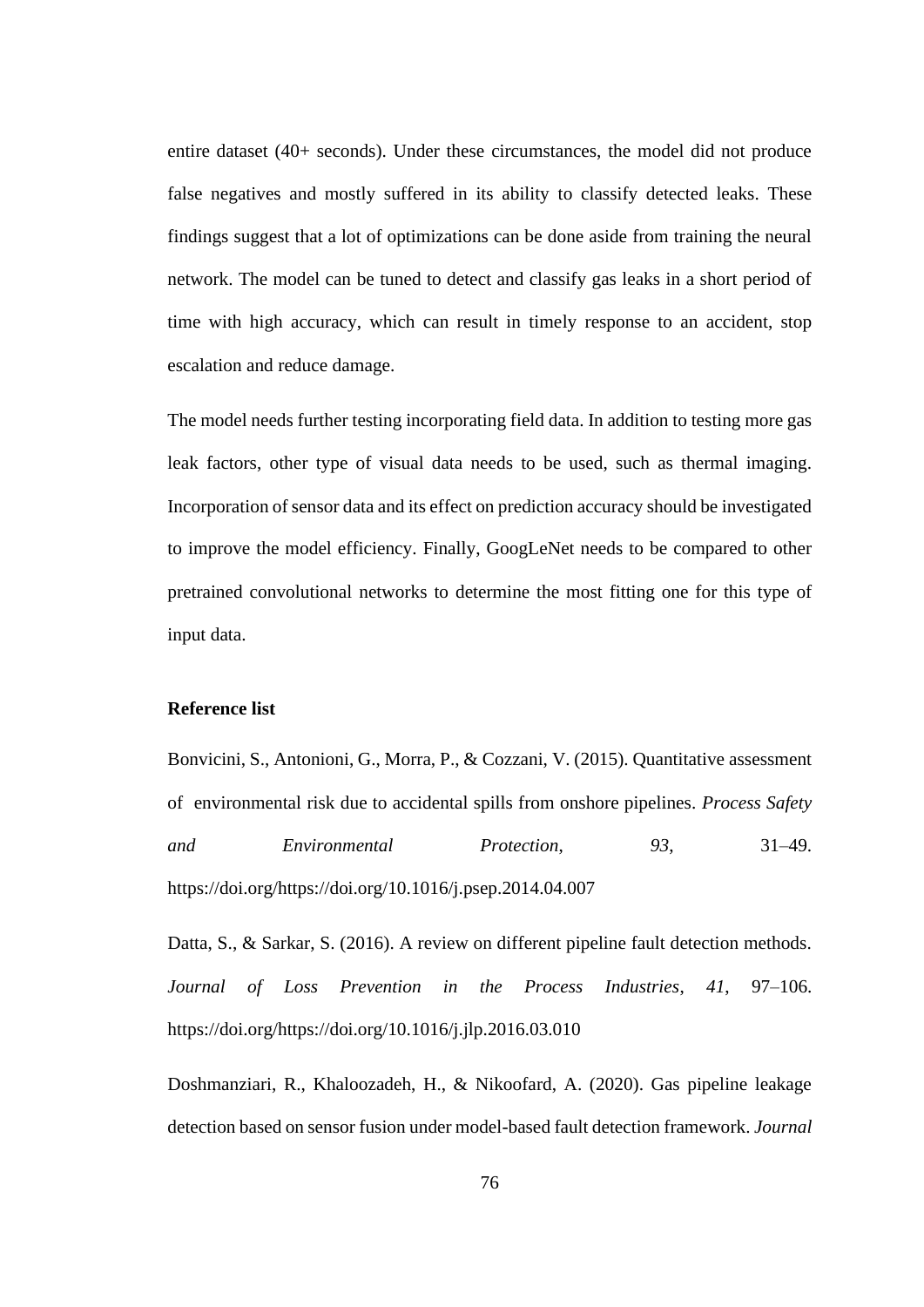*of Petroleum Science and Engineering*, *184*, 106581. https://doi.org/https://doi.org/10.1016/j.petrol.2019.106581

Eckerman, I. (2005). *The Bhopal Saga - Causes and Consequences of the World's Largest Industrial Disaster*. Universities Press, India.

Fahimipirehgalin, M., Trunzer, E., Odenweller, M., & Vogel-Heuser, B. (2021). Automatic Visual Leakage Detection and Localization from Pipelines in Chemical Process Plants Using Machine Vision Techniques. *Engineering*, *7*(6), 758–776. https://doi.org/https://doi.org/10.1016/j.eng.2020.08.026

Goodfellow, I., Bengio, Y., & Courville, A. (2016). Softmax Units for Multinoulli Output Distributions. In *Deep Learning* (pp. 180–184). MIT Press. http://www.deeplearningbook.org

IChrome. (2016). *Turbulence Calculator*. http://ichrome.com/blogs/archives/342

Jain, S. (2017). *Data Augmentation | How to use Deep Learning when you have Limited Data*. https://medium.com/nanonets/nanonets-how-to-use-deep-learning-when-youhave-limited-data-f68c0b512cab

Meribout, M., Khezzar, L., Azzi, A., & Ghendour, N. (2020). Leak detection systems in oil and gas fields: Present trends and future prospects. *Flow Measurement and Instrumentation*, *75*, 101772.

https://doi.org/https://doi.org/10.1016/j.flowmeasinst.2020.101772

Ning, F., Cheng, Z., Meng, D., Duan, S., & Wei, J. (2021). Enhanced spectrum convolutional neural architecture: An intelligent leak detection method for gas pipeline.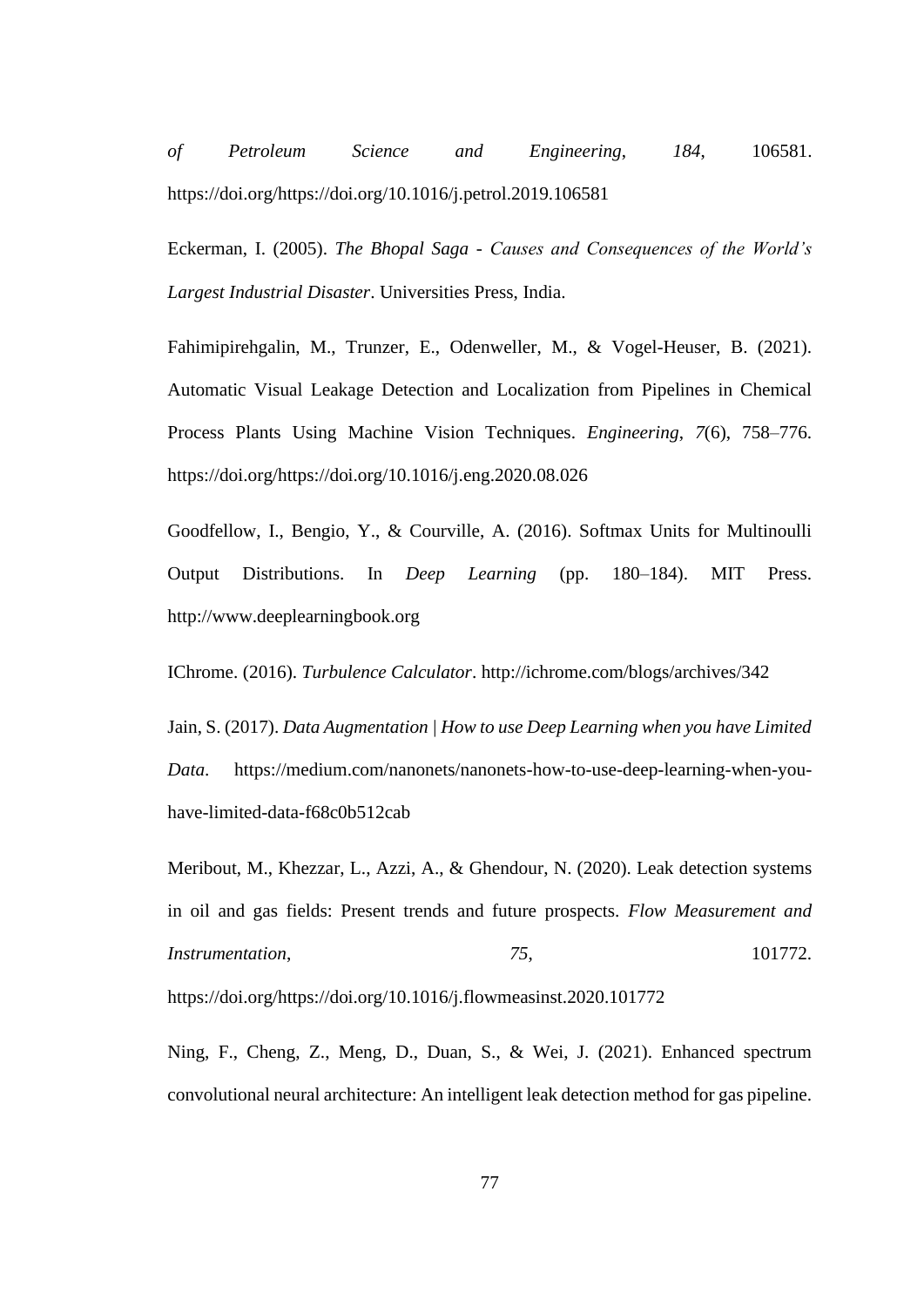*Process Safety and Environmental Protection*, *146*, 726–735. https://doi.org/https://doi.org/10.1016/j.psep.2020.12.011

Pérez-Pérez, E. J., López-Estrada, F. R., Valencia-Palomo, G., Torres, L., Puig, V., & Mina-Antonio, J. D. (2021). Leak diagnosis in pipelines using a combined artificial neural network approach. *Control Engineering Practice*, *107*, 104677. https://doi.org/https://doi.org/10.1016/j.conengprac.2020.104677

Song, D., Lee, K., Phark, C., & Jung, S. (2021). Spatiotemporal and layout-adaptive prediction of leak gas dispersion by encoding-prediction neural network. *Process Safety and Environmental Protection*, *151*, 365–372. https://doi.org/https://doi.org/10.1016/j.psep.2021.05.021

Song, S. J., & Jang, Y. G. (2018, September 21). Construction of digital twin geotechnical resistance model for liquefaction risk evaluation. *ACM International Conference Proceeding Series*. https://doi.org/10.1145/3284557.3284739

Song, Y., & Li, S. (2021). Gas leak detection in galvanised steel pipe with internal flow noise using convolutional neural network. *Process Safety and Environmental Protection*, *146*, 736–744. https://doi.org/https://doi.org/10.1016/j.psep.2020.11.053

Srivastava, N., Hinton, G., Krizhevsky, A., Sutskever, I., & Salakhutdinov, R. (2014). Dropout: a simple way to prevent neural networks from overfitting. *The Journal of Machine Learning Research*, *15*(1), 1929–1958.

Szegedy, C., Liu, W., Jia, Y., Sermanet, P., Reed, S., Anguelov, D., Erhan, D., Venhoucke, V., & Rabinovich, A. (2015). Going Deeper with Convolutions. *CVPT2015*.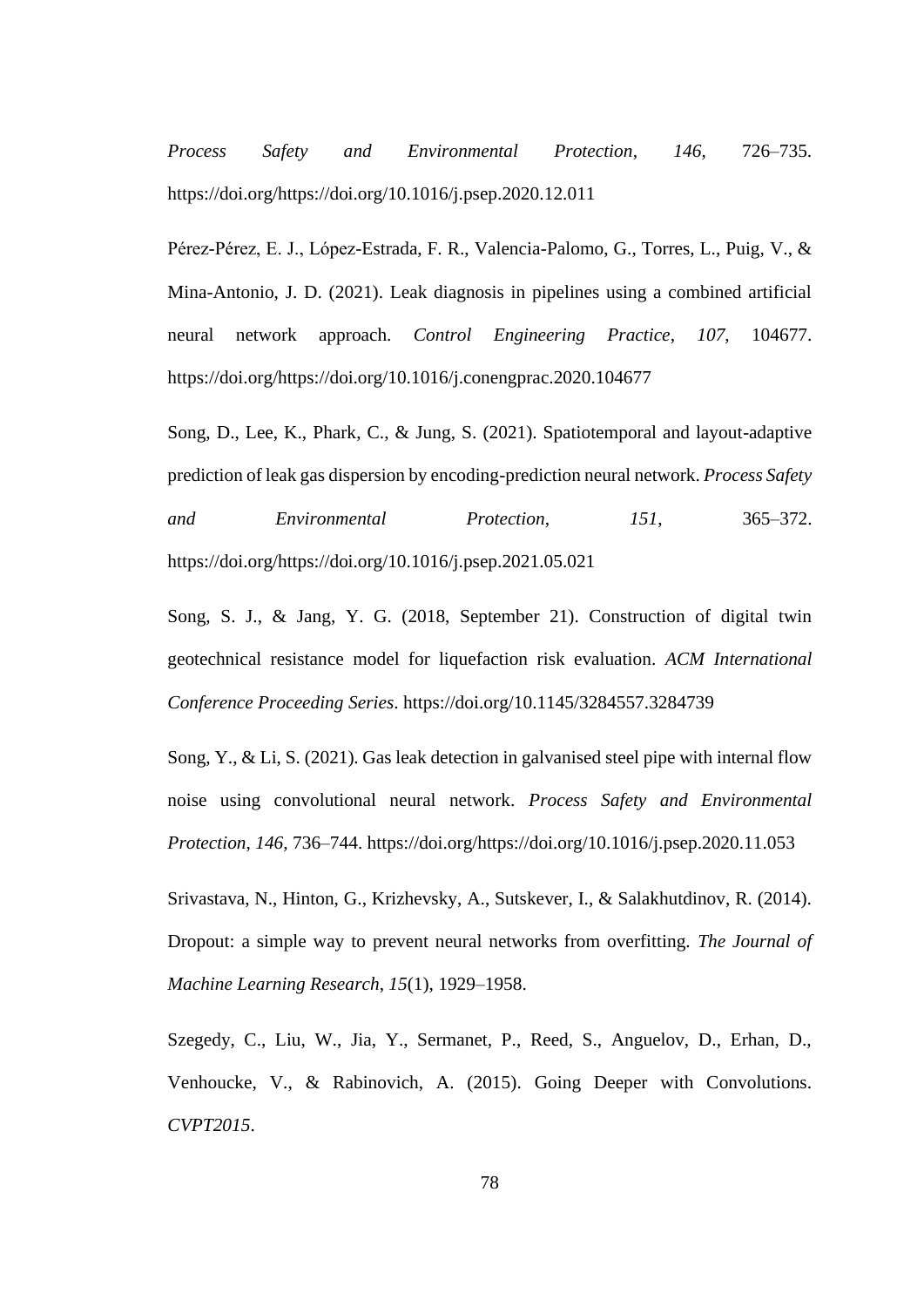https://static.googleusercontent.com/media/research.google.com/ru//pubs/archive/430 22.pdf

Ting, K. M. (2017). Confusion Matrix. In C. Sammut & G. I. Webb (Eds.), *Encyclopedia of Machine Learning and Data Mining* (p. 260). Springer US. https://doi.org/10.1007/978-1-4899-7687-1\_50

Travis, B., Dubey, M., & Sauer, J. (2020). Neural networks to locate and quantify fugitive natural gas leaks for a MIR detection system. *Atmospheric Environment: X*, *8*, 100092. https://doi.org/https://doi.org/10.1016/j.aeaoa.2020.100092

Vollmer, M., & Möllmann, K. P. (2017). *Infrared thermal imaging: fundamentals, research and applications*. John Wiley & Sons.

Wang, W., Mao, X., Liang, H., Yang, D., Zhang, J., & Liu, S. (2021). Experimental research on in-pipe leaks detection of acoustic signature in gas pipelines based on the artificial neural network. *Measurement*, *183*, 109875. https://doi.org/https://doi.org/10.1016/j.measurement.2021.109875

Wu, J., Cai, J., Yuan, S., Zhang, X., & Reniers, G. (2021). CFD and EnKF coupling estimation of LNG leakage and dispersion. *Safety Science*, *139*(June 2020), 105263. https://doi.org/10.1016/j.ssci.2021.105263

Xiao, Q., Li, J., Sun, J., Feng, H., & Jin, S. (2018). Natural-gas pipeline leak location using variational mode decomposition analysis and cross-time–frequency spectrum. *Measurement*, *124*, 163–172.

https://doi.org/https://doi.org/10.1016/j.measurement.2018.04.030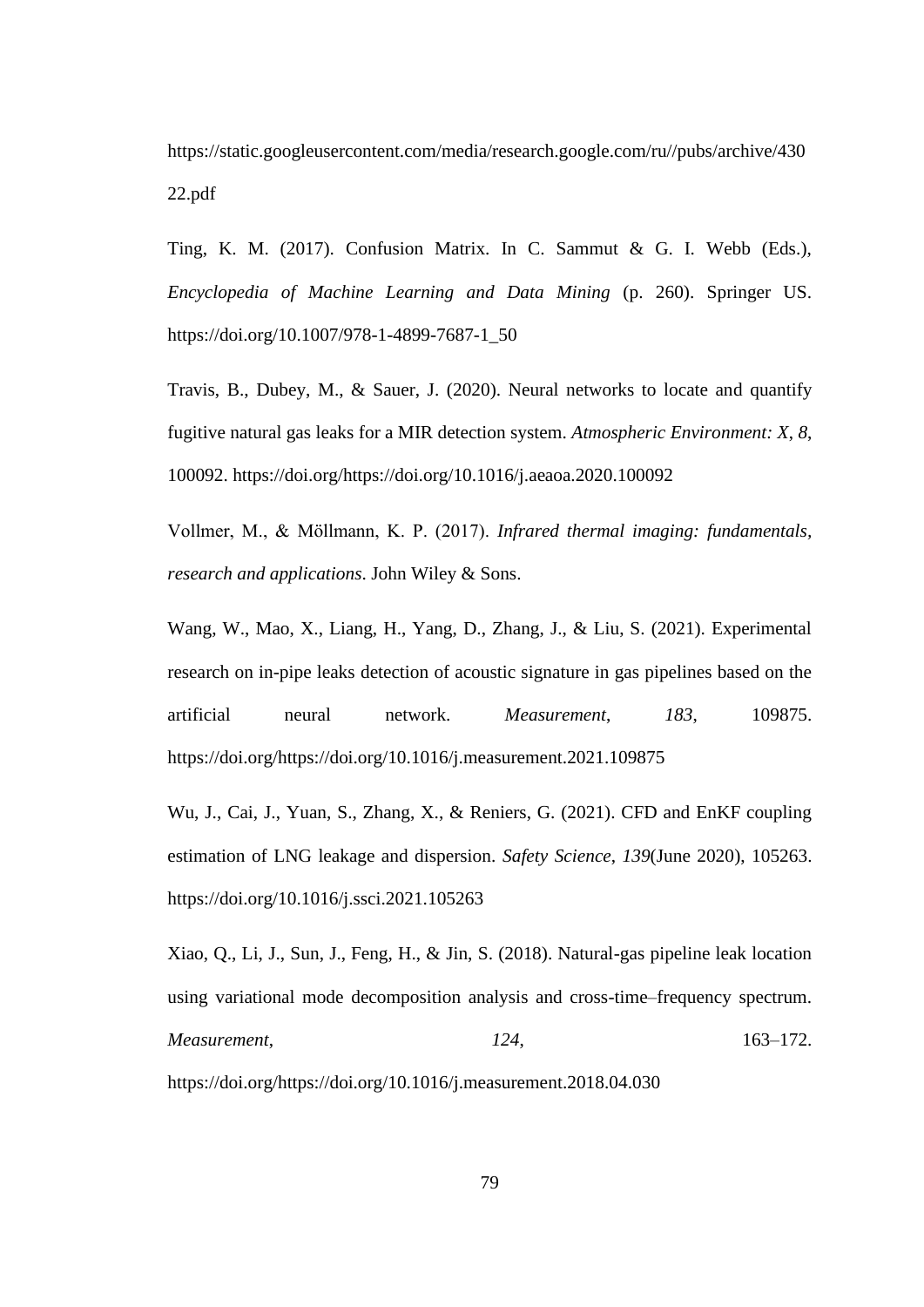#### **Chapter 5: Conclusions and feature work**

### **5.1 Conclusion**

Two hybrid neural network-based approaches have been proposed for fault detection and diagnosis. The first hybrid method is a combination of kPCA and DNN. The proposed method combines the nonlinear dimensionality reduction from kPCA and then trains reduced data with deep neural network to detect and diagnose faults. Reduction of data complexity allowed for a better learning process of the neural network. Kernel PCA was employed specifically to tackle complex process data. The model was tested on a benchmark Tennessee Eastman Process. The model also explored the possibility of dividing fault detection and diagnosis tasks into separate deep neural networks. This showed to be beneficial in terms of classification accuracy as well as training time.

The second work proposed a hybrid model that consisted of a convolutional network and a BiLSTM network. The feature extraction was performed by the pretrained convolutional network and classification of temporal data was done by BiLSTM network. Convolutional network was a great feature extraction tool for graphical-type input data, and BiLSTM network excelled at classifying gas leaks over 50 seconds. In addition, the model was further optimized by proper selection of the amount of data fed into the model, which resulted in the new model being able to accurately predict gas leaks and their size within first 30 seconds. A strong advantage of this work is that the amount of manual tuning of network parameters was minimal. This model was validated by a simulated data of gas leak in an LNG receiving terminal. The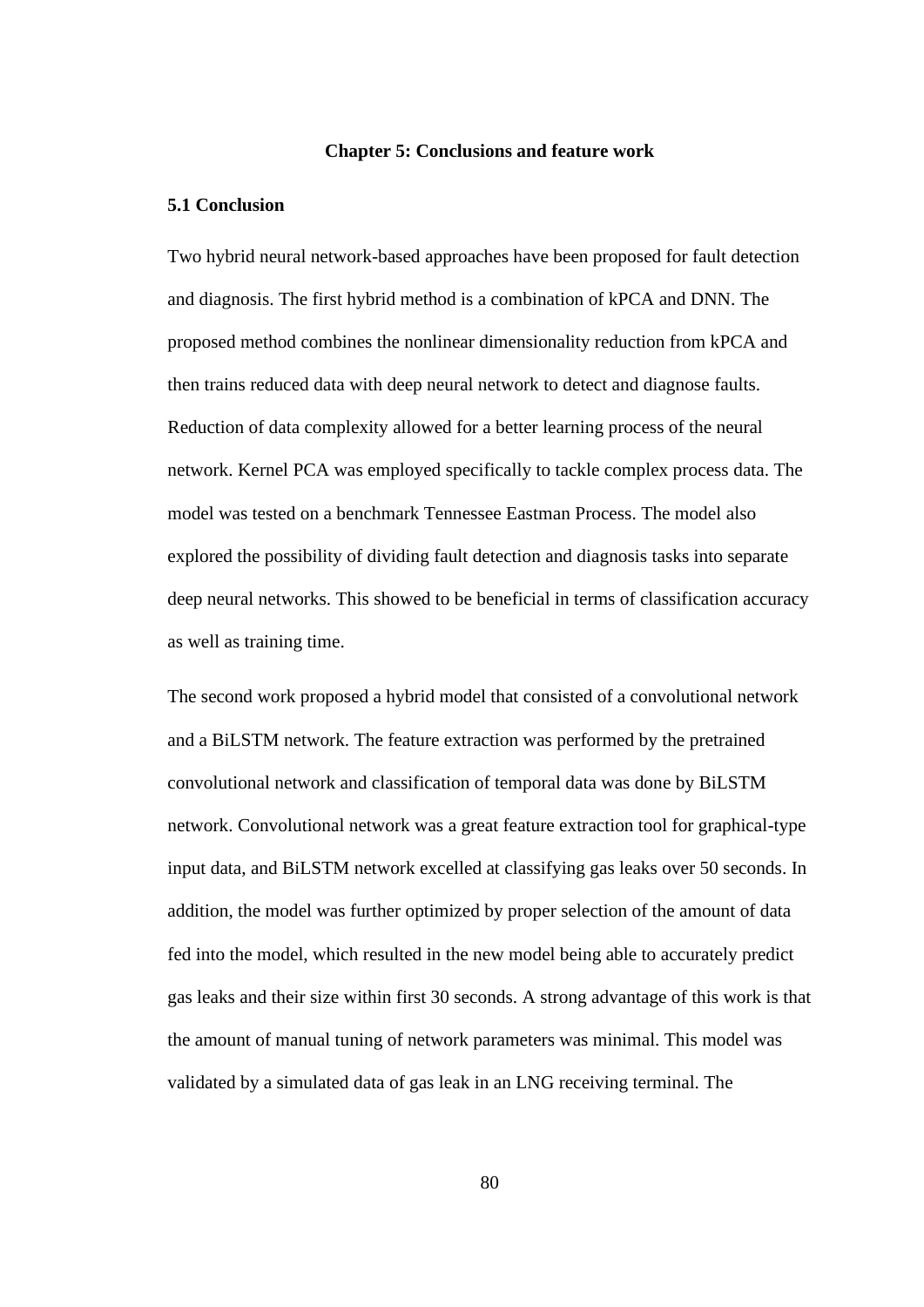simulation was previously validated with experimental data, which in turn validates the hybrid leak detection model.

## **5.2 Future work**

- i. Kernel PCA is not dynamic in nature, and it cannot be used for dynamic FDD. Future work is required to test variations of kPCA in combination of DNN, such as dynamic kPCA.
- ii. Kernel PCA is computationally very expensive in both memory and time regard. Modifications of kPCA, such as TP-IKPCA, need to be employed and tested on large datasets.
- iii. Future work should focus on building a framework for neural network parameter selection as currently this process is mostly intuitive.
- iv. This work explored only supervised ANN-based approaches. Combination of kPCA and DNN for unsupervised dataset should be investigated.
- v. GoogLeNet ConvNet was used as a feature extraction tool in the second work. Other pretrained networks should be tested for different input data types.
- vi. The models need to be tested with field data to examine the difficulty and the cost of implementation and monitoring.
- vii. Future work needs to be conducted to investigate multiple faults/leaks scenarios.
- viii. Effect of noisy data should be investigated.
- ix. Various visual data should be tested, such as CCTV footage or footage from IR camera.
- x. Effect of discerning leak over noise should be investigated.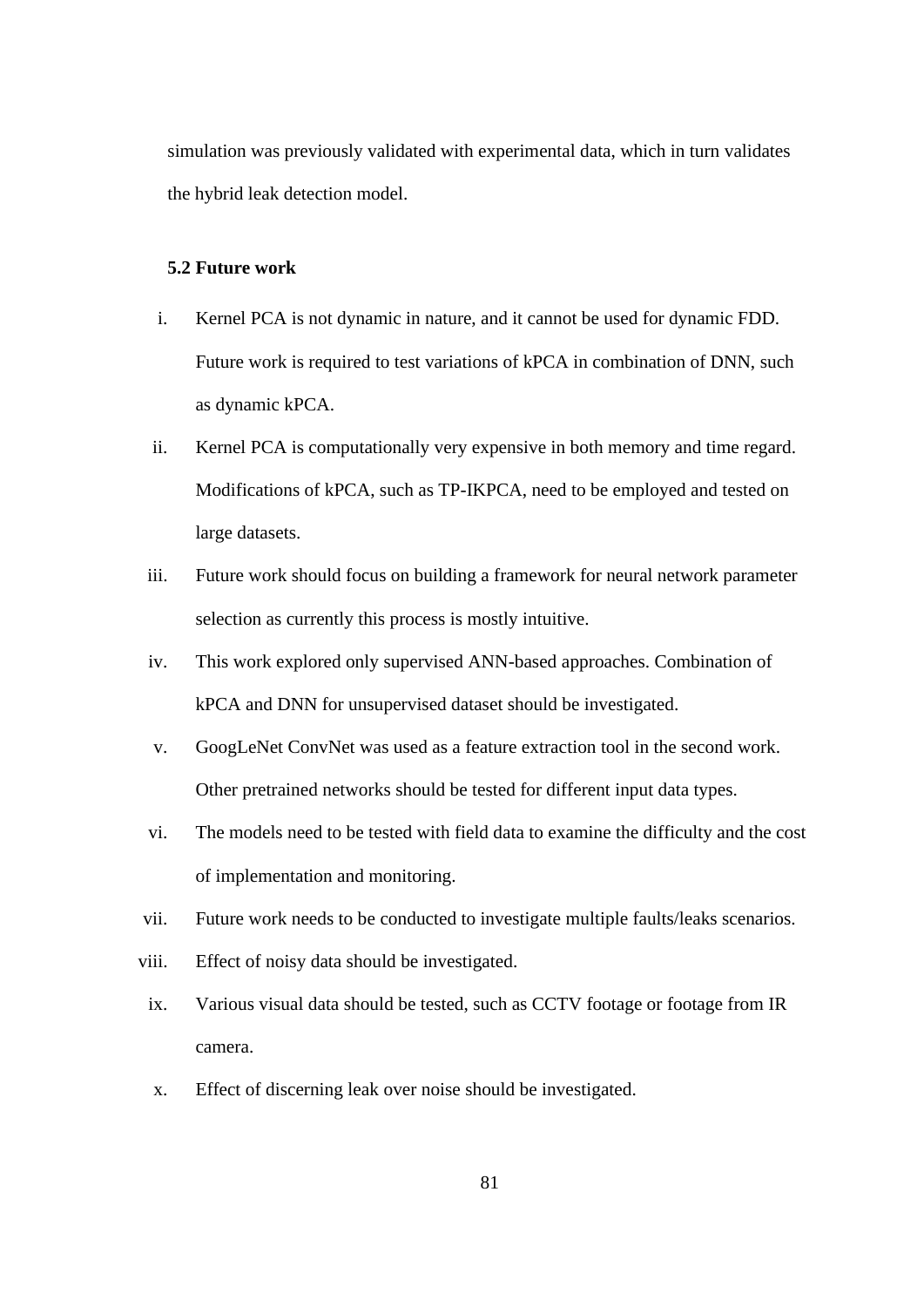References

- Adedigba, S. A., Khan, F., & Yang, M. (2017). Dynamic Failure Analysis of Process Systems Using Principal Component Analysis and Bayesian Network. *Ind. Eng. Chem. Res.*, *56*(2094–2106).
- Ashley, K. D. (2003). Case-Based Reasoning Research and Development: 5th International Conference on Case-Based Reasoning. *ICCBR 2003*.
- Azhdari, M., & Mehranbod, N. (2010). Application of Bayesian belief networks to fault detection and diagnosis of industrial processes. *Chemistry and Chemical Engineering (ICCCE)*, 92–96.
- Becraft, W. R., Lee, P. L., & Newell, R. B. (1991). Integration of neural networks and expert systems for process fault diagnosis. *Proc. of the 12th IJCAI*, 832–837.
- Benkouider, A., Kessas, R., Yahiaoui, A., Buvat, J., & Guella, S. (2012). A hybrid approach to faults detection and diagnosis in batch and semi-batch reactors by using ekf and neural network classifier. *Journal of Loss Prevention in the Process Industries*, *25*(4), 694–702.
- Chang, C. T., & Chen, J. W. (1995). Implementation issues concerning the ekf-based fault diagnosis techniques. *Chemical Engineering Science*, *50*(18), 2861–2882.
- Che Mid, E., & Dua, V. (2017). Hierarchical decision process for fault administration. *Industrial & Engineering Chemistry Research*, *56*, 8000–8015.
- Chen, L. W., & Modarres, M. (1992). Hierarchical decision process for fault administration. *Computers & Chemical Engineering*, *16*, 425–448.
- Choi, S., Lee, C., Lee, J., Park, J., & Lee, I. (2005). Fault detection and ident ification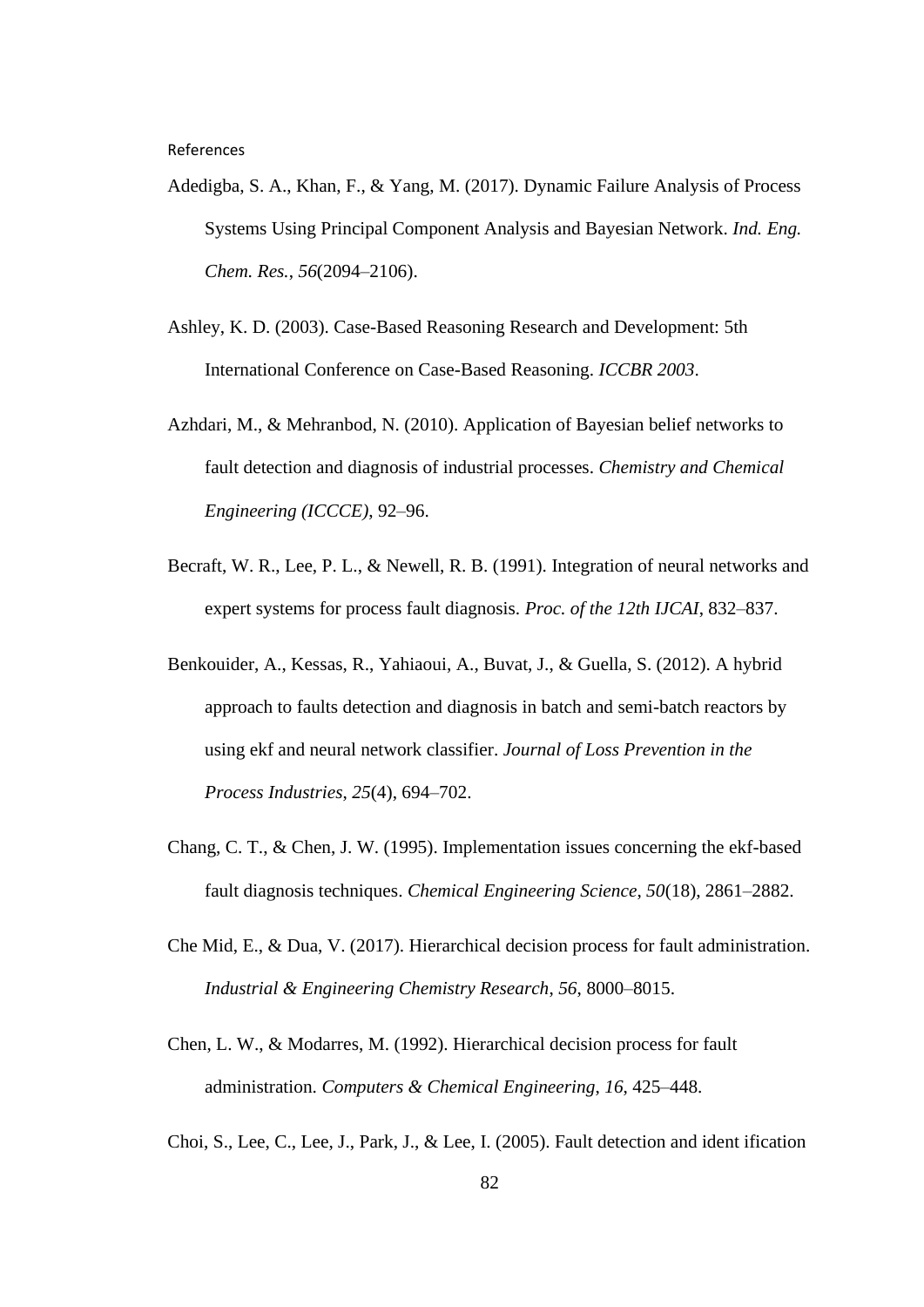of nonlinear processes based on kernel pea. *Chemometrics and Intelligent Laboratory Systems*, *75*(1), 55–67.

- Chow, E., & Willsky, A. S. (1984). Analytical redundancy and the design of robust failure detection systems. *IEEE Transactions on Automatic Control*, *29*, 603– 614.
- Das, A., Maiti, J., & Banerjee, R. N. (2012). Process monitoring and fault detection strategies: a review. *International Journal of Quality and Reliability Management*, *29*, 720–752.
- Dunia, R., Qin, S. J., Edgar, T. F., & McAvoy, T. J. (1996). Identification of faulty sensors using principal component analysis. *AIChE J.*, *42*, 2797–2812.
- Frank, P. (1994). On-line fault detection in uncertain nonlinear systems using diagnostic observers: a survey. *International Jpurnal of Systems Science*, *25*(12), 2129–2154.
- Frank, P. ., & Wünnenberg, J. (1989). *Fault diagnosis in dynamic systems: theory and applications*. NY: Prentice Hall.
- Frank, P. M., & Ding, X. (1997). Survey of rebust residual generation and evaluation methods in observer-based fault detection systems. *J. Process Control*, *7*, 403– 424.
- Fuan, W., Hongkai, J., Haidong, S., Wenjing, D., & Shuaipeng, W. (2017). An adaptive deep convolutional neural network for rolling bearing fault diagnosis. *Measurement Science and Technology*, *28*(9), 095005.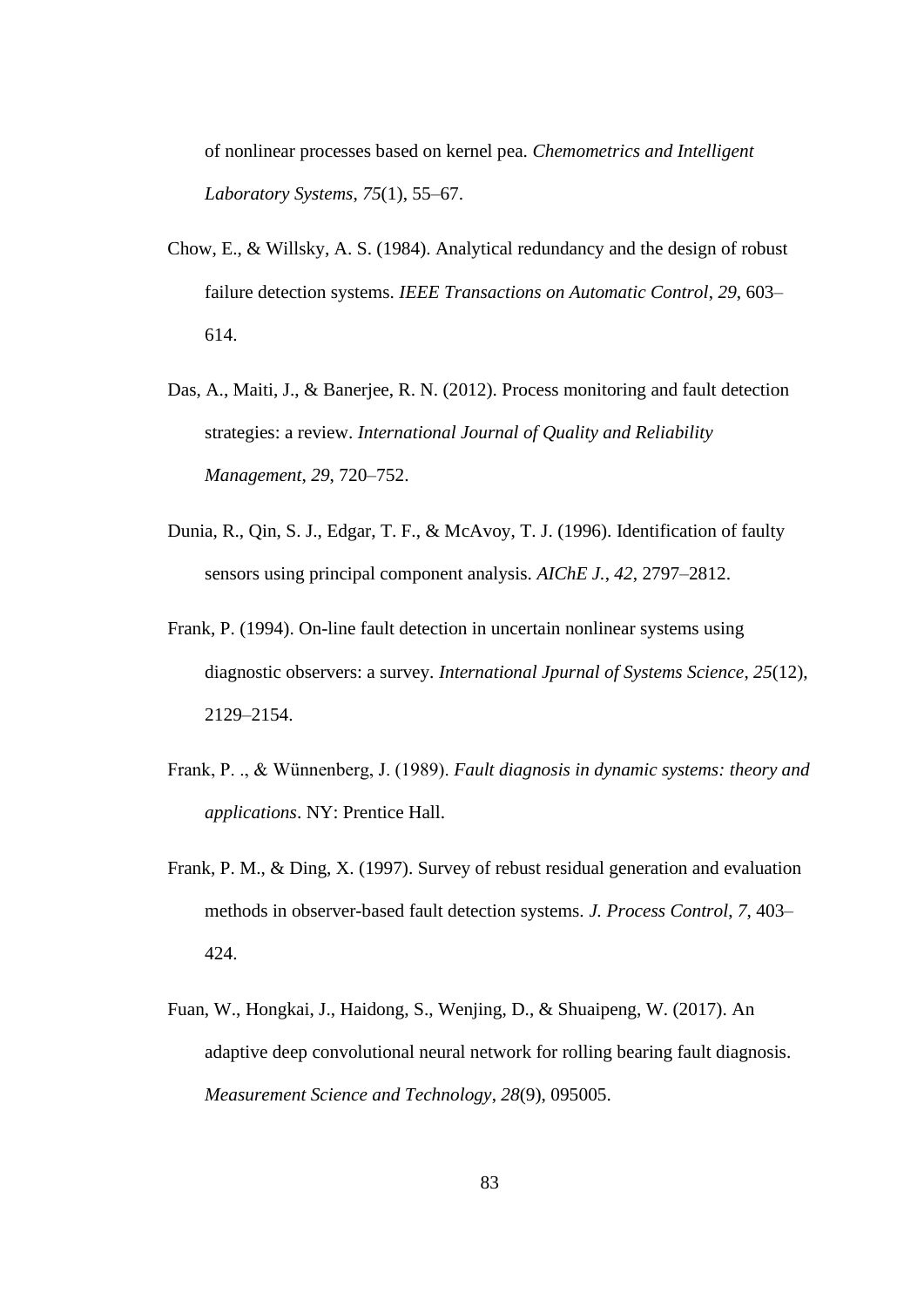- Ge, Z., Song, Z., & Gao, F. (2013). Review of recent research on data-based process monitoring. *Ind. Eng. Chem. Res.*, *52*(10), 3543–3562.
- Gertler, J. (1997). Fault detection and isolation using parity relations. *Control Engineering Practice*, *5*, 653–661.
- Gertler, J., & Monajemy, R. (1995). Generating directional residuals with dynamic parity relations. *Automatica*, *31*, 627–635.
- Gertler, J., & Singer, D. (1990). A new structural framework for parity equation-based failure detection and isolation. *Automatica*, *26*, 381–388.
- Gharahbagheri, H., Imtiaz, S., & Khan, F. (2017). Root Cause Diagnosis of Process Fault Using KPCA and Bayesian Network. *Industrial & Engineering Chemistry Research*, *56*. https://doi.org/10.1021/acs.iecr.6b01916
- Gonzalez, R., Huang, B., & Lau, E. (2015). Process monitoring using kernel density estimation and Bayesian networking with an industrial case study. *ISA Transactions*, *58*, 330–347.
- Grant, P. W., Harris, P. M., & Moseley, L. G. (1996). Fault diagnosis for industrial printers using case-based reasoning. *Engineering Applications of Artificial Intelligence*, *9*, 163–173.
- Guo, X., Chen, L., & Shen, C. (2016). Hierarchical adaptive deep convolution neural network and its application to bearing fault diagnosis. *Measurement*, *93*, 490– 502. https://doi.org/https://doi.org/10.1016/j.measurement.2016.07.054

Himmelblau, D. M. (1978). *Fault detection and diagnosis in chemical and*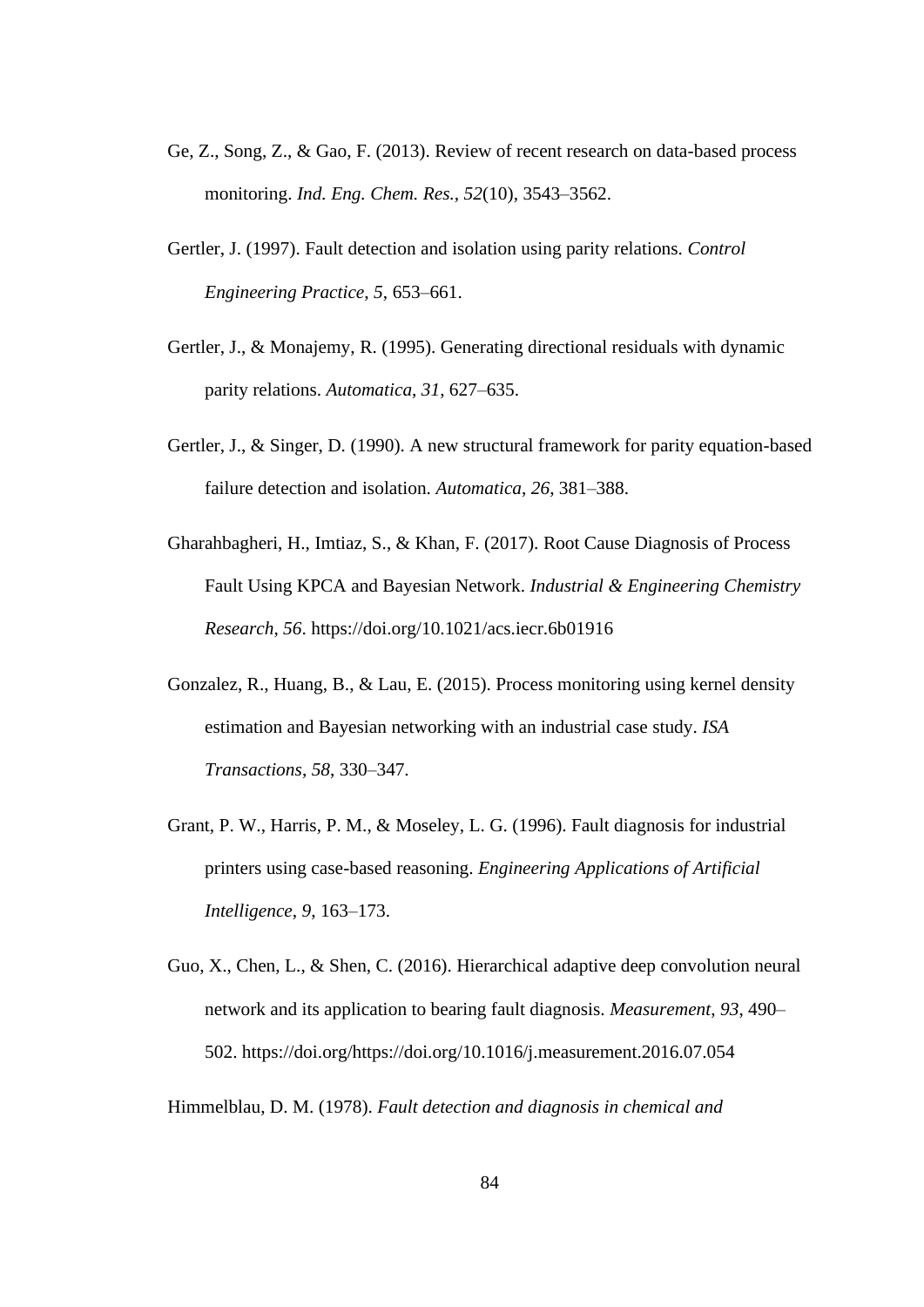*petrochemical processes*. Elsevier Scientific Publishing Company.

- Hu, Y., & Yang, Z. (2021). Impact of inter-individual variability on the estimation of default mode network in temporal concatenation group ICA. *NeuroImage*, *237*, 118114. https://doi.org/https://doi.org/10.1016/j.neuroimage.2021.118114
- Huang, B. (2008). Bayesian methods for control loop monitoring and diagnosis. *Journal of Process Control*, *18*(9), 829–838.
- Iri, M., Aoki, K., O'Shima, E., & Matsuyama, H. (1979). An algorithm for diagnosis of system failures in the chemical process. *Computers & Chemical Engineering*, *3*(1–4), 489–493.
- Isermann, R. (1997). Supervision, fault-detection and fault diagnosis methods an introduction. *Control Engineering Practice*, *5*(5), 639–652.
- Isermann, R. (2006). *Fault-diagnosis systems: an introduction from fault detection to fault tolerance*. Springer Science & Business Media.
- Joe Qin, S. (2003). Statistical process monitoring: basics and beyond. *Journal of Chemometrics*, *17*, 480–502.
- Kamatchi Kannan, V., Srimathi, R., Gomathi, V., Valarmathi, R., & PrithiEkammai, L. T. (2021). Investigation of unknown input observer for sensor fault diagnosis for a CSTR process. *Materials Today: Proceedings*, *45*, 3431–3437. https://doi.org/https://doi.org/10.1016/j.matpr.2020.12.931
- Kelion, L. (2021). Factory blaze adds to computer chip supply crysis. *BBC Tech*.
- Khakzad, N., Khan, F., & Amyotte, P. (2013). Dynamic safety analysis of process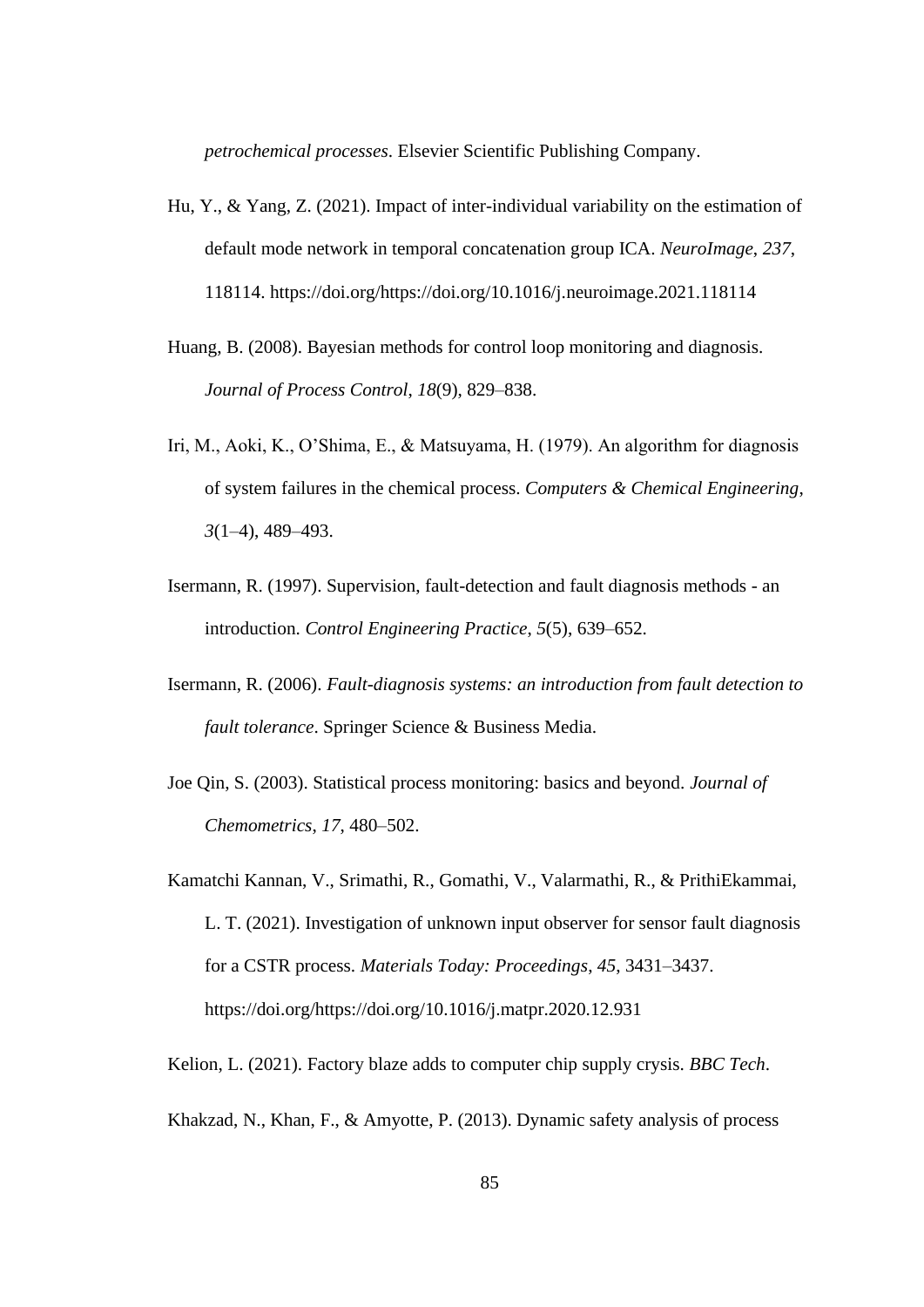systems by mapping bow-tie into bayesian network. *Process Safety and Environmental Protection*, *91*(1–2), 46–53.

- Kolodner, J. L. (1992). An introduction to case-based reasoning. *Artificial Intelligence Review*, *6*, 3–34.
- Kourty, T., & MacGregor, J. F. (1995). Process analysis, monitoring and diagnosis, using multivariate projection methods. *Chemometrics and Intelligent Laboratory Systems*, *28*, 3–21.
- Ku, W., Storer, R. H., & Georgakis, C. (1995). Disturbance detection and isolation by dynamic principal component analysis. *Chemometrics and Intelligent Laboratory Systems*, *30*(1), 179–196. https://doi.org/10.1016/0169-7439(95)00076-3
- LaViola, J. J. (2003). A comparison of unscented and extended Kalman filtering for estimating quaternion motion. *American Control Conference*, 2435–2440.
- Mah, R., & Tamhane, A. (2004). Detection of gross errors in process data. *AIChE J.2*, *28*(5), 828–830.
- Moore, K. S. (2021). How and when chip shortage will end. *IEEE Spectrum*.
- Musharraf, M., Hassan, J., Khan, F., Veitch, B., MacKinnon, S., & Imtiaz, S. (2013). Human reliability assessment during offshore emergency conditions. *Safety Science*, *59*, 19–27. https://doi.org/https://doi.org/10.1016/j.ssci.2013.04.001
- Mylaraswamy, D., & Venkatasubramanian, V. (1997). A hybrid framework for large scale process fault diagnosis. *Computers & Chemical Engineering*, *21*, 935–940.
- Nan, C., Khan, F., & Iqbal, M. T. (2008). Real-time fault diagnosis using knowledge-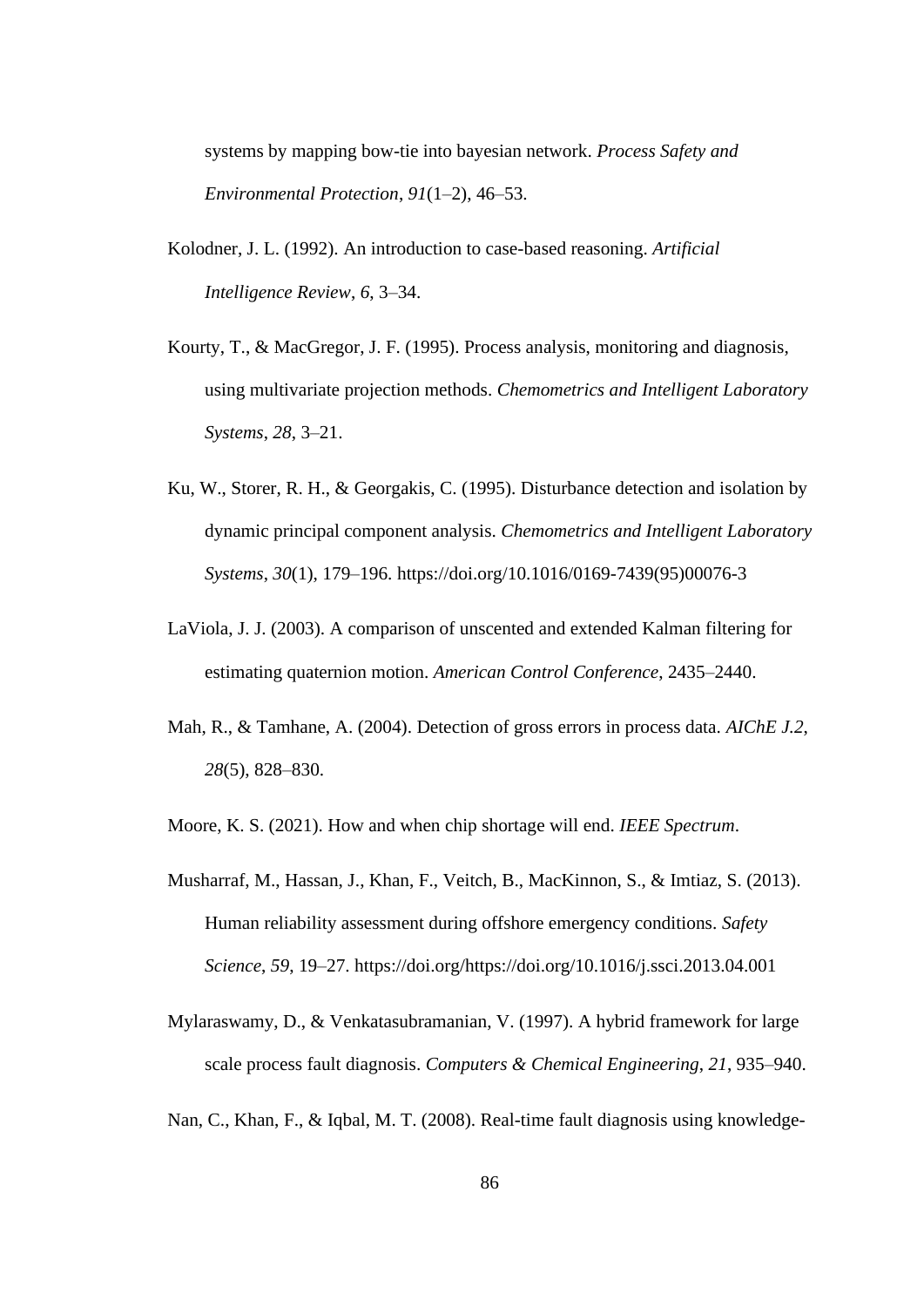based expert system. *Process Safety and Environmental Protection*, *86*(1 B), 55– 71. https://doi.org/10.1016/j.psep.2007.10.014

- Neapolitan, R. E. (2004). *Learning bayesian networks*. Pearson Prentice Hall Upper Saddle River.
- Nimmo, I. (1995). Adequately address abnormal operations. *Chem. Eng. Prog.*, *91*, 36–45.
- Ning, F., Cheng, Z., Meng, D., Duan, S., & Wei, J. (2021). Enhanced spectrum convolutional neural architecture: An intelligent leak detection method for gas pipeline. *Process Safety and Environmental Protection*, *146*, 726–735. https://doi.org/https://doi.org/10.1016/j.psep.2020.12.011
- Odendaal, H. M., & Jones, T. (2014). Actuator fault detection and isolation: An optimised parity space approach. *Control Engineering Practice*, *26*, 222–232.
- Patton, R. J., & Chen, J. (1991). A review of parity space approaches to fault diagnosis. *IFAC/IMACS Safeprocess Conference*, 65–81.
- Pérez-Pérez, E. J., López-Estrada, F. R., Valencia-Palomo, G., Torres, L., Puig, V., & Mina-Antonio, J. D. (2021). Leak diagnosis in pipelines using a combined artificial neural network approach. *Control Engineering Practice*, *107*, 104677. https://doi.org/https://doi.org/10.1016/j.conengprac.2020.104677
- Price, A. L., Patterson, N. J., Plenge, R. M., Weinblatt, M. E., Shadick, N. A., & Reich, D. (2006). Principal components analysis corrects for stratification in genome-wide association studies. *Nature Genetics*, *38*, 904–909.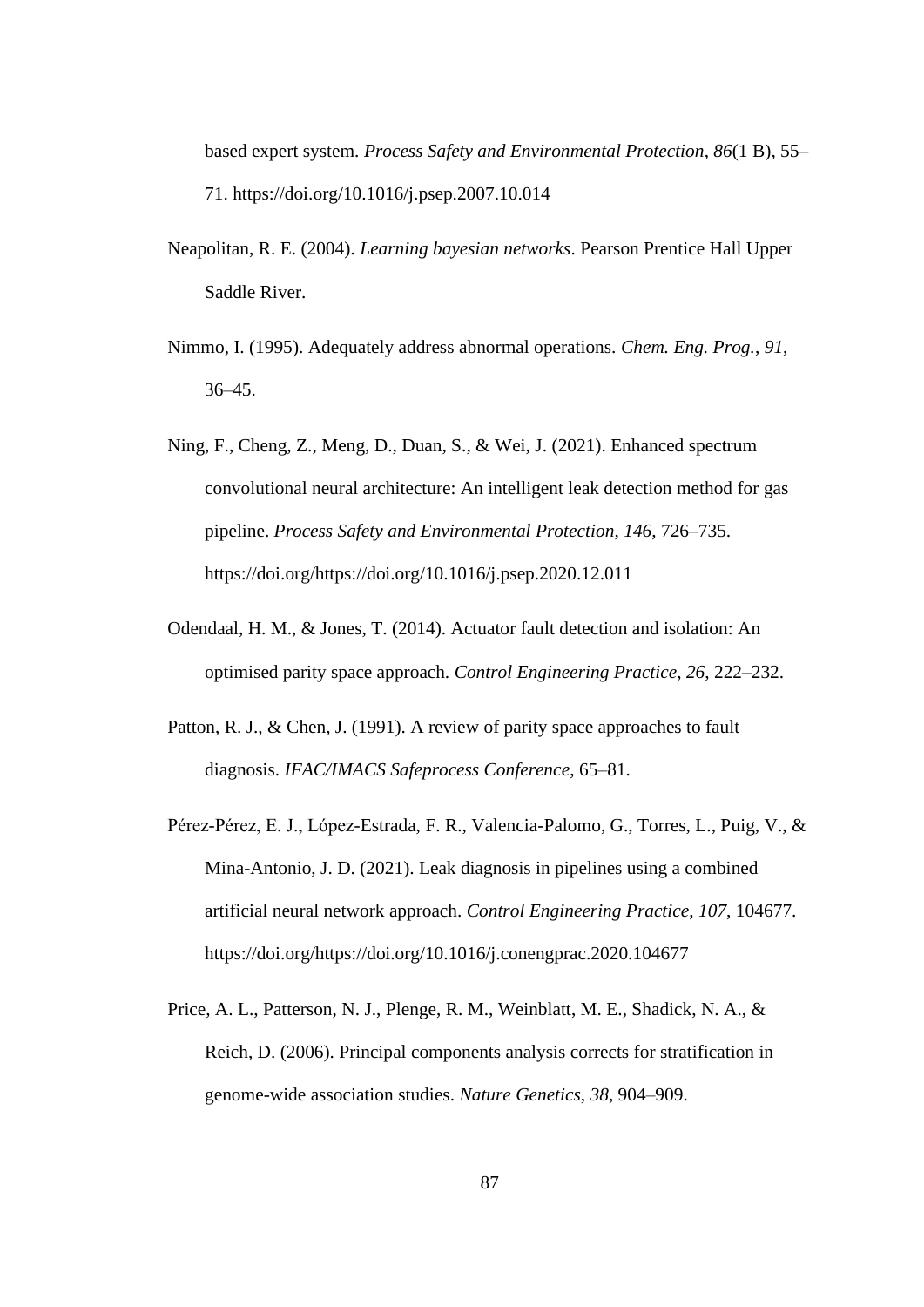- Severson, K., Chaiwatanodom, P., & Braatz, R. D. (2016). Perspectives on process monitoring of industrial systems. *Annual Reviews in Control*.
- Shao, H., Jiang, H., Zhang, H., Duan, W., Liang, T., & Wu, S. (2018). Rolling bearing fault feature learning using improved convolutional deep belief network with compressed sensing. *Mechanical Systems and Signal Processing*, *100*, 743–765. https://doi.org/https://doi.org/10.1016/j.ymssp.2017.08.002
- Shaw, V. (2021). Silicone fab explosion in Xinjiang threatens further poly shortage. *PV Magazine*.
- Song, D., Lee, K., Phark, C., & Jung, S. (2021). Spatiotemporal and layout-adaptive prediction of leak gas dispersion by encoding-prediction neural network. *Process Safety and Environmental Protection*, *151*, 365–372. https://doi.org/https://doi.org/10.1016/j.psep.2021.05.021
- Song, Y., & Li, S. (2021). Gas leak detection in galvanised steel pipe with internal flow noise using convolutional neural network. *Process Safety and Environmental Protection*, *146*, 736–744. https://doi.org/https://doi.org/10.1016/j.psep.2020.11.053
- Sorsa, T., & Koivo, H. N. (1993). Application of artificial neural networks in process fault diagnosis. *Automatica*, *29*(4), 843–849. https://doi.org/https://doi.org/10.1016/0005-1098(93)90090-G
- Sotomayor, O. A. Z., & Odloak, D. (2005). Observer-based fault diagnosis in chemical plants. *Chemical Engineering Journa*, *112*, 93–108.

Staroswiecki, M., Cassar, J. P., & Cocquempot, V. (1993). Generation of optimal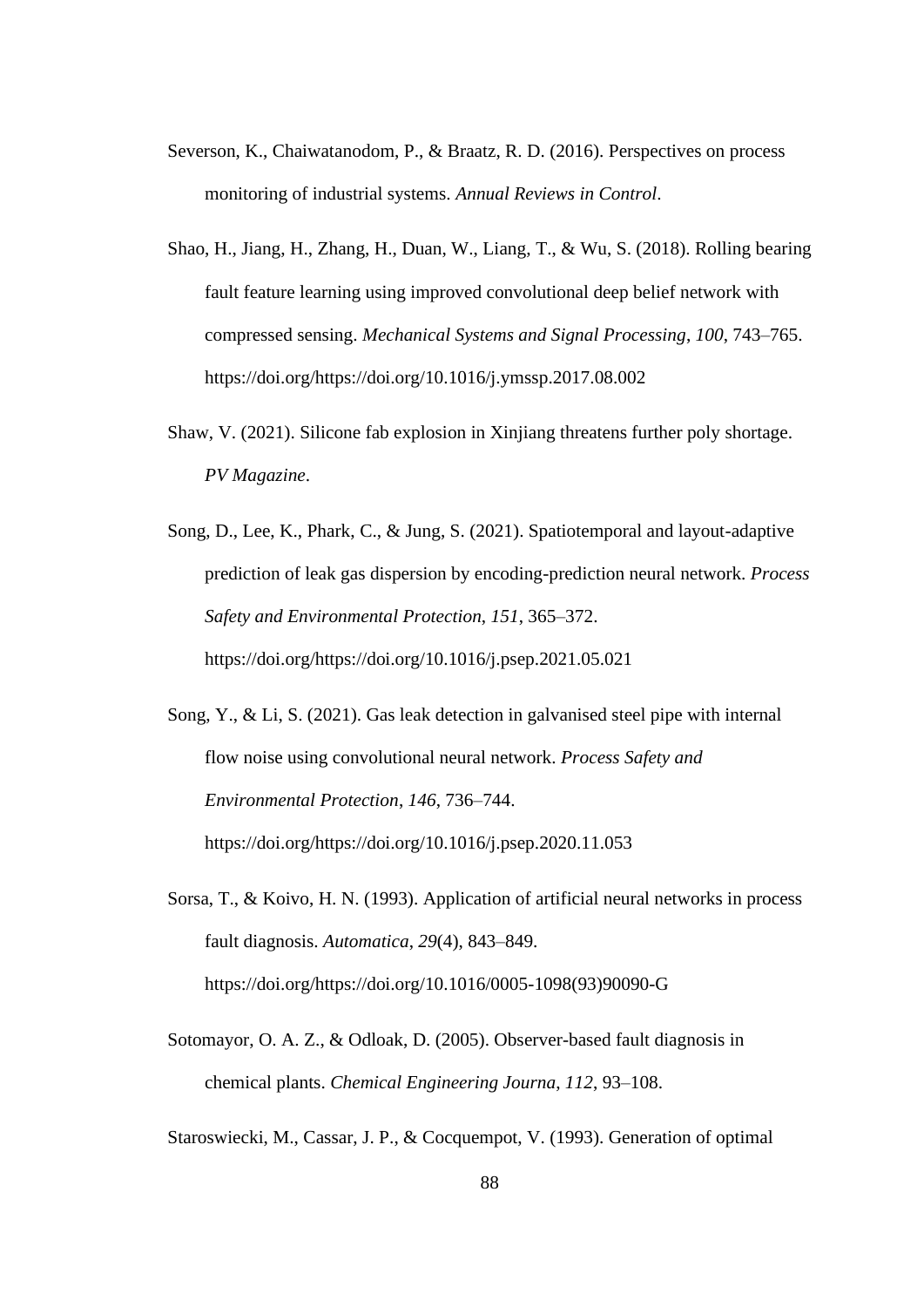structured residuals in the parity space. *IFAC Proceedings Volume 26*, 535–542.

- Travis, B., Dubey, M., & Sauer, J. (2020). Neural networks to locate and quantify fugitive natural gas leaks for a MIR detection system. *Atmospheric Environment: X*, *8*, 100092. https://doi.org/https://doi.org/10.1016/j.aeaoa.2020.100092
- Umeda, T., Kuriyama, T., O'Shima, E., & Matsuyama, H. (1980). A graphical approach to cause and effect analysis of chemical processing systems. *Chemical Engineering Science*, *35*(12), 2379–2388.
- Venkatasubramanian, V., Rengaswamy, R., & Kavuri, S. N. (2003). A review of process fault detection and diagnosis: Part II: Qualitative models and search strategies. *Computers & Chemical Engineering*, *27*(3), 313–326. https://doi.org/https://doi.org/10.1016/S0098-1354(02)00161-8
- Venkatasubramanian, V., Rengaswamy, R., Yin, K., & Kavuri, S. N. (2003a). A review of fault detection and diagnosis. Part III: Process history based methods. *Computers and Chemical Engineering*, *27*, 327–346.
- Venkatasubramanian, V., Rengaswamy, R., Yin, K., & Kavuri, S. N. (2003b). A review of process fault detection and diagnosis: Part I: Quantitative model-based methods. *Computers & Chemical Engineering*, *27*(3), 327–346. https://doi.org/10.1016/s0098-1354(02)00162-x
- Vesely, W. E., Goldberg, F. F., Roberts, N. H., & Haasl, D. F. (1981). *Fault tree handbook*. Nuclear Regulatory Commission Washington dc.
- Wan, E. A., & Vam der Merwe, R. (2000). The unscented Kalman filter for nonlinear estimation. *Adaptive Systems for Signal Processing, Communications, and*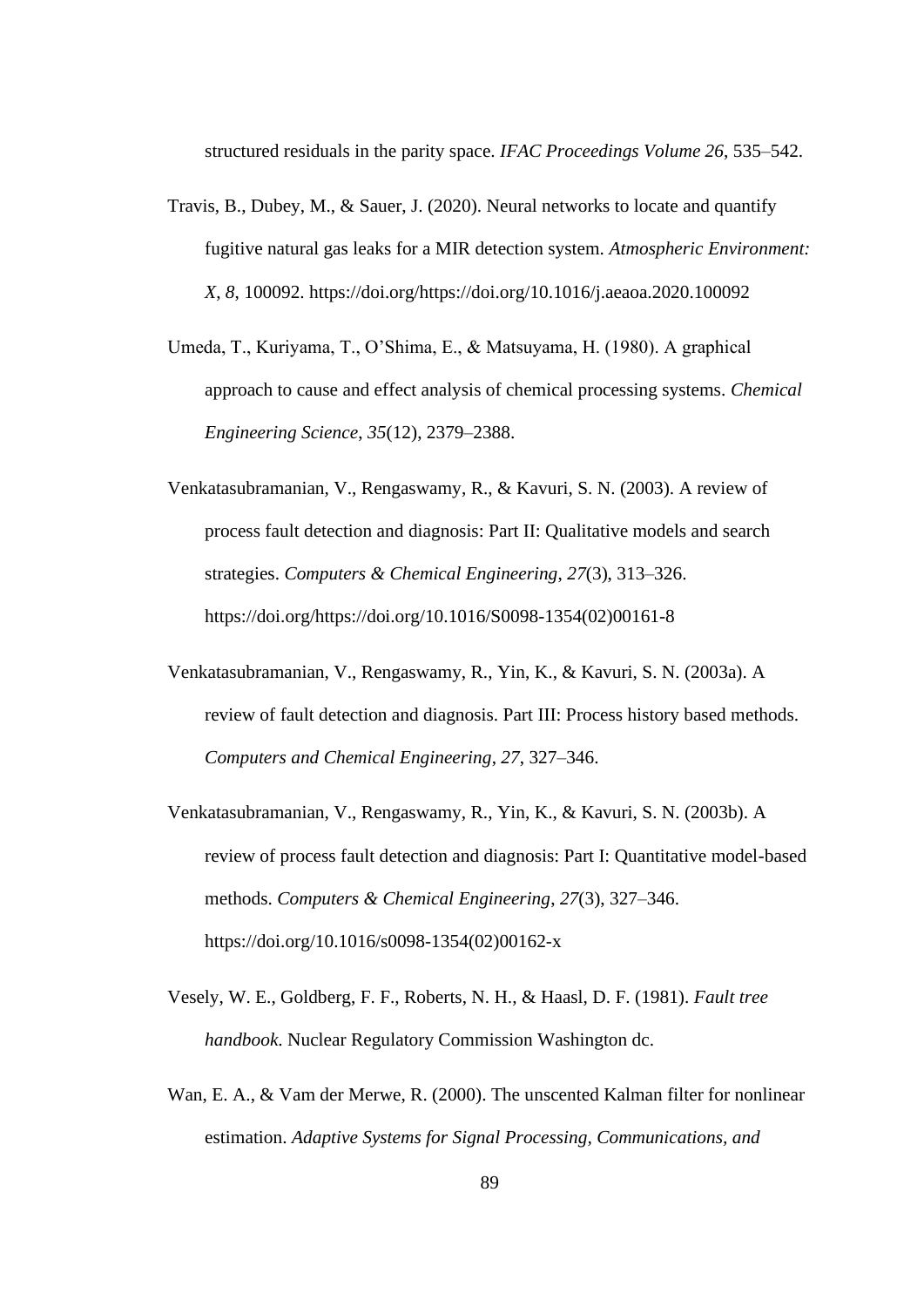*Control Symposium 2000*, 153–158.

- Wang, W., Mao, X., Liang, H., Yang, D., Zhang, J., & Liu, S. (2021). Experimental research on in-pipe leaks detection of acoustic signature in gas pipelines based on the artificial neural network. *Measurement*, *183*, 109875. https://doi.org/https://doi.org/10.1016/j.measurement.2021.109875
- Wilcox, N. A. (1992). *The possible-cause effects graph model of process fault diagnosis*. The University of Texa, Austin.
- Wilcox, N. A., & Himmelblau, D. M. (1994). The possible cause and effect graphs (PCEG) model for fault diagnosis—I. Methodology. *Computers & Chemical Engineering*, *18*(2), 103–116. https://doi.org/https://doi.org/10.1016/0098- 1354(94)80131-2
- Willsky, A. S. (1976). A survey of design methods for failure detection in dynamic systems. *Automatica*, *12*(6), 601–611.
- Wilson, A. G., & Huzurbazar, A. V. (2007). Bayesian networks for multilevel system reliability. *Reliability Engineering and System Safety*, *92*(10), 1413–1429.
- Woodward, J. L., & Pitbaldo, R. (2010). *NG risk based safety: modeling and consequen ce analysis*. John Wiley & Sons.
- Yang, F., Shah, S., & Xiao, D. (2012). Signed directed graph based modeling and its validation from process knowledge and process data. *International Journal of Applied Mathematics and Computer Science*, *22*, 41–53.

Yang, F., Xiao, D., & Shah, S. (2010). Qualitative fault detection and hazard analysis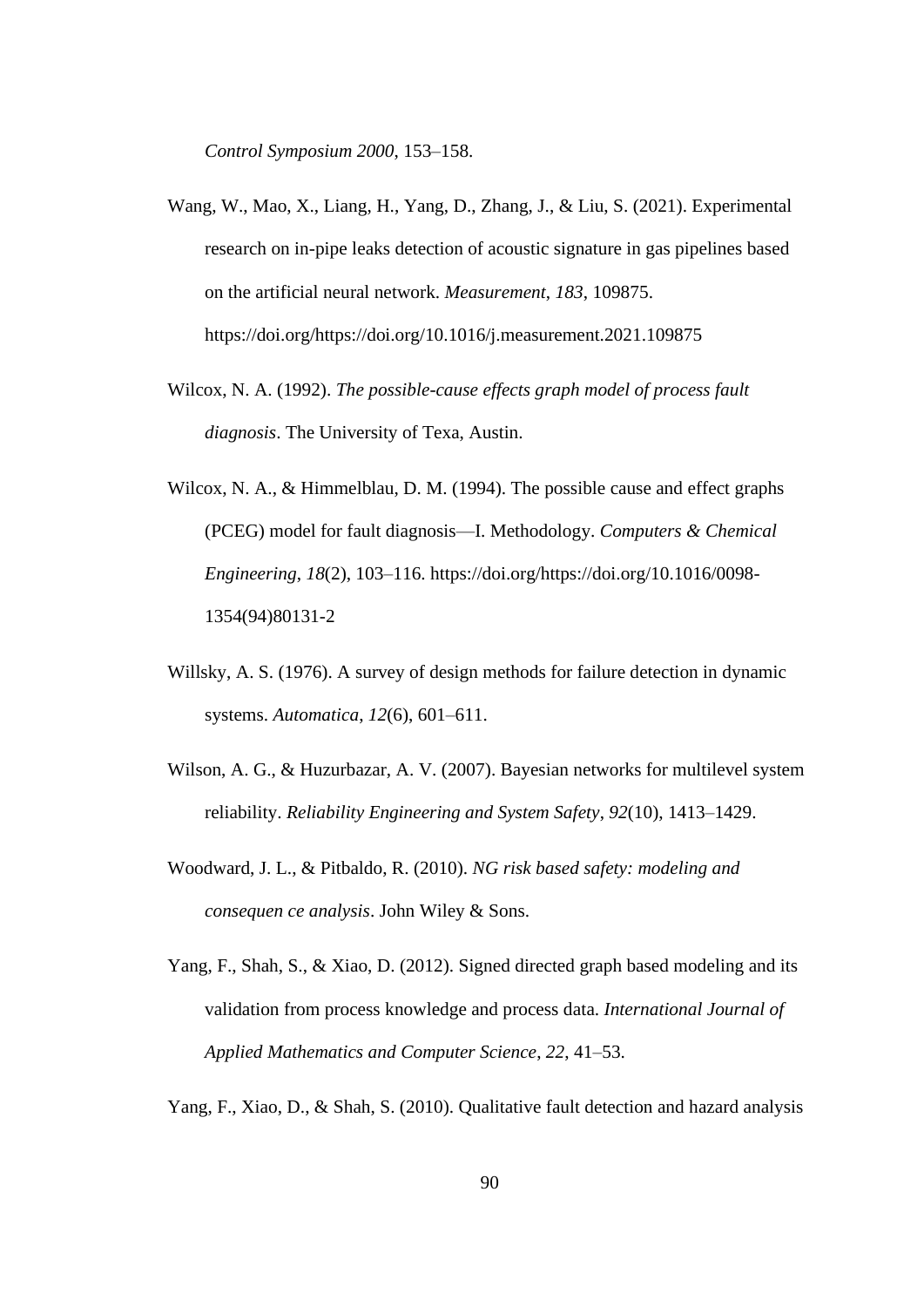based on signed directed graphs for large-scale complex systems. In *Fault Detection*. IntechOpen.

- Young, P. (1981). Parameter estimation for continuous-time models. *Automatica*, *17*, 23–39.
- Yu, D., Shields, D. N., & Daley, S. (1996). A hybrid fault diagnosis approach using neural networks. *Neural Computing and Applications*, *4*, 21–26.
- Yu, H., Khan, F., & Garaniya, V. (2015). Modified Independent Component Analysis and Bayesian Network- Based Two-Stage Fault Diagnosis of Process Operations. *Industrial & Engineering Chemistry Research*, *54*, 1–19. https://doi.org/10.1021/ie503530v
- Zadakbar, O., Imtiaz, S., & Khan, F. (2012). Dynamic Risk Assessment and Fault Detection Using Principal Component Analysis. *Ind. Eng. Chem. Res.*, *52*, 809– 816.
- Zeng, G., He, Y., Yu, Z., Yang, X., Yang, R., & Zhang, L. (2016). Preparation of novel high copper ions removal membranes by embedding organosilanefunctionalized multi-walled carbon nanotube. *Journal of Chemical Technology and Biotechnology*, *91*(8), 2322–2330. https://doi.org/10.1002/jctb.4820
- Zhang, Z., & Zhao, J. (2017). A deep belief network based fault diagnosis model for complex chemical processes. *Computers and Chemical Engineering*, *107*, 395– 407. https://doi.org/10.1016/j.compchemeng.2017.02.041
- Zhao, H., Liu, J., Dong, W., Sun, X., & Ji, Y. (2017). An improved case-based reasoning method and its application on fault diagnosis of Tennessee Eastman